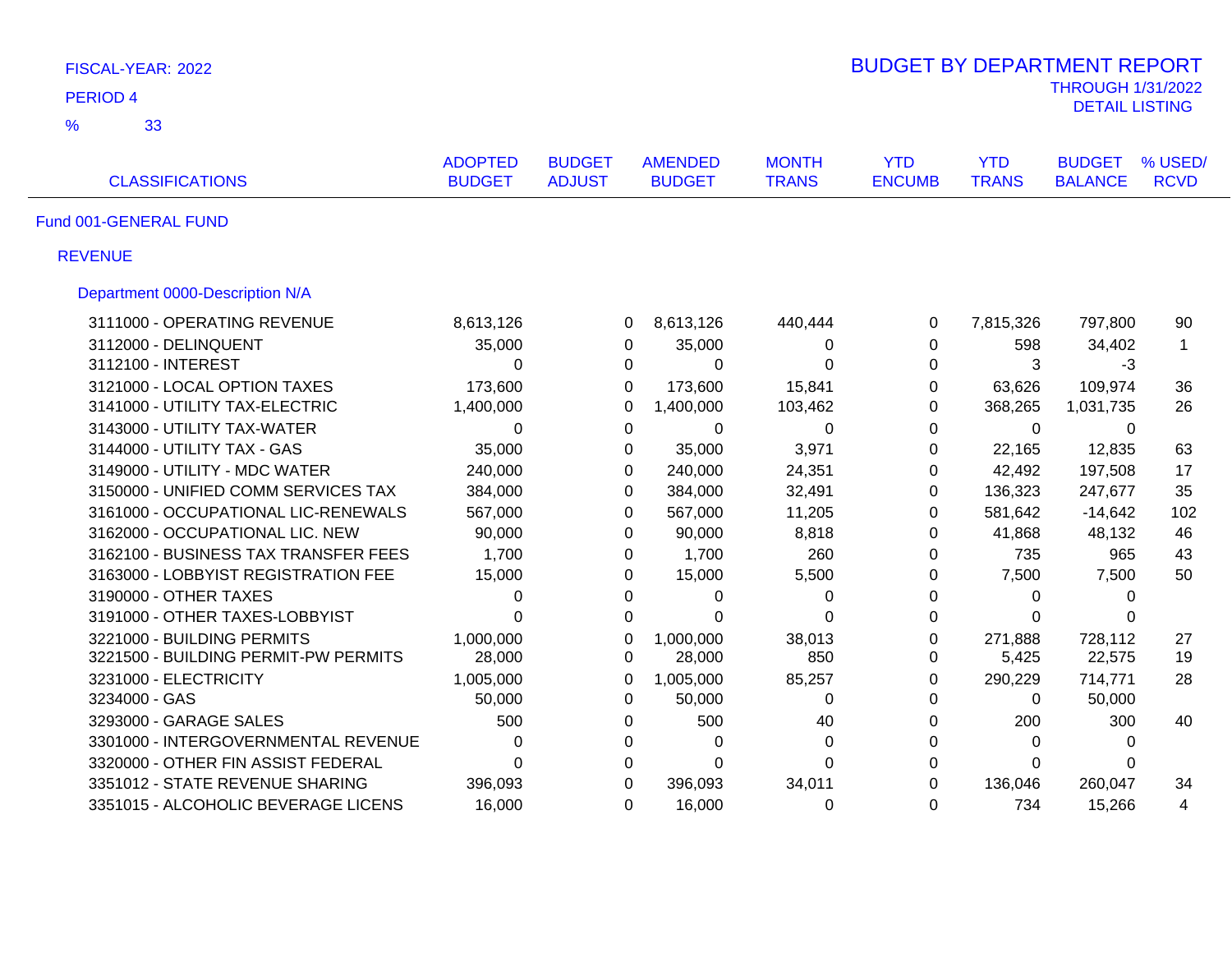| <b>CLASSIFICATIONS</b>                 | <b>ADOPTED</b><br><b>BUDGET</b> | <b>BUDGET</b><br><b>ADJUST</b> | <b>AMENDED</b><br><b>BUDGET</b> | <b>MONTH</b><br><b>TRANS</b> | <b>YTD</b><br><b>ENCUMB</b> | <b>YTD</b><br><b>TRANS</b> | <b>BUDGET</b><br><b>BALANCE</b> | % USED/<br><b>RCVD</b> |
|----------------------------------------|---------------------------------|--------------------------------|---------------------------------|------------------------------|-----------------------------|----------------------------|---------------------------------|------------------------|
|                                        |                                 |                                |                                 |                              |                             |                            |                                 |                        |
| 3351018 - LOCAL GOVT 1/2 C SALES TX    | 928,112                         | 0                              | 928,112                         | 102,947                      | 0                           | 382,284                    | 545,828                         | 41                     |
| 3354920 - LOCAL OPTION GAS TAX         | $\Omega$                        | 0                              | 0                               | $\Omega$                     | 0                           | $\mathbf 0$                | 0                               |                        |
| 3382000 - COUNTY OCCUPATIONAL LICS     | 15,000                          | 0                              | 15,000                          | 419                          | 0                           | 2,229                      | 12,771                          | 14                     |
| 3412000 - ZONING HEARING FEES          | 50,000                          | 0                              | 50,000                          | $\Omega$                     | 0                           | 6,500                      | 43,500                          | 13                     |
| 3413000 - ENVIRO REVIEW & PRESER BOARD | 40,000                          | 0                              | 40,000                          | 3,588                        | 0                           | 13,683                     | 26,318                          | 34                     |
| 3413001 - LIEN SEARCH FEES             | 17,000                          | 0                              | 17,000                          | 690                          | 0                           | 4,678                      | 12,322                          | 27                     |
| 3413002 - SPECIAL EVENTS APP           | 4,000                           | 0                              | 4,000                           | 160                          | 0                           | 1,300                      | 2,700                           | 32                     |
| 3414000 - MICROFILM SALES              | 500                             | 0                              | 500                             | 0                            | 0                           | $\Omega$                   | 500                             |                        |
| 3419010 - BLDG & ZON REINSPECT FEES    | $\Omega$                        | 0                              | $\Omega$                        | 0                            | 0                           | 0                          | 0                               |                        |
| 3419030 - CERT OF USE/OCCUPANCY        | 15,000                          | 0                              | 15,000                          | 500                          | 0                           | 7,800                      | 7,200                           | 52                     |
| 3419040 - CODE ENFORCEMENT FINES       | 50,000                          | 0                              | 50,000                          | 2,510                        | 0                           | 19,226                     | 30,774                          | 38                     |
| 3419051 - BACKGROUND, NOTARY, COPIES   | 20,000                          | 0                              | 20,000                          | 2,019                        | 0                           | 7,933                      | 12,067                          | 39                     |
| 3421010 - POLICE SERVICES              | 30,000                          | 0                              | 30,000                          | 4,348                        | 0                           | 11,243                     | 18,757                          | 37                     |
| 3421021 - TOWING ADMIN FEE             | 3,000                           | 0                              | 3,000                           | 150                          | 0                           | 350                        | 2,650                           | 11                     |
| 3421025 - SCHL CRSNG GRDS- CTY REIM    | 20,000                          | 0                              | 20,000                          | 650                          | $\Omega$                    | 5,875                      | 14,125                          | 29                     |
| 3434100 - SOLID WASTE CHARGES          | 30,000                          | 0                              | 30,000                          | 1,473                        | 0                           | 4,425                      | 25,575                          | 14                     |
| 3434200 - PRIVATE HAULERS PERMIT FE    | 665,600                         | 0                              | 665,600                         | 36,991                       | 0                           | 253,717                    | 411,883                         | 38                     |
| 3445100 - PARKING PERMITS              | 64,000                          | 0                              | 64,000                          | 11,178                       | 0                           | 28,458                     | 35,542                          | 44                     |
| 3445200 - PARKING METERS FRANCHISE     | 1,400,000                       | 0                              | 1,400,000                       | 110,073                      | 0                           | 610,216                    | 789,784                         | 43                     |
| 3445210 - VALET PARKING                | $\Omega$                        | 0                              | $\Omega$                        | $\Omega$                     | 0                           | $\Omega$                   | $\Omega$                        |                        |
| 3445220 - PARKING FUND REVENUE         | 22,598                          | 0                              | 22,598                          | 5,528                        | 0                           | 10,692                     | 11,906                          | 47                     |
| 3445300 - PARKING VIOLATIONS           | 700,000                         | 0                              | 700,000                         | 46,206                       | 0                           | 139,984                    | 560,016                         | 19                     |
| 3445400 - PARKING METER CASH KEY       | $\Omega$                        | 0                              | 0                               | 0                            | 0                           | $\Omega$                   | $\Omega$                        |                        |
| 3472620 - TENNIS COURT FEES            | 555,000                         | 0                              | 555,000                         | 68,383                       | 0                           | 187,996                    | 367,004                         | 33                     |
| 3472630 - RECREATION PROGRAM FEES      | 65,000                          | 0                              | 65,000                          | 3,230                        | 0                           | 9,210                      | 55,791                          | 14                     |
| 3472631 - MULTIPURPOSE CNTR-RENTAL     | 15,000                          | 0                              | 15,000                          | 5,000                        | 0                           | 11,860                     | 3,140                           | 79                     |
| 3472632 - MULTIPRPOSE CNTR-MEMBSHIP    | 16,000                          | 0                              | 16,000                          | 2,521                        | 0                           | 7,989                      | 8,011                           | 49                     |
| 3472635 - REC FEES/ MURRAY PARK POOL   | 12,000                          | 0                              | 12,000                          | $\Omega$                     | 0                           | 3,020                      | 8,980                           | 25                     |
| 3472650 - S MIAMI PARK - RENTAL        | 47,462                          | 0                              | 47,462                          | 23,153                       | 0                           | 23,153                     | 24,310                          | 48                     |
| 3472660 - CONCESSION STANDS            | 3,000                           | 0                              | 3,000                           | $\Omega$                     | $\Omega$                    | $\Omega$                   | 3,000                           |                        |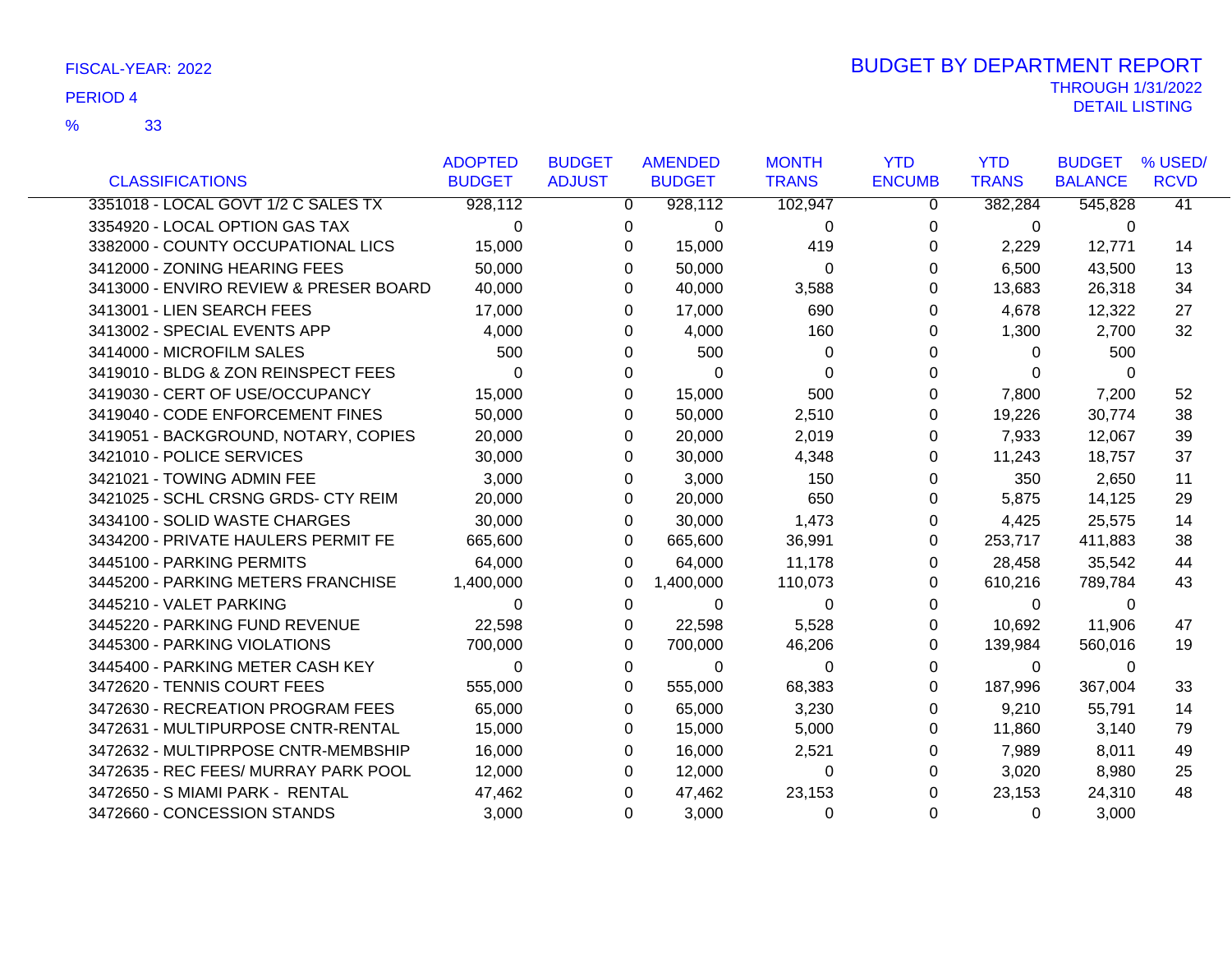|                                       | <b>ADOPTED</b> | <b>BUDGET</b> | <b>AMENDED</b> |          | <b>MONTH</b> | <b>YTD</b>    | <b>YTD</b>   | <b>BUDGET</b>  | % USED/         |
|---------------------------------------|----------------|---------------|----------------|----------|--------------|---------------|--------------|----------------|-----------------|
| <b>CLASSIFICATIONS</b>                | <b>BUDGET</b>  | <b>ADJUST</b> | <b>BUDGET</b>  |          | <b>TRANS</b> | <b>ENCUMB</b> | <b>TRANS</b> | <b>BALANCE</b> | <b>RCVD</b>     |
| 3511200 - METRO COURT FINES           | 70,000         |               | 0              | 70,000   | 6,461        | 0             | 17,005       | 52,995         | $\overline{24}$ |
| 3511210 - RED LIGHT CAMERAS           | 360,000        |               | 0              | 360,000  | 63,266       | 0             | 217,246      | 142,754        | 60              |
| 3540000 - VIOLATIONS LOCAL ORD.       | 20,000         |               | 0              | 20,000   | 2,646        | 0             | 11,010       | 8,990          | 55              |
| 3541000 - BURGLAR ALARM FINES         | 31,000         |               | 0              | 31,000   | 1,543        | 0             | 5,215        | 25,785         | 16              |
| 3541050 - ALARM REGISTRATION CHG      | 30,000         |               | 0              | 30,000   | 942          | 0             | 24,468       | 5,532          | 81              |
| 3612000 - INTEREST INCOME             | 195,000        |               | 0              | 195,000  | 11,569       | 0             | 40,792       | 154,208        | 20              |
| 3614000 - DIVIDENDS INCOME            | $\Omega$       |               | $\Omega$       | 0        | 0            | 0             | $\mathbf{0}$ | 0              |                 |
| 3621100 - PARKING GARAGE RENT         | 55,000         |               | 0              | 55,000   | 6,333        | 0             | 25,332       | 29,668         | 46              |
| 3622000 - FASCELL PARK                | 25,000         |               | 0              | 25,000   | 3,208        | 0             | 13,480       | 11,520         | 53              |
| 3623000 - BUS BENCH ADS               | 13,824         |               | 0              | 13,824   | 0            | 0             | 0            | 13,824         |                 |
| 3625000 - RENT C.A.A.                 | 30,000         |               | 0              | 30,000   | 29,810       | 0             | 29,810       | 190            | 99              |
| 3625010 - RENT- MOBLEY BLDG           | $\Omega$       |               | 0              | $\Omega$ | $-206$       | 0             | $-2,401$     | 2,401          |                 |
| 3627500 - SOUTH MIAMI MIDDLE SCHOOL   | 23,340         |               | 0              | 23,340   | 0            | 0             | $\Omega$     | 23,340         |                 |
| 3629000 - PALMER PARK RENTALS         | 23,000         |               | 0              | 23,000   | 7,500        | 0             | 7,500        | 15,500         | 32              |
| 3669000 - HOSPITAL LANDSCAPE REVENU   | 6,339          |               | 0              | 6,339    | 0            | 0             | 6,339        | $\Omega$       | 100             |
| 3669100 - DONATION                    |                |               | 0              | 0        | 0            | 0             | 14,415       | $-14,415$      |                 |
| 3695000 - REIMB WORKERS COMP.         |                |               |                |          | 0            | O             | 0            |                |                 |
| 3695400 - REIMBSMNT-PUB WORKS LABOR   |                |               |                |          | 0            | 0             | 0            |                |                 |
| 3697000 - GAIN/LOSS ON ASSET SALE     |                |               |                | ∩        | 0            | 0             | 32,400       | $-32,400$      |                 |
| 3699201 - MISC. OTHERS                | 15,000         |               | 0              | 15,000   | -48          | 0             | 2,480        | 12,520         | 16              |
| 3699225 - SUNSET DR MTCE-FDOT REIMB   | 0              |               | $\Omega$       | 0        | 0            | 0             | 995          | $-995$         |                 |
| 3699250 - INSURANCE CLAIMS RECOVERY   |                |               | 0              | 0        | 16,904       | 0             | 32,304       | $-32,304$      |                 |
| 3699501 - SECTION 185 STATE CONTRIB   | 106,000        |               | 0              | 106,000  | 0            | 0             | $\Omega$     | 106,000        |                 |
| 3811000 - CONTRIB. FROM OTHER FUNDS   | 1,008          |               | 0              | 1,008    | 0            | 0             | 1,008        | 0              | 100             |
| 3811500 - TRANSFER WATER/SEWER FUND   | 150,000        |               | 0              | 150,000  | 0            | 0             | 150,000      | 0              | 100             |
| 3811700 - TRANSFER FROM CRA           | $\Omega$       |               | $\Omega$       | 0        | 0            | 0             | 0            | O              |                 |
| Department 0000-Description N/A TOTAL | 19,992,802     |               | 0 19,992,802   |          | 1,386,159    | 0             | 12,168,284   | 7,824,521      | 60              |
| <b>REVENUE TOTAL</b>                  | 19,992,802     |               | 0 19,992,802   |          | 1,386,159    | $\Omega$      | 12,168,284   | 7,824,521      | 60              |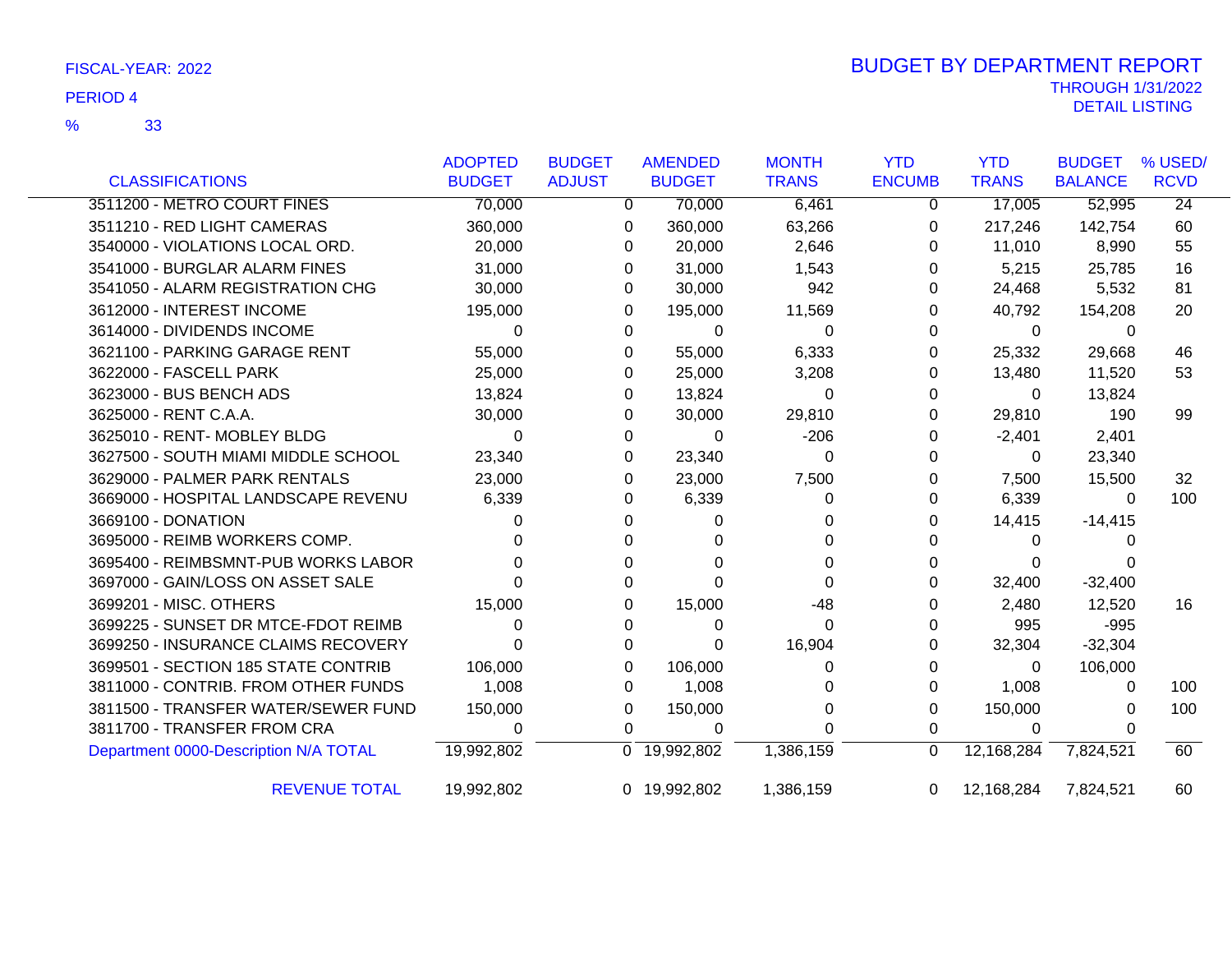| FISCAL-YEAR: 2022 |  |  |
|-------------------|--|--|
|-------------------|--|--|

| <b>CLASSIFICATIONS</b>                  | <b>ADOPTED</b><br><b>BUDGET</b> | <b>BUDGET</b><br><b>ADJUST</b> | <b>AMENDED</b><br><b>BUDGET</b> | <b>MONTH</b><br><b>TRANS</b> | <b>YTD</b><br><b>ENCUMB</b> | <b>YTD</b><br><b>TRANS</b> | <b>BUDGET</b><br><b>BALANCE</b> | % USED/<br><b>RCVD</b> |
|-----------------------------------------|---------------------------------|--------------------------------|---------------------------------|------------------------------|-----------------------------|----------------------------|---------------------------------|------------------------|
| <b>EXPENSE</b>                          |                                 |                                |                                 |                              |                             |                            |                                 |                        |
| Department 1100-MAYOR & CITY COMMISSION |                                 |                                |                                 |                              |                             |                            |                                 |                        |
| 5111110 - EXECUTIVE SALARIES            | 62,000                          |                                | 62,000<br>0                     | 5,167                        | $\Omega$                    | 20,667                     | 41,333                          | 33                     |
| 5112110 - F.I.C.A.                      | 4,743                           |                                | 4,743<br>0                      | 599                          | 0                           | 2,398                      | 2,345                           | 50                     |
| 5112310 - GROUP HEALTH INSURANCE        | 42,314                          |                                | 0<br>42,314                     | 3,312                        | 0                           | 13,264                     | 29,050                          | 31                     |
| 5112410 - WORKERS' COMPENSATION         | 186                             |                                | 186<br>0                        | 19                           | 0                           | 38                         | 148                             | 20                     |
| 5114010 - MAYOR'S EXPENSE               | 2,000                           |                                | 2,000<br>0                      | 0                            | 0                           | $\mathbf 0$                | 2,000                           |                        |
| 5114020 - COMMISSIONER'S EXP -ONE       | 1,500                           |                                | 1,500<br>0                      | 50                           | 0                           | 633                        | 867                             | 42                     |
| 5114030 - COMMISSIONER'S EXP-FOUR       | 1,500                           |                                | 1,500<br>0                      | 0                            | 0                           | 601                        | 899                             | 40                     |
| 5114040 - COMMISSIONER'S EXP-THREE      | 1,500                           |                                | 1,500<br>0                      | 0                            | 0                           | 62                         | 1,438                           | 4                      |
| 5114050 - COMMISSIONER'S EXP TWO        | 1,500                           |                                | 1,500<br>0                      | 0                            | $\Omega$                    | 1,500                      | $\mathbf{0}$                    | 100                    |
| 5114060 - AUTO ALLOWANCE                | 500                             |                                | 500<br>0                        | 42                           | 0                           | 167                        | 333                             | 33                     |
| 5114071 - MAYOR                         | 1,200                           |                                | 1,200<br>0                      | 0                            | 0                           | 120                        | 1,080                           | 10                     |
| 5114072 - COMM. ONE                     | 1,200                           |                                | 1,200<br>0                      | 0                            | 0                           | 120                        | 1,080                           | 10                     |
| 5114073 - COMM. TWO                     | 1,200                           |                                | 1,200<br>0                      | 0                            | 0                           | 1,200                      | 0                               | 100                    |
| 5114074 - COMM. THREE                   | 1,200                           |                                | 1,200<br>0                      | 0                            | 0                           | 0                          | 1,200                           |                        |
| 5114075 - COMM, FOUR                    | 1,200                           |                                | 1,200<br>0                      | $\Omega$                     | $\Omega$                    | $\Omega$                   | 1,200                           |                        |
| 5114120 - CELL SERVICES                 | 5,000                           |                                | 5,000<br>0                      | 336                          | $\Omega$                    | 1,381                      | 3,619                           | 27                     |
| 5114830 - KEYS AND FLOWERS              | 750                             |                                | 750<br>0                        | 0                            | 0                           | 194                        | 556                             | 25                     |
| 5115210 - SUPPLIES                      | 4,750                           |                                | 4,750<br>0                      | 0                            | 0                           | 235                        | 4,515                           | 4                      |
| 5115410 - MEMBER. & SUBSCRIPTIONS       | 6,125                           |                                | 0<br>6,125                      | $\Omega$                     | 0                           | 2,226                      | 3,899                           | 36                     |
| Department 1100-MAYOR & CITY COMMISSION | 140,368                         | $\Omega$                       | 140,368                         | 9,525                        | $\Omega$                    | 44,806                     | 95,562                          | $\overline{31}$        |
| Department 1200-CITY CLERK              |                                 |                                |                                 |                              |                             |                            |                                 |                        |
| 5121210 - REGULAR                       | 193,404                         |                                | 0<br>193,404                    | 10,559                       | 0                           | 50,249                     | 143,155                         | 25                     |
| 5122110 - F.I.C.A.                      | 14,795                          |                                | 14,795<br>0                     | 795                          | $\Omega$                    | 3,798                      | 10,997                          | 25                     |
| 5122210 - PENSION PLAN-CONTRIBUTION     | 12,148                          |                                | 12,148<br>0                     | 0                            | $\Omega$                    | 0                          | 12,148                          |                        |
| 5122220 - DEFERRED COMP CONTRIB.        | 4,089                           |                                | 4,089<br>0                      | 0                            | 0                           | 480                        | 3,609                           | 11                     |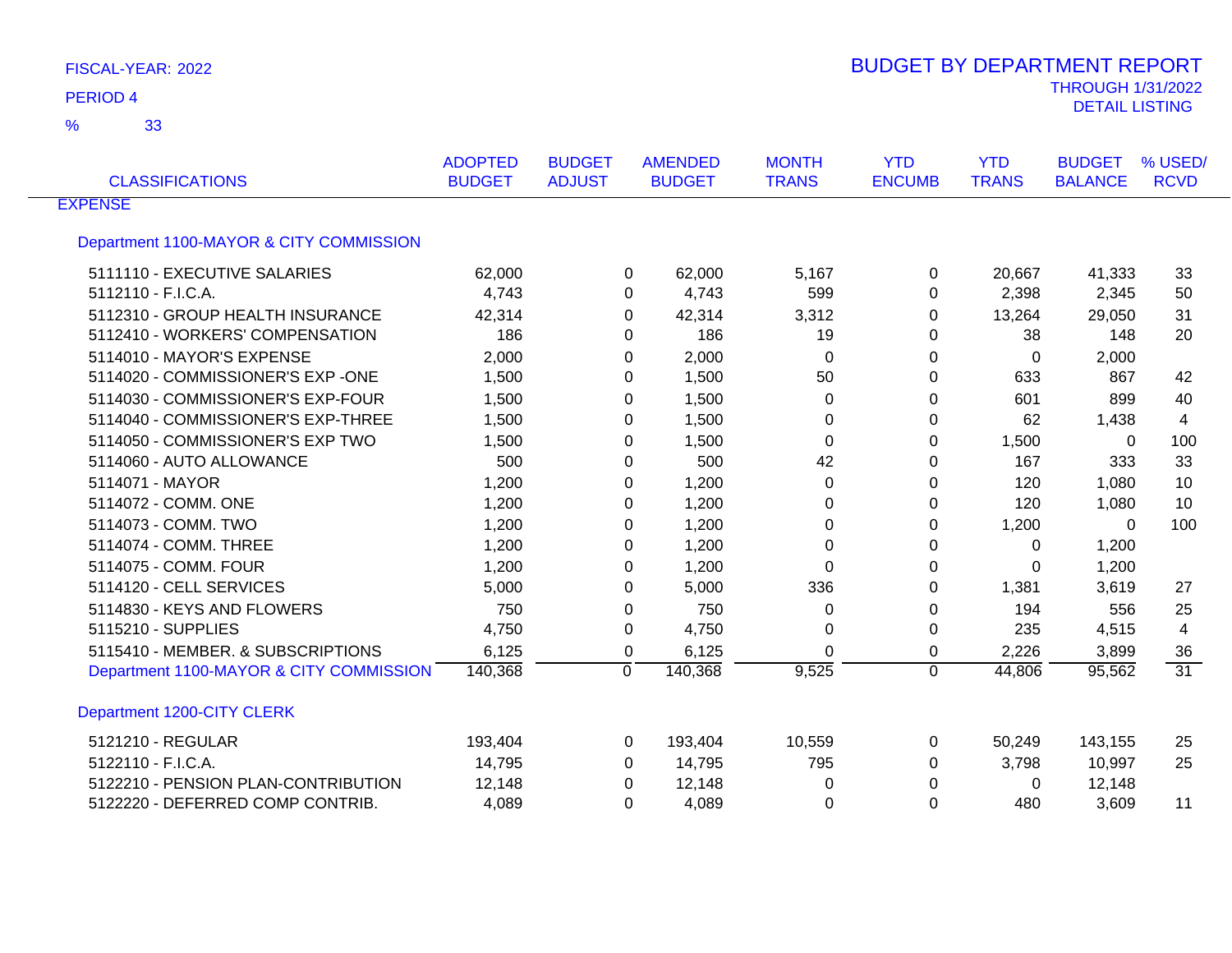|                                     | <b>ADOPTED</b> | <b>BUDGET</b> | <b>AMENDED</b> | <b>MONTH</b> | <b>YTD</b>    | <b>YTD</b>   | <b>BUDGET</b>  | % USED/         |
|-------------------------------------|----------------|---------------|----------------|--------------|---------------|--------------|----------------|-----------------|
| <b>CLASSIFICATIONS</b>              | <b>BUDGET</b>  | <b>ADJUST</b> | <b>BUDGET</b>  | <b>TRANS</b> | <b>ENCUMB</b> | <b>TRANS</b> | <b>BALANCE</b> | <b>RCVD</b>     |
| 5122310 - GROUP HEALTH INSURANCE    | 25,389         | 0             | 25,389         | 1,373        | 0             | 4,395        | 20,994         | $\overline{17}$ |
| 5122410 - WORKERS' COMPENSATION     | 580            | 0             | 580            | 59           | $\Omega$      | 119          | 461            | 20              |
| 5123450 - CONTRACTUAL SERVICES      | 53,861         | 4,274         | 58,135         | 0            | 49,368        | 53,856       | 4,279          | 92              |
| 5123480 - DIGITIZING                | 45,000         | 0             | 45,000         | 0            | 0             | $\Omega$     | 45,000         |                 |
| 5124070 - TRAVEL & CONFERENCE       | 7,500          | 0             | 7,500          | 0            | O             | 0            | 7,500          |                 |
| 5124110 - POSTAGE                   | 500            | 0             | 500            | 0            | 0             | 95           | 405            | 19              |
| 5124120 - CELL SERVICES             | 1,080          | 0             | 1,080          | 90           | O             | 279          | 801            | 25              |
| 5124632 - INTERNET SERVICES         | 0              | 0             | 0              | 0            | 0             | 0            | 0              |                 |
| 5124710 - PRINTING MATERIAL-INFRAST | 1,230          | 0             | 1,230          | 103          | O             | 309          | 921            | 25              |
| 5124910 - LEGAL ADS/COMP PLAN ATTON | 90,000         | 0             | 90,000         | 9,398        | 0             | 11,216       | 78,784         | 12              |
| 5124920 - ELECTIONS                 | 0              | 0             | $\Omega$       | 0            | 0             | 0            | 0              |                 |
| 5124950 - CODIFICATIONS             | 7,000          | 0             | 7,000          | 0            | O             | 350          | 6,650          | 5               |
| 5125210 - SUPPLIES                  | 2,379          | 0             | 2,379          | 262          | U             | 262          | 2,117          | 11              |
| 5125410 - MEMBER. & SUBSCRIPTIONS   | 770            | 0             | 770            | 0            | 0             | 270          | 500            | 35              |
| 5129920 - GENERAL CONTINGENCY       | 5,000          | 0             | 5,000          | 0            | 0             | 0            | 5,000          |                 |
| Department 1200-CITY CLERK TOTAL    | 464,725        | 4,274         | 468,999        | 22,639       | 49,368        | 125,678      | 343,321        | $\overline{26}$ |
| Department 1310-CITY MANAGER        |                |               |                |              |               |              |                |                 |
| 5131210 - REGULAR                   | 429,471        | 0             | 429,471        | 34,830       | 0             | 141,061      | 288,410        | 32              |
| 5131310 - PART-TIME                 | 0              | 0             | 0              | 0            | 0             | 0            | 0              |                 |
| 5132110 - F.I.C.A.                  | 32,855         | 0             | 32,855         | 2,861        | 0             | 7,734        | 25,121         | 23              |
| 5132210 - PENSION PLAN CONTRIBUTION | 53,938         | 0             | 53,938         | 0            | O             | $\Omega$     | 53,938         |                 |
| 5132220 - DEFERRED COMP CONTRIB.    | 0              | 0             | 0              | 0            | O             | 0            | 0              |                 |
| 5132310 - GROUP HEALTH INSURANCE    | 39,789         | 0             | 39,789         | 3,128        | 0             | 9,847        | 29,942         | 24              |
| 5132410 - WORKERS' COMPENSATION     | 1,288          | 0             | 1,288          | 132          | 0             | 264          | 1,024          | 20              |
| 5133450 - CONTRACTUAL SERVCS-INFRA  | 245,000        | 25,799        | 270,799        | 11,167       | 103,823       | 166,789      | 104,010        | 61              |
| 5134060 - AUTO ALLOWANCE            | 11,100         | 0             | 11,100         | 944          | 0             | 2,925        | 8,175          | 26              |
| 5134065 - CITY MANAGER'S EXPENSE    | 9,000          | 0             | 9,000          | 458          |               | 663          | 8,337          | $\overline{7}$  |
| 5134070 - TRAVEL & CONFERENCE       | 10,000         | $\Omega$      | 10,000         | 949          | $\Omega$      | 949          | 9,051          | 9               |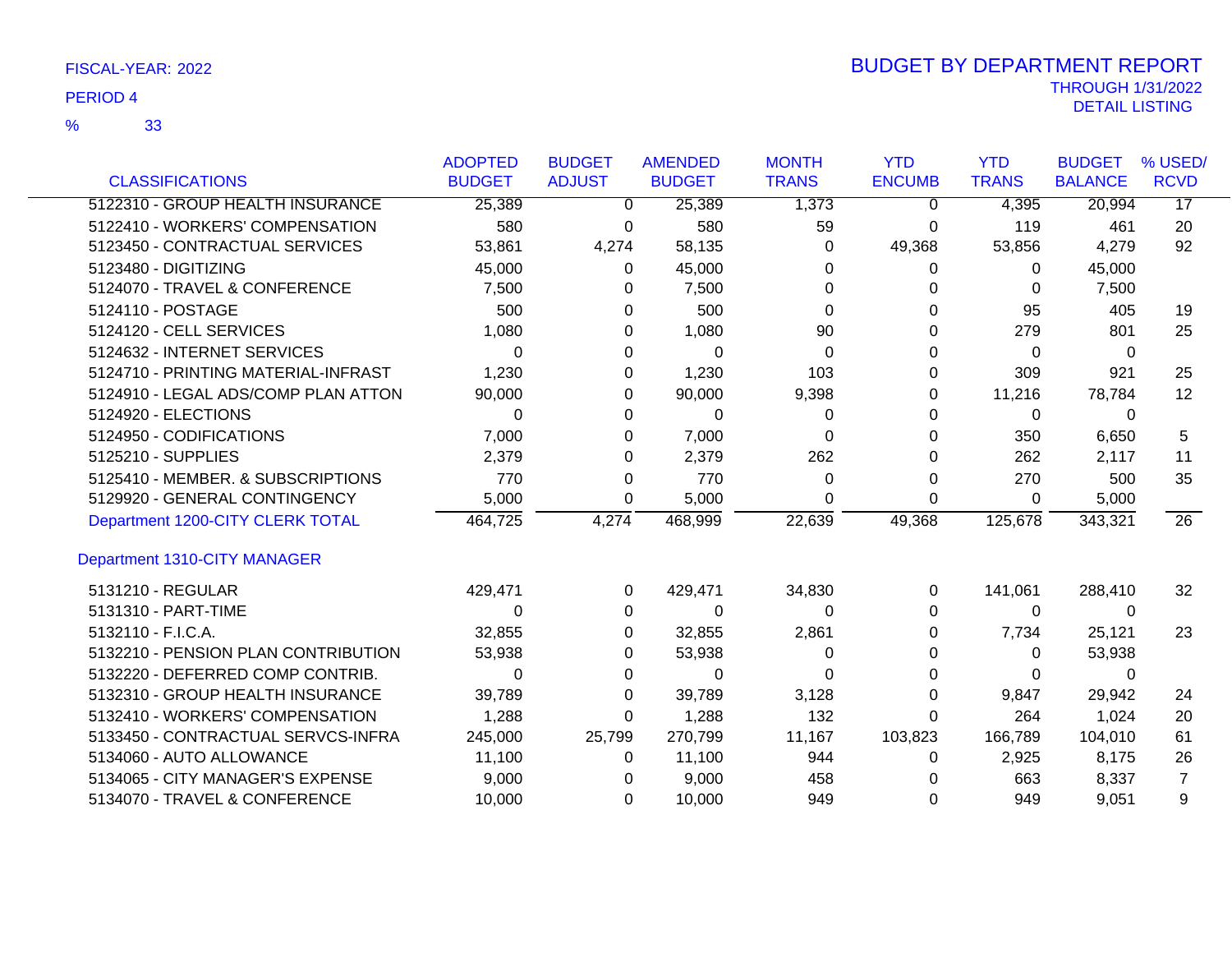|                                      | <b>ADOPTED</b> | <b>BUDGET</b> | <b>AMENDED</b> | <b>MONTH</b> | <b>YTD</b>    | <b>YTD</b>   | <b>BUDGET</b>  | % USED/         |
|--------------------------------------|----------------|---------------|----------------|--------------|---------------|--------------|----------------|-----------------|
| <b>CLASSIFICATIONS</b>               | <b>BUDGET</b>  | <b>ADJUST</b> | <b>BUDGET</b>  | <b>TRANS</b> | <b>ENCUMB</b> | <b>TRANS</b> | <b>BALANCE</b> | <b>RCVD</b>     |
| 5134080 - EMPLOYEE EDUCATION         | 0              | 0             | 0              | 0            | 0             | $\mathbf 0$  | 0              |                 |
| 5134110 - POSTAGE                    | 1,000          | 0             | 1,000          | $\Omega$     | 0             | 285          | 715            | 28              |
| 5134120 - CELL SERVICES              | 1,800          | 0             | 1,800          | 46           | 0             | 249          | 1,551          | 13              |
| 5134515 - AUTO INSURANCE             | 500            | 0             | 500            | 97           | 0             | 194          | 306            | 38              |
| 5134634 - MAINTENANCE-INTERNET SFTW  | 0              |               | 0              | $\Omega$     |               | 0            | 0              |                 |
| 5134710 - PRINTING MATERIALS-INFRAS  | 2,000          | 0             | 2,000          | 128          |               | 357          | 1,643          | 17              |
| 5135205 - COMPUTER EQUIPMENT         | 0              | 0             | 0              | $\Omega$     | O             | 0            | 0              |                 |
| 5135210 - SUPPLIES                   | 10,000         | 0             | 10,000         | 1,148        | 0             | 1,660        | 8,340          | 16              |
| 5135230 - FUEL & LUBRICANT           | 500            | 0             | 500            | 103          | 0             | 147          | 353            | 29              |
| 5135410 - MEMBER. & SUBSCRIPTIONS    | 12,000         | 0             | 12,000         | 0            |               | 600          | 11,400         | 5               |
| 5136430 - EQUIPMENT-OPERATING        | 0              | 0             | 0              | 0            | 0             | 0            | 0              |                 |
| 5139920 - GENERAL CONTINGENCY        | 100,000        | 0             | 100,000        | $\Omega$     | 0             | 0            | 100,000        |                 |
| Department 1310-CITY MANAGER TOTAL   | 960,241        | 25,799        | 986,040        | 55,991       | 103,823       | 333,724      | 652,316        | $\overline{33}$ |
| Department 1320-PROCUREMENT DIVISION |                |               |                |              |               |              |                |                 |
| 5131210 - REGULAR                    | 134,161        | 0             | 134,161        | 10,807       | 0             | 43,762       | 90,399         | 32              |
| 5131310 - PART-TIME                  | 0              | 0             | 0              | 0            | $\Omega$      | 0            | 0              |                 |
| 5131410 - OVERTIME                   | 0              | 0             | 0              | 0            |               | 0            | 0              |                 |
| 5132110 - F.I.C.A.                   | 10,263         | 0             | 10,263         | 914          |               | 3,613        | 6,650          | 35              |
| 5132210 - PENSION PLAN CONTRIBUTION  | 12,074         | 0             | 12,074         | 0            |               | 0            | 12,074         |                 |
| 5132220 - DEFERRED COMP CONTRIB.     | $\Omega$       | 0             | $\Omega$       | 0            | 0             | $\Omega$     | 0              |                 |
| 5132310 - GROUP HEALTH INSURANCE     | 16,926         | 0             | 16,926         | 1,375        | 0             | 4,307        | 12,619         | 25              |
| 5132410 - WORKERS' COMPENSATION      | 402            | 0             | 402            | 41           |               | 82           | 320            | 20              |
| 5133450 - CONTRACTUAL SERVCS-INFRA   | 9,950          |               | 9,950          | 0            | 0             | 0            | 9,950          |                 |
| 5134110 - POSTAGE                    | 3,000          | 0             | 3,000          | 92           |               | 386          | 2,614          | 12              |
| 5134120 - CELL SERVICES              | 1,200          | 0             | 1,200          | 93           |               | 287          | 913            | 23              |
| 5134125 - TELEPHONE                  | 43,913         | 0             | 43,913         | 3,501        |               | 7,854        | 36,059         | 17              |
| 5134420 - LEASE PURCH-POSTAGE MACHN  | 3,833          | 0             | 3,833          | 0            |               | 958          | 2,875          | 24              |
| 5134615 - REPAIR & MAINT. OFFC EQUI  | 1,295          | 0             | 1,295          | 0            | 0             | 650          | 645            | 50              |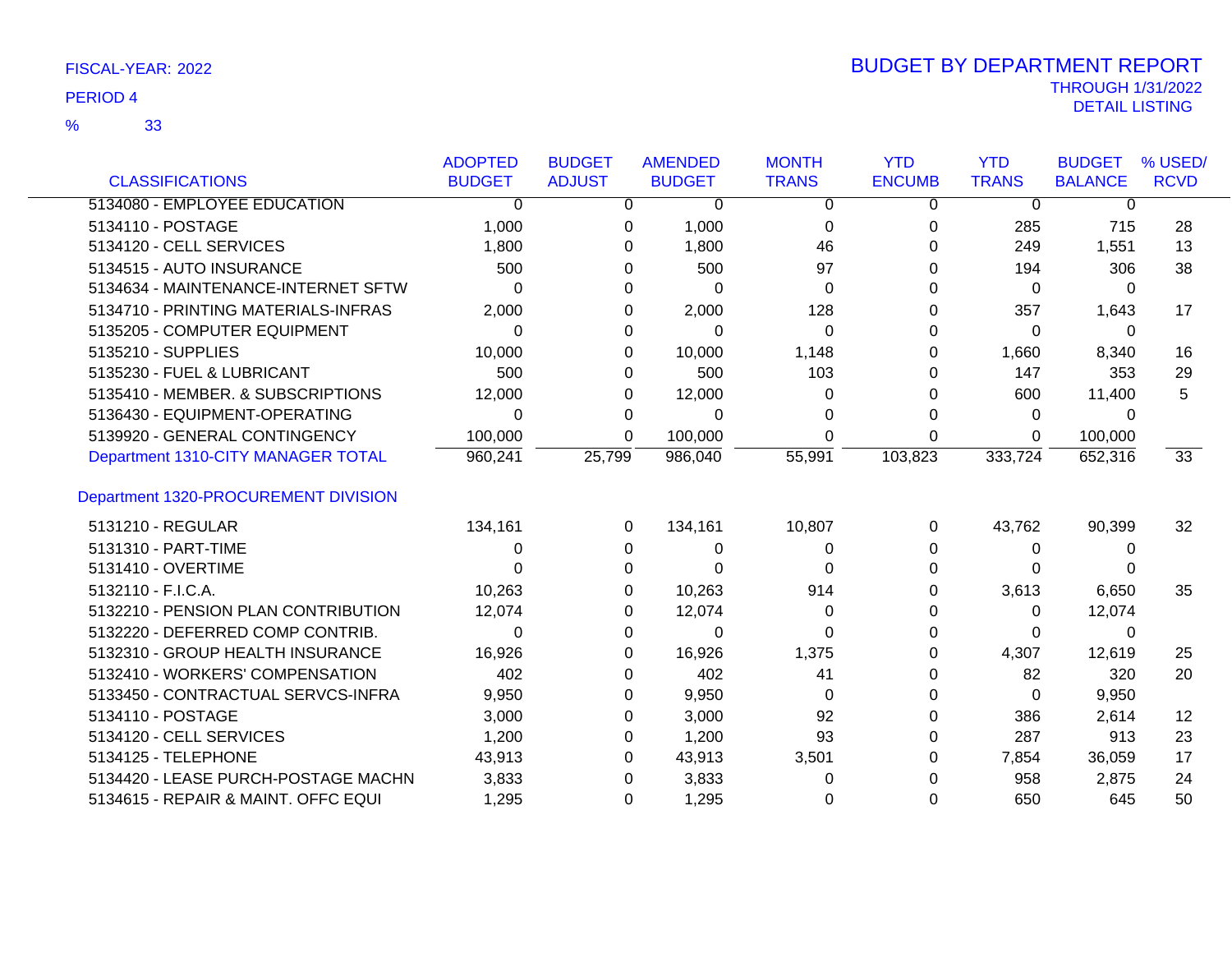| <b>CLASSIFICATIONS</b>                             | <b>ADOPTED</b><br><b>BUDGET</b> | <b>BUDGET</b><br><b>ADJUST</b> | <b>AMENDED</b><br><b>BUDGET</b> | <b>MONTH</b><br><b>TRANS</b> | <b>YTD</b><br><b>ENCUMB</b> | <b>YTD</b><br><b>TRANS</b> | <b>BUDGET</b><br><b>BALANCE</b> | % USED/<br><b>RCVD</b> |
|----------------------------------------------------|---------------------------------|--------------------------------|---------------------------------|------------------------------|-----------------------------|----------------------------|---------------------------------|------------------------|
| 5134620 - REPAIR & MAINT. OPER EQUI                | 0                               |                                | 0<br>0                          | $\Omega$                     | $\Omega$                    | $\Omega$                   | ∩                               |                        |
| 5134634 - MAINTENANCE-INTERNET SFTW                | $\Omega$                        |                                | $\Omega$<br>0                   | 0                            | 0                           | 0                          | 0                               |                        |
| 5134710 - PRINTING MATERIALS-INFRAS                | 2,461                           |                                | 2,461<br><sup>0</sup>           | 143                          | 0                           | 386                        | 2,075                           | 15                     |
| 5134720 - PRINTING - CONTRACTUAL                   | 2,000                           |                                | 2,000                           | 0                            | 0                           | 0                          | 2,000                           |                        |
| 5135205 - COMPUTER EQUIPMENT                       | 0                               |                                | $\Omega$<br>0                   | 0                            | ი                           | 0                          | 0                               |                        |
| 5135210 - SUPPLIES                                 | 24,150                          |                                | 24,150<br>0                     | 2,694                        | 2,400                       | 9,893                      | 14,257                          | 40                     |
| 5135211 - SUPPLIES-PASSPORT PROCESS                | 0                               |                                | 0                               | 0                            | 0                           | 0                          | 0                               |                        |
| 5135230 - FUEL & LUBRICANT                         | 0                               |                                | $\Omega$<br><sup>0</sup>        |                              |                             |                            |                                 |                        |
| 5135410 - MEMBER. & SUBSCRIPTIONS                  | 280                             |                                | 280<br>0                        |                              |                             | 0                          | 280                             |                        |
| 5139920 - GENERAL CONTINGENCY                      | 5,000                           |                                | 5,000<br>0                      | 0                            | 0                           | 0                          | 5,000                           |                        |
| Department 1320-PROCUREMENT DIVISION TOTAL 270,908 |                                 | $\Omega$                       | 270,908                         | 19,660                       | 2,400                       | 72,178                     | 198,730                         | 26                     |
| Department 1330-PERSONNEL DIVISION                 |                                 |                                |                                 |                              |                             |                            |                                 |                        |
| 5131210 - REGULAR                                  | 64,970                          |                                | 64,970<br>0                     | 5,081                        | 0                           | 21,850                     | 43,120                          | 33                     |
| 5131310 - PART-TIME                                | 0                               |                                | $\Omega$<br>0                   | 0                            | O                           | 0                          | 0                               |                        |
| 5132110 - F.I.C.A.                                 | 4,970                           |                                | 4,970<br>0                      | 345                          |                             | 1,515                      | 3,455                           | 30                     |
| 5132210 - PENSION PLAN CONTRIBUTION                | 5,847                           |                                | 5,847<br>$\Omega$               | 0                            |                             | 0                          | 5,847                           |                        |
| 5132220 - DEFERRED COMP CONTRIB.                   | 0                               |                                | 0                               | 0                            |                             | 0                          | 0                               |                        |
| 5132310 - GROUP HEALTH INSURANCE                   | 8,463                           |                                | 8,463<br>0                      | 686                          |                             | 2,147                      | 6,316                           | 25                     |
| 5132410 - WORKERS' COMPENSATION                    | 195                             |                                | 195<br>0                        | 20                           |                             | 40                         | 155                             | 20                     |
| 5132510 - UNEMPLOYMENT COMPENSATION                | 20,000                          |                                | 20,000<br>0                     | 0                            |                             | $\mathbf{0}$               | 20,000                          |                        |
| 5132610 - EMPLOYEE ASSISTANCE PROGR                | 10,000                          |                                | 10,000<br>0                     | 7,350                        | 0                           | 7,350                      | 2,650                           | 73                     |
| 5133160 - RANDOM & PRE=EMPLOY TESTING              | 10,000                          |                                | 10,000<br>0                     | 705                          | 0                           | 1,330                      | 8,670                           | 13                     |
| 5133450 - CONTRACTUAL SERVCS-INFRA                 | 65,000                          |                                | 65,000<br>0                     | 2,894                        | 18,750                      | 34,953                     | 30,047                          | 53                     |
| 5134060 - AUTO ALLOWANCE                           | 0                               |                                | $\Omega$                        | 0                            | 0                           | 0                          | $\Omega$                        |                        |
| 5134080 - EMPLOYEE EDUCATION                       | 10,000                          |                                | 10,000<br>0                     | 0                            |                             | 0                          | 10,000                          |                        |
| 5134090 - TUITION REIMBURSEMENT                    | $\Omega$                        |                                | 0                               | O                            |                             | 0                          | 0                               |                        |
| 5134110 - POSTAGE                                  | 300                             |                                | 300                             |                              |                             | 57                         | 243                             | 19                     |
| 5134120 - CELL SERVICES                            | 1,080                           |                                | 1,080<br>$\Omega$               |                              | 0                           | 35                         | 1,045                           | 3                      |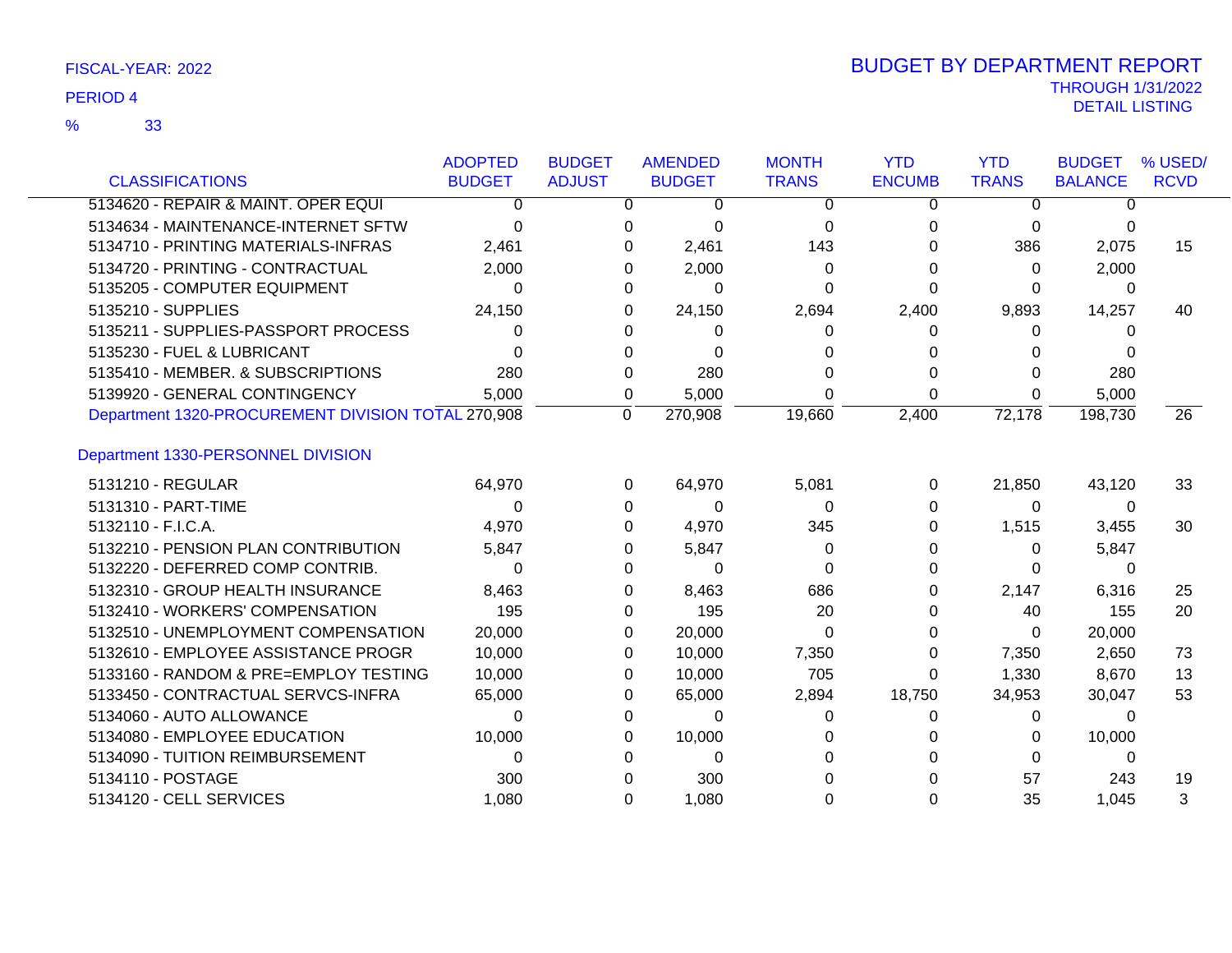|                                          | <b>ADOPTED</b> | <b>BUDGET</b> | <b>AMENDED</b> | <b>MONTH</b> | <b>YTD</b>    | <b>YTD</b>   | <b>BUDGET</b>  | % USED/         |
|------------------------------------------|----------------|---------------|----------------|--------------|---------------|--------------|----------------|-----------------|
| <b>CLASSIFICATIONS</b>                   | <b>BUDGET</b>  | <b>ADJUST</b> | <b>BUDGET</b>  | <b>TRANS</b> | <b>ENCUMB</b> | <b>TRANS</b> | <b>BALANCE</b> | <b>RCVD</b>     |
| 5134510 - EXCESS LIABILITY COVERAGE      | 450,000        | 0             | 450,000        | 68,749       | 0             | 138,427      | 311,574        | $\overline{30}$ |
| 5134634 - MAINTENANCE-INTERNET SFTW      | 0              | 0             | 0              | $\Omega$     | 0             | 0            | 0              |                 |
| 5134710 - PRINTING MATERIALS-INFRAS      | 2,460          | 0             | 2,460          | 111          | 0             | 268          | 2,192          | 10              |
| 5134850 - NON-LEGAL ADVERTISING          | 5,000          | 0             | 5,000          | $\Omega$     | 0             | $\Omega$     | 5,000          |                 |
| 5135205 - COMPUTER EQUIPMENT             | $\Omega$       | 0             | 0              | 0            | 0             | 0            | 0              |                 |
| 5135210 - SUPPLIES                       | 2,000          | 0             | 2,000          | 537          | 0             | 586          | 1,414          | 29              |
| 5135410 - MEMBER. & SUBSCRIPTIONS        | 1,000          | 0             | 1,000          | $\Omega$     | 0             | 0            | 1,000          |                 |
| 5139920 - GENERAL CONTINGENCY            | 5,000          | 0             | 5,000          | 0            | 0             | 0            | 5,000          |                 |
| Department 1330-PERSONNEL DIVISION TOTAL | 666,285        | $\mathbf 0$   | 666,285        | 86,478       | 18,750        | 208,558      | 457,728        | $\overline{31}$ |
| Department 1340-MANAGEMENT INFO. SYSTEMS |                |               |                |              |               |              |                |                 |
| 5133450 - CONTRACTUAL SERVCS-INFRA       | 317,543        | 0             | 317,543        | 0            | 194,775       | 194,775      | 122,768        | 61              |
| 5134120 - CELL SERVICES                  | 0              | 0             | 0              | 0            | 0             | 0            | 0              |                 |
| 5134515 - AUTO INSURANCE                 | 0              | 0             | 0              |              | 0             | 0            |                |                 |
| 5134630 - MAINT & REP-COMM EQUIP         | 0              | 0             | 0              |              | 0             | 0            |                |                 |
| 5134632 - INTERNET SERVICE               | 50,640         | 8,315         | 58,955         | 8,554        | 14,236        | 24,378       | 34,577         | 41              |
| 5134634 - MAINTENANCE-INTERNET SFTW      | 165,700        | $\Omega$      | 165,700        | 70,488       | 30,765        | 118,736      | 46,964         | 71              |
| 5135205 - COMPUTER EQUIPMENT             | 28,720         | 0             | 28,720         | $\Omega$     | 0             | 0            | 28,720         |                 |
| 5135210 - SUPPLIES                       | 3,440          | 0             | 3,440          | 27           | 0             | 27           | 3,413          |                 |
| 5136430 - EQUIPMENT-OPERATING            | 0              | 0             | $\Omega$       | 0            | 0             | $\mathbf{0}$ | 0              |                 |
| Department 1340-MANAGEMENT INFO. SYSTEMS | 566,043        | 8,315         | 574,358        | 79,069       | 239,776       | 337,916      | 236,442        | 58              |
| <b>Department 1410-FINANCE</b>           |                |               |                |              |               |              |                |                 |
| 5131210 - REGULAR                        | 413,427        | 0             | 413,427        | 32,683       | 0             | 136,753      | 276,674        | 33              |
| 5131310 - PART-TIME                      | 0              | 0             | 0              | 0            | 0             | 0            | 0              |                 |
| 5132110 - F.I.C.A.                       | 31,627         | 0             | 31,627         | 2,523        | 0             | 8,936        | 22,691         | 28              |
| 5132210 - PENSION PLAN CONTRIBUTION      | 34,250         | 0             | 34,250         | $\Omega$     | 0             | $\mathbf{0}$ | 34,250         |                 |
| 5132220 - DEFERRED COMP CONTRIB.         | 2,958          | 0             | 2,958          | 177          | 0             | 719          | 2,239          | 24              |
| 5132310 - GROUP HEALTH INSURANCE         | 42,314         | 0             | 42,314         | 3,434        | 0             | 10,759       | 31,555         | 25              |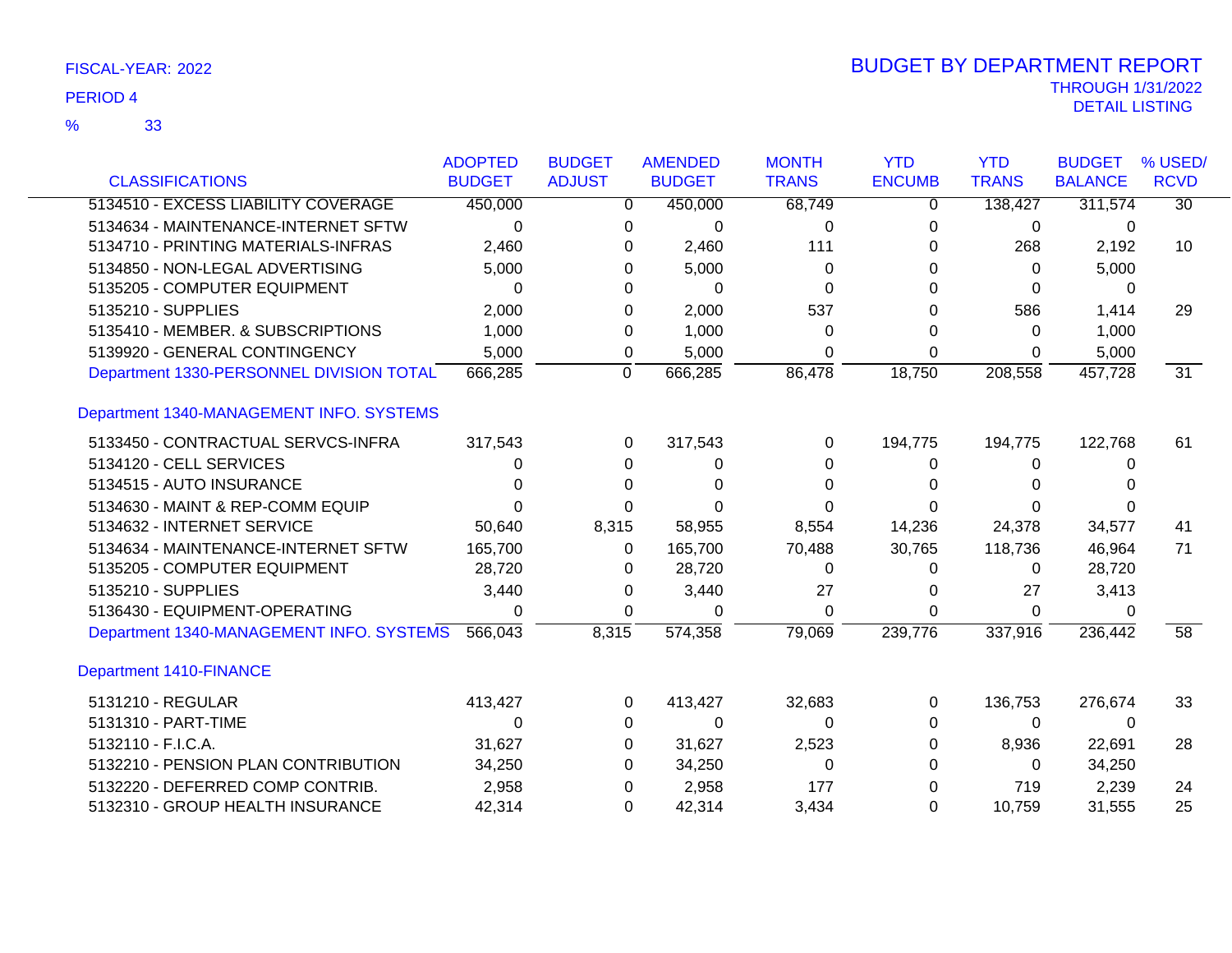|                                          | <b>ADOPTED</b> | <b>BUDGET</b> | <b>AMENDED</b> | <b>MONTH</b> | <b>YTD</b>    | <b>YTD</b>   | <b>BUDGET</b>  | % USED/         |
|------------------------------------------|----------------|---------------|----------------|--------------|---------------|--------------|----------------|-----------------|
| <b>CLASSIFICATIONS</b>                   | <b>BUDGET</b>  | <b>ADJUST</b> | <b>BUDGET</b>  | <b>TRANS</b> | <b>ENCUMB</b> | <b>TRANS</b> | <b>BALANCE</b> | <b>RCVD</b>     |
| 5132410 - WORKERS' COMPENSATION          | 1,240          | $\Omega$      | 1,240          | 127          | 0             | 254          | 986            | $\overline{20}$ |
| 5133100 - PROFESSIONAL SERVICES          | 10,000         | 4,820         | 14,820         | 3,845        | 0             | 7,977        | 6,843          | 53              |
| 5133210 - AUDITOR'S FEE                  | 79,000         | $\Omega$      | 79,000         | 0            | 33,000        | 56,000       | 23,000         | 70              |
| 5133450 - CONTRACTUAL SERVCS-INFRA       | 16,000         | 0             | 16,000         | 75           | 0             | 254          | 15,746         | 1               |
| 5133459 - CONTRACTUAL SERVCS-PARKING     | 569,594        | 27,637        | 597,231        | 85,596       | 217,049       | 371,964      | 225,267        | 62              |
| 5134060 - AUTO ALLOWANCE                 | 0              | 0             | 0              | 300          | 0             | 900          | $-900$         |                 |
| 5134070 - TRAVEL & CONFERENCE            | 3,710          | 0             | 3,710          | 0            | 0             | 0            | 3,710          |                 |
| 5134110 - POSTAGE                        | 7,030          | 0             | 7,030          | 0            | 0             | 1,334        | 5,696          | 18              |
| 5134120 - CELL SERVICES                  | 1,560          | 0             | 1,560          | 90           | 0             | 314          | 1,246          | 20              |
| 5134515 - AUTO INSURANCE                 | 3,084          | 0             | 3,084          | 600          | 0             | 1,200        | 1,884          | 38              |
| 5134634 - MAINTENANCE-INTERNET SFTW      | 57,869         | 0             | 57,869         | 0            | 0             | 52,869       | 5,000          | 91              |
| 5134710 - PRINTING MATERIALS-INFRAS      | 1,230          | 0             | 1,230          | 103          | 0             | 309          | 921            | 25              |
| 5135205 - COMPUTER EQUIPMENT             | 1,500          | 0             | 1,500          | 0            | 0             | $\Omega$     | 1,500          |                 |
| 5135210 - SUPPLIES                       | 7,900          | 0             | 7,900          | 454          | 0             | 1,422        | 6,478          | 18              |
| 5135230 - FUEL & LUBRICANT               | 1,500          | 0             | 1,500          | 308          | 0             | 440          | 1,060          | 29              |
| 5135410 - MEMBER, & SUBSCRIPTIONS        | 1,670          | 0             | 1,670          | 0            | 0             | $\Omega$     | 1,670          |                 |
| 5137110 - DEBT SERVICE-PRINCIPAL         | 0              | 0             | 0              |              | 0             | $\Omega$     |                |                 |
| 5137210 - DEBT SERVICE-INTEREST          | 0              | 0             | 0              |              | ი             | 0            |                |                 |
| 5139920 - GENERAL CONTINGENCY            | 5,000          | 0             | 5,000          | 0            | 0             | 0            | 5,000          |                 |
| Department 1410-FINANCE TOTAL            | 1,292,463      | 32,457        | 1,324,920      | 130,315      | 250,049       | 652,404      | 672,516        | 49              |
| Department 1500-CITY ATTORNEY            |                |               |                |              |               |              |                |                 |
| 5143120 - LEGAL SERVICES- RETAINER       | 284,851        | 0             | 284,851        | 23,738       | 213,638       | 284,851      | 0              | 100             |
| 5143410 - OUTSIDE COST                   | 35,000         | 0             | 35,000         | 83           | 0             | 4,688        | 30,312         | 13              |
| 5143440 - EMPLOYMENT LAW                 | 0              | 0             | 0              | 0            | 0             | $\Omega$     | $\Omega$       |                 |
| 5144065 - NON-PROFESSIONAL LEGAL EXPENSE | 65,000         | 0             | 65,000         | 2,052        | 0             | 3,436        | 61,564         | 5               |
| Department 1500-CITY ATTORNEY TOTAL      | 384,851        | $\Omega$      | 384,851        | 25.873       | 213,638       | 292,975      | 91,876         | $\overline{76}$ |

Department 1610-BUILDING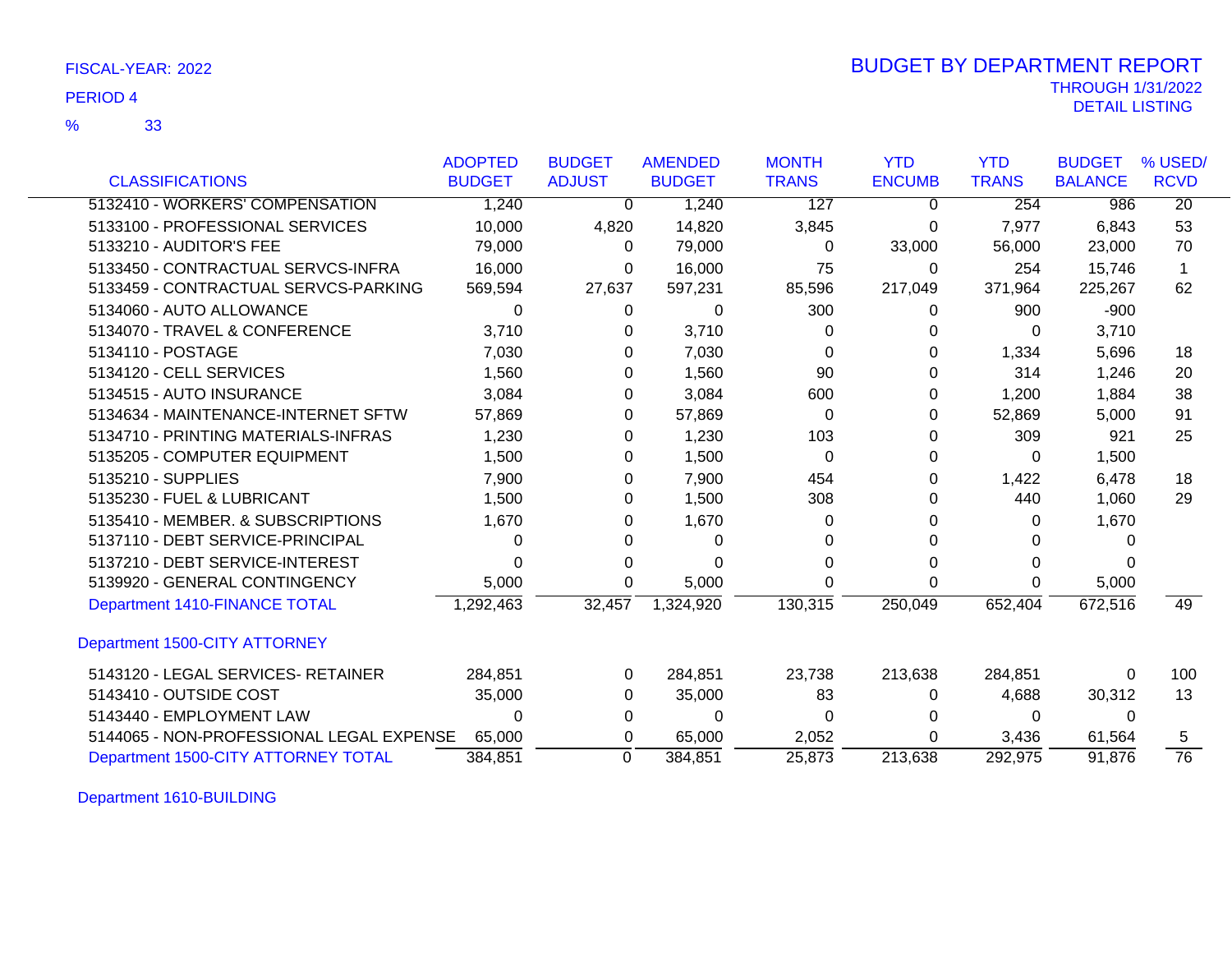|                                     | <b>ADOPTED</b> | <b>BUDGET</b>  | <b>AMENDED</b> | <b>MONTH</b> | <b>YTD</b>    | <b>YTD</b>   | <b>BUDGET</b>  | % USED/         |
|-------------------------------------|----------------|----------------|----------------|--------------|---------------|--------------|----------------|-----------------|
| <b>CLASSIFICATIONS</b>              | <b>BUDGET</b>  | <b>ADJUST</b>  | <b>BUDGET</b>  | <b>TRANS</b> | <b>ENCUMB</b> | <b>TRANS</b> | <b>BALANCE</b> | <b>RCVD</b>     |
| 5241210 - REGULAR                   | 193,425        | $\mathbf 0$    | 193,425        | 17,147       | 0             | 63,296       | 130,129        | 32              |
| 5241310 - PART-TIME                 | 180,657        | 0              | 180,657        | 13,743       | 0             | 55,660       | 124,997        | 30              |
| 5241410 - OVERTIME                  | $\Omega$       | $\Omega$       | 0              | 0            | $\Omega$      | 0            | 0              |                 |
| 5242110 - F.I.C.A.                  | 28,617         | 0              | 28,617         | 2,317        | 0             | 8,937        | 19,680         | 31              |
| 5242210 - PENSION PLAN CONTRIBUTION | 13,244         | 0              | 13,244         | 0            | 0             | $\Omega$     | 13,244         |                 |
| 5242220 - DEFERRED COMP CONTRIB.    | 3,239          | 0              | 3,239          | 253          | 0             | 1,026        | 2,213          | 31              |
| 5242310 - GROUP HEALTH INSURANCE    | 25,389         | 0              | 25,389         | 2,057        | 0             | 6,442        | 18,947         | 25              |
| 5242410 - WORKERS' COMPENSATION     | 6,217          | 0              | 6,217          | 637          | $\Omega$      | 1,274        | 4,943          | 20              |
| 5243150 - CONTRACT INSPECT/ENGINEER | 3,000          | 0              | 3,000          | $\Omega$     | 0             | 500          | 2,500          | 16              |
| 5243450 - CONTRACTUAL SERVICES      | 1,000          | 0              | 1,000          | O            | 0             | $\Omega$     | 1,000          |                 |
| 5244110 - POSTAGE                   | 200            | 0              | 200            | 0            | 0             | 38           | 162            | 19              |
| 5244120 - CELL SERVICES             | 4,020          | 0              | 4,020          | 46           | 0             | 391          | 3,629          | 9               |
| 5244515 - AUTO INSURANCE            | 767            | 0              | 767            | 150          | 0             | 300          | 467            | 39              |
| 5244710 - PRINTING MATERIALS-INFRAS | 1,640          | 0              | 1,640          | 100          | 0             | 274          | 1,366          | 16              |
| 5245206 - COMPUTER-SOFTWARE         | 0              | 0              | $\Omega$       | 0            | 0             | $\Omega$     | 0              |                 |
| 5245210 - SUPPLIES                  | 5,000          | 0              | 5,000          | U            | 0             | 140          | 4,860          | $\overline{2}$  |
| 5245220 - UNIFORMS                  | 1,840          | 0              | 1,840          | 0            | 0             | $\Omega$     | 1,840          |                 |
| 5245230 - FUEL                      | 1,204          | 0              | 1,204          | 248          | 0             | 354          | 850            | 29              |
| 5245410 - MEMBER. & SUBSCRIPTIONS   | 160            | 0              | 160            | 0            | 0             | 0            | 160            |                 |
| 5249920 - GENERAL CONTINGENCY       | 5,000          | 0              | 5,000          | ∩            | 0             | $\Omega$     | 5,000          |                 |
| Department 1610-BUILDING TOTAL      | 474,619        | $\overline{0}$ | 474,619        | 36,698       | $\mathbf 0$   | 138,632      | 335,987        | $\overline{29}$ |
| Department 1620-PLANNING & ZONING   |                |                |                |              |               |              |                |                 |
| 5241210 - REGULAR                   | 293,708        | 0              | 293,708        | 23,127       | 0             | 93,537       | 200,171        | 31              |
| 5241310 - PART-TIME                 | 0              | 0              | 0              | 0            | 0             | 0            | $\Omega$       |                 |
| 5241410 - OVERTIME                  | 0              | 0              | $\Omega$       | ∩            | 0             | 0            | 0              |                 |
| 5242110 - F.I.C.A.                  | 22,469         | 0              | 22,469         | 1,743        | 0             | 7,035        | 15,434         | 31              |
| 5242210 - PENSION PLAN CONTRIBUTION | 26,434         | 0              | 26,434         | 0            |               | 0            | 26,434         |                 |
| 5242220 - DEFERRED COMP CONTRIB.    | 0              | 0              | 0              | 0            | 0             | 0            | $\Omega$       |                 |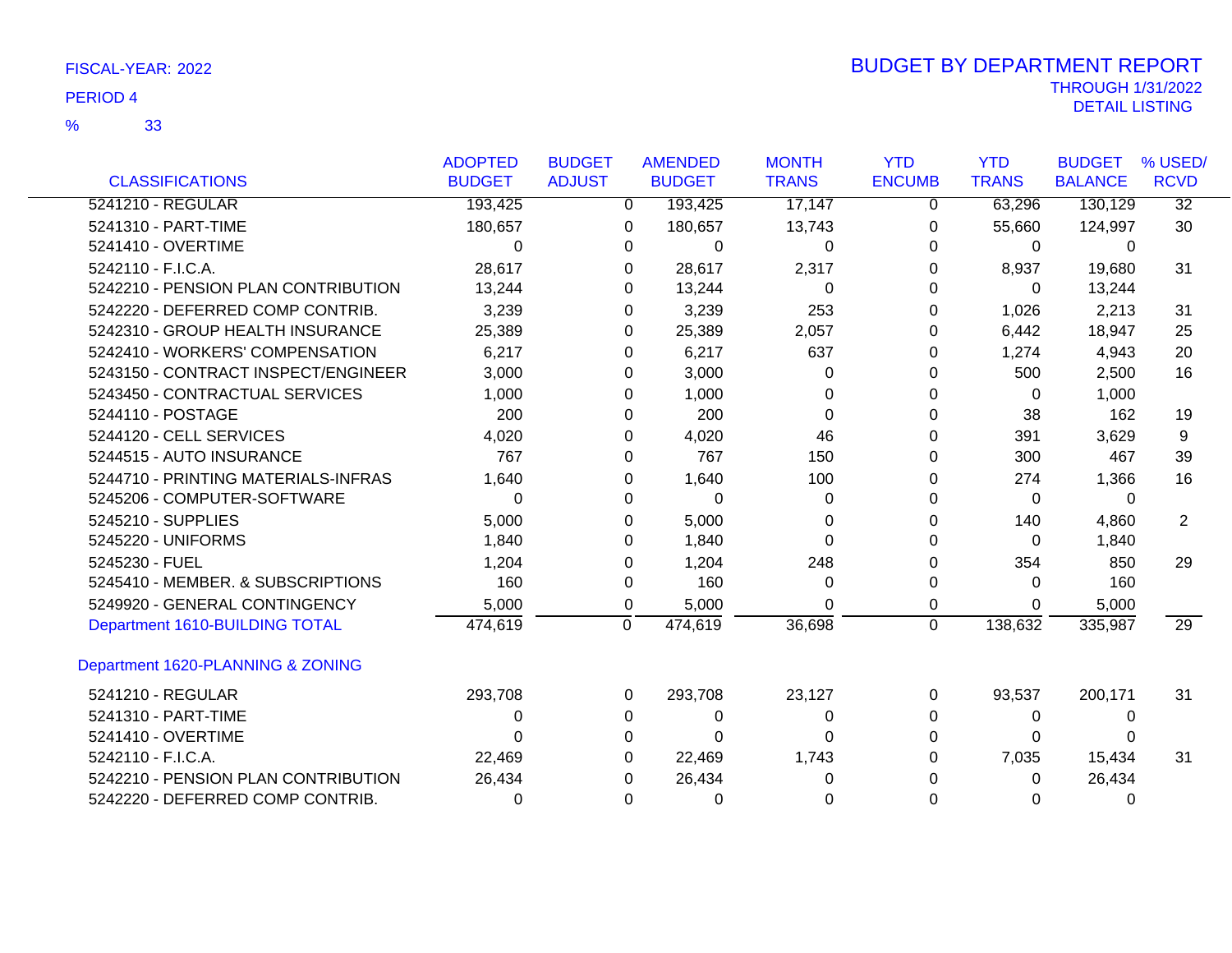|                                         | <b>ADOPTED</b> | <b>BUDGET</b> | <b>AMENDED</b> | <b>MONTH</b> | <b>YTD</b>    | <b>YTD</b>   | <b>BUDGET</b>  | % USED/     |
|-----------------------------------------|----------------|---------------|----------------|--------------|---------------|--------------|----------------|-------------|
| <b>CLASSIFICATIONS</b>                  | <b>BUDGET</b>  | <b>ADJUST</b> | <b>BUDGET</b>  | <b>TRANS</b> | <b>ENCUMB</b> | <b>TRANS</b> | <b>BALANCE</b> | <b>RCVD</b> |
| 5242310 - GROUP HEALTH INSURANCE        | 33,852         | 0             | 33,852         | 2,763        | 0             | 8,613        | 25,239         | 25          |
| 5242410 - WORKERS' COMPENSATION         | 881            | $\Omega$      | 881            | 90           | 0             | 181          | 700            | 20          |
| 5243100 - PROFESSIONAL SERVICES         | 1,070          | 0             | 1,070          | 0            | 0             | 0            | 1,070          |             |
| 5243450 - CONTRACTUAL SERVICES          | 200,000        | 27,991        | 227,991        | 2,475        | 27,991        | 39,080       | 188,911        | 17          |
| 5243480 - DIGITIZING                    | 0              | 0             | 0              | 0            | 0             | 0            | 0              |             |
| 5244070 - TRAVEL & CONFERENCE           | 1,400          | 0             | 1,400          | 0            | 0             | 0            | 1,400          |             |
| 5244110 - POSTAGE                       | 2,500          | 0             | 2,500          | 0            | 0             | 474          | 2,026          | 18          |
| 5244120 - CELL SERVICES                 | 1,620          | 0             | 1,620          | $\Omega$     | 0             | 106          | 1,514          | 6           |
| 5244515 - AUTO INSURANCE                | 477            | 0             | 477            | 92           | 0             | 183          | 294            | 38          |
| 5244620 - MAINT.&REP.OPER. EQUIPMNT     | 5,500          | 0             | 5,500          | $\Omega$     | 0             | 950          | 4,550          | 17          |
| 5244634 - PLANNING- INTERNET            | 4,000          | 0             | 4,000          | 0            | 0             | 0            | 4,000          |             |
| 5244710 - PRINTING MATERIALS-INFRAS     | 1,640          | 0             | 1,640          | 100          | 0             | 274          | 1,366          | 16          |
| 5244910 - LEGAL ADS                     | 4,000          | 0             | 4,000          | 0            | 0             | 127          | 3,873          | 3           |
| 5245205 - COMPUTERS                     | 1,000          | 0             | 1,000          | 0            | 0             | 0            | 1,000          |             |
| 5245210 - SUPPLIES                      | 2,750          | 0             | 2,750          | 170          | 0             | 263          | 2,487          | 9           |
| 5245230 - FUEL                          | 125            | 0             | 125            | 22           |               | 32           | 93             | 25          |
| 5245410 - MEMBER, & SUBSCRIPTIONS       | 1,815          | 0             | 1,815          | $\Omega$     | 0             | 15           | 1,800          |             |
| 5249920 - GENERAL CONTINGENCY           | 5,000          | 0             | 5,000          | $\Omega$     | 0             | $\Omega$     | 5,000          |             |
| Department 1620-PLANNING & ZONING TOTAL | 610,241        | 27,991        | 638,232        | 30,582       | 27,991        | 150,870      | 487,362        | 23          |
| Department 1640-CODE ENFORCEMENT        |                |               |                |              |               |              |                |             |
| 5241210 - REGULAR                       | 262,843        | $\Omega$      | 262,843        | 20,497       | 0             | 84,006       | 178,837        | 31          |
| 5241310 - PART-TIME                     | 0              | 0             | 0              | 0            | 0             | 0            | 0              |             |
| 5241410 - OVERTIME                      |                | 0             |                | 0            |               | 0            |                |             |
| 5242110 - F.I.C.A.                      | 20,107         | 0             | 20,107         | 1,605        | ი             | 6,536        | 13,571         | 32          |
| 5242210 - PENSION PLAN CONTRIBUTION     | 23,584         | 0             | 23,584         | 0            | ი             | 0            | 23,584         |             |
| 5242220 - DEFERRED COMP CONTRIB.        | 0              | 0             | 0              | 0            | O             | 0            | 0              |             |
| 5242310 - GROUP HEALTH INSURANCE        | 33,852         | 0             | 33,852         | 2,760        |               | 8,660        | 25,192         | 25          |
| 5242410 - WORKERS' COMPENSATION         | 10,875         | $\Omega$      | 10,875         | 1,114        | 0             | 2,228        | 8,647          | 20          |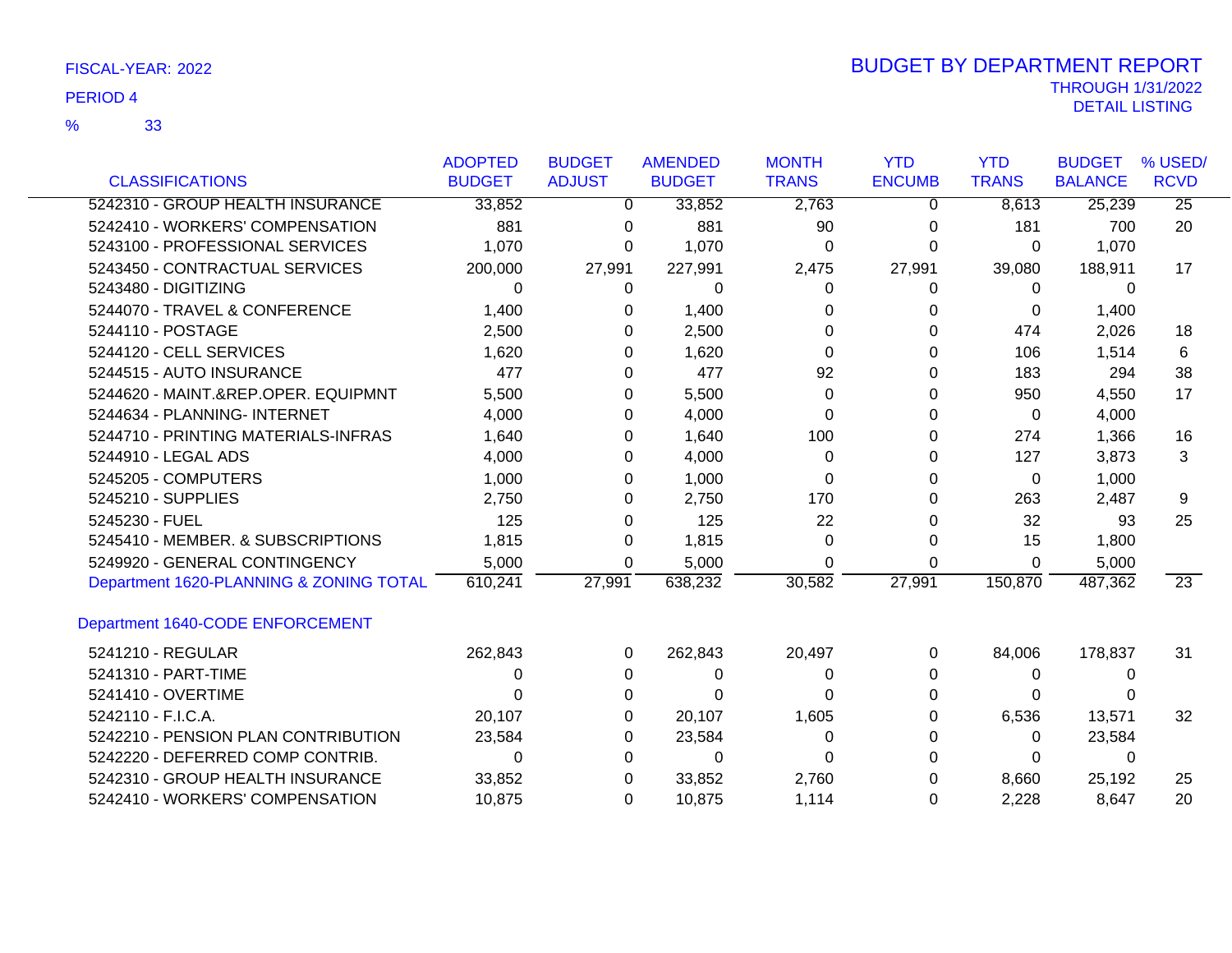|                                             | <b>ADOPTED</b> | <b>BUDGET</b> |          | <b>AMENDED</b> | <b>MONTH</b>     | <b>YTD</b>     | <b>YTD</b>   | <b>BUDGET</b>  | % USED/         |
|---------------------------------------------|----------------|---------------|----------|----------------|------------------|----------------|--------------|----------------|-----------------|
| <b>CLASSIFICATIONS</b>                      | <b>BUDGET</b>  | <b>ADJUST</b> |          | <b>BUDGET</b>  | <b>TRANS</b>     | <b>ENCUMB</b>  | <b>TRANS</b> | <b>BALANCE</b> | <b>RCVD</b>     |
| 5243111 - SPECIAL MASTERS                   | 10,000         |               | 0        | 10,000         | $\overline{300}$ | 0              | 900          | 9,100          | $\overline{9}$  |
| 5243450 - CONTRACTUAL SERVICES              | 5,000          |               | 0        | 5,000          | 0                | 0              | 0            | 5,000          |                 |
| 5244070 - TRAVEL & CONFERENCE               | 900            |               | $\Omega$ | 900            | $\Omega$         | $\Omega$       | 0            | 900            |                 |
| 5244080 - EMPLOYEE EDUCATION                | 2,500          |               | 0        | 2,500          | $\Omega$         | $\Omega$       | $\Omega$     | 2,500          |                 |
| 5244110 - POSTAGE                           | 5,000          |               | 0        | 5,000          | 0                | 0              | 1,328        | 3,672          | 26              |
| 5244120 - CELL SERVICES                     | 2,685          |               | 0        | 2,685          | $\Omega$         | 0              | 247          | 2,438          | 9               |
| 5244515 - AUTO INSURANCE                    | 3,500          |               | 0        | 3,500          | 683              | 0              | 1,367        | 2,133          | 39              |
| 5244710 - PRINTING MATERIALS-INFRAS         | 1,650          |               | 0        | 1,650          | 100              | $\Omega$       | 274          | 1,376          | 16              |
| 5244920 - LIENS                             | 1,650          |               | 0        | 1,650          | 54               | 0              | 99           | 1,551          | 6               |
| 5245205 - COMPUTERS                         | 1,000          |               | 0        | 1,000          | 0                | 0              | 0            | 1,000          |                 |
| 5245210 - SUPPLIES                          | 3,500          |               | 0        | 3,500          | 0                | 0              | 1,231        | 2,269          | 35              |
| 5245220 - UNIFORMS                          | 1,000          |               | 0        | 1,000          | $\Omega$         | 0              | $\Omega$     | 1,000          |                 |
| 5245230 - FUEL                              | 2,058          |               | 0        | 2,058          | 425              | $\Omega$       | 606          | 1,452          | 29              |
| 5245410 - MEMBER. & SUBSCRIPTIONS           | 500            |               | 0        | 500            | 0                | 0              | 0            | 500            |                 |
| 5249920 - GENERAL CONTINGENCY               | 5,000          |               | 0        | 5,000          | $\Omega$         | 0              | 0            | 5,000          |                 |
| Department 1640-CODE ENFORCEMENT TOTAL      | 397,204        |               | 0        | 397,204        | 27,538           | $\overline{0}$ | 107,482      | 289,722        | $\overline{27}$ |
| <b>Department 1710-BUILDING MAINTENANCE</b> |                |               |          |                |                  |                |              |                |                 |
| 5191210 - FULL-TIME                         | 105,740        |               | $\Omega$ | 105,740        | 8,241            | $\mathbf 0$    | 33,876       | 71,864         | 32              |
| 5191410 - OVERTIME                          | 5,000          |               | 0        | 5,000          | $\Omega$         | $\Omega$       | 292          | 4,708          | 5               |
| 5192110 - F.I.C.A.                          | 8,472          |               | 0        | 8,472          | 727              | 0              | 2,912        | 5,560          | 34              |
| 5192210 - PENSION PLAN CONTRIBUTION         | 9,931          |               | 0        | 9,931          | $\Omega$         | $\Omega$       | 0            | 9,931          |                 |
| 5192310 - GROUP HEALTH INSURANCE            | 16,926         |               | 0        | 16,926         | 1,357            | 0              | 4,244        | 12,682         | 25              |
| 5192410 - WORKERS' COMPENSATION             | 5,474          |               | 0        | 5,474          | 561              | 0              | 1,122        | 4,352          | 20              |
| 5193450 - CONT. SVCS.                       | 94,800         |               | 0        | 94,800         | 6,880            | 38,940         | 55,689       | 39,111         | 58              |
| 5194070 - TRAVEL                            | $\Omega$       |               | 0        | 0              | 0                | 0              | 0            | 0              |                 |
| 5194080 - EMPLOYEE EDUCATION                | 250            |               | 0        | 250            | 0                | 0              | 0            | 250            |                 |
| 5194120 - CELL SERVICES                     | 780            |               | 0        | 780            | 46               | 0              | 144          | 636            | 18              |
| 5194310 - ELECTRICITY-FACILITIES            | 80,000         |               | $\Omega$ | 80,000         | 6,296            | 57,575         | 80,000       | 0              | 100             |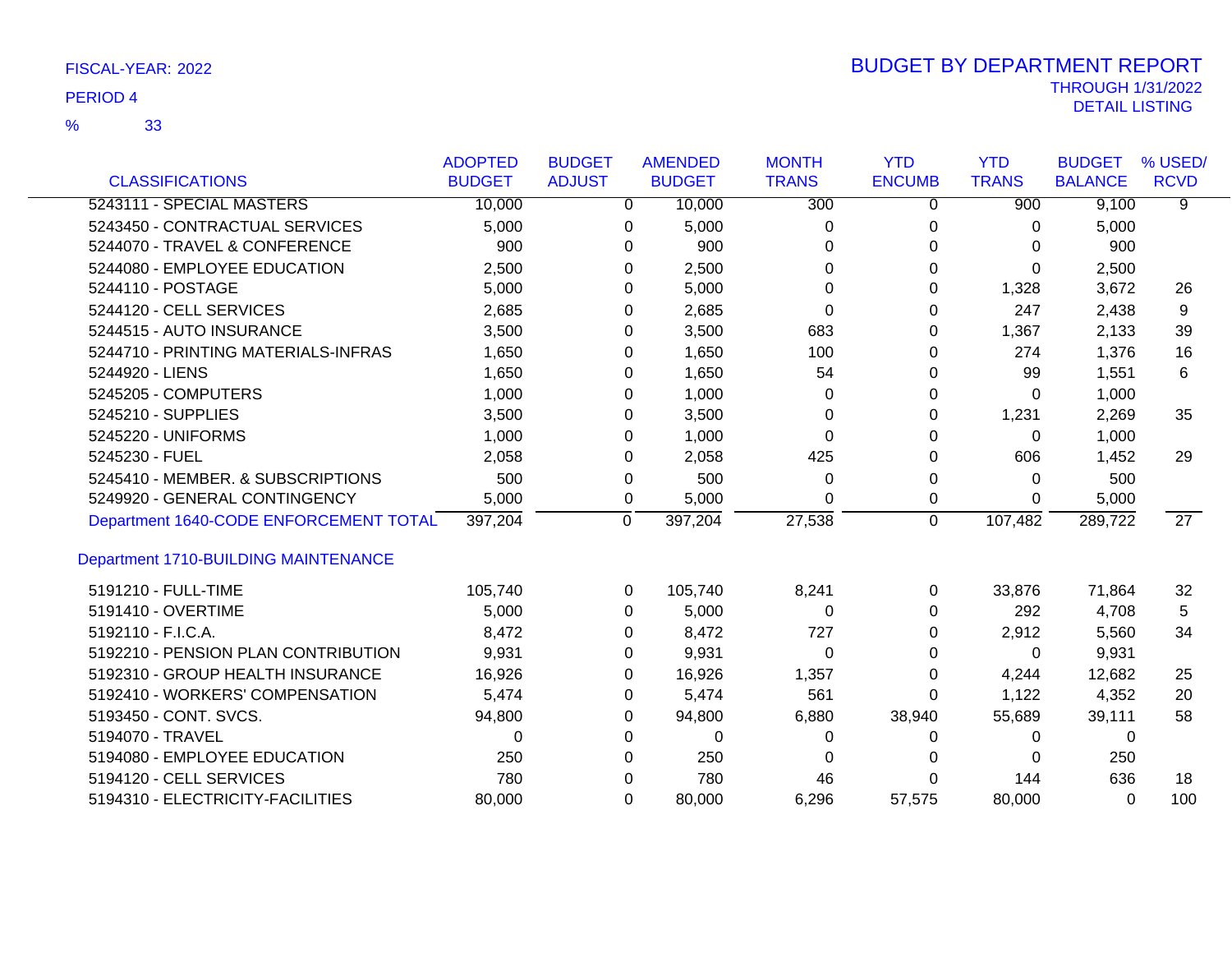|                                                    | <b>ADOPTED</b> | <b>BUDGET</b> | <b>AMENDED</b> | <b>MONTH</b> | <b>YTD</b>    | <b>YTD</b>   | <b>BUDGET</b>  | % USED/         |
|----------------------------------------------------|----------------|---------------|----------------|--------------|---------------|--------------|----------------|-----------------|
| <b>CLASSIFICATIONS</b>                             | <b>BUDGET</b>  | <b>ADJUST</b> | <b>BUDGET</b>  | <b>TRANS</b> | <b>ENCUMB</b> | <b>TRANS</b> | <b>BALANCE</b> | <b>RCVD</b>     |
| 5194320 - WATER                                    | 50,000         | 0             | 50,000         | 2,483        | 42,589        | 50,000       | $\Omega$       | 100             |
| 5194620 - REPAIR & MAINT. OPER EQUI                | 5,000          | 0             | 5,000          | 0            | 0             | 260          | 4,740          | 5               |
| 5194670 - MAINT & REP - STRUCTURES                 | 70,000         | 0             | 70,000         | 5,508        | 2,367         | 15,641       | 54,359         | 22              |
| 5195210 - SUPPLIES                                 | 15,000         | 0             | 15,000         | 2,029        | 0             | 2,949        | 12,051         | 19              |
| 5195220 - UNIFORMS                                 | 1,000          | $\Omega$      | 1,000          | O            |               | 0            | 1,000          |                 |
| 5197110 - DEBT SERVICE- PRINCIPAL                  | 0              |               | $\Omega$       |              |               |              |                |                 |
| 5197210 - DEBT SERVICE-INTEREST                    | 0              | 0             | 0              |              |               | 0            |                |                 |
| 5199920 - GENERAL CONTINGENCY                      | 5,000          | 0             | 5,000          |              | 0             | 0            | 5,000          |                 |
| Department 1710-BUILDING MAINTENANCE TOTAL 473,373 |                | 0             | 473,373        | 34,128       | 141,471       | 247,129      | 226,244        | $\overline{52}$ |
| Department 1720-SOLID WASTE                        |                |               |                |              |               |              |                |                 |
| 5341210 - REGULAR                                  | 333,451        | $\Omega$      | 333,451        | 26,142       | 0             | 110,511      | 222,940        | 33              |
| 5341410 - OVERTIME                                 | 8,000          | 0             | 8,000          | 319          | 0             | 2,200        | 5,800          | 27              |
| 5342110 - F.I.C.A.                                 | 27,390         | 0             | 27,390         | 2,135        | 0             | 8,908        | 18,482         | 32              |
| 5342210 - PENSION PLAN CONTRIBUTION                | 29,849         | 0             | 29,849         | 0            |               | 0            | 29,849         |                 |
| 5342220 - ICMA                                     | 0              | 0             | $\Omega$       |              |               | 0            | 0              |                 |
| 5342310 - GROUP HEALTH INSURANCE                   | 67,703         | 0             | 67,703         | 5,422        |               | 16,928       | 50,775         | 25              |
| 5342410 - WORKERS' COMPENSATION                    | 29,086         | 0             | 29,086         | 2,980        | 0             | 5,960        | 23,126         | 20              |
| 5343470 - INTERLCL AGREE-RECYCLING                 | 135,000        | 0             | 135,000        | 8,111        | 110,666       | 135,000      | 0              | 100             |
| 5344070 - TRAVEL & CONFERENCE                      | 0              | 0             | 0              | 0            | 0             | $\Omega$     |                |                 |
| 5344080 - EMPLOYEE EDUCATION                       | 500            | 0             | 500            | O            |               | ∩            | 500            |                 |
| 5344340 - REFUSE DISPOSAL FEE                      | 790,000        | 0             | 790,000        | 57,953       | 581,851       | 790,000      | $\Omega$       | 100             |
| 5344341 - REFUSE DSPSL FEE-RECYCLE                 | $\Omega$       | 0             | 0              | 0            | 0             | 0            | $\Omega$       |                 |
| 5345210 - SUPPLIES                                 | 50,000         | 3,175         | 53,175         | 924          | 3,175         | 5,874        | 47,301         | 11              |
| 5345220 - UNIFORMS                                 | 5,000          | 0             | 5,000          | 0            | 0             | 0            | 5,000          |                 |
| 5347110 - DEBT SERVICE-PRINCIPAL                   | 0              |               | 0              |              |               |              |                |                 |
| 5347210 - DEBT SERVICE-INTEREST                    | U              | 0             |                |              | 0             | 0            |                |                 |
| Department 1720-SOLID WASTE TOTAL                  | 1,475,979      | 3,175         | 1,479,154      | 103,986      | 695,692       | 1,075,381    | 403,773        | $\overline{72}$ |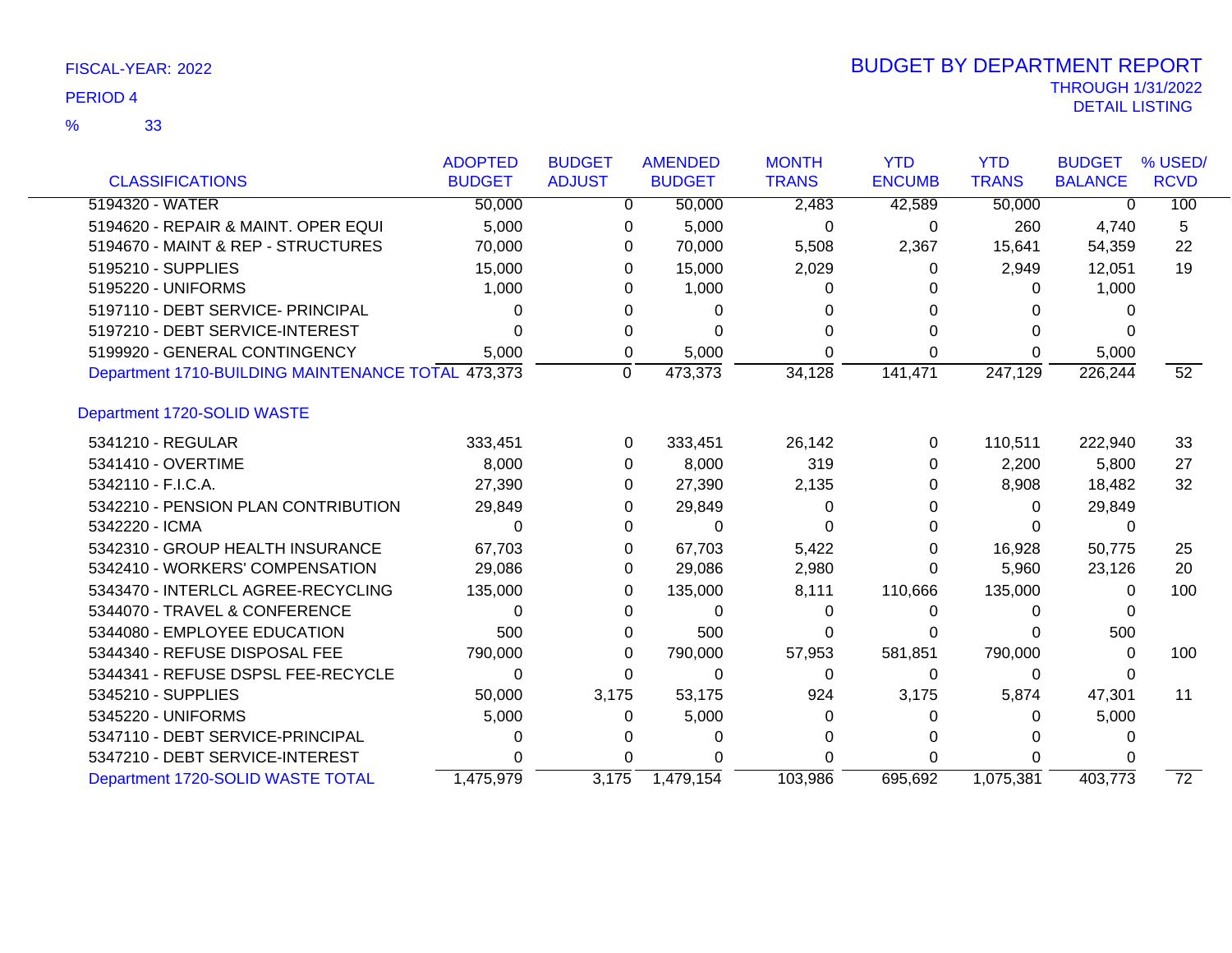| FISCAL-YEAR: 2022 | <b>BUDGET BY DEPARTMENT REPORT</b> |
|-------------------|------------------------------------|
| PERIOD 4          | <b>THROUGH 1/31/2022</b>           |
|                   | DETAIL LISTING                     |

|                                           | <b>ADOPTED</b> | <b>BUDGET</b> | <b>AMENDED</b>            | <b>MONTH</b>     | <b>YTD</b>    | <b>YTD</b>   | <b>BUDGET</b>  | % USED/     |
|-------------------------------------------|----------------|---------------|---------------------------|------------------|---------------|--------------|----------------|-------------|
| <b>CLASSIFICATIONS</b>                    | <b>BUDGET</b>  | <b>ADJUST</b> | <b>BUDGET</b>             | <b>TRANS</b>     | <b>ENCUMB</b> | <b>TRANS</b> | <b>BALANCE</b> | <b>RCVD</b> |
| <b>Department 1730-STREET MAINTENANCE</b> |                |               |                           |                  |               |              |                |             |
| 5411210 - REGULAR                         | 244,914        |               | 244,914<br>0              | 17,284           | 0             | 76,154       | 168,760        | 31          |
| 5411310 - PART TIME                       | $\Omega$       |               | $\Omega$                  | 0<br>0           | 0             | $\Omega$     | 0              |             |
| 5411410 - OVERTIME                        | 5,000          |               | 5,000<br>0                | 206              | 0             | 1,892        | 3,108          | 37          |
| 5412110 - F.I.C.A.                        | 20,649         |               | 20,649<br>0               | 1,358            | 0             | 6,020        | 14,629         | 29          |
| 5412210 - PENSION PLAN CONTRIBUTION       | 20,119         |               | 20,119<br>0               | $\Omega$         | 0             | $\Omega$     | 20,119         |             |
| 5412220 - DEFERRED COMP CONTRIB           | 2,798          |               | 2,798<br>0                | 377              | 0             | 1,580        | 1,218          | 56          |
| 5412310 - GROUP HEALTH INSURANCE          | 50,777         |               | 50,777<br>0               | 3,389            | 0             | 10,600       | 40,177         | 20          |
| 5412410 - WORKERS' COMPENSATION           | 27,090         |               | 27,090<br>0               | 2,776            | 0             | 5,551        | 21,539         | 20          |
| 5413450 - CONTRACTUAL SERVICES            | 65,000         |               | 65,000<br>0               | 4,550            | 40,645        | 48,835       | 16,165         | 75          |
| 5414070 - TRAVEL & CONFERENCE             | 250            |               | 250<br>$\Omega$           | 0                | 0             | 0            | 250            |             |
| 5414080 - EMPLOYEE EDUCATION              | 500            |               | 500<br>0                  | 0                | 0             | 0            | 500            |             |
| 5414120 - CELL SERVICES                   | 1,080          |               | 1,080<br>0                | 0                | 0             | 35           | 1,045          | 3           |
| 5414625 - LANDSCAPE MAINTENANCE           | 70,000         |               | 70,000<br>$\Omega$        | 924              | 0             | 3,745        | 66,255         | 5           |
| 5414640 - MAINT & REP STRS & PARKWY       | 25,000         |               | 25,000<br>0               | 3,063            | 0             | 10,707       | 14,293         | 42          |
| 5414650 - ELECTRICITY-STREET LIGHTS       | 150,000        |               | 150,000<br>0              | 12,336           | 105,521       | 150,000      | 0              | 100         |
| 5414651 - LIGHTING - OTHER                | $\Omega$       |               | $\Omega$                  | $\mathbf 0$<br>0 | 0             | 0            | 0              |             |
| 5414670 - MAINT & REP-GRDS & STRUCT       | 10,000         |               | 10,000<br>0               | 0                | 0             | 643          | 9,358          | 6           |
| 5415210 - SUPPLIES                        | 5,000          |               | 5,000<br>0                | 108              | 0             | 246          | 4,754          | 4           |
| 5415220 - UNIFORMS                        | 3,500          |               | 3,500<br>0                | 0                | 0             | 0            | 3,500          |             |
| 5415245 - TOOLS                           | 500            |               | 500<br>0                  | 0                | 0             | 0            | 500            |             |
| 5417110 - DEBT SERVICE- PRINCIPAL         | $\Omega$       |               | 0                         | 0<br>0           | 0             | $\Omega$     | 0              |             |
| 5417210 - DEBT SERVICE-INTEREST           | 0              |               | 0                         | 0<br>0           | 0             | 0            |                |             |
| Department 1730-STREET MAINTENANCE TOTAL  | 702,177        |               | $\overline{0}$<br>702,177 | 46,371           | 146,166       | 316,008      | 386,170        | 45          |
| Department 1750-LANSCAPE MAINTENANCE      |                |               |                           |                  |               |              |                |             |
| 5191210 - FULL-TIME                       | 137,426        |               | 137,426<br>$\Omega$       | 10,981           | 0             | 45,111       | 92,315         | 32          |
| 5191410 - OVERTIME                        | 4,000          |               | 4,000<br>$\Omega$         | 0                | 0             | 0            | 4,000          |             |
| 5192110 - F.I.C.A.                        | 10,819         |               | 10,819<br>$\Omega$        | 884              | $\Omega$      | 3,584        | 7,235          | 33          |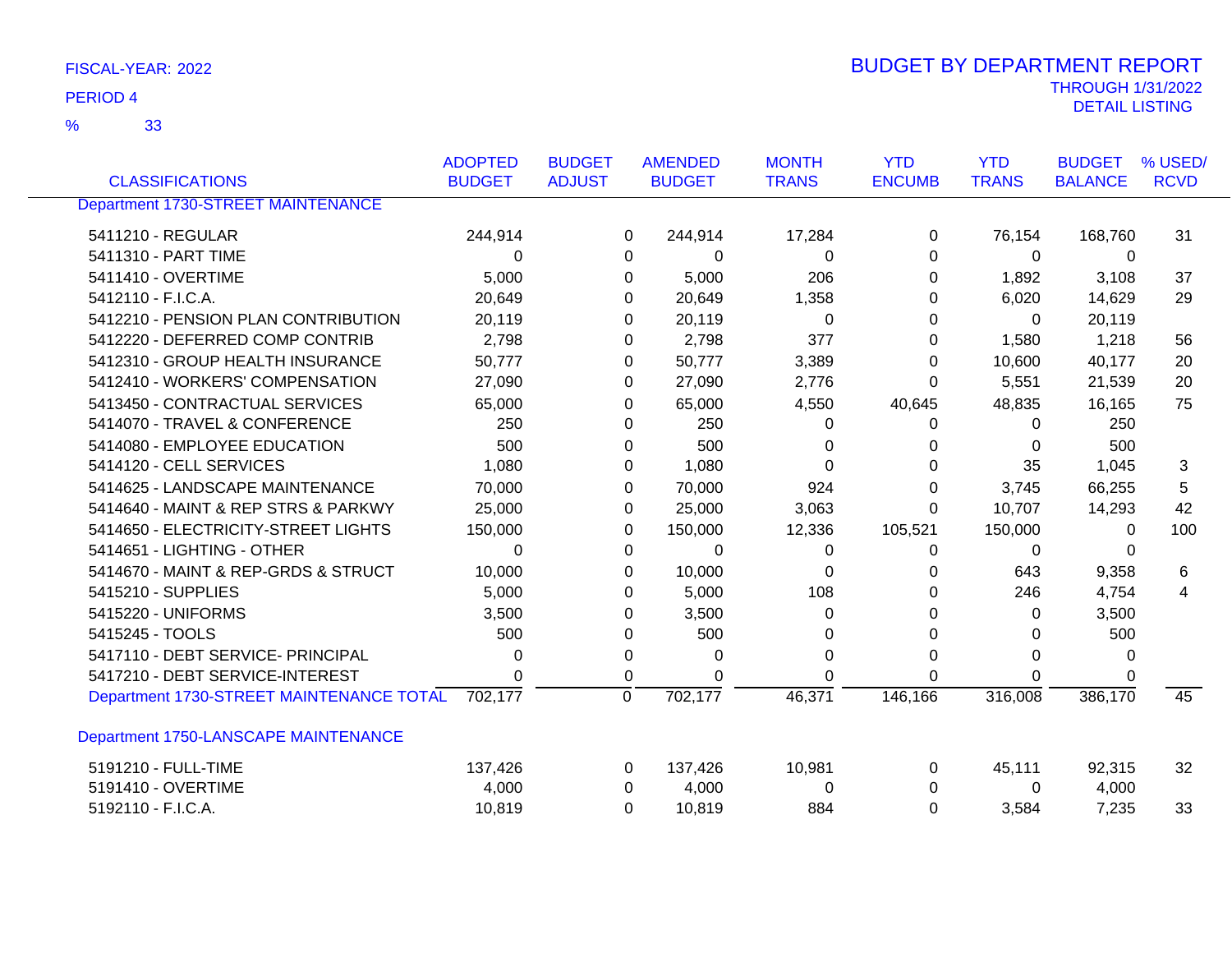33 %

|                                      | <b>ADOPTED</b> | <b>BUDGET</b> | <b>AMENDED</b> | <b>MONTH</b> | <b>YTD</b>    | <b>YTD</b>   | <b>BUDGET</b>  | % USED/     |
|--------------------------------------|----------------|---------------|----------------|--------------|---------------|--------------|----------------|-------------|
| <b>CLASSIFICATIONS</b>               | <b>BUDGET</b>  | <b>ADJUST</b> | <b>BUDGET</b>  | <b>TRANS</b> | <b>ENCUMB</b> | <b>TRANS</b> | <b>BALANCE</b> | <b>RCVD</b> |
| 5192210 - PENSION PLAN CONTRIBUTION  | 12,692         | 0             | 12,692         | 0            | 0             | 0            | 12,692         |             |
| 5192220 - DEFERRED COMP CONTRIB.     | $\Omega$       | $\Omega$      | $\Omega$       | $\Omega$     | 0             | 0            | 0              |             |
| 5192310 - GROUP HEALTH INSURANCE     | 25,389         | 0             | 25,389         | 2,046        | 0             | 6,395        | 18,994         | 25          |
| 5192410 - WORKERS' COMPENSATION      | 6,166          | $\Omega$      | 6,166          | 632          | $\Omega$      | 1,264        | 4,903          | 20          |
| 5193450 - CONT. SVCS.                | 158,060        | 39,281        | 197,341        | 17,483       | 147,636       | 173,779      | 23,563         | 88          |
| 5194070 - TRAVEL                     | 200            | 0             | 200            | 0            | 0             | 0            | 200            |             |
| 5194120 - CELL SERVICES              | 556            | 0             | 556            | 46           | 0             | 144          | 412            | 25          |
| 5194350 - ELECTRICITY-CITY PARKS     | 50,000         | 0             | 50,000         | 17           | 49,965        | 50,000       | 0              | 100         |
| 5194420 - OUTSIDE SERV RENTAL        | 1,000          | 0             | 1,000          | 0            | 0             | 0            | 1,000          |             |
| 5194515 - AUTO INSURANCE             | 1,233          | 0             | 1,233          | 242          | 0             | 483          | 750            | 39          |
| 5194620 - REPAIR & MAINT. OPER EQUI  | 71,000         | 3,860         | 74,860         | 1,692        | 6,303         | 9,890        | 64,970         | 13          |
| 5194670 - MAINT & REP - STRUCTURES   | 0              | 0             | $\Omega$       | 0            | 0             | 0            | 0              |             |
| 5195210 - SUPPLIES                   | 8,500          | 0             | 8,500          | 2,333        | 0             | 4,877        | 3,623          | 57          |
| 5195220 - UNIFORMS                   | 1,750          | 0             | 1,750          | 0            | 0             | 0            | 1,750          |             |
| 5195230 - FUEL & LUBRICANT           | 8,047          | 0             | 8,047          | 1,655        | 0             | 2,363        | 5,684          | 29          |
| 5195410 - MEMBER. & SUBSCRIPTIONS    | 0              | 0             | 0              | 0            | 0             | 0            | 0              |             |
| Department 1750-LANSCAPE MAINTENANCE | 496,838        | 43,141        | 539,979        | 38,011       | 203,904       | 297,890      | 242,091        | 55          |
| Department 1760-MOTOR POOL           |                |               |                |              |               |              |                |             |
| 5191210 - FULL-TIME                  | 153,574        | 0             | 153,574        | 11,966       | 0             | 49,213       | 104,361        | 32          |
| 5191410 - OVERTIME                   | 4,000          | $\Omega$      | 4,000          | 0            | 0             | 5            | 3,995          |             |
| 5192110 - F.I.C.A.                   | 12,054         | 0             | 12,054         | 855          | 0             | 3,552        | 8,502          | 29          |
| 5192210 - PENSION PLAN CONTRIBUTION  | 14,128         | 0             | 14,128         | 0            | 0             | 0            | 14,128         |             |
| 5192220 - DEFERRED COMP CONTRIB.     | 0              | 0             | 0              | 0            | 0             | 0            | 0              |             |
| 5192310 - GROUP HEALTH INSURANCE     | 25,389         | 0             | 25,389         | 2,052        | 0             | 6,421        | 18,968         | 25          |
| 5192410 - WORKERS' COMPENSATION      | 5,461          | 0             | 5,461          | 559          | 0             | 1,119        | 4,342          | 20          |
| 5194070 - TRAVEL                     | 0              | 0             | $\Omega$       | 0            |               | 0            | 0              |             |
| 5194080 - EMPLOYEE EDUCATION         | 250            | 0             | 250            | $\Omega$     |               | 0            | 250            |             |
| 5194120 - CELL SERVICES              | 780            | 0             | 780            | 46           | 0             | 144          | 636            | 18          |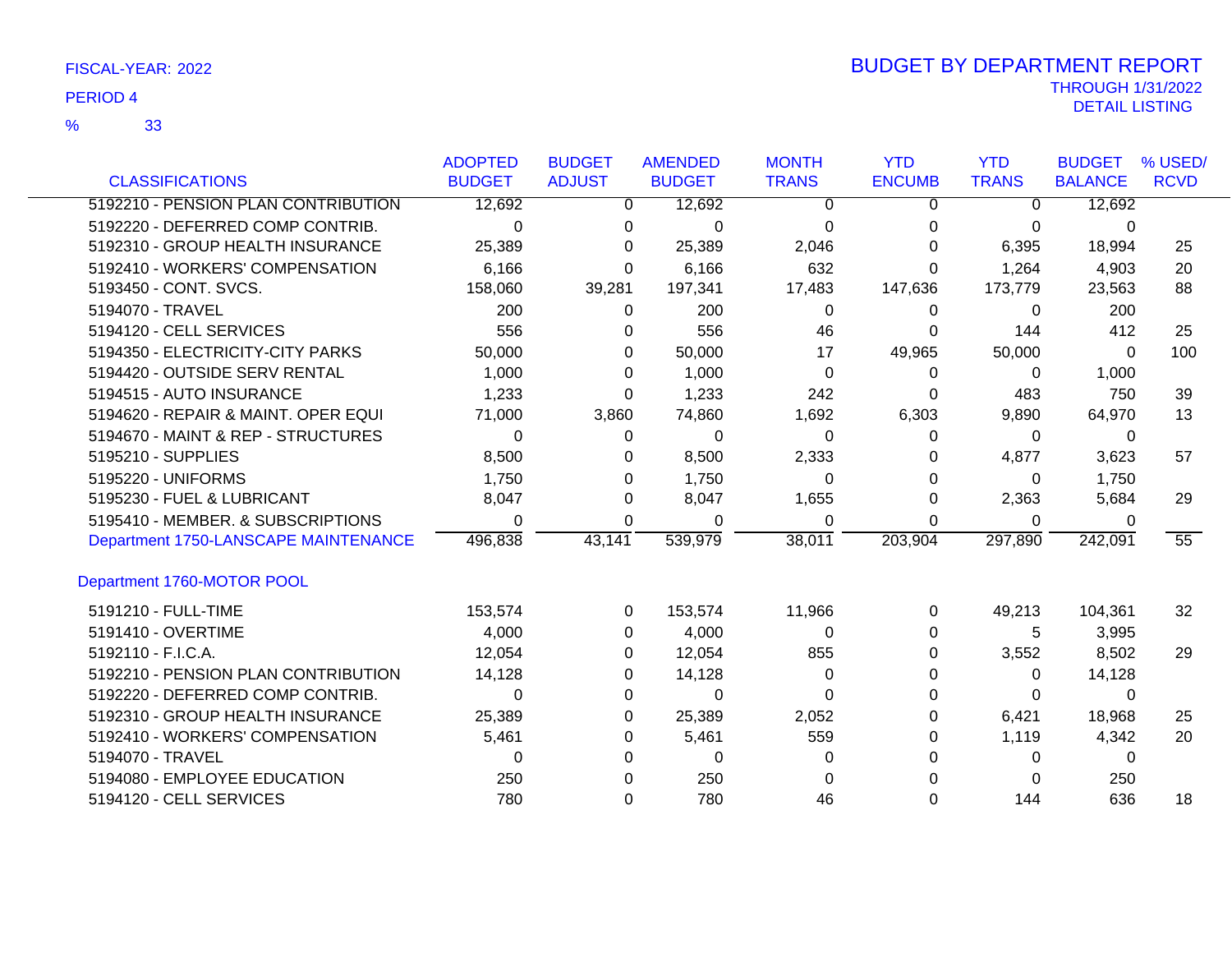| <b>CLASSIFICATIONS</b>                    | <b>ADOPTED</b><br><b>BUDGET</b> | <b>BUDGET</b><br><b>ADJUST</b> | <b>AMENDED</b><br><b>BUDGET</b> | <b>MONTH</b><br><b>TRANS</b> | <b>YTD</b><br><b>ENCUMB</b> | <b>YTD</b><br><b>TRANS</b> | <b>BUDGET</b><br><b>BALANCE</b> | % USED/<br><b>RCVD</b> |
|-------------------------------------------|---------------------------------|--------------------------------|---------------------------------|------------------------------|-----------------------------|----------------------------|---------------------------------|------------------------|
|                                           |                                 |                                |                                 |                              |                             |                            |                                 |                        |
| 5194515 - AUTO INSURANCE                  | 50,000                          | $\Omega$                       | 50,000                          | 9,748                        | $\Omega$                    | 19,496                     | 30,504                          | $\overline{38}$        |
| 5194620 - REPAIR & MAINT. OPER EQUI       | 1,000                           | $\Omega$                       | 1,000                           | 0                            | 0                           | 0                          | 1,000                           |                        |
| 5194680 - MAINT & REP-OUTSIDE SVCS        | 75,000                          | 14,839                         | 89,839                          | 18,952                       | 19,198                      | 57,746                     | 32,093                          | 64                     |
| 5195220 - UNIFORMS                        | 3,000                           | $\Omega$                       | 3,000                           | 271                          | 0                           | 597                        | 2,403                           | 19                     |
| 5195230 - FUEL & LUBRICANT                | 150,000                         | 0                              | 150,000                         | 26,659                       | 122,841                     | 149,500                    | 500                             | 99                     |
| 5195240 - PARTS                           | 70,000                          | 2,135                          | 72,135                          | 6,908                        | 2,135                       | 25,739                     | 46,396                          | 35                     |
| 5195245 - OPERATING TOOLS                 | 1,000                           | $\Omega$                       | 1,000                           | 0                            | 0                           | 0                          | 1,000                           |                        |
| 5195250 - TIRES                           | 25,000                          | 0                              | 25,000                          | 4,316                        | 0                           | 14,036                     | 10,964                          | 56                     |
| 5195260 - GENERAL                         | 2,000                           | 0                              | 2,000                           | 0                            | 0                           | 340                        | 1,660                           | 17                     |
| Department 1760-MOTOR POOL TOTAL          | 592,636                         | 16,974                         | 609,610                         | 82,332                       | 144,174                     | 327,908                    | 281,702                         | $\overline{53}$        |
| Department 1770-PUBLIC WORKS DIRECTOR OFF |                                 |                                |                                 |                              |                             |                            |                                 |                        |
| 5191210 - FULL-TIME                       | 31,602                          | 0                              | 31,602                          | 2,472                        | $\Omega$                    | 10,630                     | 20,972                          | 33                     |
| 5191310 - PART-TIME                       | 36,275                          | 0                              | 36,275                          | 1,155                        | 0                           | 4,727                      | 31,548                          | 13                     |
| 5191410 - OVERTIME                        | 0                               | 0                              | $\Omega$                        | 0                            | 0                           | $\Omega$                   | 0                               |                        |
| 5192110 - F.I.C.A.                        | 3,663                           | 0                              | 3,663                           | 277                          | 0                           | 1,173                      | 2,490                           | 32                     |
| 5192210 - PENSION PLAN CONTRIBUTION       | 0                               | 0                              | 0                               | 0                            | 0                           | 0                          | 0                               |                        |
| 5192220 - DEFERRED COMP CONTRIB.          | 2,212                           | 0                              | 2,212                           | 173                          | 0                           | 701                        | 1,511                           | 31                     |
| 5192310 - GROUP HEALTH INSURANCE          | 8,463                           | 0                              | 8,463                           | 675                          | 0                           | 2,103                      | 6,360                           | 24                     |
| 5192410 - WORKERS' COMPENSATION           | 144                             | 0                              | 144                             | 15                           | 0                           | 30                         | 115                             | 20                     |
| 5194070 - TRAVEL                          | 250                             | 0                              | 250                             | 0                            | 0                           | 0                          | 250                             |                        |
| 5194080 - EMPLOYEE EDUCATION              | 250                             | 0                              | 250                             | $\Omega$                     | 0                           | 0                          | 250                             |                        |
| 5194110 - POSTAGE                         | 0                               | 0                              | 0                               | 0                            | 0                           | 0                          | 0                               |                        |
| 5194120 - CELL SERVICES                   | 0                               | 0                              | 0                               | 0                            |                             | 0                          | 0                               |                        |
| 5194540 - BOILER & MACHINERY              | 1,000                           | 0                              | 1,000                           | $\Omega$                     | 0                           | $\Omega$                   | 1,000                           |                        |
| 5194710 - COPY MACHINE                    | 5,000                           | 0                              | 5,000                           | 220                          | 0                           | 528                        | 4,472                           | 10                     |
| 5195205 - COMPUTER - EQUIPMENT            | 500                             | 0                              | 500                             | 0                            | 0                           | $\Omega$                   | 500                             |                        |
| 5195210 - SUPPLIES                        | 1,000                           | 0                              | 1,000                           | 0                            | 0                           | 237                        | 763                             | 23                     |
| 5195270 - PERMITS                         | 1,000                           | 0                              | 1,000                           | $\Omega$                     | 0                           | $\Omega$                   | 1,000                           |                        |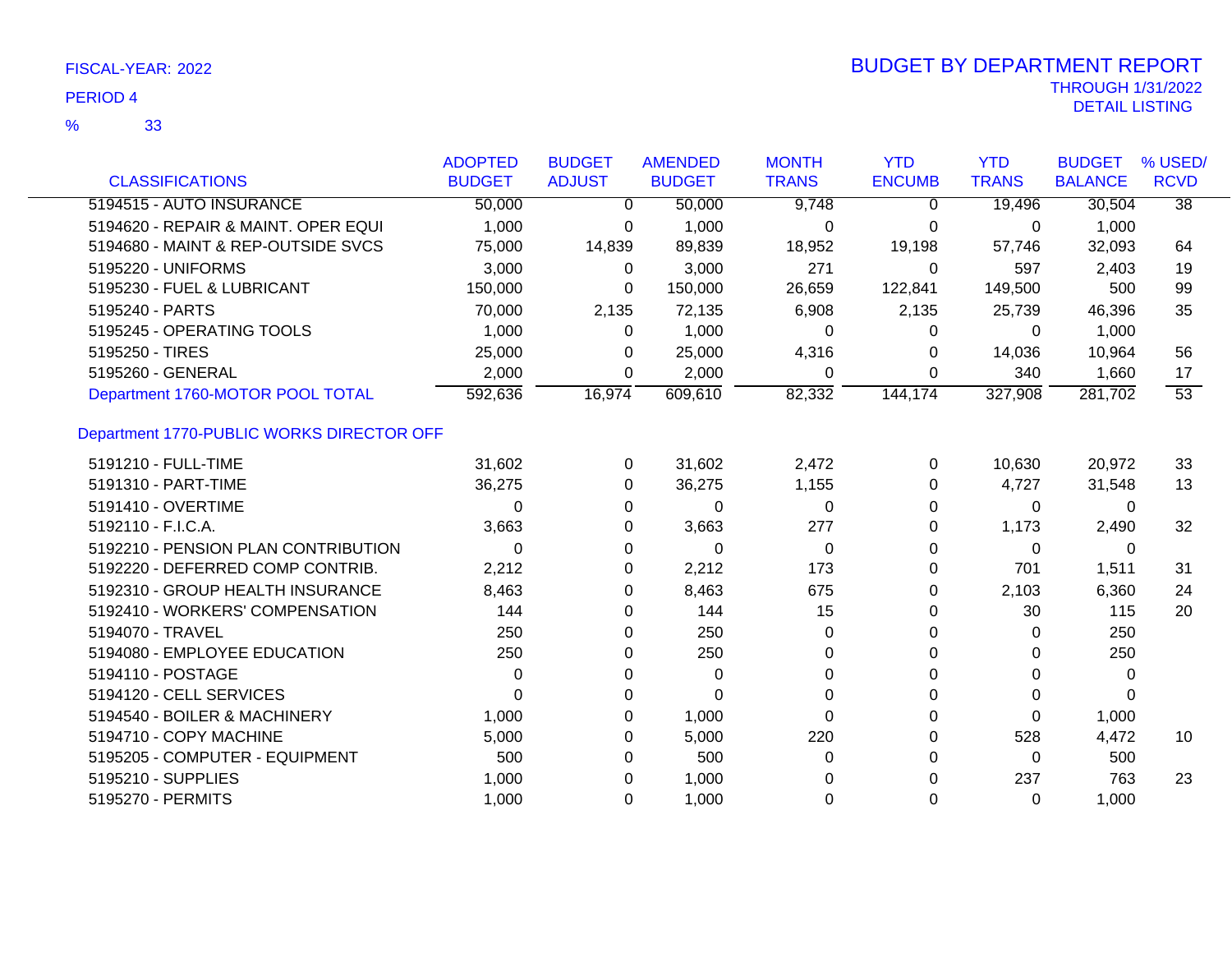| <b>CLASSIFICATIONS</b>                    | <b>ADOPTED</b><br><b>BUDGET</b> | <b>BUDGET</b><br><b>ADJUST</b> | <b>AMENDED</b><br><b>BUDGET</b> | <b>MONTH</b><br><b>TRANS</b> | <b>YTD</b><br><b>ENCUMB</b> | <b>YTD</b><br><b>TRANS</b> | <b>BUDGET</b><br><b>BALANCE</b> | % USED/<br><b>RCVD</b> |
|-------------------------------------------|---------------------------------|--------------------------------|---------------------------------|------------------------------|-----------------------------|----------------------------|---------------------------------|------------------------|
| 5195410 - MEMBER. & SUBSCRIPTIONS         | 250                             | 0                              | 250                             | 0                            | 0                           | 0                          | 250                             |                        |
| Department 1770-PUBLIC WORKS DIRECTOR OFF | 91,609                          | $\mathbf 0$                    | 91,609                          | 4,987                        | $\Omega$                    | 20,129                     | 71,481                          | $\overline{21}$        |
| Department 1790-ENGINEERING & CONSTRUCTN  |                                 |                                |                                 |                              |                             |                            |                                 |                        |
| 5191210 - FULL-TIME                       | 165,201                         | 0                              | 165,201                         | 12,346                       | 0                           | 51,086                     | 114,115                         | 30                     |
| 5192110 - F.I.C.A.                        | 12,638                          | 0                              | 12,638                          | 991                          | 0                           | 4,028                      | 8,610                           | 31                     |
| 5192210 - PENSION PLAN CONTRIBUTION       | 9,202                           | 0                              | 9,202                           | 0                            | 0                           | 0                          | 9,202                           |                        |
| 5192220 - DEFERRED COMP CONTRIB.          | 4,379                           | 0                              | 4,379                           | 304                          | 0                           | 1,232                      | 3,147                           | 28                     |
| 5192310 - GROUP HEALTH INSURANCE          | 16,926                          | 0                              | 16,926                          | 1,378                        | 0                           | 4,332                      | 12,594                          | 25                     |
| 5192410 - WORKERS' COMPENSATION           | 494                             | 0                              | 494                             | 51                           | 0                           | 101                        | 393                             | 20                     |
| 5193450 - CONT. SVCS.                     | 10,000                          | 0                              | 10,000                          | 0                            | 0                           | 0                          | 10,000                          |                        |
| 5194070 - TRAVEL                          | 500                             | 0                              | 500                             | 0                            | 0                           | 0                          | 500                             |                        |
| 5194080 - EMPLOYEE EDUCATION              | 875                             | 0                              | 875                             | 0                            | 0                           | $\Omega$                   | 875                             |                        |
| 5194120 - CELL SERVICES                   | 1,560                           | 0                              | 1,560                           | 0                            | $\Omega$                    | 71                         | 1,489                           | 4                      |
| 5195205 - COMPUTER - EQUIPMENT            | 500                             | 0                              | 500                             | $\Omega$                     | 0                           | $\Omega$                   | 500                             |                        |
| 5195210 - SUPPLIES                        | 2,500                           | 0                              | 2,500                           | $\Omega$                     | 0                           | 285                        | 2,215                           | 11                     |
| 5195410 - MEMBER. & SUBSCRIPTIONS         | 1,000                           | 0                              | 1,000                           | 0                            | 0                           | 0                          | 1,000                           |                        |
| Department 1790-ENGINEERING & CONSTRUCTN  | 225,775                         | 0                              | 225,775                         | 15,070                       | $\mathbf 0$                 | 61,135                     | 164,640                         | $\overline{27}$        |
| Department 1910-POLICE                    |                                 |                                |                                 |                              |                             |                            |                                 |                        |
| 5211210 - REGULAR                         | 4,205,650                       | 0                              | 4,205,650                       | 312,314                      | 0                           | 1,274,054                  | 2,931,596                       | 30                     |
| 5211310 - PART-TIME                       | 30,000                          | 0                              | 30,000                          | 2,308                        | 0                           | 9,346                      | 20,654                          | 31                     |
| 5211410 - OVERTIME                        | 200,000                         | 0                              | 200,000                         | 19,801                       | 0                           | 61,640                     | 138,360                         | 30                     |
| 5211411 - OVERTIME- HOLIDAY PAY           | 87,000                          | 0                              | 87,000                          | 9,446                        | 0                           | 31,445                     | 55,555                          | 36                     |
| 5211413 - OVERTIME-RED LIGHT CAMERAS      | 10,000                          | 0                              | 10,000                          | 1,020                        | 0                           | 3,207                      | 6,793                           | 32                     |
| 5211510 - SPEC PAY - EDUC INCENTIVE       | 30,366                          | 0                              | 30,366                          | 2,716                        | 0                           | 10,825                     | 19,541                          | 35                     |
| 5211530 - HAZARD PAY                      | 67,860                          | 0                              | 67,860                          | 4,700                        | 0                           | 18,885                     | 48,975                          | 27                     |
| 5212110 - F.I.C.A.                        | 354,421                         | $\Omega$                       | 354,421                         | 28,975                       | 0                           | 113,026                    | 241,395                         | 31                     |
| 5212210 - PENSION PLAN CONTRIBUTION       | 400,178                         | $\Omega$                       | 400,178                         | 0                            | 0                           | 0                          | 400,178                         |                        |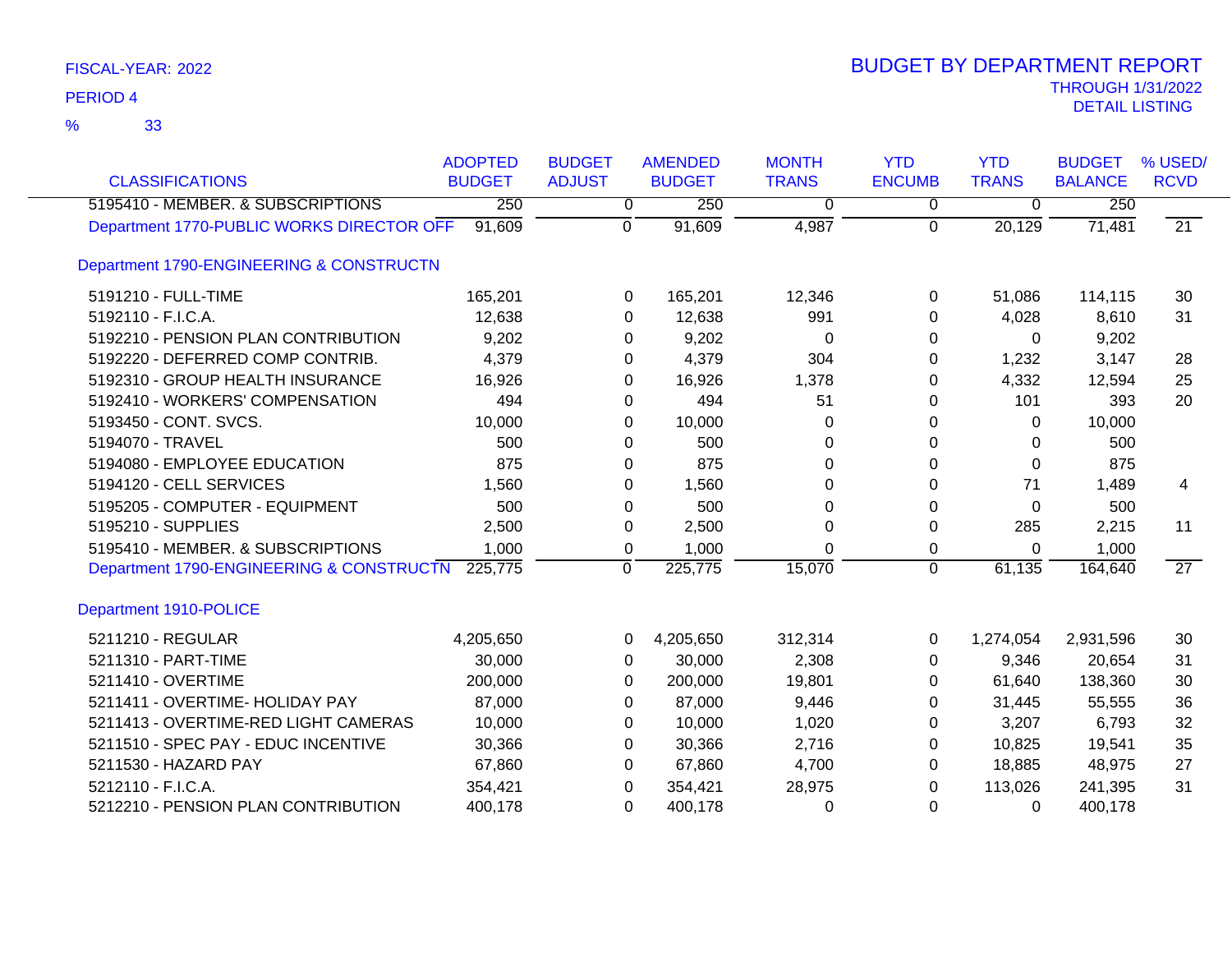|                                     | <b>ADOPTED</b> | <b>BUDGET</b> | <b>AMENDED</b> | <b>MONTH</b> | <b>YTD</b>    | <b>YTD</b>   | <b>BUDGET</b>  | % USED/           |
|-------------------------------------|----------------|---------------|----------------|--------------|---------------|--------------|----------------|-------------------|
| <b>CLASSIFICATIONS</b>              | <b>BUDGET</b>  | <b>ADJUST</b> | <b>BUDGET</b>  | <b>TRANS</b> | <b>ENCUMB</b> | <b>TRANS</b> | <b>BALANCE</b> | <b>RCVD</b>       |
| 5212220 - DEFERRED COMP CONTRIB.    | 24,862         | $\mathbf{0}$  | 24,862         | 1,313        | 0             | 5,267        | 19,595         | $\overline{21}$   |
| 5212310 - GROUP HEALTH INSURANCE    | 472,531        | 0             | 472,531        | 36,440       | 0             | 112,515      | 360,016        | 23                |
| 5212410 - WORKERS' COMPENSATION     | 121,384        | 0             | 121,384        | 12,437       | 0             | 24,873       | 96,511         | 20                |
| 5213116 - ANNUAL PHYSICALS          | 17,160         | 0             | 17,160         | 930          | 0             | 930          | 16,230         | 5                 |
| 5213120 - Legal Services            | 40,000         | 0             | 40,000         | 30,327       | 0             | 34,312       | 5,688          | 85                |
| 5213450 - CONTRACTUAL SERVICES      | 233,420        | 0             | 233,420        | 9,350        | 0             | 106,375      | 127,045        | 45                |
| 5213452 - RED LIGHT CAMERA          | 205,000        | 16,475        | 221,475        | 32,195       | 172,805       | 220,662      | 813            | 99                |
| 5213456 - SCHOOL CROSSING           | 130,511        | 0             | 130,511        | $\Omega$     | 125,015       | 130,511      | $\Omega$       | 100               |
| 5213459 - PARKING                   | 0              | 0             | 0              | 0            | 0             | $\mathbf 0$  | 0              |                   |
| 5213490 - CRIME PREVENTION PROGRAMS | 9,000          | 0             | 9,000          | 0            |               | 250          | 8,750          | 2                 |
| 5214070 - TRAVEL & CONFERENCE       | 10,990         | 0             | 10,990         | 0            | 0             | 216          | 10,774         | $\mathbf{1}$      |
| 5214080 - EMPLOYEE EDUCATION        | 34,300         | 0             | 34,300         | 0            |               | $\mathbf 0$  | 34,300         |                   |
| 5214110 - POSTAGE                   | 1,800          | 0             | 1,800          | 0            |               | 342          | 1,458          | 19                |
| 5214120 - TELEPHONE SERVICE         | 51,880         | 16,808        | 68,688         | 5,886        | 0             | 8,661        | 60,026         | $12 \overline{ }$ |
| 5214450 - LEASE -POL VEHCLE         | 0              | 0             | 0              | $\Omega$     | 0             | 0            | 0              |                   |
| 5214510 - Liability Insurance Auto  | 120,000        | 0             | 120,000        | 28,891       | 0             | 57,782       | 62,218         | 48                |
| 5214515 - AUTO INSURANCE            | 74,557         | 0             | 74,557         | 14,537       | 0             | 29,074       | 45,483         | 38                |
| 5214591 - POLICE OFF ACC DTH & DIS. | 0              | 0             | $\mathbf 0$    | 0            | 0             | 0            | 0              |                   |
| 5214620 - REPAIR & MAINT. OPER EQUI | 15,800         | 0             | 15,800         | 341          | 0             | 1,532        | 14,268         | 9                 |
| 5214630 - MAINT & REP-COMM EQUIP    | 7,200          | 0             | 7,200          | $\Omega$     |               | 56           | 7,144          |                   |
| 5214632 - INTERNET SERVICES         | $\Omega$       | 0             | 0              | $\Omega$     |               | 0            | $\Omega$       |                   |
| 5214710 - PRINTING MATERIALS-INFRAS | 7,380          | 0             | 7,380          | 347          |               | 862          | 6,518          | 11                |
| 5214960 - SPECIAL INVESTIGATIONS    | 5,000          | 0             | 5,000          | 0            | 0             | $\Omega$     | 5,000          |                   |
| 5214970 - EMPLOYEE TESTING          | 14,510         | 0             | 14,510         | 0            | 0             | 1,355        | 13,155         | 9                 |
| 5215205 - COMPUTER SUPPLIES         | 2,700          | 0             | 2,700          | 0            | 0             | 0            | 2,700          |                   |
| 5215210 - SUPPLIES                  | 134,048        | 4,981         | 139,029        | 2,064        | 9,586         | 17,708       | 121,322        | 12                |
| 5215212 - PARKING                   | $\Omega$       | 0             | 0              | $\Omega$     | 0             | $\mathbf 0$  | 0              |                   |
| 5215220 - UNIFORMS                  | 87,550         | 0             | 87,550         | 726          | 0             | 16,527       | 71,023         | 18                |
| 5215230 - FUEL & LUBRICANT          | 133,383        | 0             | 133,383        | 27,499       |               | 39,353       | 94,030         | 29                |
| 5215410 - MEMBER. & SUBSCRIPTIONS   | 9,390          | 0             | 9,390          | 1,780        | 0             | 1,915        | 7,475          | 20                |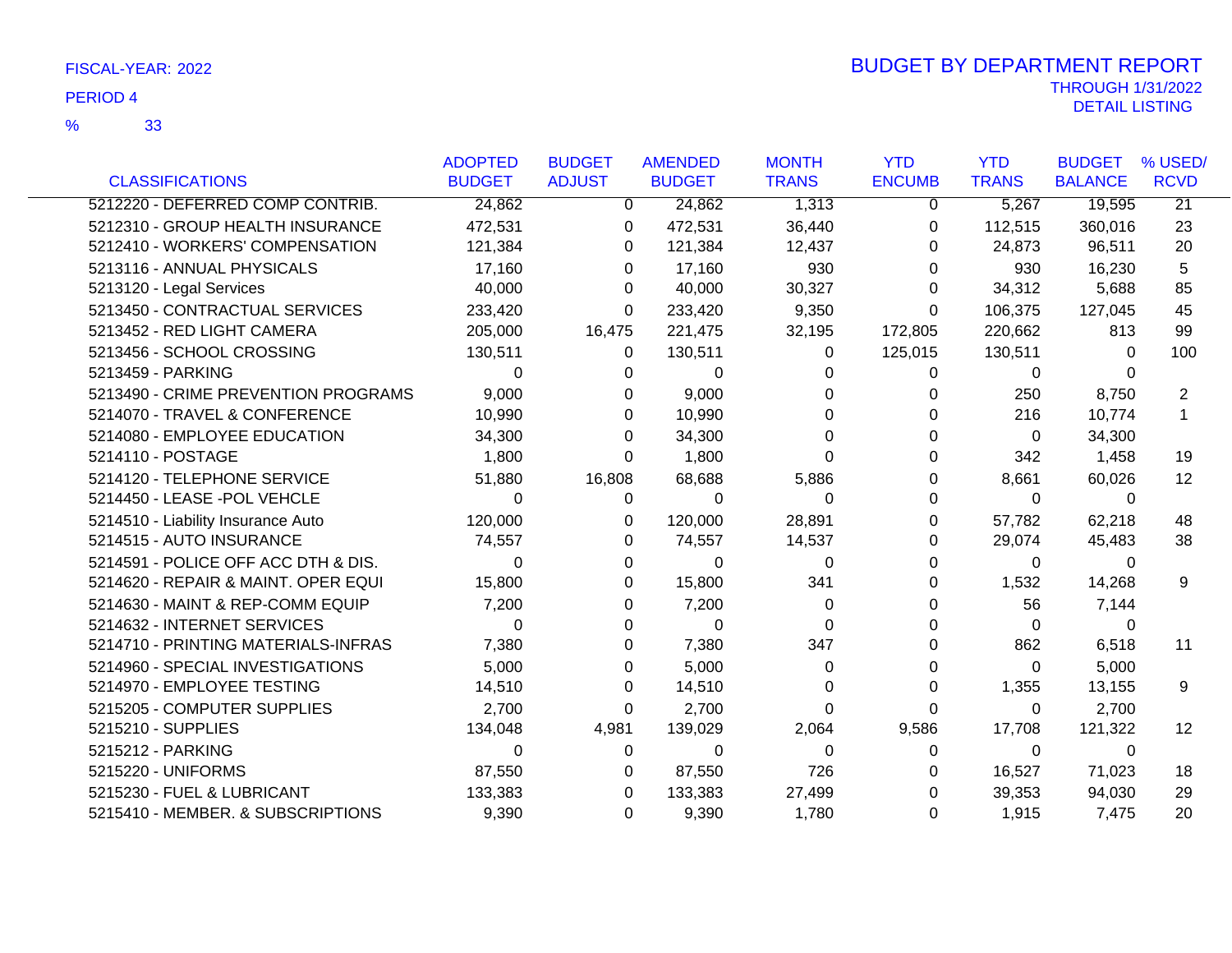|                                     | <b>ADOPTED</b> | <b>BUDGET</b> | <b>AMENDED</b> | <b>MONTH</b> | <b>YTD</b>    | <b>YTD</b>   | <b>BUDGET</b>  | % USED/         |
|-------------------------------------|----------------|---------------|----------------|--------------|---------------|--------------|----------------|-----------------|
| <b>CLASSIFICATIONS</b>              | <b>BUDGET</b>  | <b>ADJUST</b> | <b>BUDGET</b>  | <b>TRANS</b> | <b>ENCUMB</b> | <b>TRANS</b> | <b>BALANCE</b> | <b>RCVD</b>     |
| 5215940 - PRISONER DETENTION        | 0              | 0             | 0              | $\Omega$     | 0             | 0            | $\Omega$       |                 |
| 5216430 - EQUIPMENT OPERATING       | 0              | 0             | $\Omega$       | 0            | 0             | 0            | 0              |                 |
| 5216440 - VEHICLES                  |                | 0             | 0              | 0            |               | 0            |                |                 |
| 5217110 - DEBT SERVICE- PRINCIPAL   |                | 0             | $\Omega$       | 0            | 0             | 0            |                |                 |
| 5217210 - DEBT SERVICE- INTEREST    | U              | 0             | ∩              | 0            | 0             | U            |                |                 |
| 5219920 - GENERAL CONTINGENCY       | 5,000          | 0             | 5,000          | 0            | 0             | 0            | 5,000          |                 |
| Department 1910-POLICE TOTAL        | 7,354,831      | 38,264        | 7,393,095      | 586,343      | 307,406       | 2,333,506    | 5,059,589      | $\overline{31}$ |
| Department 2000-PARKS & RECREATION  |                |               |                |              |               |              |                |                 |
| 5721210 - FULL-TIME                 | 423,488        | 0             | 423,488        | 30,210       | 0             | 122,594      | 300,894        | 28              |
| 5721310 - PART-TIME                 | 0              | 0             | $\Omega$       | 0            | 0             | 0            | $\Omega$       |                 |
| 5721410 - OVERTIME                  | U              | 0             | 0              | 0            | 0             | 0            |                |                 |
| 5722110 - F.I.C.A.                  | 32,397         | 0             | 32,397         | 2,188        | 0             | 8,924        | 23,473         | 27              |
| 5722210 - PENSION PLAN CONTRIBUTION | 36,295         | 0             | 36,295         | 0            | 0             | 0            | 36,295         |                 |
| 5722220 - DEFERRED COMP CONTRIB     | $\Omega$       | 0             | $\Omega$       | 0            | 0             | 0            | $\Omega$       |                 |
| 5722310 - GROUP HEALTH INSURANCE    | 50,777         | 0             | 50,777         | 3,445        | 0             | 11,403       | 39,374         | 22              |
| 5722410 - WORKERS' COMPENSATION     | 19,057         | 0             | 19,057         | 1,953        | 0             | 3,905        | 15,152         | 20              |
| 5723450 - CONTRACTUAL               | 37,420         | $\Omega$      | 37,420         | 270          | 3,012         | 11,254       | 26,166         | 30              |
| 5724070 - TRAVEL & CONFERENCE       | 338            | 0             | 338            | 0            | 0             | 0            | 338            |                 |
| 5724080 - EMPLOYEE EDUCATION        | 2,570          | 0             | 2,570          | 0            | 0             | 0            | 2,570          |                 |
| 5724110 - POSTAGE                   | 2,150          | $\Omega$      | 2,150          | $\Omega$     | 0             | 47           | 2,103          | 2               |
| 5724120 - CELL SERVICES             | 3,892          | 0             | 3,892          | 232          | 0             | 824          | 3,068          | 21              |
| 5724310 - UTILITIES- ELECTRICITY    | 8,400          | 0             | 8,400          | 0            | 0             | 221          | 8,179          | $\overline{2}$  |
| 5724320 - UTILITIES- WATER          | 1,000          | 0             | 1,000          | 0            | 0             | 0            | 1,000          |                 |
| 5724350 - ELECTRIC - CITY PARKS     | 0              | 0             | $\Omega$       | 0            | 0             | 0            | 0              |                 |
| 5724515 - AUTO INSURANCE            | 8,357          | $\Omega$      | 8,357          | 1,631        | 0             | 3,261        | 5,096          | 39              |
| 5724632 - INTERNET SERVICES         | 0              | 0             | 0              | 0            |               | 0            | 0              |                 |
| 5724634 - INTERNET MAINTENANCE      |                |               |                |              |               |              |                |                 |
| 5724670 - MAINT & REP - PARK FACIL  | 0              | 0             |                | 0            |               |              |                |                 |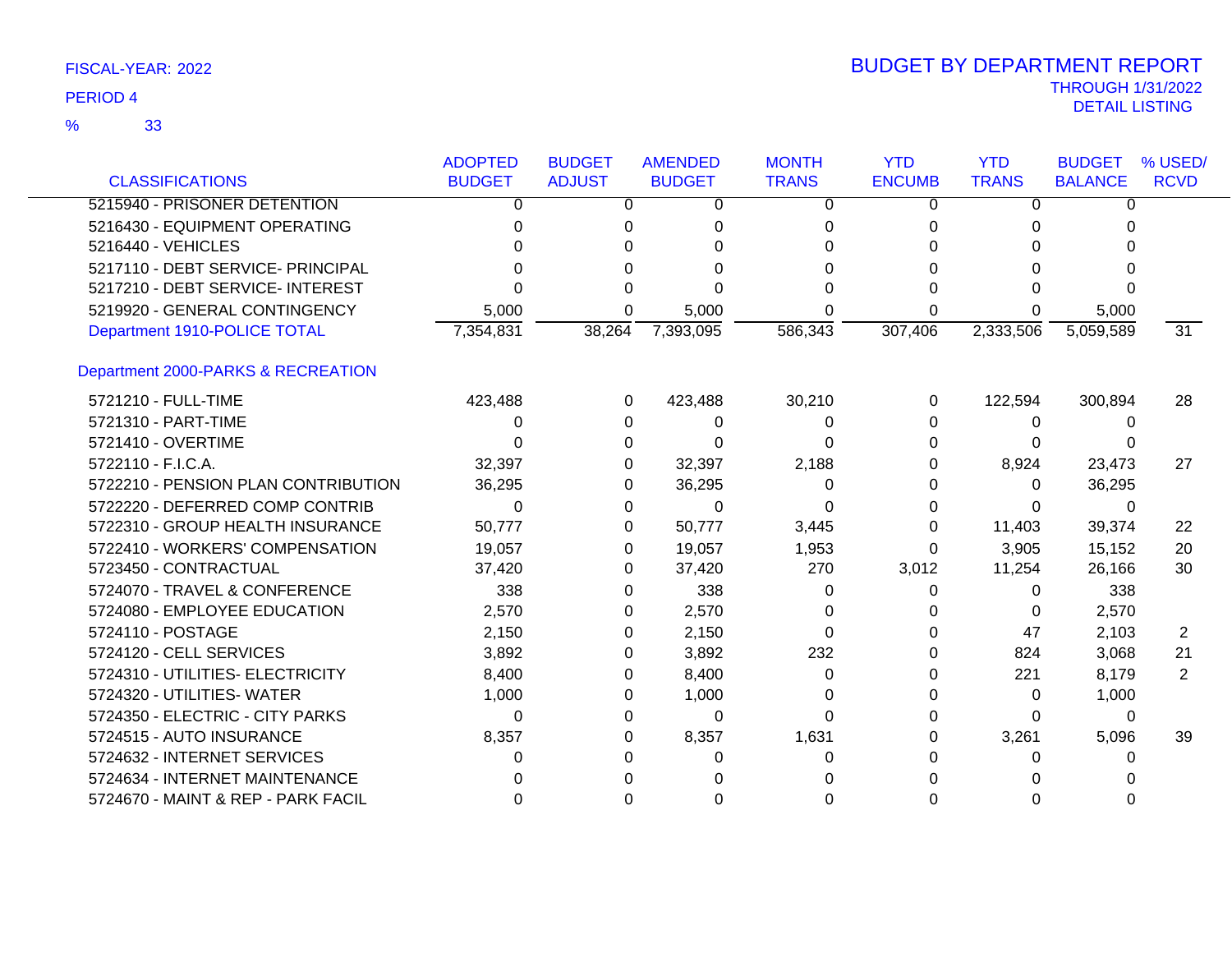|                                          | <b>ADOPTED</b> | <b>BUDGET</b> | <b>AMENDED</b> | <b>MONTH</b> | <b>YTD</b>    | <b>YTD</b>   | <b>BUDGET</b>  | % USED/         |
|------------------------------------------|----------------|---------------|----------------|--------------|---------------|--------------|----------------|-----------------|
| <b>CLASSIFICATIONS</b>                   | <b>BUDGET</b>  | <b>ADJUST</b> | <b>BUDGET</b>  | <b>TRANS</b> | <b>ENCUMB</b> | <b>TRANS</b> | <b>BALANCE</b> | <b>RCVD</b>     |
| 5724690 - MAINT & REP-TENNIS FACLTY      | $\overline{0}$ | 0             | 0              | $\mathbf 0$  | 0             | 0            | 0              |                 |
| 5724710 - COPY MACHINE                   | 7,000          | 0             | 7,000          | 263          | 0             | 618          | 6,382          | 8               |
| 5724820 - SPECIAL EVENTS                 | 86,500         | 10,000        | 96,500         | 4,999        | 0             | 14,432       | 82,068         | 14              |
| 5724901 - PROPERTY TAXES                 | $\Omega$       | 0             | $\Omega$       | 0            | 0             | 0            | 0              |                 |
| 5725205 - COMPUTER EQUIPMENT             | 7,600          | 0             | 7,600          | O            | 0             | 0            | 7,600          |                 |
| 5725210 - SUPPLIES                       | 4,000          | 0             | 4,000          |              | 0             | 50           | 3,951          | 1               |
| 5725220 - UNIFORMS                       | 2,850          | 0             | 2,850          | ∩            | 0             | $\Omega$     | 2,850          |                 |
| 5725230 - FUEL                           | 9,378          | 0             | 9,378          | 1,928        | 0             | 2,754        | 6,624          | 29              |
| 5725410 - MEMBER. & SUBSCRIPTIONS        | 1,180          | 0             | 1,180          | $\Omega$     | 0             | 0            | 1,180          |                 |
| 5725630 - FOOTBALL                       | 58,625         | 8,010         | 66,635         | 1,200        | 6,527         | 8,347        | 58,288         | $12 \,$         |
| 5725631 - CHEERLEADERS                   | 10,500         | 6,418         | 16,918         | 546          | 4,935         | 6,231        | 10,687         | 36              |
| 5725635 - DANCE/MODELING                 | 0              | 0             | 0              | $\Omega$     | 0             | 0            | ∩              |                 |
| 5725650 - SOCCER                         | 0              | 0             | $\Omega$       | 0            | 0             | 0            |                |                 |
| 5725670 - SPECIAL RECREATION PROG.       | 18,800         | 2,978         | 21,778         | 2,008        | 2,978         | 6,141        | 15,637         | 28              |
| 5725680 - SENIOR CITIZENS PROGRAM        | 40,806         | 796           | 41,602         | 4,113        | 20,886        | 27,954       | 13,648         | 67              |
| 5729920 - GENERAL CONTINGENCY            | 5,000          | 0             | 5,000          | 0            | $\mathbf 0$   | 0            | 5,000          |                 |
| Department 2000-PARKS & RECREATION TOTAL | 878,380        | 28,202        | 906,582        | 54,986       | 38,338        | 228,960      | 677,623        | $\overline{25}$ |
| Department 2010-RECREATION-TENNIS        |                |               |                |              |               |              |                |                 |
| 5721210 - FULL-TIME                      | 132,776        | 0             | 132,776        | 8,234        | 0             | 40,069       | 92,707         | 30              |
| 5721310 - PART-TIME                      | 41,477         | 0             | 41,477         | 1,467        | 0             | 6,549        | 34,928         | 15              |
| 5721410 - OVERTIME                       | 0              | 0             | 0              | 0            | 0             | 0            | 0              |                 |
| 5722110 - F.I.C.A.                       | 13,330         | 0             | 13,330         | 737          | 0             | 3,547        | 9,783          | 26              |
| 5722210 - PENSION PLAN CONTRIBUTION      | 0              | 0             | 0              | 0            | 0             | 0            | 0              |                 |
| 5722220 - DEFERRED COMP CONTRIB          | 9,294          | 0             | 9,294          | 576          | 0             | 2,624        | 6,670          | 28              |
| 5722310 - GROUP HEALTH INSURANCE         | 16,926         | 0             | 16,926         | 1,377        | 0             | 4,975        | 11,951         | 29              |
| 5722410 - WORKERS' COMPENSATION          | 7,841          | 0             | 7,841          | 803          | 0             | 1,607        | 6,234          | 20              |
| 5723450 - CONTRACTUAL                    | 253,124        | 8,256         | 261,380        | 8,574        | 106,377       | 152,885      | 108,495        | 58              |
| 5724120 - CELL SERVICES                  | 566            | 0             | 566            | 0            | 0             | 35           | 531            | 6               |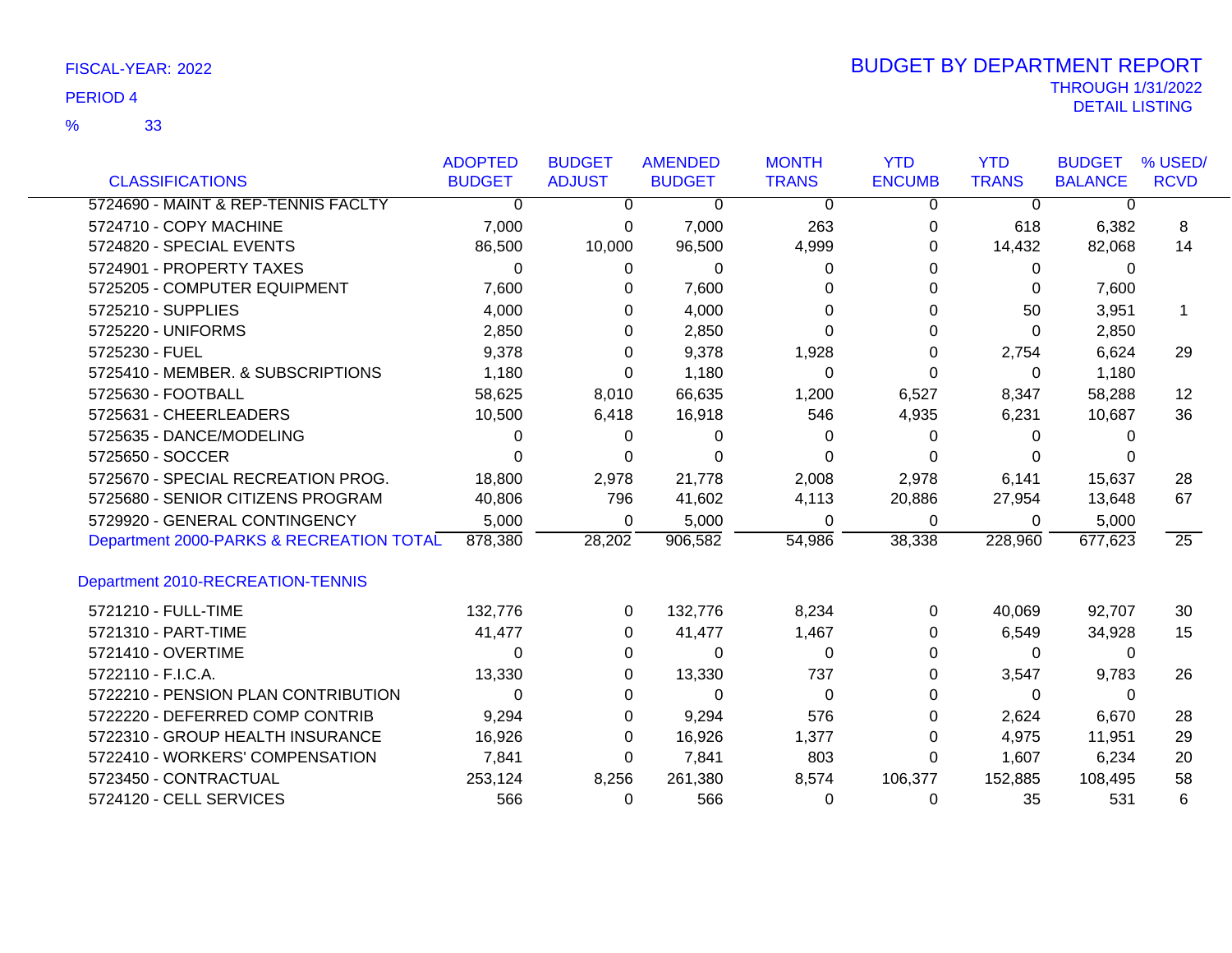|                                         | <b>ADOPTED</b> | <b>BUDGET</b> | <b>AMENDED</b> | <b>MONTH</b> | <b>YTD</b><br><b>ENCUMB</b> | <b>YTD</b>   | <b>BUDGET</b>  | % USED/         |
|-----------------------------------------|----------------|---------------|----------------|--------------|-----------------------------|--------------|----------------|-----------------|
| <b>CLASSIFICATIONS</b>                  | <b>BUDGET</b>  | <b>ADJUST</b> | <b>BUDGET</b>  | <b>TRANS</b> |                             | <b>TRANS</b> | <b>BALANCE</b> | <b>RCVD</b>     |
| 5724125 - TELEPHONE SERVICES            | 0              | 0             | 0              | 0            | 0                           | 0            | 0              |                 |
| 5724620 - REPAIR & MAINT. OPER EQUI     | 6,500          | 0             | 6,500          | 864          | 0                           | 864          | 5,636          | 13              |
| 5724634 - INTERNET MAINTENANCE          | $\Omega$       | 0             | 0              | 0            |                             | 0            | 0              |                 |
| 5724670 - MAINT & REP - PARK FACIL      | 8,740          | 0             | 8,740          | 0            | 0                           | 0            | 8,740          |                 |
| 5725205 - COMPUTER EQUIPMENT            | 1,450          | 0             | 1,450          | $\Omega$     | 0                           | $\Omega$     | 1,450          |                 |
| 5725210 - SUPPLIES                      | 4,750          | 0             | 4,750          | 0            | 0                           | 550          | 4,200          | 11              |
| 5725220 - UNIFORMS                      | 1,500          | 0             | 1,500          | $\Omega$     | 0                           | $\Omega$     | 1,500          |                 |
| Department 2010-RECREATION-TENNIS TOTAL | 498,274        | 8,256         | 506,530        | 22,632       | 106,377                     | 213,705      | 292,825        | $\overline{42}$ |
| Department 2020-MULTI PURPOSE CENTER    |                |               |                |              |                             |              |                |                 |
| 5721210 - FULL-TIME                     | 193,572        | 0             | 193,572        | 16,424       | 0                           | 61,874       | 131,698        | 31              |
| 5721310 - PART-TIME                     | 246,837        | $\Omega$      | 246,837        | 8,749        | 0                           | 43,660       | 203,177        | 17              |
| 5721410 - OVERTIME                      | 0              | 0             | 0              | 0            | 0                           | $\mathbf 0$  | 0              |                 |
| 5722110 - F.I.C.A.                      | 33,691         | 0             | 33,691         | 1,769        | 0                           | 7,523        | 26,168         | 22              |
| 5722210 - PENSION PLAN CONTRIBUTION     | 6,737          | $\Omega$      | 6,737          | 0            | 0                           | $\Omega$     | 6,737          |                 |
| 5722220 - DEFERRED COMP CONTRIB         | 8,310          | 0             | 8,310          | 610          | 0                           | 2,337        | 5,973          | 28              |
| 5722310 - GROUP HEALTH INSURANCE        | 42,314         | 0             | 42,314         | 4,040        | 0                           | 9,232        | 33,082         | 21              |
| 5722410 - WORKERS' COMPENSATION         | 19,818         | 0             | 19,818         | 2,031        | 0                           | 4,061        | 15,757         | 20              |
| 5723450 - CONTRACTUAL                   | 6,665          | 3,105         | 9,770          | 0            | 0                           | 3,177        | 6,594          | 32              |
| 5724125 - TELEPHONE SERVICES            | 0              | 0             | $\Omega$       | 0            | 0                           | $\Omega$     | $\Omega$       |                 |
| 5724310 - UTILITIES- ELECTRICITY        | 45,000         | 17,751        | 62,751         | 0            | 45,000                      | 45,000       | 17,751         | 71              |
| 5724320 - UTILITIES- WATER              | 0              | 0             | 0              | 0            | 0                           | 0            | $\Omega$       |                 |
| 5724670 - MAINT & REP - PARK FACIL      | 15,724         | 0             | 15,724         | 2,336        | 0                           | 4,110        | 11,614         | 26              |
| 5724710 - COPY MACHINE                  | 2,460          | 0             | 2,460          | 107          | 0                           | 254          | 2,206          | 10              |
| 5725205 - COMPUTER EQUIPMENT            | 0              | 0             | $\Omega$       | 0            | 0                           | 0            | $\Omega$       |                 |
| 5725210 - SUPPLIES                      | 2,750          | 0             | 2,750          | $\Omega$     | 0                           | 474          | 2,276          | 17              |
| 5725550 - SCHOOL PROGRAM                | 12,900         | 1,100         | 14,000         | 1,215        | 0                           | 1,832        | 12,168         | 13              |
| 5725640 - BASKETBALL                    | 4,550          | 350           | 4,900          | 0            |                             | 0            | 4,900          |                 |
| 5725660 - SUMMER PROGRAMS               | 10,900         | $\Omega$      | 10,900         | 0            | 0                           | $\Omega$     | 10,900         |                 |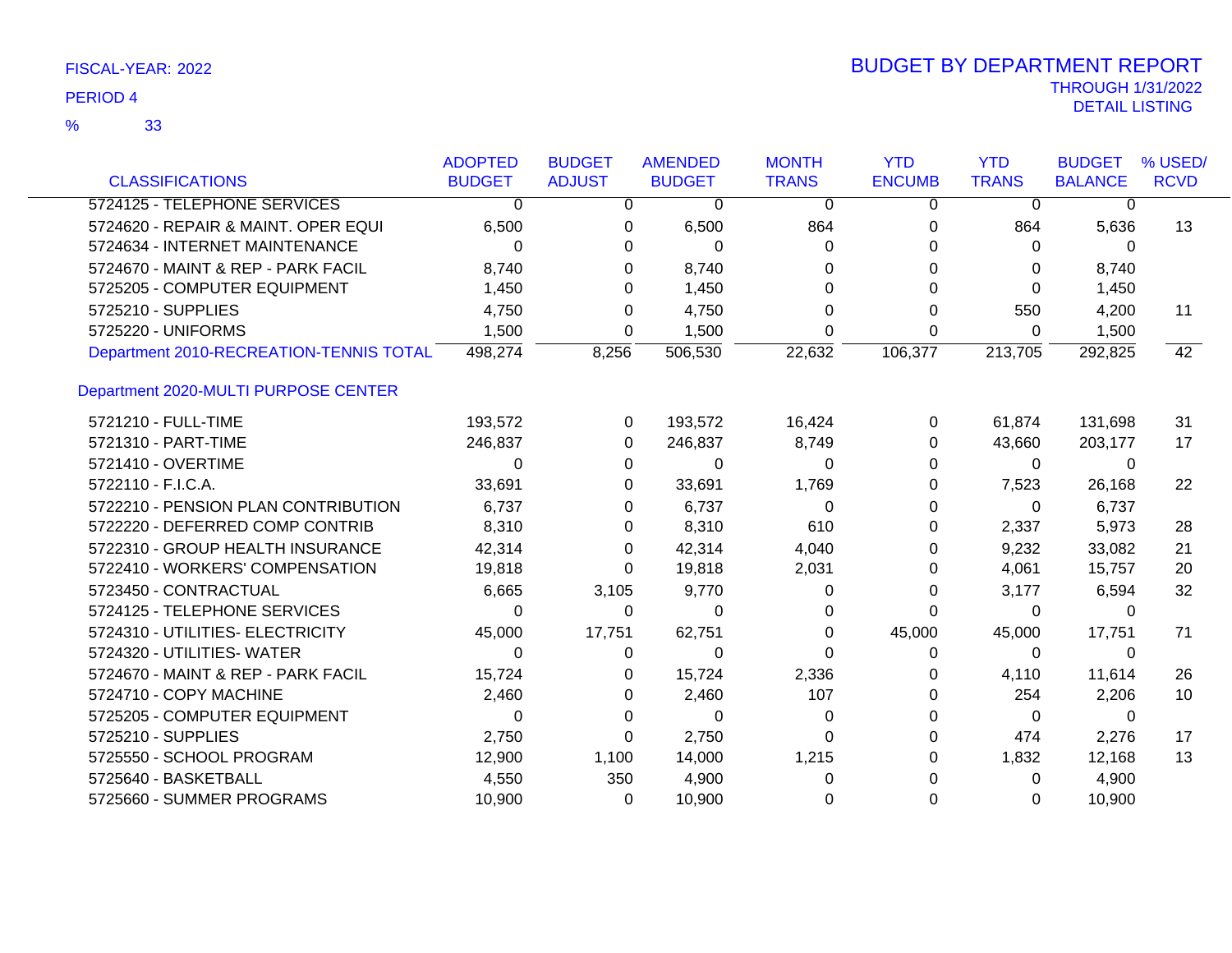|                                                    | <b>ADOPTED</b> | <b>BUDGET</b>  | <b>AMENDED</b> | <b>MONTH</b> | <b>YTD</b>    | <b>YTD</b>   | <b>BUDGET</b>  | % USED/         |
|----------------------------------------------------|----------------|----------------|----------------|--------------|---------------|--------------|----------------|-----------------|
| <b>CLASSIFICATIONS</b>                             | <b>BUDGET</b>  | <b>ADJUST</b>  | <b>BUDGET</b>  | <b>TRANS</b> | <b>ENCUMB</b> | <b>TRANS</b> | <b>BALANCE</b> | <b>RCVD</b>     |
| 5725670 - SPECIAL RECREATION PROG.                 | 0              | 0              | 0              | 0            | 0             | 0            | ∩              |                 |
| 5726410 - EQPT LESS THAN \$500 VALUE               | O              |                |                |              |               |              |                |                 |
| 5726430 - EQUIPMENT-OPERATING                      |                | 0              |                |              | 0             | 0            |                |                 |
| Department 2020-MULTI PURPOSE CENTER TOTAL 652,228 |                | 22,306         | 674,534        | 37,281       | 45,000        | 183,534      | 491,001        | $\overline{27}$ |
| <b>Department 2030-Community Pool</b>              |                |                |                |              |               |              |                |                 |
| 5721210 - FULL-TIME                                | 0              | 0              | 0              | $\Omega$     | 0             | 0            | $\Omega$       |                 |
| 5721310 - PART-TIME                                | 52,075         | 0              | 52,075         | U            |               | 144          | 51,931         |                 |
| 5722110 - F.I.C.A.                                 | 3,984          | O              | 3,984          | 0            |               | 11           | 3,973          |                 |
| 5722220 - DEFERRED COMP CONTRIB                    | 0              |                | 0              | ∩            | O             | 0            | 0              |                 |
| 5722310 - GROUP HEALTH INSURANCE                   | $\Omega$       | 0              | $\Omega$       | $\Omega$     | U             | $\Omega$     | 0              |                 |
| 5722410 - WORKERS' COMPENSATION                    | 771            | 0              | 771            | 79           |               | 158          | 613            | 20              |
| 5723450 - CONTRACTUAL                              | 16,320         | 0              | 16,320         | 0            | 0             | 940          | 15,380         | 5               |
| 5724080 - EMPLOYEE EDUCATION                       | 1,520          | 0              | 1,520          | 0            | 0             | 0            | 1,520          |                 |
| 5724120 - CELL SERVICES                            | 0              | O              | 0              | 0            | 0             | 0            | 0              |                 |
| 5724320 - UTILITIES- WATER                         | 25,000         | 0              | 25,000         | 1,036        | 0             | 3,501        | 21,499         | 14              |
| 5724350 - ELECTRIC - CITY PARKS                    | 9,000          | O              | 9,000          | 0            | 8,216         | 8,216        | 784            | 91              |
| 5724632 - INTERNET SERVICES                        | 0              |                | 0              | O            | 0             | 0            | n              |                 |
| 5724634 - INTERNET MAINTENANCE                     | 0              |                | U              |              |               | 0            |                |                 |
| 5724670 - MAINT & REP - PARK FACIL                 | 12,700         |                | 12,700         |              |               | 0            | 12,700         |                 |
| 5724820 - SPECIAL EVENTS                           | 2,000          |                | 2,000          |              |               | 1,208        | 792            | 60              |
| 5725205 - COMPUTER EQUIPMENT                       | 0              | 0              | $\Omega$       |              |               | 0            | 0              |                 |
| 5725210 - SUPPLIES                                 | 7,000          | 0              | 7,000          | 0            | 0             | 441          | 6,559          | 6               |
| 5725220 - UNIFORMS                                 | 1,100          | 0              | 1,100          |              | 0             | 0            | 1,100          |                 |
| Department 2030-Community Pool TOTAL               | 131,470        | $\overline{0}$ | 131,470        | 1,115        | 8,216         | 14,619       | 116,851        | $\overline{11}$ |
| Department 2100-NON-DEPARTMENTAL                   |                |                |                |              |               |              |                |                 |
| 5192210 - PENSION PLAN CONTRIBUTION                | 0              |                | 0              | 0            | 0             |              | 0              |                 |
| 5192250 - SECTION 185 CONTRIBUTION                 | 115,000        | 0              | 115,000        | 0            | 0             | 109,815      | 5,185          | 95              |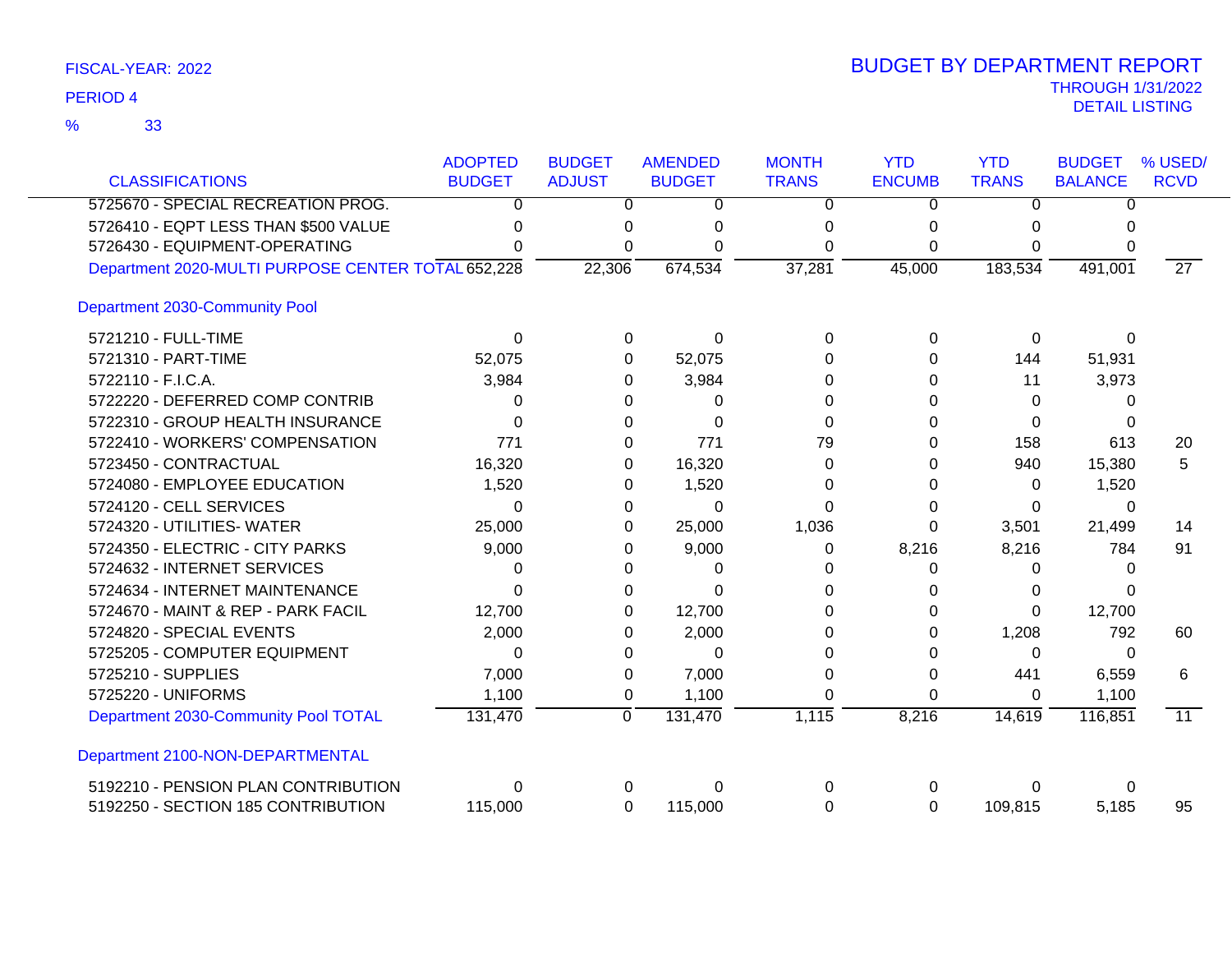|                                          | <b>ADOPTED</b> | <b>BUDGET</b> | <b>AMENDED</b>     | <b>MONTH</b> | <b>YTD</b>    | <b>YTD</b>   | <b>BUDGET</b>         | % USED/     |
|------------------------------------------|----------------|---------------|--------------------|--------------|---------------|--------------|-----------------------|-------------|
| <b>CLASSIFICATIONS</b>                   | <b>BUDGET</b>  | <b>ADJUST</b> | <b>BUDGET</b>      | <b>TRANS</b> | <b>ENCUMB</b> | <b>TRANS</b> | <b>BALANCE</b>        | <b>RCVD</b> |
| 5199120 - DEBT SERVICE                   |                | 0             | 0                  | 0            | 0             | 0            | 0                     |             |
| 5199140 - CIP FUND                       |                |               |                    |              |               |              |                       |             |
| 5199150 - CRA FUND                       |                |               |                    |              |               |              |                       |             |
| 5199920 - GENERAL CONTINGENCY            |                |               |                    |              |               |              |                       |             |
| 5199924 - SETTLEMENTS                    |                |               |                    |              |               |              |                       |             |
| 5819120 - INTRA-GOV TRANSFER-TO GF       | 74,314         |               | 74,314             |              |               | 74,314       |                       | 100         |
| 5819130 - INTRA-GOV EMERG RESERVES FUND  | $\Omega$       | 0             | 0                  |              |               | O            |                       |             |
| 5819140 - INTRA GOV-CAPITAL IMP PROJ FUN | 2,565,547      | 0             | 2,565,547          |              | 0             | 2,565,547    | 0                     | 100         |
| 5819150 - INTRA-GOV CRA                  |                |               |                    |              |               |              |                       |             |
| 5819160 - INTRA-GOV REVENUE STABILIZATIO |                |               |                    |              |               |              |                       |             |
| 5819161 - INTRA-GOV GRANT MATCH          |                |               |                    |              |               |              |                       |             |
| 5819162 - INTRA-GOV INS RESERVE          |                |               |                    |              |               |              |                       |             |
| 5819163 - INTRA-GOV TAX EQUALIZATION     |                |               |                    |              |               |              |                       |             |
| 5819164 - INTRA-GOV BLDG CAPITAL RESERVE |                |               |                    |              |               |              |                       |             |
| 5819165 - INTRA-GOV PARKS ACQUISITION DE |                |               |                    |              |               |              |                       |             |
| 5819166 - PEDESTRIAN CROSSING ACQ FUND   |                |               |                    |              |               |              |                       |             |
| 5819167 - INTRA-GOV POLICE HDQTR & EOC   | 1,500,000      | 0             | 1,500,000          |              | 0             | 1,500,000    |                       | 100         |
| Department 2100-NON-DEPARTMENTAL TOTAL   | 4,254,861      | $\Omega$      | 4,254,861          | $\Omega$     | $\Omega$      | 4,249,676    | 5,185                 | 99          |
| <b>EXPENSE TOTAL</b>                     | 24,056,379     |               | 259,154 24,315,533 | 1,551,610    | 2,742,539     | 12,034,803   | 12,280,737            | 49          |
| Fund 001-GENERAL FUND TOTAL              |                |               |                    |              |               |              |                       |             |
| <b>REVENUE</b>                           | 19,992,802     | $\mathbf{0}$  | 19,992,802         | 1,386,159    | 0             | 12,168,284   | 7,824,521             | 60          |
| <b>EXPENSE</b>                           | 24,056,379     | 259,154       | 24,315,533         | 1,551,610    | 2,742,539     |              | 12,034,803 12,280,737 | 49          |
| Fund 001-GENERAL FUND TOTAL              | $-4,063,577$   | $-259,154$    | $-4,322,731$       | $-165,451$   | $-2,742,539$  | 133,481      | $-4,456,216$          |             |

Fund 051-EMERGENCY RESERVE FUND

REVENUE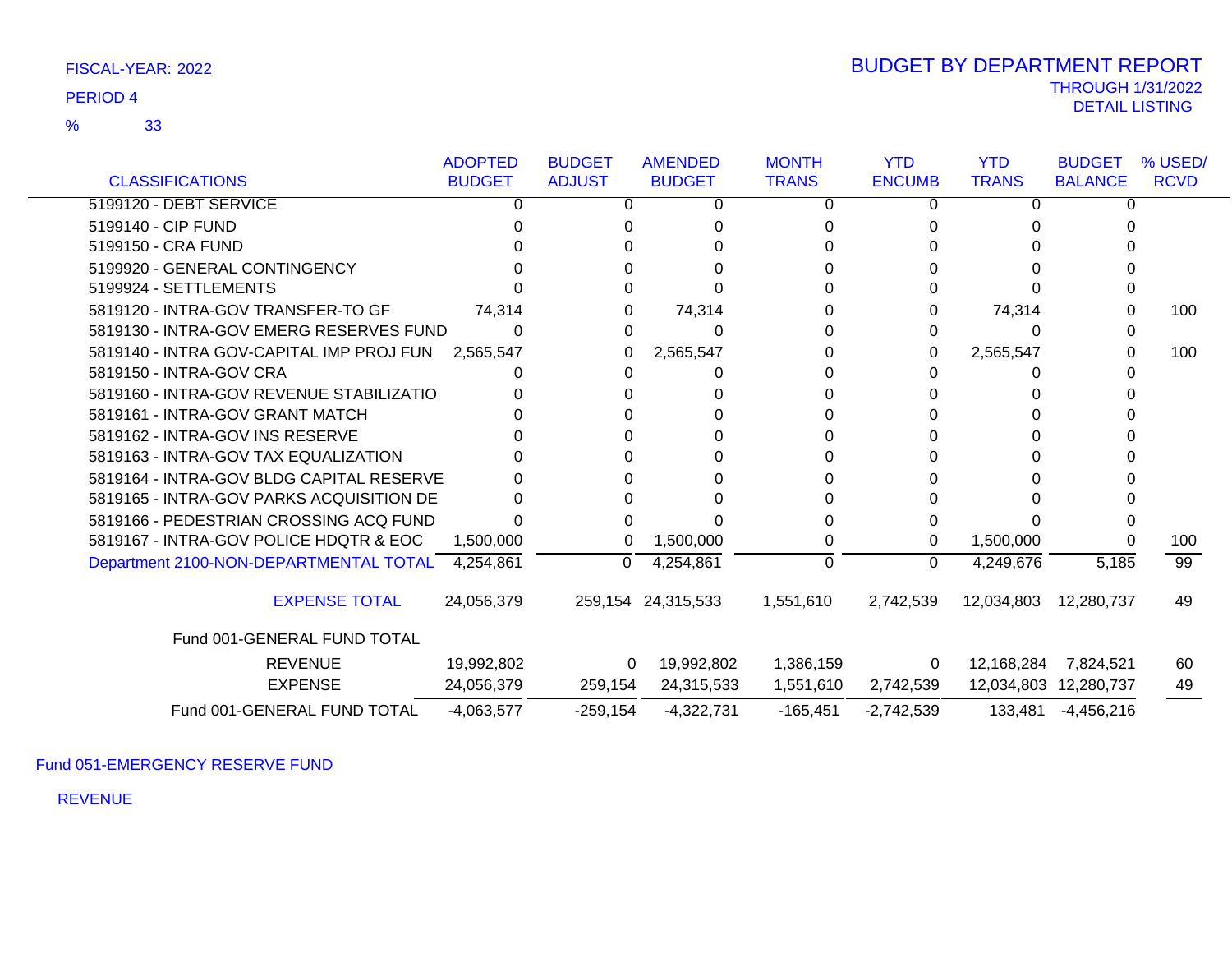33 %

| <b>CLASSIFICATIONS</b>                     | <b>ADOPTED</b><br><b>BUDGET</b> | <b>BUDGET</b><br><b>ADJUST</b> | <b>AMENDED</b><br><b>BUDGET</b> | <b>MONTH</b><br><b>TRANS</b> | <b>YTD</b><br><b>ENCUMB</b> | <b>YTD</b><br><b>TRANS</b> | <b>BUDGET</b><br><b>BALANCE</b> | % USED/<br><b>RCVD</b> |
|--------------------------------------------|---------------------------------|--------------------------------|---------------------------------|------------------------------|-----------------------------|----------------------------|---------------------------------|------------------------|
| Department 0000-Description N/A            |                                 |                                |                                 |                              |                             |                            |                                 |                        |
| 3320000 - OTHER FIN ASSIST FEDERAL         | 0                               |                                | 0<br>0                          | $\mathbf 0$                  | 0                           | $\Omega$                   | 0                               |                        |
| 3612000 - INTEREST INCOME                  | 60,000                          |                                | 60,000<br>0                     | 3,835                        | 0                           | 16,746                     | 43,254                          | 27                     |
| 3694605 - FEMA HURRICANE IRMA REIMBURSEM   | 0                               |                                | 0<br>0                          | 0                            | 0                           | $\Omega$                   | $\mathbf{0}$                    |                        |
| 3699201 - MISC. OTHERS                     | 0                               |                                | 0<br>0                          | 0                            | 0                           | $-81$                      | 81                              |                        |
| 3699202 - COVID-19 CARES ACT MDC           | 0                               |                                | 0<br>0                          | 0                            | 0                           | $\Omega$                   | 0                               |                        |
| 3811000 - CONTRIB. FROM OTHER FUNDS        | 0                               |                                | 0<br>0                          | $\Omega$                     | 0                           | 0                          | 0                               |                        |
| Department 0000-Description N/A TOTAL      | 60,000                          | $\mathbf{0}$                   | 60,000                          | 3,835                        | $\mathbf 0$                 | 16,665                     | 43,335                          | $\overline{27}$        |
| <b>REVENUE TOTAL</b>                       | 60,000                          | $\mathbf 0$                    | 60,000                          | 3,835                        | 0                           | 16,665                     | 43,335                          | 27                     |
| <b>EXPENSE</b>                             |                                 |                                |                                 |                              |                             |                            |                                 |                        |
| Department 1310-CITY MANAGER               |                                 |                                |                                 |                              |                             |                            |                                 |                        |
| 5131210 - REGULAR                          | 0                               |                                | 0<br>$\mathbf 0$                | 0                            | $\Omega$                    | $\Omega$                   | 0                               |                        |
| 5133450 - CONTRACTUAL SERVCS-INFRA         | 0                               |                                | $\Omega$<br>0                   | 0                            | 0                           | $\Omega$                   | 0                               |                        |
| 5135210 - SUPPLIES                         | 0                               |                                | 0<br>0                          | $\Omega$                     | 0                           | $\Omega$                   | 0                               |                        |
| Department 1310-CITY MANAGER TOTAL         | $\Omega$                        | $\Omega$                       | $\Omega$                        | $\Omega$                     | $\Omega$                    | $\Omega$                   | $\mathbf 0$                     |                        |
| Department 1320-PROCUREMENT DIVISION       |                                 |                                |                                 |                              |                             |                            |                                 |                        |
| 5135210 - SUPPLIES                         | 0                               |                                | $\mathbf 0$<br>0                | $\mathbf 0$                  | 0                           | 0                          | 0                               |                        |
| Department 1320-PROCUREMENT DIVISION TOTAL | $\Omega$                        | $\Omega$                       | $\Omega$                        | $\Omega$                     | $\Omega$                    | $\Omega$                   | $\Omega$                        |                        |
| Department 1340-MANAGEMENT INFO. SYSTEMS   |                                 |                                |                                 |                              |                             |                            |                                 |                        |
| 5133450 - CONTRACTUAL SERVCS-INFRA         | 0                               |                                | 0<br>0                          | 0                            | 0                           | $\Omega$                   | 0                               |                        |
| 5134632 - INTERNET SERVICE                 | 0                               |                                | 0<br>0                          | $\Omega$                     | $\Omega$                    | $\Omega$                   | 0                               |                        |
| 5135205 - COMPUTER EQUIPMENT               | 0                               |                                | 0<br>0                          | 0                            | 0                           | $\Omega$                   | 0                               |                        |
| 5135210 - SUPPLIES                         | 0                               |                                | $\Omega$<br>$\Omega$            | $\Omega$                     | 0                           | $\Omega$                   | 0                               |                        |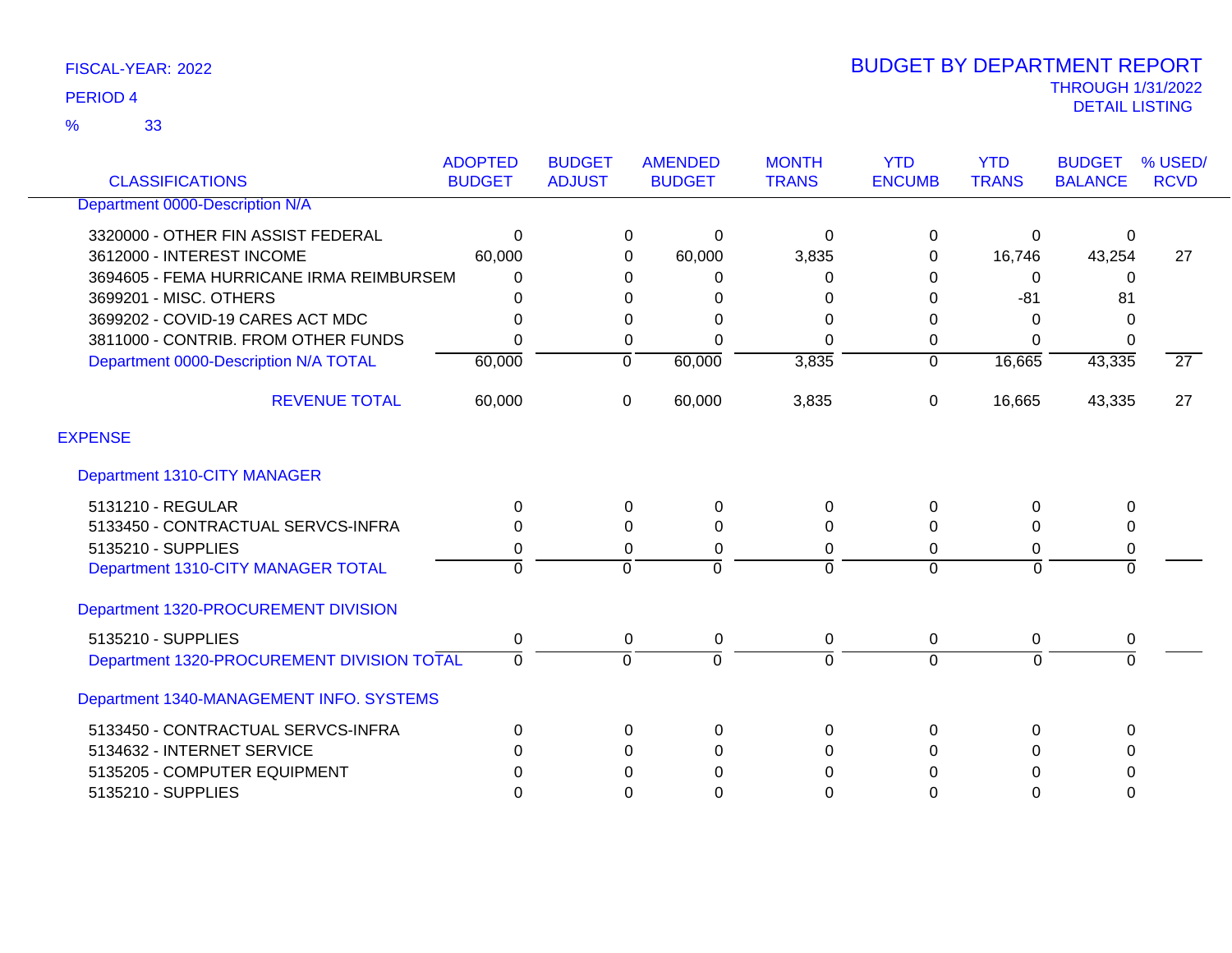33 %

| <b>CLASSIFICATIONS</b>                     | <b>ADOPTED</b><br><b>BUDGET</b> | <b>BUDGET</b><br><b>ADJUST</b> | <b>AMENDED</b><br><b>BUDGET</b> | <b>MONTH</b><br><b>TRANS</b> | <b>YTD</b><br><b>ENCUMB</b> | <b>YTD</b><br><b>TRANS</b> | <b>BUDGET</b><br><b>BALANCE</b> | % USED/<br><b>RCVD</b> |
|--------------------------------------------|---------------------------------|--------------------------------|---------------------------------|------------------------------|-----------------------------|----------------------------|---------------------------------|------------------------|
| Department 1340-MANAGEMENT INFO. SYSTEMS   | 0                               | 0                              | $\Omega$                        | $\Omega$                     | $\Omega$                    | 0                          | 0                               |                        |
| Department 1410-FINANCE                    |                                 |                                |                                 |                              |                             |                            |                                 |                        |
| 5135210 - SUPPLIES                         | 0                               | 0                              | 0                               | 0                            | 0                           | 0                          | 0                               |                        |
| Department 1410-FINANCE TOTAL              | $\overline{0}$                  | $\overline{0}$                 | $\overline{0}$                  | $\Omega$                     | $\overline{0}$              | $\overline{0}$             |                                 |                        |
| Department 1710-BUILDING MAINTENANCE       |                                 |                                |                                 |                              |                             |                            |                                 |                        |
| 5195210 - SUPPLIES                         | 0                               | 0                              | 0                               | $\mathbf 0$                  | 0                           | 0                          | 0                               |                        |
| Department 1710-BUILDING MAINTENANCE TOTAL | $\overline{0}$                  | $\Omega$                       | $\Omega$                        | $\Omega$                     | $\Omega$                    | $\Omega$                   | $\Omega$                        |                        |
| Department 1730-STREET MAINTENANCE         |                                 |                                |                                 |                              |                             |                            |                                 |                        |
| 5413450 - CONTRACTUAL SERVICES             | 0                               | $\mathbf 0$                    | $\mathbf 0$                     | $\mathbf 0$                  | 0                           | $\mathbf 0$                | 0                               |                        |
| Department 1730-STREET MAINTENANCE TOTAL   | $\Omega$                        | $\Omega$                       | $\Omega$                        | $\Omega$                     | $\Omega$                    | $\Omega$                   | $\Omega$                        |                        |
| Department 1750-LANSCAPE MAINTENANCE       |                                 |                                |                                 |                              |                             |                            |                                 |                        |
| 5193450 - CONT. SVCS.                      | 0                               | 0                              | 0                               | $\Omega$                     | $\Omega$                    | 0                          | 0                               |                        |
| 5195210 - SUPPLIES                         | 0                               | $\mathbf 0$                    | $\mathbf 0$                     | $\mathbf 0$                  | $\pmb{0}$                   | 0                          | 0                               |                        |
| Department 1750-LANSCAPE MAINTENANCE       | $\Omega$                        | $\mathbf 0$                    | $\overline{0}$                  | $\Omega$                     | $\overline{0}$              | $\Omega$                   | $\overline{0}$                  |                        |
| Department 1790-ENGINEERING & CONSTRUCTN   |                                 |                                |                                 |                              |                             |                            |                                 |                        |
| 5193450 - CONT. SVCS.                      | 0                               | 0                              | 0                               | $\mathbf 0$                  | 0                           | 0                          | 0                               |                        |
| Department 1790-ENGINEERING & CONSTRUCTN   | $\Omega$                        | $\overline{0}$                 | $\overline{0}$                  | $\Omega$                     | $\overline{0}$              | $\Omega$                   | $\overline{0}$                  |                        |
| Department 1910-POLICE                     |                                 |                                |                                 |                              |                             |                            |                                 |                        |
| 5211210 - REGULAR                          | $\Omega$                        | $\Omega$                       | $\Omega$                        | $\Omega$                     | $\Omega$                    | $\Omega$                   | $\Omega$                        |                        |
| 5212110 - F.I.C.A.                         | 0                               | 0                              | 0                               | $\Omega$                     | $\Omega$                    | 0                          | 0                               |                        |
| 5215210 - SUPPLIES                         | $\Omega$                        | $\Omega$                       | $\Omega$                        | $\Omega$                     | $\Omega$                    | $\Omega$                   | 0                               |                        |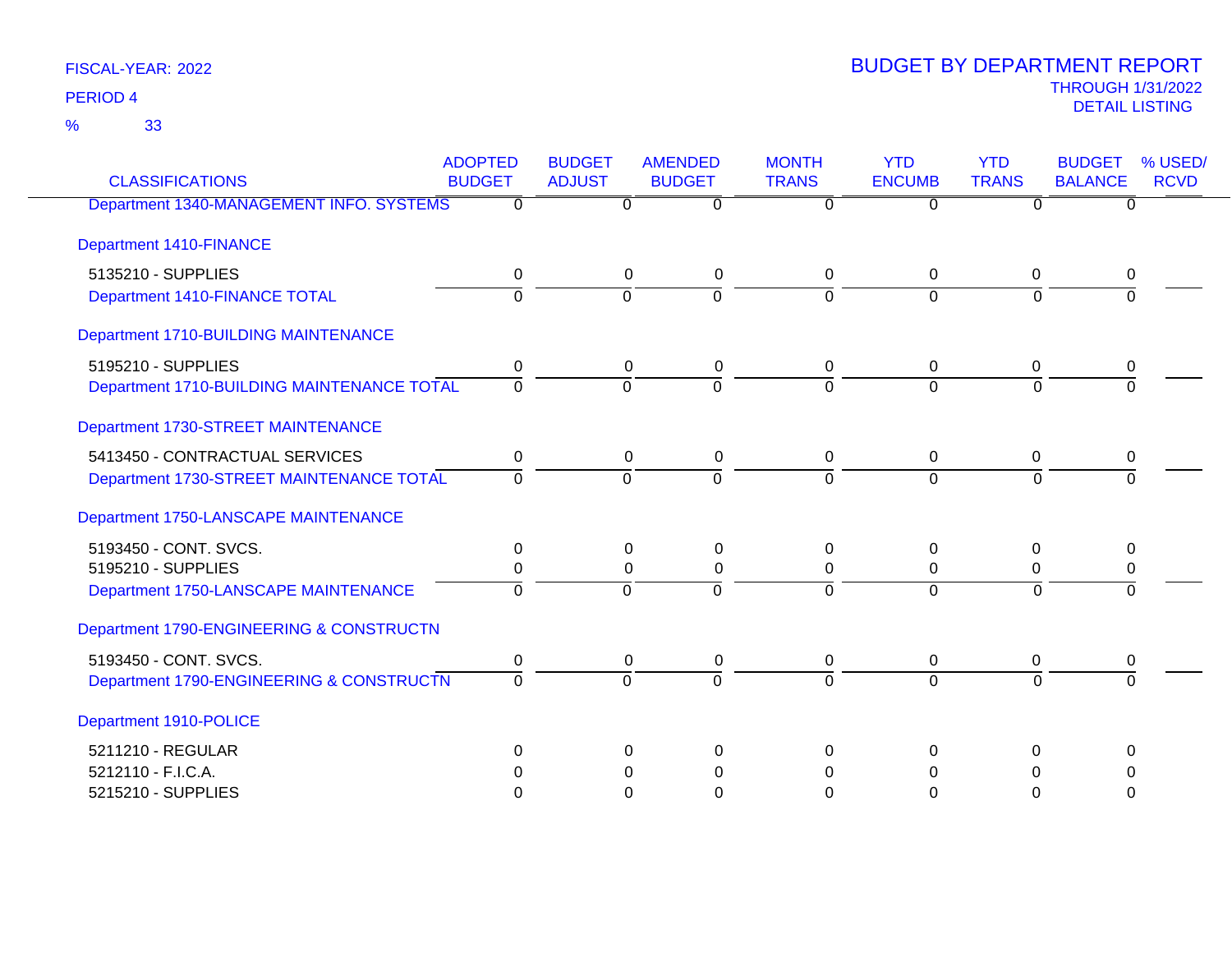33 %

# THROUGH 1/31/2022 DETAIL LISTING PERIOD <sup>4</sup> BUDGET BY DEPARTMENT REPORT

| <b>CLASSIFICATIONS</b>                     | <b>ADOPTED</b><br><b>BUDGET</b> | <b>BUDGET</b><br><b>ADJUST</b> | <b>AMENDED</b><br><b>BUDGET</b> | <b>MONTH</b><br><b>TRANS</b> | <b>YTD</b><br><b>ENCUMB</b> | <b>YTD</b><br><b>TRANS</b> | <b>BUDGET</b><br><b>BALANCE</b> | % USED/<br><b>RCVD</b> |
|--------------------------------------------|---------------------------------|--------------------------------|---------------------------------|------------------------------|-----------------------------|----------------------------|---------------------------------|------------------------|
| Department 1910-POLICE TOTAL               |                                 | $\Omega$                       | $\Omega$                        |                              | 0                           |                            | $\Omega$                        |                        |
| Department 2000-PARKS & RECREATION         |                                 |                                |                                 |                              |                             |                            |                                 |                        |
| 5723450 - CONTRACTUAL                      | $\Omega$                        | $\Omega$                       | $\Omega$                        | 0                            | $\Omega$                    | $\Omega$                   | $\Omega$                        |                        |
| 5725210 - SUPPLIES                         |                                 | 0                              | $\Omega$                        | 0                            | 0                           |                            | <sup>0</sup>                    |                        |
| 5725550 - SCHOOL PROGRAM                   |                                 | $\Omega$                       | $\Omega$                        | 0                            | $\Omega$                    | 0                          | 0                               |                        |
| 5725680 - SENIOR CITIZENS PROGRAM          |                                 | 0                              | $\Omega$                        | 0                            | 0                           | 0                          | 0                               |                        |
| Department 2000-PARKS & RECREATION TOTAL   | $\Omega$                        | $\Omega$                       | $\Omega$                        | $\Omega$                     | $\Omega$                    | $\overline{0}$             | $\overline{0}$                  |                        |
| Department 2020-MULTI PURPOSE CENTER       |                                 |                                |                                 |                              |                             |                            |                                 |                        |
| 5723450 - CONTRACTUAL                      | 0                               | $\mathbf{0}$                   | $\Omega$                        | $\Omega$                     | $\Omega$                    | $\Omega$                   | $\mathbf{0}$                    |                        |
| 5725210 - SUPPLIES                         |                                 | $\Omega$                       | 0                               | 0                            | 0                           | 0                          | 0                               |                        |
| Department 2020-MULTI PURPOSE CENTER TOTAL | $\Omega$                        | $\Omega$                       | $\Omega$                        | $\Omega$                     | $\Omega$                    | $\Omega$                   | $\Omega$                        |                        |
| Department 2030-Community Pool             |                                 |                                |                                 |                              |                             |                            |                                 |                        |
| 5725210 - SUPPLIES                         | $\Omega$                        | $\mathbf 0$                    | 0                               | 0                            | 0                           | 0                          | 0                               |                        |
| Department 2030-Community Pool TOTAL       | $\Omega$                        | $\Omega$                       | $\Omega$                        | $\Omega$                     | $\Omega$                    | $\Omega$                   | $\Omega$                        |                        |
| <b>EXPENSE TOTAL</b>                       | $\mathbf 0$                     | $\mathbf 0$                    | $\mathbf 0$                     | 0                            | $\Omega$                    | 0                          | $\Omega$                        |                        |
| Fund 051-EMERGENCY RESERVE FUND TOTAL      |                                 |                                |                                 |                              |                             |                            |                                 |                        |
| <b>REVENUE</b>                             | 60,000                          |                                | 60,000<br>0                     | 3,835                        | $\Omega$                    | 16,665                     | 43,335                          | 27                     |
| <b>EXPENSE</b>                             | 0                               |                                | $\Omega$<br>0                   | 0                            | 0                           | 0                          | $\Omega$                        | 49                     |
| Fund 051-EMERGENCY RESERVE FUND TOTAL      | 60,000                          |                                | 0<br>60,000                     | 3,835                        | $\Omega$                    | 16,665                     | 43,335                          |                        |

Fund 106-STATE GRANT FUND

REVENUE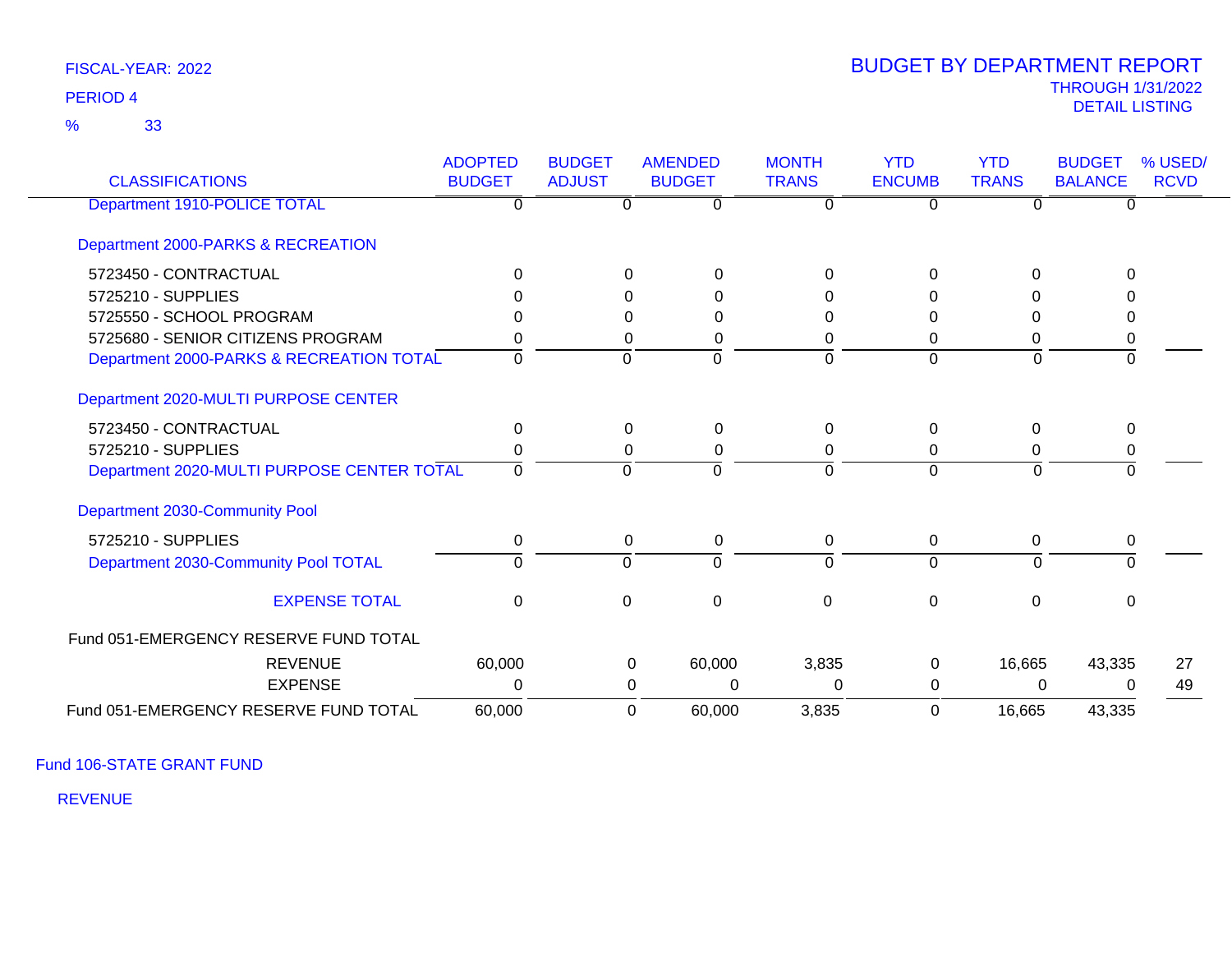33 %

| <b>CLASSIFICATIONS</b>                   | <b>ADOPTED</b><br><b>BUDGET</b> | <b>BUDGET</b><br><b>ADJUST</b> | <b>AMENDED</b><br><b>BUDGET</b> | <b>MONTH</b><br><b>TRANS</b> | <b>YTD</b><br><b>ENCUMB</b> | <b>YTD</b><br><b>TRANS</b> | <b>BUDGET</b><br><b>BALANCE</b> | % USED/<br><b>RCVD</b> |
|------------------------------------------|---------------------------------|--------------------------------|---------------------------------|------------------------------|-----------------------------|----------------------------|---------------------------------|------------------------|
| Department 0000-Description N/A          |                                 |                                |                                 |                              |                             |                            |                                 |                        |
|                                          |                                 |                                |                                 |                              |                             |                            |                                 |                        |
| 3371000 - GENERAL GOVERNMENT             | 0                               | 0                              | 0                               | 0                            | $\Omega$                    | 0                          | $\Omega$                        |                        |
| 3612000 - INTEREST INCOME                | 0                               |                                | $\Omega$<br>$\Omega$            | 194                          | 0                           | 845                        | $-845$                          |                        |
| 3699201 - MISC, OTHERS                   | 0                               | $\Omega$                       | 0                               | $\Omega$                     | 0                           | $\Omega$                   | $\mathbf{0}$                    |                        |
| Department 0000-Description N/A TOTAL    | $\Omega$                        | $\Omega$                       | $\overline{0}$                  | 194                          | $\Omega$                    | 845                        | $-845$                          |                        |
| Department 2001-FRDAP FUCHS PARK PROJECT |                                 |                                |                                 |                              |                             |                            |                                 |                        |
| 3311000 - REVENUE                        | $\pmb{0}$                       |                                | 0<br>0                          | 0                            | $\Omega$                    | $\mathbf 0$                | 0                               |                        |
| 3341000 - REVENUE                        | 0                               |                                | 0<br>0                          | 0                            | $\mathbf 0$                 | 0                          | 0                               |                        |
| Department 2001-FRDAP FUCHS PARK PROJECT | $\mathbf 0$                     | $\Omega$                       | $\Omega$                        | $\Omega$                     | $\Omega$                    | $\Omega$                   | $\Omega$                        |                        |
| Department 2002-FRDAP-DANTE FASCELL PARK |                                 |                                |                                 |                              |                             |                            |                                 |                        |
| 3341000 - REVENUE                        | 0                               |                                | 0<br>0                          | $\mathbf 0$                  | 0                           | 0                          | 0                               |                        |
| Department 2002-FRDAP-DANTE FASCELL PARK | $\Omega$                        | $\Omega$                       | $\Omega$                        | $\Omega$                     | $\Omega$                    | $\Omega$                   | $\Omega$                        |                        |
| Department 2003-FRDAP-PALMER PARK        |                                 |                                |                                 |                              |                             |                            |                                 |                        |
| 3341000 - REVENUE                        | 0                               |                                | $\mathbf 0$<br>0                | 0                            | 0                           | 0                          | 0                               |                        |
| Department 2003-FRDAP-PALMER PARK        | $\overline{0}$                  | $\overline{0}$                 | $\overline{0}$                  | $\Omega$                     | $\Omega$                    | $\overline{0}$             | $\Omega$                        |                        |
| Department 2004-FRDAP-SO MIA PARK        |                                 |                                |                                 |                              |                             |                            |                                 |                        |
| 3341000 - REVENUE                        | 0                               | 50,000                         | 50,000                          | 0                            | 0                           | 0                          | 50,000                          |                        |
| Department 2004-FRDAP-SO MIA PARK        | $\Omega$                        | 50,000                         | 50,000                          | $\Omega$                     | $\mathbf 0$                 | $\Omega$                   | 50,000                          |                        |
| Department 3802-ADA FY 2011              |                                 |                                |                                 |                              |                             |                            |                                 |                        |
| 3371000 - GENERAL GOVERNMENT             | 0                               |                                | $\Omega$<br>0                   | 0                            | 0                           | 0                          | 0                               |                        |
| Department 3802-ADA FY 2011 TOTAL        | $\overline{0}$                  | $\overline{0}$                 | $\overline{0}$                  | $\Omega$                     | $\Omega$                    | $\overline{0}$             | $\Omega$                        |                        |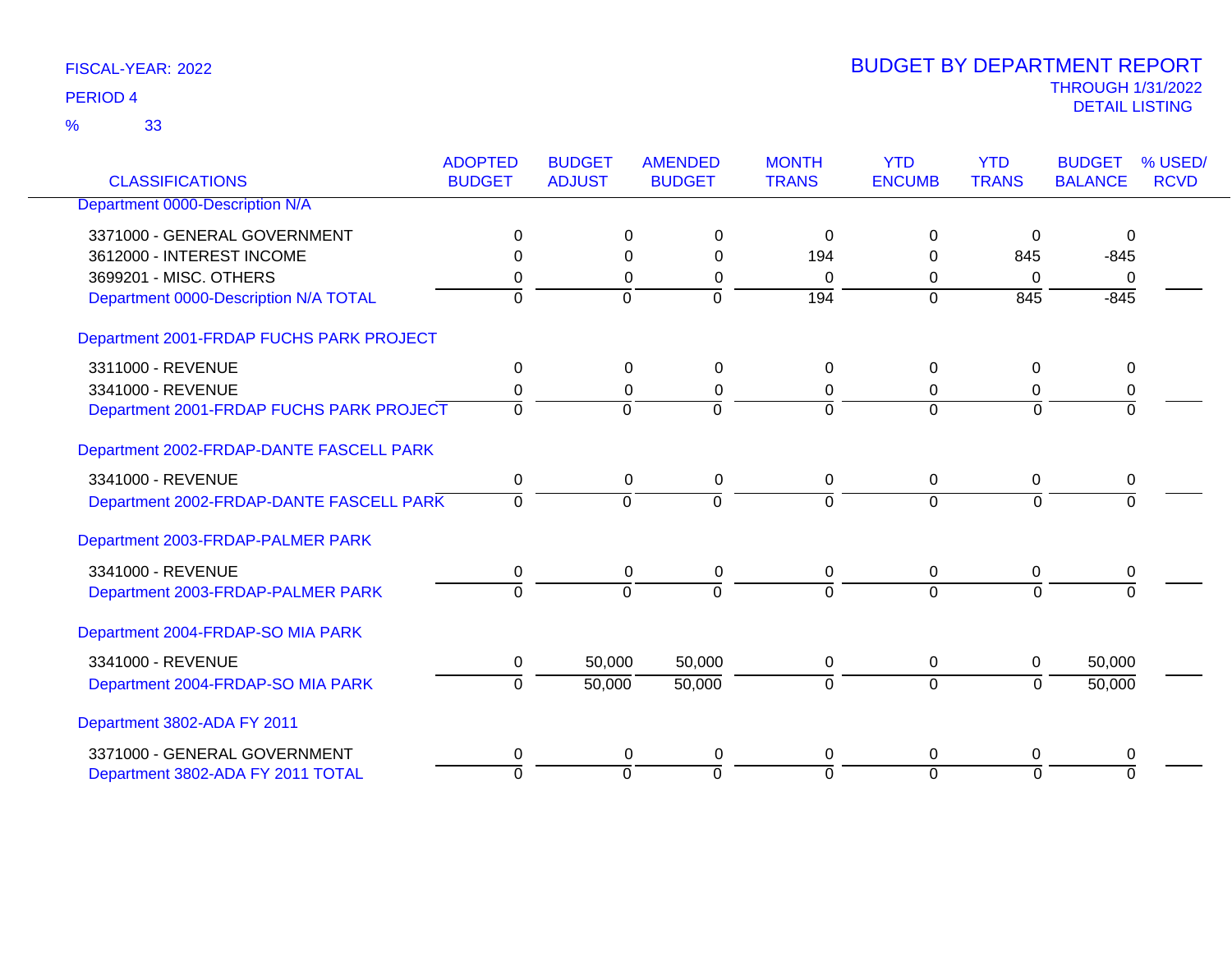33 %

|                                              | <b>ADOPTED</b> | <b>BUDGET</b>  | <b>AMENDED</b> | <b>MONTH</b>   | <b>YTD</b>     | <b>YTD</b>   | <b>BUDGET</b>  | % USED/     |
|----------------------------------------------|----------------|----------------|----------------|----------------|----------------|--------------|----------------|-------------|
| <b>CLASSIFICATIONS</b>                       | <b>BUDGET</b>  | <b>ADJUST</b>  | <b>BUDGET</b>  | <b>TRANS</b>   | <b>ENCUMB</b>  | <b>TRANS</b> | <b>BALANCE</b> | <b>RCVD</b> |
| Department 3901-FDEP-TWIN LAKES GRANT        |                |                |                |                |                |              |                |             |
| 3341000 - REVENUE                            | 0              | 0              | 0              | 0              | 0              | 0            | 0              |             |
| Department 3901-FDEP-TWIN LAKES GRANT TOTAL  | $\overline{0}$ | $\Omega$       | $\Omega$       | $\Omega$       | $\Omega$       | $\Omega$     |                |             |
| Department 3902-FDEP Drainage Phase VI       |                |                |                |                |                |              |                |             |
| 3341000 - REVENUE                            | 0              | $\mathbf 0$    | 0              | 0              | 0              | $\mathbf 0$  | 0              |             |
| Department 3902-FDEP Drainage Phase VI TOTAL | $\Omega$       | $\overline{0}$ | $\overline{0}$ | $\overline{0}$ | $\overline{0}$ | $\Omega$     |                |             |
| Department 7001-FDOT-USF-BICYCLE SAFETY      |                |                |                |                |                |              |                |             |
| 3341000 - REVENUE                            | 0              | $\mathbf 0$    | 0              | $\mathbf 0$    | 0              | $\mathbf 0$  | 0              |             |
| Department 7001-FDOT-USF-BICYCLE SAFETY      | $\Omega$       | $\Omega$       | $\Omega$       | $\Omega$       | $\Omega$       | $\Omega$     |                |             |
| Department 7002-FDOT-USF-BICYCLE SAFETY      |                |                |                |                |                |              |                |             |
| 3341000 - REVENUE                            | 0              | 0              | 0              | 0              | 0              | $\mathbf 0$  | 0              |             |
| Department 7002-FDOT-USF-BICYCLE SAFETY      | $\overline{0}$ | $\Omega$       | $\Omega$       | $\mathbf 0$    | $\Omega$       | $\Omega$     | $\Omega$       |             |
| Department 7003-FDOT 62 AVE PED & BICYCLIST  |                |                |                |                |                |              |                |             |
| 3341000 - REVENUE                            | 0              | 115,263        | 115,263        | 0              | 0              | $\mathbf{0}$ | 115,263        |             |
| Department 7003-FDOT 62 AVE PED & BICYCLIST  | $\overline{0}$ | 115,263        | 115,263        | $\overline{0}$ | $\overline{0}$ | $\Omega$     | 115,263        |             |
| <b>REVENUE TOTAL</b>                         | 0              | 165,263        | 165,263        | 194            | 0              | 845          | 164,418        |             |
| <b>EXPENSE</b>                               |                |                |                |                |                |              |                |             |
| Department 2001-FRDAP FUCHS PARK PROJECT     |                |                |                |                |                |              |                |             |
| 5723450 - CONTRACTUAL                        | 0              | 0              | 0              | 0              | 0              | $\Omega$     | 0              |             |
| Department 2001-FRDAP FUCHS PARK PROJECT     | $\mathbf 0$    | $\Omega$       | $\overline{0}$ | $\mathbf 0$    | $\Omega$       | $\Omega$     | $\Omega$       |             |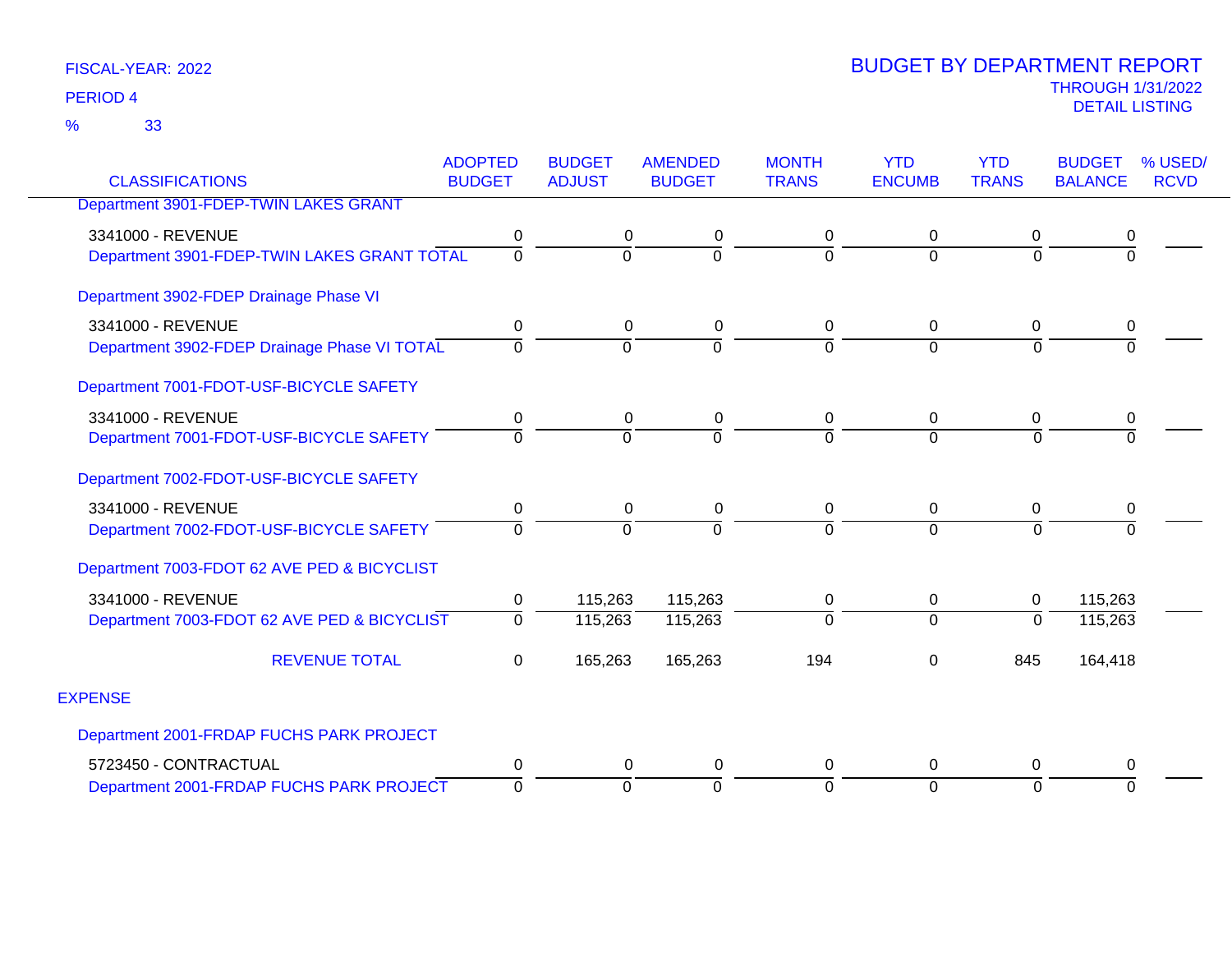33 %

| <b>CLASSIFICATIONS</b>                       | <b>ADOPTED</b><br><b>BUDGET</b> | <b>BUDGET</b>  | <b>AMENDED</b><br><b>BUDGET</b> | <b>MONTH</b><br><b>TRANS</b> | <b>YTD</b><br><b>ENCUMB</b> | <b>YTD</b><br><b>TRANS</b> | <b>BUDGET</b><br><b>BALANCE</b> | % USED/<br><b>RCVD</b> |
|----------------------------------------------|---------------------------------|----------------|---------------------------------|------------------------------|-----------------------------|----------------------------|---------------------------------|------------------------|
|                                              |                                 | <b>ADJUST</b>  |                                 |                              |                             |                            |                                 |                        |
| Department 2002-FRDAP-DANTE FASCELL PARK     |                                 |                |                                 |                              |                             |                            |                                 |                        |
| 5726450 - MATCHING CONTRIBUTION              | 0                               | 0              | 0                               | 0                            | 0                           | 0                          |                                 |                        |
| Department 2002-FRDAP-DANTE FASCELL PARK     | $\overline{0}$                  | $\overline{0}$ | $\overline{0}$                  | $\Omega$                     | $\Omega$                    | $\overline{0}$             | $\overline{0}$                  |                        |
| Department 2003-FRDAP-PALMER PARK            |                                 |                |                                 |                              |                             |                            |                                 |                        |
| 5726450 - MATCHING CONTRIBUTION              | 0                               | 0              | 0                               | 0                            | $\mathbf 0$                 | 0                          | 0                               |                        |
| Department 2003-FRDAP-PALMER PARK            | $\Omega$                        | $\Omega$       | $\overline{0}$                  | $\Omega$                     | $\Omega$                    | $\Omega$                   | $\Omega$                        |                        |
| Department 2004-FRDAP-SO MIA PARK            |                                 |                |                                 |                              |                             |                            |                                 |                        |
| 5726450 - MATCHING CONTRIBUTION              | 0                               | 50,000         | 50,000                          | 0                            | 50,000                      | 50,000                     |                                 | 100                    |
| Department 2004-FRDAP-SO MIA PARK            | $\overline{0}$                  | 50,000         | 50,000                          | $\Omega$                     | 50,000                      | 50,000                     |                                 | 100                    |
| Department 3303-CDBG SW 66 ST IMPROV PHASE   |                                 |                |                                 |                              |                             |                            |                                 |                        |
| 5416440 - CAPITAL IMPROVEMENTS               | 0                               | 0              | 0                               | 0                            | $\mathbf 0$                 | 0                          | 0                               |                        |
| Department 3303-CDBG SW 66 ST IMPROV PHASE   | $\Omega$                        | $\Omega$       | $\Omega$                        | $\Omega$                     | $\Omega$                    | $\Omega$                   |                                 |                        |
| Department 3901-FDEP-TWIN LAKES GRANT        |                                 |                |                                 |                              |                             |                            |                                 |                        |
| 5413100 - PROFESSIONAL SERVICES              | 0                               | 0              | $\mathbf 0$                     | 0                            | 0                           | $\Omega$                   |                                 |                        |
| 5413450 - CONTRACTUAL SERVICES               | 0                               | $\Omega$       | 0                               | $\Omega$                     | $\Omega$                    | 0                          | 0                               |                        |
| Department 3901-FDEP-TWIN LAKES GRANT TOTAL  | $\overline{0}$                  | $\overline{0}$ | $\overline{0}$                  | $\Omega$                     | $\overline{0}$              | $\Omega$                   |                                 |                        |
| Department 3902-FDEP Drainage Phase VI       |                                 |                |                                 |                              |                             |                            |                                 |                        |
| 5416490 - CONSTRUCTIONS PROJECTS             | 0                               | 0              | 0                               | 0                            | 0                           | 0                          | 0                               |                        |
| Department 3902-FDEP Drainage Phase VI TOTAL | $\overline{0}$                  | $\overline{0}$ | $\overline{0}$                  | $\Omega$                     | $\Omega$                    | $\Omega$                   | $\Omega$                        |                        |
| Department 7001-FDOT-USF-BICYCLE SAFETY      |                                 |                |                                 |                              |                             |                            |                                 |                        |
| 5211410 - OVERTIME                           | $\mathbf 0$                     | 0              | 0                               | 0                            | 0                           | 0                          | 0                               |                        |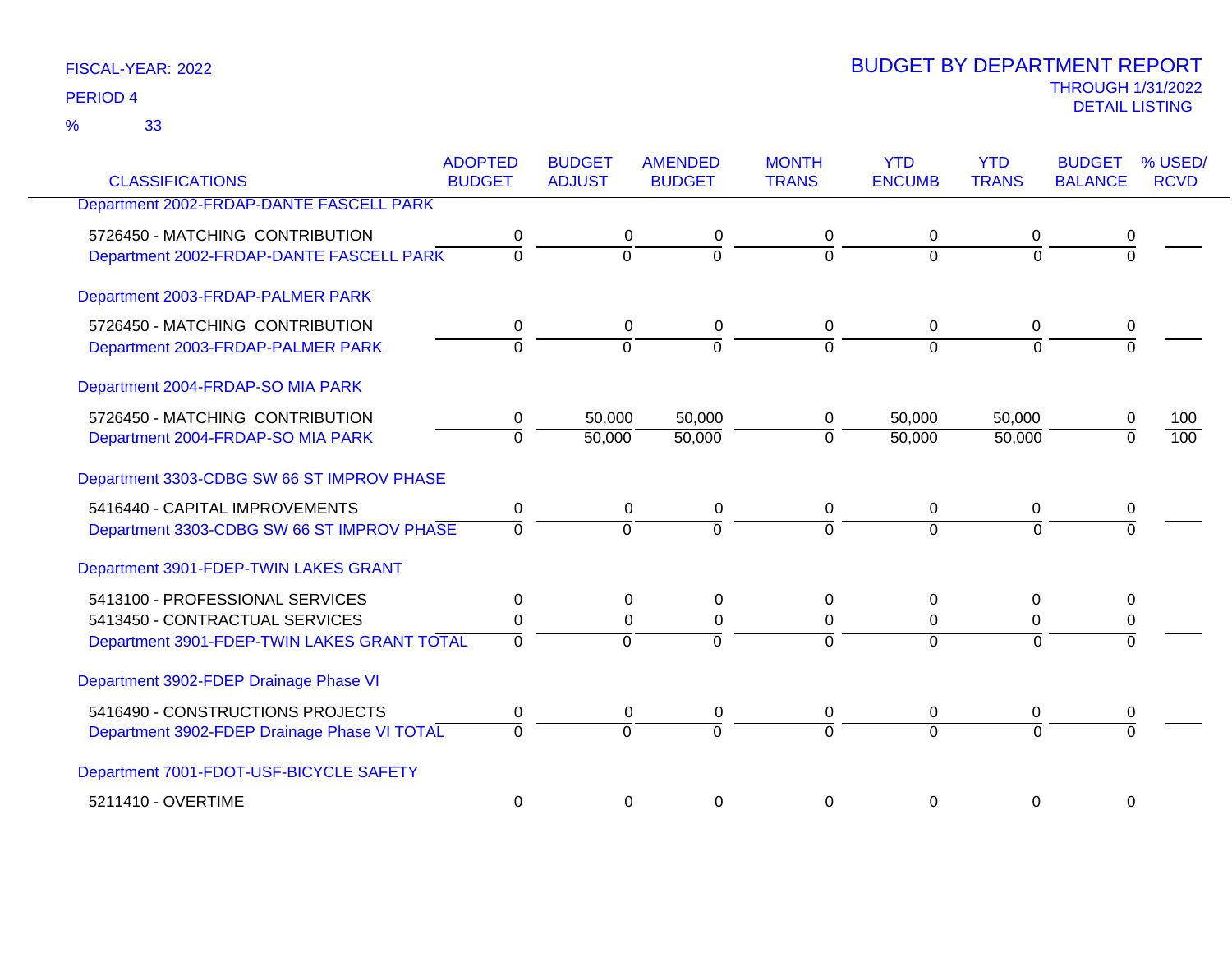33 %

| <b>CLASSIFICATIONS</b>                      | <b>ADOPTED</b><br><b>BUDGET</b> | <b>BUDGET</b><br><b>ADJUST</b> | <b>AMENDED</b><br><b>BUDGET</b> | <b>MONTH</b><br><b>TRANS</b> | <b>YTD</b><br><b>ENCUMB</b> | <b>YTD</b><br><b>TRANS</b> | <b>BUDGET</b><br><b>BALANCE</b> | % USED/<br><b>RCVD</b> |
|---------------------------------------------|---------------------------------|--------------------------------|---------------------------------|------------------------------|-----------------------------|----------------------------|---------------------------------|------------------------|
|                                             |                                 |                                |                                 |                              |                             |                            |                                 |                        |
| Department 7001-FDOT-USF-BICYCLE SAFETY     | 0                               | $\overline{0}$                 | $\Omega$                        | $\overline{0}$               | ᠊ᠦ                          | $\overline{0}$             | $\Omega$                        |                        |
| Department 7002-FDOT-USF-BICYCLE SAFETY     |                                 |                                |                                 |                              |                             |                            |                                 |                        |
| 5211410 - OVERTIME                          | 0                               | 0                              | $\mathbf 0$                     | 0                            | $\mathbf 0$                 | 0                          | $\pmb{0}$                       |                        |
| Department 7002-FDOT-USF-BICYCLE SAFETY     | $\Omega$                        | $\Omega$                       | $\overline{0}$                  | $\Omega$                     | $\Omega$                    | $\Omega$                   | $\Omega$                        |                        |
| Department 7003-FDOT 62 AVE PED & BICYCLIST |                                 |                                |                                 |                              |                             |                            |                                 |                        |
| 5413100 - PROFESSIONAL SERVICES             | 0                               | $\Omega$                       | $\Omega$                        | $\Omega$                     | $\Omega$                    | 0                          | 0                               |                        |
| 5416490 - CONSTRUCTIONS PROJECTS            | 0                               | 115,263                        | 115,263                         | 46,847                       | 17,476                      | 93,578                     | 21,685                          | 81                     |
| Department 7003-FDOT 62 AVE PED & BICYCLIST | $\Omega$                        | 115,263                        | 115,263                         | 46,847                       | 17,476                      | 93,578                     | 21,685                          | $\overline{81}$        |
| <b>EXPENSE TOTAL</b>                        | $\mathbf 0$                     | 165,263                        | 165,263                         | 46,847                       | 67,476                      | 143,578                    | 21,685                          | 86                     |
| Fund 106-STATE GRANT FUND TOTAL             |                                 |                                |                                 |                              |                             |                            |                                 |                        |
| <b>REVENUE</b>                              | 0                               | 165,263                        | 165,263                         | 194                          | $\Omega$                    | 845                        | 164,418                         |                        |
| <b>EXPENSE</b>                              | 0                               | 165,263                        | 165,263                         | 46,847                       | 67,476                      | 143,578                    | 21,685                          | 86                     |
| Fund 106-STATE GRANT FUND TOTAL             | $\Omega$                        | 0                              | 0                               | $-46,653$                    | $-67,476$                   | $-142,733$                 | 142,733                         |                        |
| Fund 111-STORM WATER DRAIN TRUST            |                                 |                                |                                 |                              |                             |                            |                                 |                        |
| <b>REVENUE</b>                              |                                 |                                |                                 |                              |                             |                            |                                 |                        |
| Department 0000-Description N/A             |                                 |                                |                                 |                              |                             |                            |                                 |                        |
| 3143000 - UTILITY TAX-WATER                 | 0                               | 0                              | 0                               | $\Omega$                     | 0                           | 522                        | $-522$                          |                        |
| 3301000 - INTERGOVERNMENTAL REVENUE         | 365,000                         | 0                              | 365,000                         | 21,438                       | 0                           | 319,079                    | 45,921                          | 87                     |
| 3612000 - INTEREST INCOME                   | 7,000                           | 0                              | 7,000                           | 248                          | 0                           | 1,100                      | 5,900                           | 15                     |
| 3699201 - MISC. OTHERS                      | 0                               | 0                              | $\Omega$                        | $\Omega$                     | 0                           | $\Omega$                   | 0                               |                        |
| Department 0000-Description N/A TOTAL       | 372,000                         | $\overline{0}$                 | 372,000                         | 21,686                       | $\mathbf 0$                 | 320,701                    | 51,299                          | 86                     |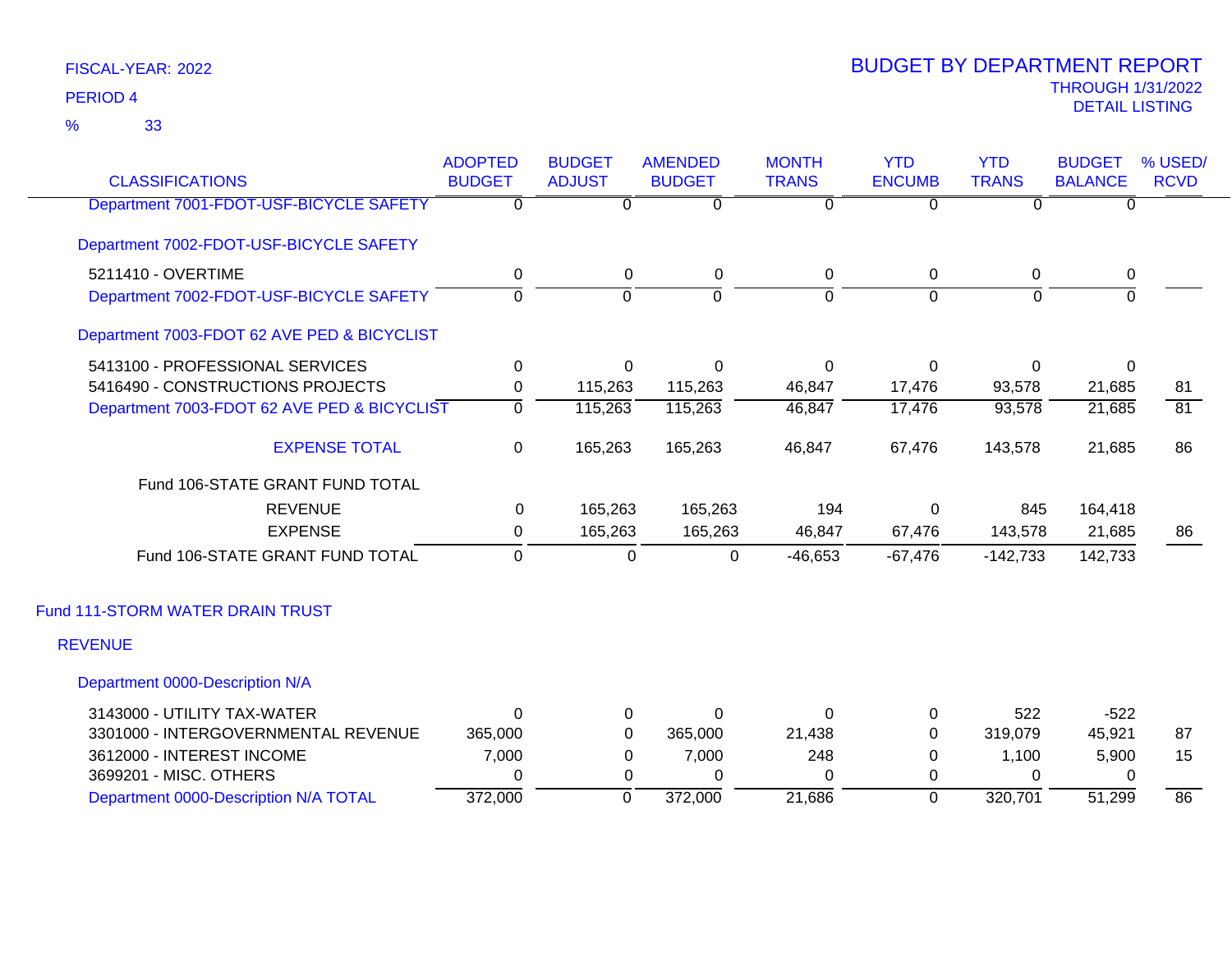| FISCAL-YEAR: 2022 |  |
|-------------------|--|
|-------------------|--|

| <b>CLASSIFICATIONS</b>                   | <b>ADOPTED</b><br><b>BUDGET</b> | <b>BUDGET</b><br><b>ADJUST</b> | <b>AMENDED</b><br><b>BUDGET</b> | <b>MONTH</b><br><b>TRANS</b> | <b>YTD</b><br><b>ENCUMB</b> | <b>YTD</b><br><b>TRANS</b> | <b>BUDGET</b><br><b>BALANCE</b> | % USED/<br><b>RCVD</b> |
|------------------------------------------|---------------------------------|--------------------------------|---------------------------------|------------------------------|-----------------------------|----------------------------|---------------------------------|------------------------|
| <b>REVENUE TOTAL</b>                     | 372,000                         | 0                              | 372,000                         | 21,686                       | 0                           | 320,701                    | 51,299                          | $\overline{86}$        |
| <b>EXPENSE</b>                           |                                 |                                |                                 |                              |                             |                            |                                 |                        |
| Department 1730-STREET MAINTENANCE       |                                 |                                |                                 |                              |                             |                            |                                 |                        |
| 5411210 - REGULAR                        | 41,346                          | 0                              | 41,346                          | 3,218                        | 0                           | 13,035                     | 28,311                          | 31                     |
| 5411410 - OVERTIME                       | $\Omega$                        | 0                              | $\Omega$                        | 0                            | 0                           | $\Omega$                   | 0                               |                        |
| 5412110 - F.I.C.A.                       | 3,163                           | 0                              | 3,163                           | 246                          | 0                           | 995                        | 2,168                           | 31                     |
| 5412210 - PENSION PLAN CONTRIBUTION      | 4,115                           | 0                              | 4,115                           | 0                            | 0                           | $\Omega$                   | 4,115                           |                        |
| 5412310 - GROUP HEALTH INSURANCE         | 8,463                           | $\Omega$                       | 8,463                           | 678                          | 0                           | 2,103                      | 6,360                           | 24                     |
| 5412410 - WORKERS' COMPENSATION          | 3,608                           | $\Omega$                       | 3,608                           | 370                          | 0                           | 739                        | 2,869                           | 20                     |
| 5413450 - CONTRACTUAL SERVICES           | 113,745                         | 13,457                         | 127,202                         | 22,248                       | 33,457                      | 55,705                     | 71,497                          | 43                     |
| 5416490 - CONSTRUCTIONS PROJECTS         | 105,000                         | 116,216                        | 221,216                         | 1,818                        | 65,663                      | 67,481                     | 153,735                         | 30                     |
| 5417100 - BOND SERVICE- PRINCIPAL        | $\Omega$                        | 0                              | 0                               | 0                            | 0                           | $\Omega$                   |                                 |                        |
| 5417200 - INTEREST EXPENSE               | $\Omega$                        | 0                              | $\Omega$                        | 0                            | 0                           | 0                          |                                 |                        |
| 5819120 - INTRA-GOV TRANSFER-TO GF       | 150,000                         | $\Omega$                       | 150,000                         | $\Omega$                     | 0                           | 150,000                    | 0                               | 100                    |
| Department 1730-STREET MAINTENANCE TOTAL | 429,440                         | 129,673                        | 559,113                         | 28,578                       | 99,120                      | 290,058                    | 269,055                         | $\overline{51}$        |
| <b>EXPENSE TOTAL</b>                     | 429,440                         | 129,673                        | 559,113                         | 28,578                       | 99,120                      | 290,058                    | 269,055                         | 51                     |
| Fund 111-STORM WATER DRAIN TRUST TOTAL   |                                 |                                |                                 |                              |                             |                            |                                 |                        |
| <b>REVENUE</b>                           | 372,000                         | 0                              | 372,000                         | 21,686                       | $\Omega$                    | 320,701                    | 51,299                          | 86                     |
| <b>EXPENSE</b>                           | 429,440                         | 129,673                        | 559,113                         | 28,578                       | 99,120                      | 290,058                    | 269,055                         | 51                     |
| Fund 111-STORM WATER DRAIN TRUST TOTAL   | $-57,440$                       | $-129,673$                     | $-187,113$                      | $-6,892$                     | $-99,120$                   | 30,643                     | $-217,756$                      |                        |

Fund 112-2ND LOCAL OPTION GAS TRST

REVENUE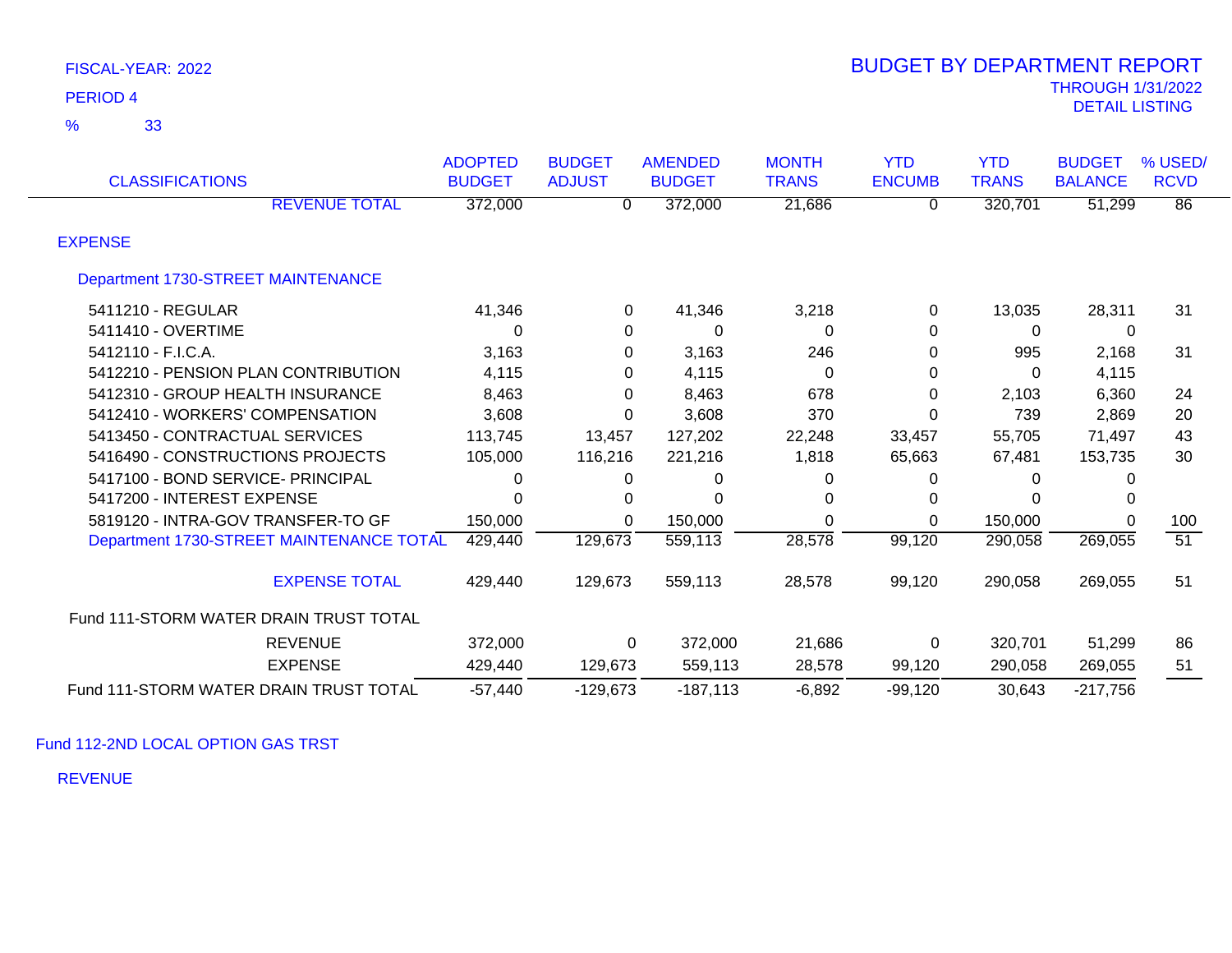33 %

| <b>CLASSIFICATIONS</b>                   | <b>ADOPTED</b><br><b>BUDGET</b> | <b>BUDGET</b><br><b>ADJUST</b> | <b>AMENDED</b><br><b>BUDGET</b> | <b>MONTH</b><br><b>TRANS</b> | <b>YTD</b><br><b>ENCUMB</b> | <b>YTD</b><br><b>TRANS</b> | <b>BUDGET</b><br><b>BALANCE</b> | % USED/<br><b>RCVD</b> |
|------------------------------------------|---------------------------------|--------------------------------|---------------------------------|------------------------------|-----------------------------|----------------------------|---------------------------------|------------------------|
| Department 0000-Description N/A          |                                 |                                |                                 |                              |                             |                            |                                 |                        |
| 3121000 - LOCAL OPTION TAXES             | 66,300                          | 0                              | 66,300                          | 5,840                        | $\pmb{0}$                   | 23,790                     | 42,510                          | 35                     |
| 3301000 - INTERGOVERNMENTAL REVENUE      | $\mathbf 0$                     | 0                              | 0                               | 0                            | 0                           | $\Omega$                   | 0                               |                        |
| 3612000 - INTEREST INCOME                | 2,200                           | $\mathbf 0$                    | 2,200                           | 191                          | 0                           | 834                        | 1,366                           | 37                     |
| Department 0000-Description N/A TOTAL    | 68,500                          | $\overline{0}$                 | 68,500                          | 6,031                        | $\overline{0}$              | 24,624                     | 43,876                          | $\overline{35}$        |
| <b>REVENUE TOTAL</b>                     | 68,500                          | 0                              | 68,500                          | 6,031                        | 0                           | 24,624                     | 43,876                          | 35                     |
| <b>EXPENSE</b>                           |                                 |                                |                                 |                              |                             |                            |                                 |                        |
| Department 1730-STREET MAINTENANCE       |                                 |                                |                                 |                              |                             |                            |                                 |                        |
| 5416210 - INFRASTRUCTURE PROJECTS        | 100,000                         | 100,000                        | 200,000                         | 0                            | 100,000                     | 100,000                    | 100,000                         | 50                     |
| Department 1730-STREET MAINTENANCE TOTAL | 100,000                         | 100,000                        | 200,000                         | $\overline{0}$               | 100,000                     | 100,000                    | 100,000                         | $\overline{50}$        |
| <b>EXPENSE TOTAL</b>                     | 100,000                         | 100,000                        | 200,000                         | $\pmb{0}$                    | 100,000                     | 100,000                    | 100,000                         | 50                     |
| Fund 112-2ND LOCAL OPTION GAS TRST TOTAL |                                 |                                |                                 |                              |                             |                            |                                 |                        |
| <b>REVENUE</b>                           | 68,500                          | 0                              | 68,500                          | 6,031                        | $\mathsf 0$                 | 24,624                     | 43,876                          | 35                     |
| <b>EXPENSE</b>                           | 100,000                         | 100,000                        | 200,000                         | 0                            | 100,000                     | 100,000                    | 100,000                         | 50                     |
| Fund 112-2ND LOCAL OPTION GAS TRST TOTAL | $-31,500$                       | $-100,000$                     | $-131,500$                      | 6,031                        | $-100,000$                  | $-75,376$                  | $-56,124$                       |                        |
| Fund 114-LOCAL GRANTS FUND               |                                 |                                |                                 |                              |                             |                            |                                 |                        |
| <b>REVENUE</b>                           |                                 |                                |                                 |                              |                             |                            |                                 |                        |
| Department 0000-Description N/A          |                                 |                                |                                 |                              |                             |                            |                                 |                        |
| 3371000 - GENERAL GOVERNMENT             | 0                               | 0                              | 0                               | 6,638                        | 0                           | 6,638                      | $-6,638$                        |                        |
| Department 0000-Description N/A TOTAL    | $\overline{0}$                  | $\overline{0}$                 | $\Omega$                        | 6,638                        | $\Omega$                    | 6,638                      | $-6,638$                        |                        |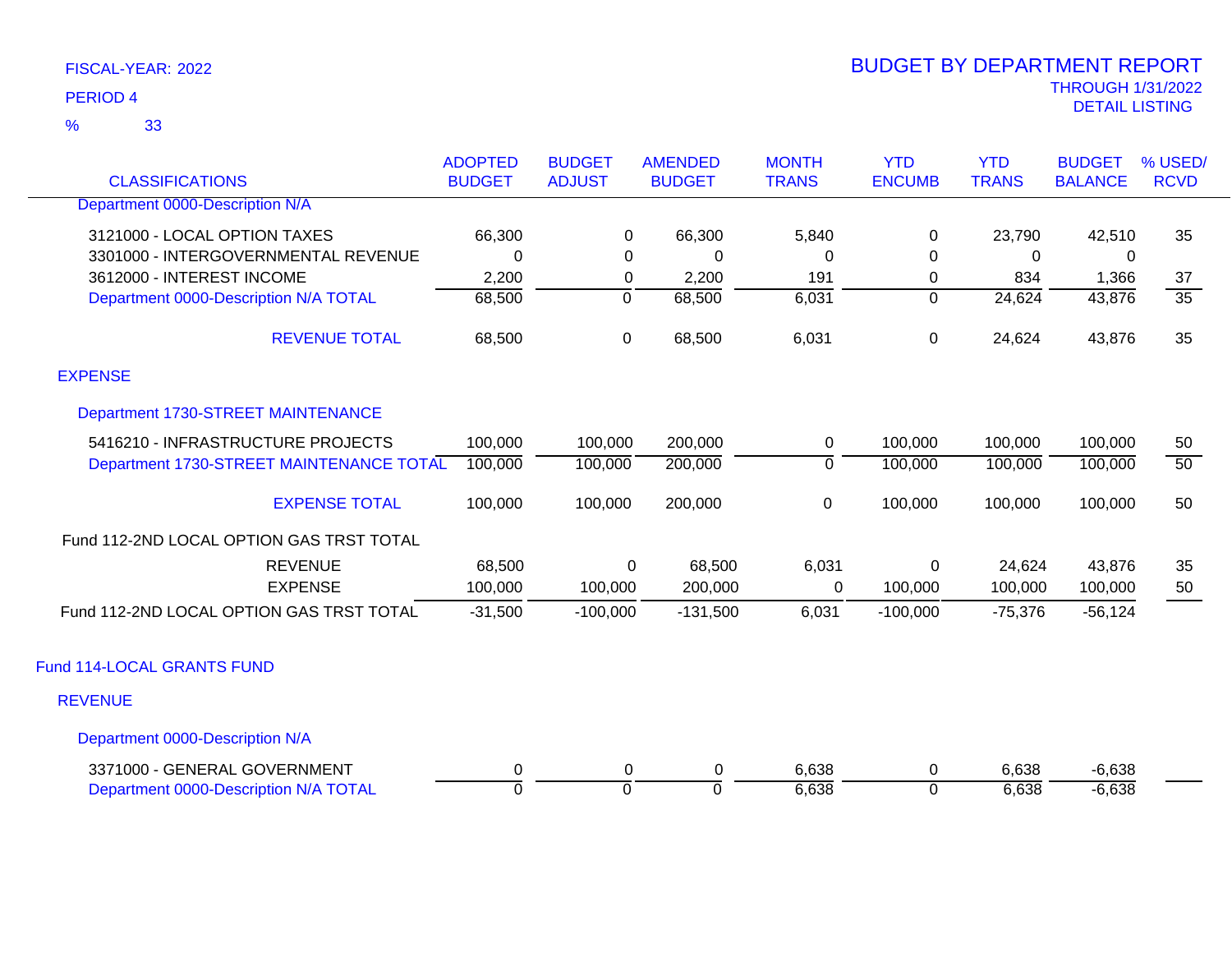33 %

| <b>CLASSIFICATIONS</b>                       | <b>ADOPTED</b><br><b>BUDGET</b> | <b>BUDGET</b><br><b>ADJUST</b> | <b>AMENDED</b><br><b>BUDGET</b> | <b>MONTH</b><br><b>TRANS</b> | <b>YTD</b><br><b>ENCUMB</b> | <b>YTD</b><br><b>TRANS</b> | <b>BUDGET</b><br><b>BALANCE</b> | % USED/<br><b>RCVD</b> |
|----------------------------------------------|---------------------------------|--------------------------------|---------------------------------|------------------------------|-----------------------------|----------------------------|---------------------------------|------------------------|
| Department 3001-SNP-MURRAY PARK POOL         |                                 |                                |                                 |                              |                             |                            |                                 |                        |
|                                              |                                 |                                |                                 |                              |                             |                            |                                 |                        |
| 3371000 - GENERAL GOVERNMENT                 | 0                               |                                | 0<br>0                          | 0                            | 0                           | 0                          |                                 |                        |
| Department 3001-SNP-MURRAY PARK POOL TOTAL   | $\mathbf 0$                     | $\overline{0}$                 | $\mathbf 0$                     | 0                            | $\Omega$                    | $\Omega$                   | $\Omega$                        |                        |
| Department 3101-HFSF-Complete Streets Policy |                                 |                                |                                 |                              |                             |                            |                                 |                        |
| 3661000 - REVENUE                            | 0                               |                                | 0<br>0                          | 0                            | $\mathbf 0$                 | 0                          | 0                               |                        |
| Department 3101-HFSF-Complete Streets Policy | $\Omega$                        | $\Omega$                       | $\Omega$                        | $\Omega$                     | $\Omega$                    | $\Omega$                   |                                 |                        |
| Department 3604-MDC SCHOOL & SR MEALS        |                                 |                                |                                 |                              |                             |                            |                                 |                        |
| 3371000 - GENERAL GOVERNMENT                 | 0                               |                                | 0<br>0                          | 0                            | $\Omega$                    | 0                          |                                 |                        |
| Department 3604-MDC SCHOOL & SR MEALS        | $\Omega$                        | $\Omega$                       | $\overline{0}$                  |                              | $\Omega$                    | $\Omega$                   |                                 |                        |
| Department 3605-MDC SCHOOL & SR MEALS        |                                 |                                |                                 |                              |                             |                            |                                 |                        |
| 3371000 - GENERAL GOVERNMENT                 | 0                               |                                | 0<br>0                          | 0                            | 0                           | 0                          |                                 |                        |
| Department 3605-MDC SCHOOL & SR MEALS        | $\Omega$                        | $\overline{0}$                 | $\overline{0}$                  | $\Omega$                     | $\Omega$                    | $\Omega$                   |                                 |                        |
| Department 3606-MDC SCHOOL & SR MEALS        |                                 |                                |                                 |                              |                             |                            |                                 |                        |
| 3371000 - GENERAL GOVERNMENT                 | 0                               |                                | 0<br>0                          | 0                            | 0                           | 0                          |                                 |                        |
| Department 3606-MDC SCHOOL & SR MEALS        | $\Omega$                        | $\Omega$                       | $\Omega$                        | $\Omega$                     | $\Omega$                    | $\Omega$                   |                                 |                        |
| Department 3607-SR MEAL AMENDMENT TO JUNE    |                                 |                                |                                 |                              |                             |                            |                                 |                        |
| 3371000 - GENERAL GOVERNMENT                 | 0                               |                                | 0<br>0                          | 0                            | $\mathbf 0$                 | 0                          | 0                               |                        |
| Department 3607-SR MEAL AMENDMENT TO JUNE    | $\Omega$                        | $\Omega$                       | $\overline{0}$                  | $\Omega$                     | $\Omega$                    | $\Omega$                   | $\Omega$                        |                        |
| Department 3608-SR MEAL & AFTER SCHOOL       |                                 |                                |                                 |                              |                             |                            |                                 |                        |
| 3371000 - GENERAL GOVERNMENT                 | $\Omega$                        |                                | 0<br>0                          | 0                            | 0                           | 0                          | 0                               |                        |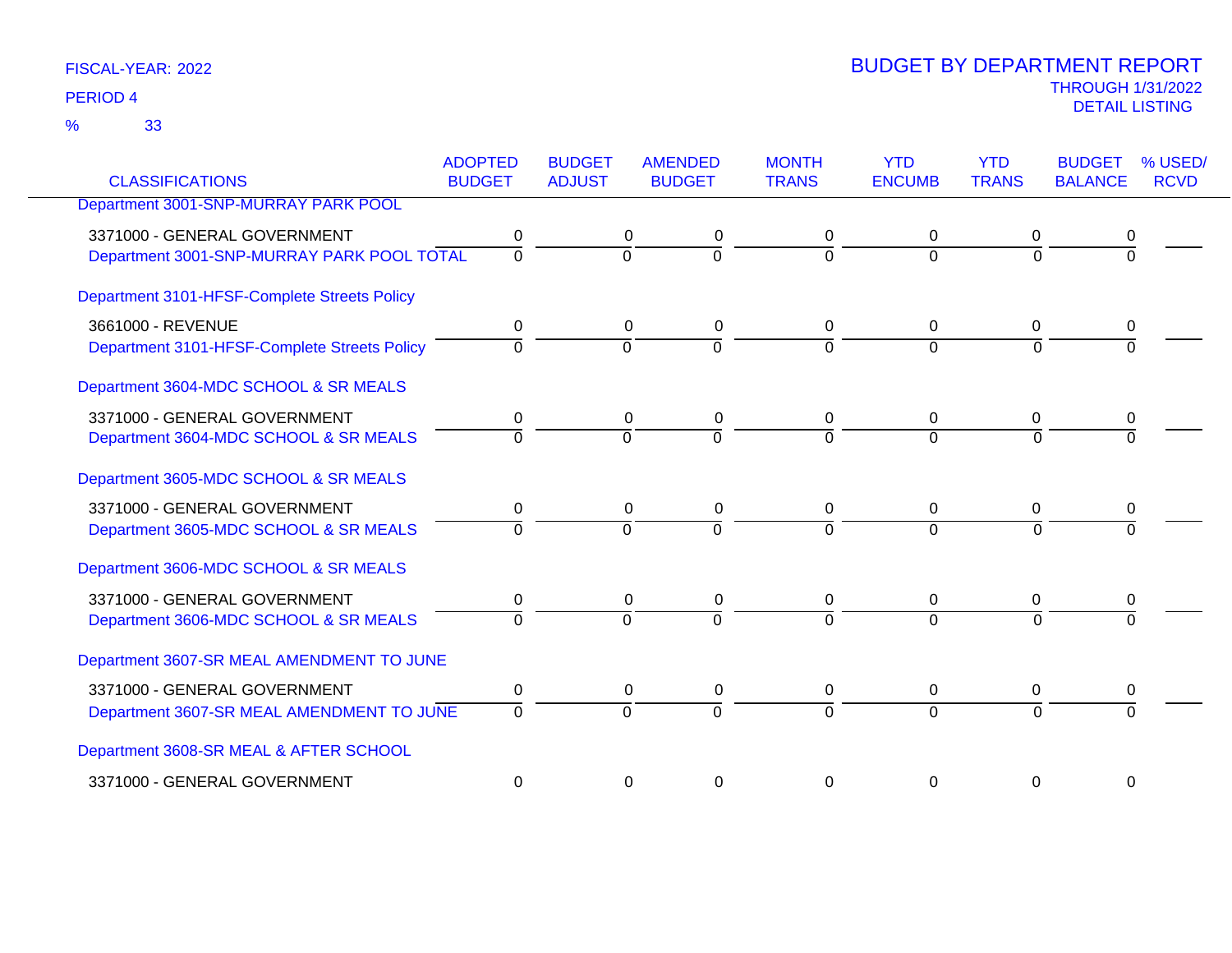33 %

# THROUGH 1/31/2022 DETAIL LISTING PERIOD <sup>4</sup> BUDGET BY DEPARTMENT REPORT

| <b>CLASSIFICATIONS</b>                    | <b>ADOPTED</b><br><b>BUDGET</b> | <b>BUDGET</b><br><b>ADJUST</b> | <b>AMENDED</b><br><b>BUDGET</b> | <b>MONTH</b><br><b>TRANS</b> | <b>YTD</b><br><b>ENCUMB</b> | <b>YTD</b><br><b>TRANS</b> | <b>BUDGET</b><br><b>BALANCE</b> | % USED/<br><b>RCVD</b> |
|-------------------------------------------|---------------------------------|--------------------------------|---------------------------------|------------------------------|-----------------------------|----------------------------|---------------------------------|------------------------|
| Department 3608-SR MEAL & AFTER SCHOOL    | $\overline{0}$                  | $\overline{0}$                 | $\overline{0}$                  | $\overline{0}$               | $\overline{0}$              | $\overline{0}$             | $\overline{0}$                  |                        |
| Department 3609-SR MEAL&AFTER SCH #2 JUL- |                                 |                                |                                 |                              |                             |                            |                                 |                        |
| 3371000 - GENERAL GOVERNMENT              | 0                               | 0                              | 0                               | 0                            | $\mathbf 0$                 | 0                          | 0                               |                        |
| Department 3609-SR MEAL&AFTER SCH #2 JUL- | $\Omega$                        | $\Omega$                       | $\overline{0}$                  | $\Omega$                     | $\Omega$                    | $\Omega$                   |                                 |                        |
| Department 3610-SR MEAL&AFTER SCH         |                                 |                                |                                 |                              |                             |                            |                                 |                        |
| 3371000 - GENERAL GOVERNMENT              | 0                               | 0                              | 0                               | 0                            | $\Omega$                    | 0                          | 0                               |                        |
| Department 3610-SR MEAL&AFTER SCH         | 0                               | $\Omega$                       | $\Omega$                        | $\Omega$                     | $\Omega$                    | $\Omega$                   | $\Omega$                        |                        |
| Department 3801-ADA-FY2010                |                                 |                                |                                 |                              |                             |                            |                                 |                        |
| 3371000 - GENERAL GOVERNMENT              | 0                               | $\mathbf 0$                    | 0                               | 0                            | $\mathbf 0$                 | $\mathbf 0$                | 0                               |                        |
| Department 3801-ADA-FY2010 TOTAL          | $\overline{0}$                  | $\Omega$                       | $\overline{0}$                  | 0                            | $\Omega$                    | $\Omega$                   | $\Omega$                        |                        |
| Department 3802-ADA FY 2011               |                                 |                                |                                 |                              |                             |                            |                                 |                        |
| 3371000 - GENERAL GOVERNMENT              | 0                               | 0                              | $\mathbf 0$                     | 0                            | $\mathbf 0$                 | 0                          | 0                               |                        |
| Department 3802-ADA FY 2011 TOTAL         | $\overline{0}$                  | $\Omega$                       | $\overline{0}$                  | $\Omega$                     | $\Omega$                    | $\Omega$                   |                                 |                        |
| Department 3803-ADA FY 2012               |                                 |                                |                                 |                              |                             |                            |                                 |                        |
| 3371000 - GENERAL GOVERNMENT              | 0                               | 0                              | 0                               | 0                            | $\mathbf 0$                 | 0                          | 0                               |                        |
| Department 3803-ADA FY 2012 TOTAL         | $\Omega$                        | $\Omega$                       | $\Omega$                        | $\Omega$                     | $\Omega$                    | $\Omega$                   | $\Omega$                        |                        |
| Department 3804-ADA FY 2013               |                                 |                                |                                 |                              |                             |                            |                                 |                        |
| 3371000 - GENERAL GOVERNMENT              | 0                               | $\mathbf 0$                    | $\mathbf 0$                     | 0                            | $\mathbf 0$                 | 0                          | 0                               |                        |
| Department 3804-ADA FY 2013 TOTAL         | 0                               | $\Omega$                       | $\Omega$                        | 0                            | $\Omega$                    | $\Omega$                   | $\Omega$                        |                        |
|                                           |                                 |                                |                                 |                              |                             |                            |                                 |                        |

Department 3805-ADA FY 2013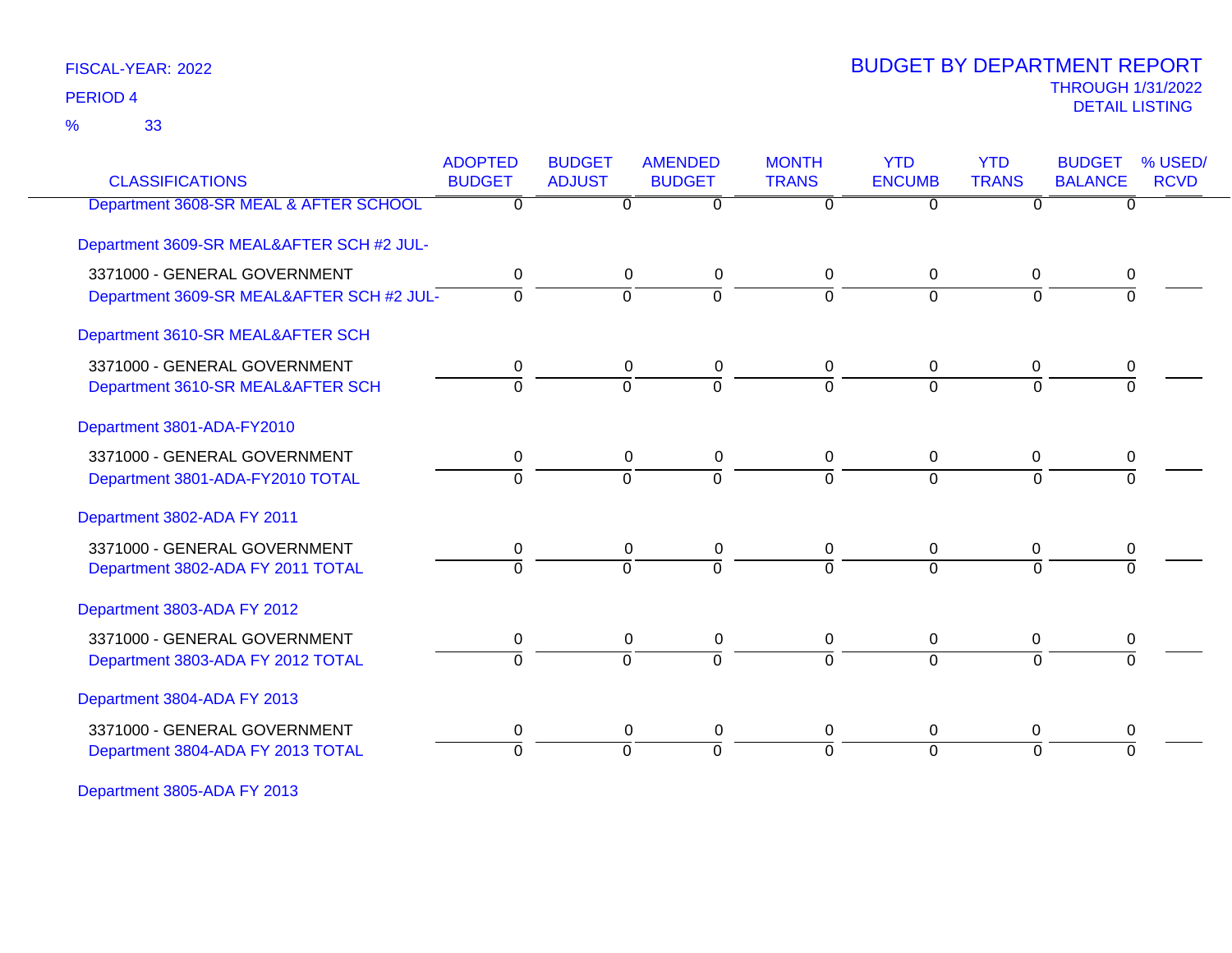| <b>CLASSIFICATIONS</b>                         | <b>ADOPTED</b><br><b>BUDGET</b> | <b>BUDGET</b><br><b>ADJUST</b> | <b>AMENDED</b><br><b>BUDGET</b> | <b>MONTH</b><br><b>TRANS</b> | <b>YTD</b><br><b>ENCUMB</b> | <b>YTD</b><br><b>TRANS</b> | <b>BUDGET</b><br>% USED/<br><b>BALANCE</b><br><b>RCVD</b> |
|------------------------------------------------|---------------------------------|--------------------------------|---------------------------------|------------------------------|-----------------------------|----------------------------|-----------------------------------------------------------|
| 3371000 - GENERAL GOVERNMENT                   | 0                               | $\overline{0}$                 | $\overline{0}$                  | $\overline{0}$               | $\overline{0}$              | $\overline{0}$             | $\overline{0}$                                            |
| Department 3805-ADA FY 2013 TOTAL              | $\overline{0}$                  | $\overline{0}$                 | ō                               | $\Omega$                     | $\overline{0}$              | 0                          | $\Omega$                                                  |
| Department 3806-ADA FY 2015                    |                                 |                                |                                 |                              |                             |                            |                                                           |
| 3371000 - GENERAL GOVERNMENT                   | 0                               | 0                              | $\pmb{0}$                       | 0                            | 0                           | 0                          | 0                                                         |
| Department 3806-ADA FY 2015 TOTAL              | $\Omega$                        | $\Omega$                       | $\overline{0}$                  | $\Omega$                     | $\Omega$                    | $\Omega$                   | $\Omega$                                                  |
| Department 3807-ADA FY 2016                    |                                 |                                |                                 |                              |                             |                            |                                                           |
| 3371000 - GENERAL GOVERNMENT                   | 0                               | $\mathbf 0$                    | $\pmb{0}$                       | 0                            | 0                           | 0                          | 0                                                         |
| Department 3807-ADA FY 2016 TOTAL              | ō                               | $\overline{0}$                 | ō                               | $\mathbf 0$                  | $\Omega$                    | $\overline{0}$             | $\mathbf 0$                                               |
| Department 3808-ADA FY 2017                    |                                 |                                |                                 |                              |                             |                            |                                                           |
| 3371000 - GENERAL GOVERNMENT                   | 0                               | $\mathbf 0$                    | $\mathbf 0$                     | 0                            | 0                           | 0                          | 0                                                         |
| Department 3808-ADA FY 2017 TOTAL              | $\Omega$                        | $\overline{0}$                 | $\overline{0}$                  | $\overline{0}$               | $\overline{0}$              | $\overline{0}$             | $\Omega$                                                  |
| Department 3809-ADA FY18-20                    |                                 |                                |                                 |                              |                             |                            |                                                           |
| 3311000 - REVENUE                              | 0                               | 0                              | 0                               | $\Omega$                     | $\Omega$                    | $\Omega$                   | $\Omega$                                                  |
| 3371000 - GENERAL GOVERNMENT                   | 0                               | $\Omega$                       | 0                               | 0                            | 0                           | 0                          | 0                                                         |
| Department 3809-ADA FY18-20 TOTAL              | $\Omega$                        | $\Omega$                       | $\overline{0}$                  | $\Omega$                     | $\Omega$                    | $\Omega$                   | $\Omega$                                                  |
| Department 4010-GOB-WATER & SEWER              |                                 |                                |                                 |                              |                             |                            |                                                           |
| 3311000 - REVENUE                              | 0                               | 0                              | $\mathbf 0$                     | 0                            | 0                           | 0                          | 0                                                         |
| 3371000 - GENERAL GOVERNMENT                   | 0                               | $\Omega$                       | 0                               | 0                            | 0                           | 0                          | 0                                                         |
| Department 4010-GOB-WATER & SEWER              | $\overline{0}$                  | $\overline{0}$                 | $\overline{0}$                  | $\Omega$                     | $\Omega$                    | $\overline{0}$             | $\overline{0}$                                            |
| Department 4011-GOB-Sanitary Sewer Master Plan |                                 |                                |                                 |                              |                             |                            |                                                           |
| 3371000 - GENERAL GOVERNMENT                   | 0                               | 1,151,080                      | 1,151,080                       | 0                            | 0                           | 0                          | 1,151,080                                                 |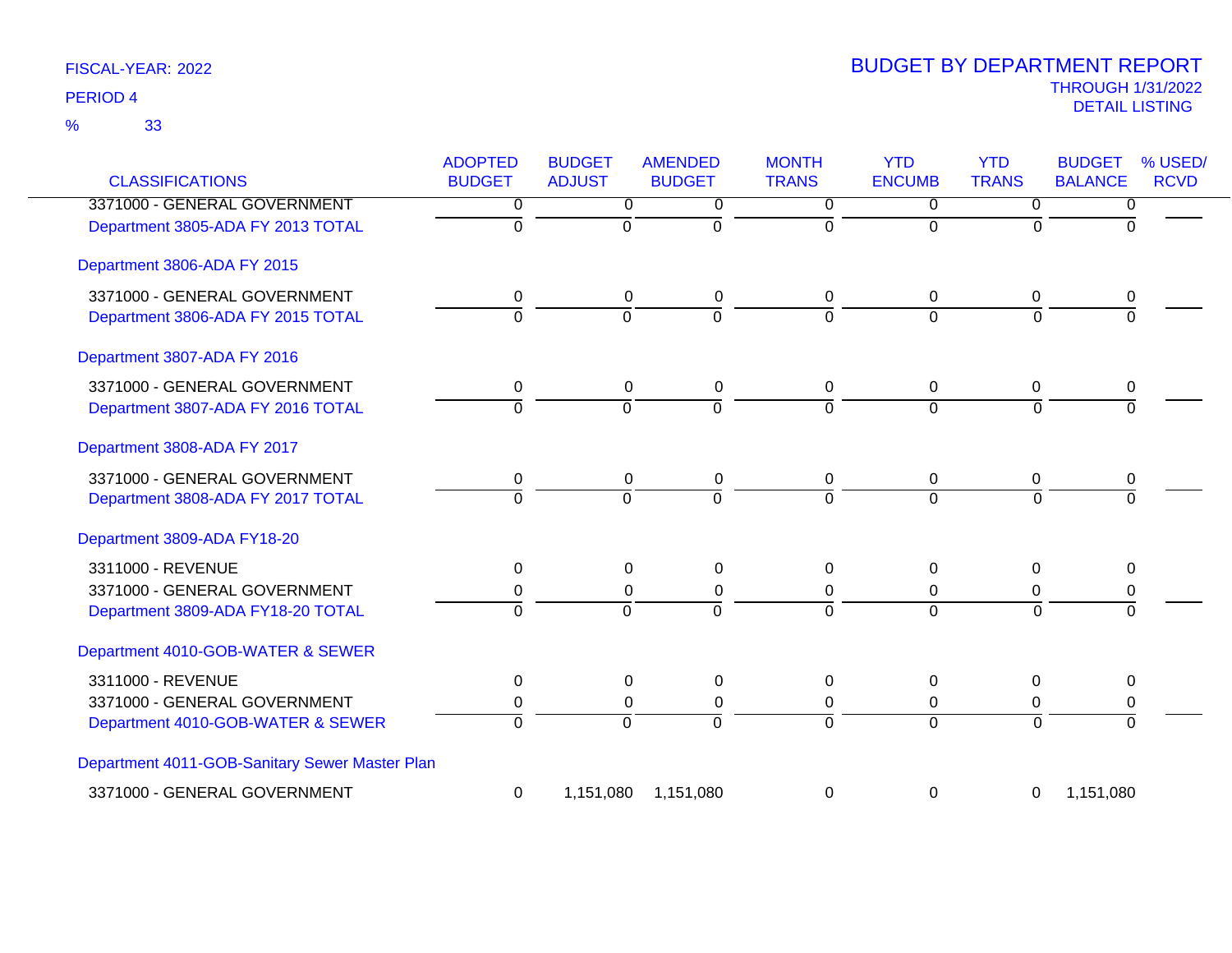33 %

# THROUGH 1/31/2022 DETAIL LISTING PERIOD <sup>4</sup> BUDGET BY DEPARTMENT REPORT

| <b>CLASSIFICATIONS</b>                           | <b>ADOPTED</b><br><b>BUDGET</b> | <b>BUDGET</b><br><b>ADJUST</b> | <b>AMENDED</b><br><b>BUDGET</b> | <b>MONTH</b><br><b>TRANS</b> | <b>YTD</b><br><b>ENCUMB</b> | <b>YTD</b><br><b>TRANS</b> | <b>BUDGET</b><br><b>BALANCE</b> | % USED/<br><b>RCVD</b> |
|--------------------------------------------------|---------------------------------|--------------------------------|---------------------------------|------------------------------|-----------------------------|----------------------------|---------------------------------|------------------------|
| Department 4011-GOB-Sanitary Sewer Master Plan   | $\Omega$                        | 1,151,080                      | 1,151,080                       | 0                            | $\Omega$                    | 0                          | 1,151,080                       |                        |
| Department 4012-GOB-CITYWIDE ROAD                |                                 |                                |                                 |                              |                             |                            |                                 |                        |
| 3371000 - GENERAL GOVERNMENT                     | 0                               | $\mathbf 0$                    | 0                               | 0                            | 0                           | 0                          | 0                               |                        |
| Department 4012-GOB-CITYWIDE ROAD                | $\Omega$                        | $\Omega$                       | $\Omega$                        | 0                            | $\Omega$                    | $\Omega$                   | <sup>0</sup>                    |                        |
| Department 4100-VILLAGERS GRANT-                 |                                 |                                |                                 |                              |                             |                            |                                 |                        |
| 3371000 - GENERAL GOVERNMENT                     | 0                               | $\mathbf 0$                    | 0                               | 0                            | $\Omega$                    | $\Omega$                   | 0                               |                        |
| Department 4100-VILLAGERS GRANT-                 | $\Omega$                        | $\Omega$                       | $\overline{0}$                  | $\Omega$                     | $\Omega$                    | $\Omega$                   | $\Omega$                        |                        |
| Department 4101-VILLAGERS GRANT-                 |                                 |                                |                                 |                              |                             |                            |                                 |                        |
| 3371000 - GENERAL GOVERNMENT                     | 0                               | 0                              | 0                               | 0                            | 0                           | $\Omega$                   | 0                               |                        |
| Department 4101-VILLAGERS GRANT-                 | 0                               | $\Omega$                       | $\Omega$                        | $\Omega$                     | $\Omega$                    | $\Omega$                   |                                 |                        |
| Department 4200-MPO                              |                                 |                                |                                 |                              |                             |                            |                                 |                        |
| 3371000 - GENERAL GOVERNMENT                     | 0                               | $\mathbf 0$                    | $\pmb{0}$                       | 0                            | $\mathbf 0$                 | 0                          | 0                               |                        |
| Department 4200-MPO TOTAL                        | $\overline{0}$                  | $\overline{0}$                 | $\overline{0}$                  | $\Omega$                     | $\Omega$                    | $\Omega$                   | $\Omega$                        |                        |
| Department 4201-MPO-Complete Street Policy       |                                 |                                |                                 |                              |                             |                            |                                 |                        |
| 3371000 - GENERAL GOVERNMENT                     | 0                               | 0                              | 0                               | 0                            | $\mathbf 0$                 | 0                          | 0                               |                        |
| Department 4201-MPO-Complete Street Policy TOTAL | $\Omega$                        | $\Omega$                       | $\Omega$                        | $\Omega$                     | $\Omega$                    | $\Omega$                   | 0                               |                        |
| Department 4300-MDC-NEAT STREETS-CRA TREE        |                                 |                                |                                 |                              |                             |                            |                                 |                        |
| 3371000 - GENERAL GOVERNMENT                     | 0                               | 0                              | 0                               | 0                            | $\mathbf 0$                 | 0                          | 0                               |                        |
| Department 4300-MDC-NEAT STREETS-CRA TREE        | $\Omega$                        | 0                              | $\Omega$                        | $\Omega$                     | $\Omega$                    | $\Omega$                   | $\Omega$                        |                        |
|                                                  |                                 |                                |                                 |                              |                             |                            |                                 |                        |

Department 4301-MDC Neat Streets-Tree Planting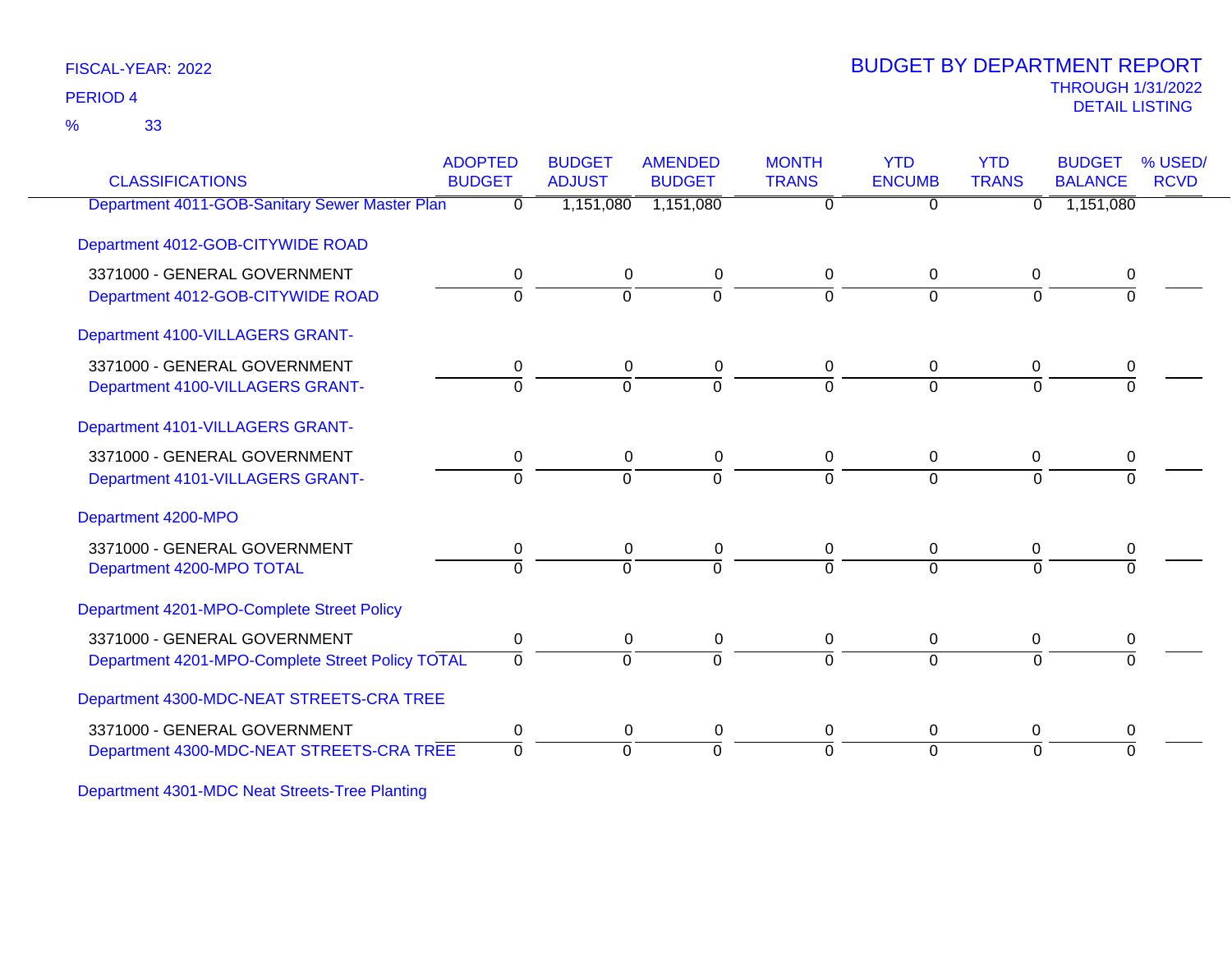|                                                | <b>ADOPTED</b> | <b>BUDGET</b>  | <b>AMENDED</b> | <b>MONTH</b>   | <b>YTD</b>    | <b>YTD</b>     | <b>BUDGET</b><br>% USED/      |
|------------------------------------------------|----------------|----------------|----------------|----------------|---------------|----------------|-------------------------------|
| <b>CLASSIFICATIONS</b>                         | <b>BUDGET</b>  | <b>ADJUST</b>  | <b>BUDGET</b>  | <b>TRANS</b>   | <b>ENCUMB</b> | <b>TRANS</b>   | <b>BALANCE</b><br><b>RCVD</b> |
| 3371000 - GENERAL GOVERNMENT                   | 0              | 0              | 0              | 0              | 0             | 0              | 0                             |
| Department 4301-MDC Neat Streets-Tree Planting | 0              | $\Omega$       |                | $\Omega$       | $\Omega$      | $\Omega$       | $\Omega$                      |
| Department 4302-MDC Neat Streets-CRA&Downtown  |                |                |                |                |               |                |                               |
| 3371000 - GENERAL GOVERNMENT                   | 0              | 0              | 0              | 0              | 0             | 0              | 0                             |
| Department 4302-MDC Neat Streets-CRA&Downtown  | 0              | $\Omega$       | $\Omega$       | $\Omega$       | $\Omega$      | $\overline{0}$ | $\Omega$                      |
| Department 4400-South Miami Garden Club        |                |                |                |                |               |                |                               |
| 3661000 - REVENUE                              | 0              | 0              | 0              | 0              | 0             | $\mathbf 0$    | 0                             |
| Department 4400-South Miami Garden Club TOTAL  | 0              | $\overline{0}$ | $\Omega$       | $\overline{0}$ | $\Omega$      | $\overline{0}$ | $\overline{0}$                |
| Department 4501-ORANGE BOWL YOUTH SPORTS,      |                |                |                |                |               |                |                               |
| 3661000 - REVENUE                              | 0              | 0              | 0              | 0              | 0             | 0              | $\pmb{0}$                     |
| Department 4501-ORANGE BOWL YOUTH SPORTS,      | 0              | $\Omega$       |                | $\Omega$       | $\Omega$      | $\Omega$       | $\Omega$                      |
| Department 4601-USA Swimming FY18              |                |                |                |                |               |                |                               |
| 3661000 - REVENUE                              | 0              | 0              | 0              | 0              | 0             | 0              | 0                             |
| Department 4601-USA Swimming FY18 TOTAL        | 0              | $\Omega$       | $\Omega$       | $\overline{0}$ | $\Omega$      | $\Omega$       | $\Omega$                      |
| <b>REVENUE TOTAL</b>                           | $\Omega$       | 1,151,080      | 1,151,080      | 6,638          | $\Omega$      | 6,638          | 1,144,442                     |
| <b>EXPENSE</b>                                 |                |                |                |                |               |                |                               |
| Department 3001-SNP-MURRAY PARK POOL           |                |                |                |                |               |                |                               |
| 5413100 - PROFESSIONAL SERVICES                | 0              | 0              | 0              | 0              | 0             | $\Omega$       | 0                             |
| 5413450 - CONTRACTUAL SERVICES                 | 0              | 0              | $\Omega$       | 0              | $\Omega$      | 0              | 0                             |
| Department 3001-SNP-MURRAY PARK POOL TOTAL     | $\Omega$       | $\Omega$       | $\Omega$       | $\Omega$       | $\Omega$      | $\Omega$       | $\Omega$                      |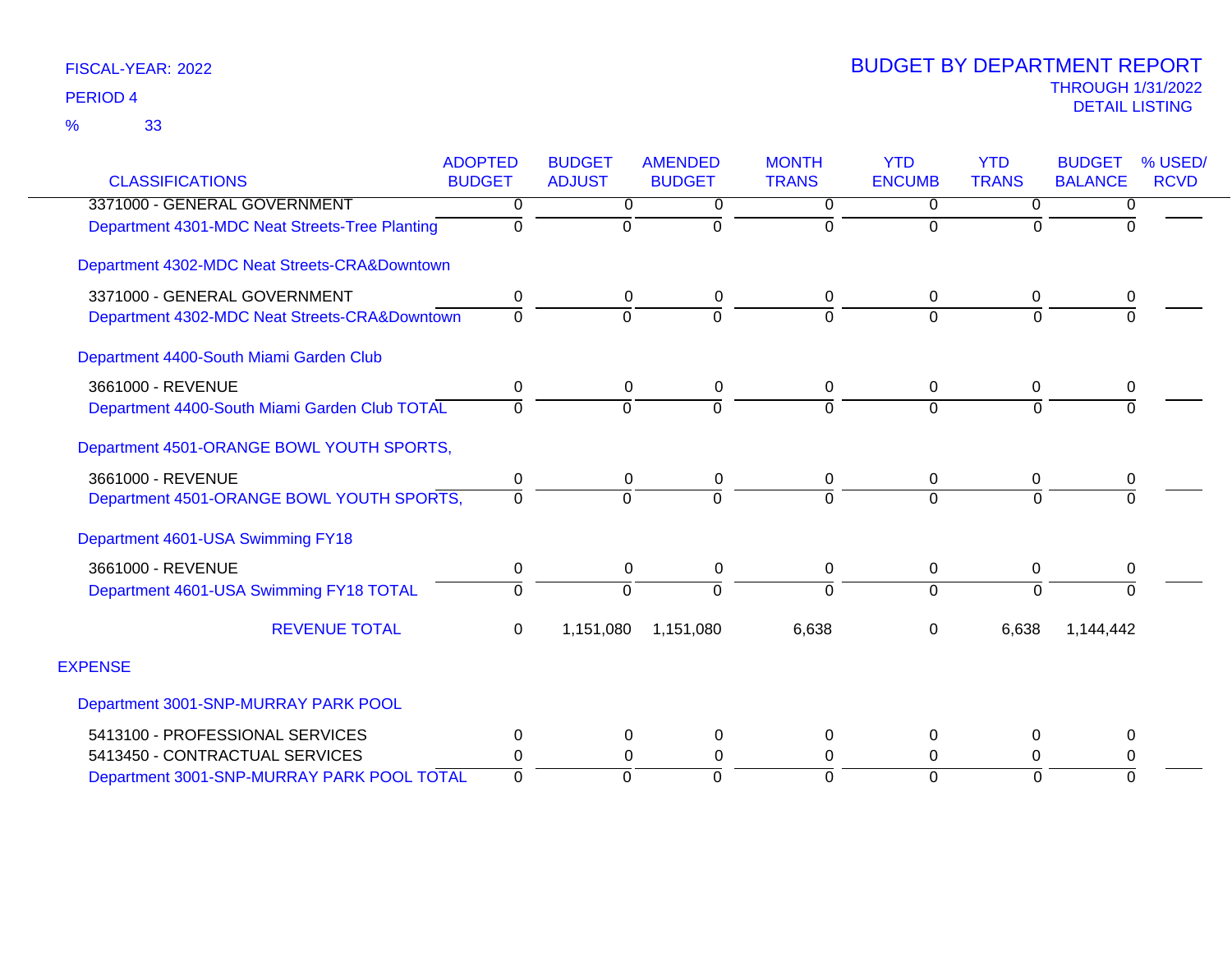33 %

|                                              | <b>ADOPTED</b> | <b>BUDGET</b>  | <b>AMENDED</b>                   | <b>MONTH</b> | <b>YTD</b>     | <b>YTD</b>     | <b>BUDGET</b>  | % USED/     |
|----------------------------------------------|----------------|----------------|----------------------------------|--------------|----------------|----------------|----------------|-------------|
| <b>CLASSIFICATIONS</b>                       | <b>BUDGET</b>  | <b>ADJUST</b>  | <b>BUDGET</b>                    | <b>TRANS</b> | <b>ENCUMB</b>  | <b>TRANS</b>   | <b>BALANCE</b> | <b>RCVD</b> |
| Department 3101-HFSF-Complete Streets Policy |                |                |                                  |              |                |                |                |             |
| 5413450 - CONTRACTUAL SERVICES               | 0              |                | 0<br>0                           | 0            | $\Omega$       | 0              | 0              |             |
| Department 3101-HFSF-Complete Streets Policy | $\overline{0}$ | $\overline{0}$ | $\overline{0}$                   | $\Omega$     | $\Omega$       | $\Omega$       | $\overline{0}$ |             |
| Department 3603-12-SMIA-CB OCT11-SEP12       |                |                |                                  |              |                |                |                |             |
| 5413450 - CONTRACTUAL SERVICES               | 0              |                | 0<br>0                           | 0            | 0              | 0              | 0              |             |
| Department 3603-12-SMIA-CB OCT11-SEP12 TOTAL | $\Omega$       |                | $\Omega$<br>$\Omega$             | $\Omega$     | $\Omega$       | $\Omega$       | $\Omega$       |             |
| Department 3604-MDC SCHOOL & SR MEALS        |                |                |                                  |              |                |                |                |             |
| 5411310 - PART TIME                          | 0              |                | 0<br>0                           | 0            | 0              | 0              | 0              |             |
| 5413450 - CONTRACTUAL SERVICES               | 0              |                | $\Omega$<br>0                    | $\Omega$     | $\Omega$       | 0              | 0              |             |
| Department 3604-MDC SCHOOL & SR MEALS        | $\Omega$       | $\Omega$       | $\Omega$                         | $\Omega$     | $\Omega$       | $\Omega$       | $\Omega$       |             |
| Department 3605-MDC SCHOOL & SR MEALS        |                |                |                                  |              |                |                |                |             |
| 5411310 - PART TIME                          | $\Omega$       |                | $\Omega$<br>$\Omega$             | 0            | $\Omega$       | $\Omega$       | $\Omega$       |             |
| 5413450 - CONTRACTUAL SERVICES               | 0              |                | $\Omega$<br>0                    | 0            | $\Omega$       | 0              | 0              |             |
| Department 3605-MDC SCHOOL & SR MEALS        | 0              |                | ō<br>$\overline{0}$              | $\Omega$     | $\Omega$       | 0              | $\overline{0}$ |             |
| Department 3606-MDC SCHOOL & SR MEALS        |                |                |                                  |              |                |                |                |             |
| 5411310 - PART TIME                          | 0              |                | 0<br>0                           | 0            | 0              | 0              | 0              |             |
| 5413450 - CONTRACTUAL SERVICES               | 0              |                | 0<br>$\Omega$                    | 0            | 0              | 0              | 0              |             |
| Department 3606-MDC SCHOOL & SR MEALS        | $\Omega$       | $\Omega$       | $\overline{0}$                   | $\Omega$     | $\Omega$       | $\overline{0}$ | $\overline{0}$ |             |
| Department 3607-SR MEAL AMENDMENT TO JUNE    |                |                |                                  |              |                |                |                |             |
| 5411310 - PART TIME                          | 0              |                | 0<br>0                           | 0            | 0              | $\Omega$       | 0              |             |
| 5413450 - CONTRACTUAL SERVICES               | 0              |                | $\Omega$<br>0                    | 0            | 0              | 0              | 0              |             |
| Department 3607-SR MEAL AMENDMENT TO JUNE    | $\overline{0}$ |                | $\overline{0}$<br>$\overline{0}$ | $\Omega$     | $\overline{0}$ | $\overline{0}$ | $\overline{0}$ |             |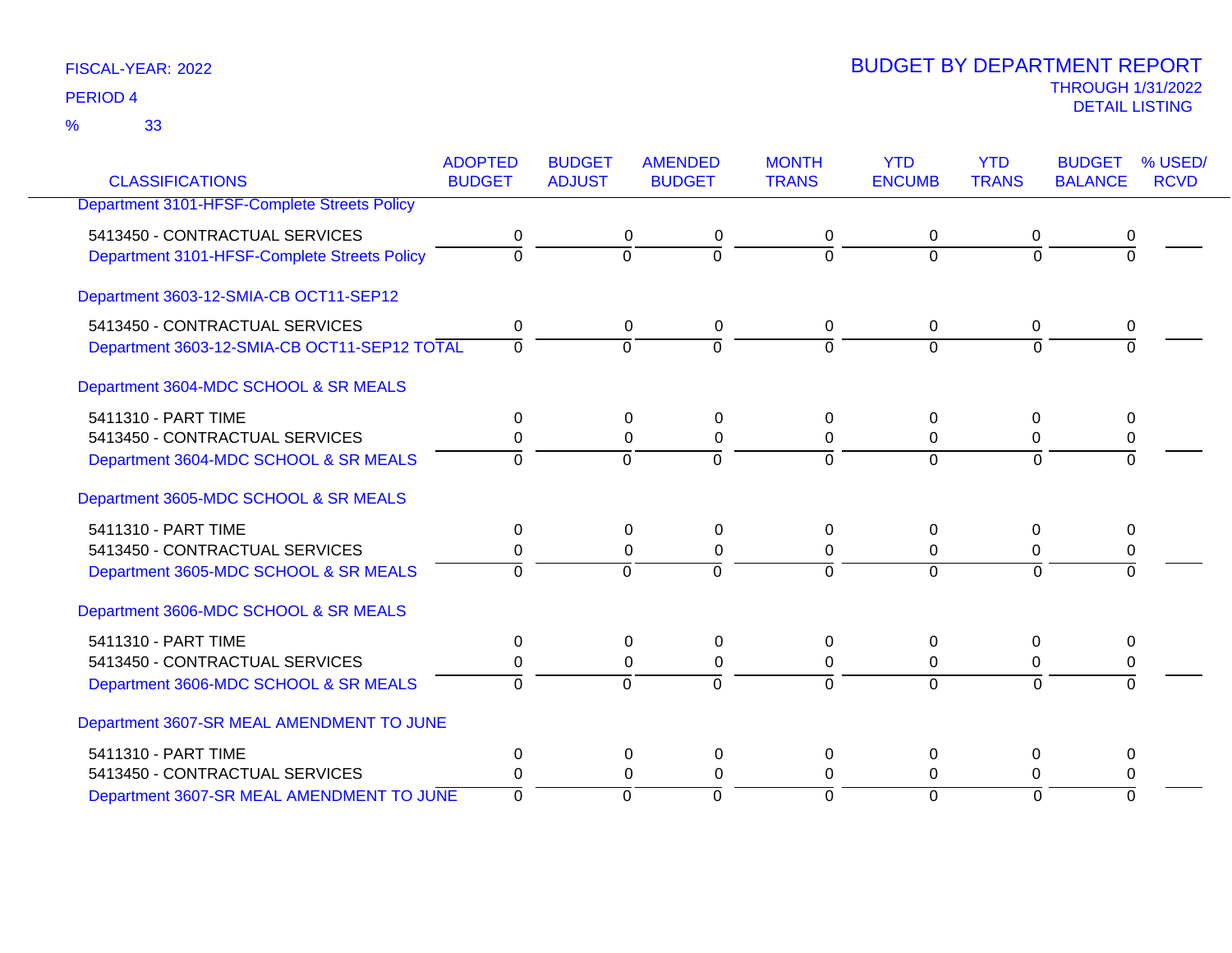33 %

| <b>CLASSIFICATIONS</b>                    | <b>ADOPTED</b><br><b>BUDGET</b> | <b>BUDGET</b><br><b>ADJUST</b> | <b>AMENDED</b><br><b>BUDGET</b> | <b>MONTH</b><br><b>TRANS</b> | <b>YTD</b><br><b>ENCUMB</b> | <b>YTD</b><br><b>TRANS</b> | <b>BUDGET</b><br><b>BALANCE</b> | % USED/<br><b>RCVD</b> |
|-------------------------------------------|---------------------------------|--------------------------------|---------------------------------|------------------------------|-----------------------------|----------------------------|---------------------------------|------------------------|
| Department 3608-SR MEAL & AFTER SCHOOL    |                                 |                                |                                 |                              |                             |                            |                                 |                        |
|                                           |                                 |                                |                                 |                              |                             |                            |                                 |                        |
| 5411310 - PART TIME                       | 0                               | $\Omega$                       | 0                               | $\Omega$                     | $\Omega$                    | 0                          | $\Omega$                        |                        |
| 5413450 - CONTRACTUAL SERVICES            | 0                               | $\Omega$                       | 0                               | 0                            | $\Omega$                    | 0                          | 0                               |                        |
| Department 3608-SR MEAL & AFTER SCHOOL    | 0                               | $\Omega$                       | $\Omega$                        | $\Omega$                     | $\Omega$                    | $\Omega$                   | $\Omega$                        |                        |
| Department 3609-SR MEAL&AFTER SCH #2 JUL- |                                 |                                |                                 |                              |                             |                            |                                 |                        |
| 5411310 - PART TIME                       | 0                               | $\Omega$                       | $\Omega$                        | $\Omega$                     | $\Omega$                    | $\Omega$                   | $\Omega$                        |                        |
| 5413450 - CONTRACTUAL SERVICES            | 0                               | 0                              | $\mathbf 0$                     | 0                            | 0                           | 0                          | 0                               |                        |
| Department 3609-SR MEAL&AFTER SCH #2 JUL- | $\Omega$                        | $\Omega$                       | $\overline{0}$                  | $\Omega$                     | $\Omega$                    | $\Omega$                   | $\overline{0}$                  |                        |
| Department 3610-SR MEAL&AFTER SCH         |                                 |                                |                                 |                              |                             |                            |                                 |                        |
| 5411310 - PART TIME                       | $\Omega$                        | $\Omega$                       | 0                               | $\Omega$                     | $\Omega$                    | $\Omega$                   | 0                               |                        |
| 5413450 - CONTRACTUAL SERVICES            | 0                               | 0                              | 0                               | 0                            | 0                           | 0                          | 0                               |                        |
| Department 3610-SR MEAL&AFTER SCH         | $\Omega$                        | $\overline{0}$                 | $\overline{0}$                  | $\Omega$                     | $\Omega$                    | $\Omega$                   | $\Omega$                        |                        |
| Department 3801-ADA-FY2010                |                                 |                                |                                 |                              |                             |                            |                                 |                        |
| 5453450 - CONTRACTUAL                     | 0                               | $\mathbf 0$                    | 0                               | 0                            | 0                           | 0                          | 0                               |                        |
| Department 3801-ADA-FY2010 TOTAL          | $\Omega$                        | $\overline{0}$                 | $\overline{0}$                  | $\Omega$                     | $\Omega$                    | $\Omega$                   | $\Omega$                        |                        |
| Department 3802-ADA FY 2011               |                                 |                                |                                 |                              |                             |                            |                                 |                        |
| 5453450 - CONTRACTUAL                     | 0                               |                                | $\mathbf 0$<br>$\mathbf 0$      | $\mathbf 0$                  | 0                           | 0                          | 0                               |                        |
| Department 3802-ADA FY 2011 TOTAL         | $\Omega$                        | $\Omega$                       | $\Omega$                        | $\Omega$                     | $\Omega$                    | $\Omega$                   |                                 |                        |
| Department 3803-ADA FY 2012               |                                 |                                |                                 |                              |                             |                            |                                 |                        |
| 5453450 - CONTRACTUAL                     | 0                               |                                | 0<br>0                          | 0                            | $\Omega$                    | 0                          | 0                               |                        |
| Department 3803-ADA FY 2012 TOTAL         | $\Omega$                        | $\overline{0}$                 | $\overline{0}$                  | $\Omega$                     | $\overline{0}$              | $\Omega$                   | $\Omega$                        |                        |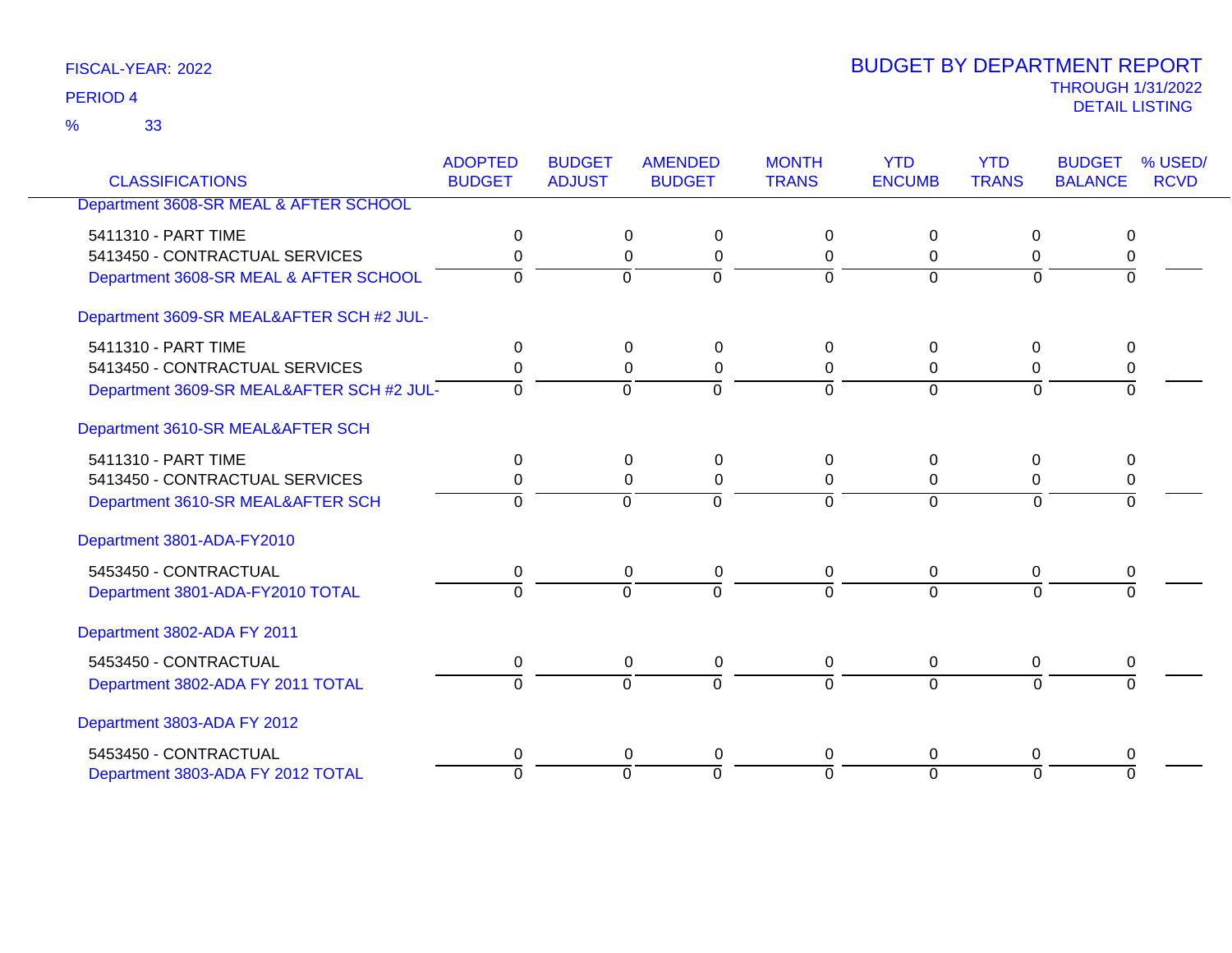33 %

| <b>CLASSIFICATIONS</b>                                                                    | <b>ADOPTED</b><br><b>BUDGET</b> | <b>BUDGET</b><br><b>ADJUST</b> | <b>AMENDED</b><br><b>BUDGET</b>                                             | <b>MONTH</b><br><b>TRANS</b> | <b>YTD</b><br><b>ENCUMB</b>   | <b>YTD</b><br><b>TRANS</b>          | <b>BUDGET</b><br><b>BALANCE</b> | % USED/<br><b>RCVD</b> |
|-------------------------------------------------------------------------------------------|---------------------------------|--------------------------------|-----------------------------------------------------------------------------|------------------------------|-------------------------------|-------------------------------------|---------------------------------|------------------------|
| Department 3804-ADA FY 2013                                                               |                                 |                                |                                                                             |                              |                               |                                     |                                 |                        |
| 5453450 - CONTRACTUAL<br>Department 3804-ADA FY 2013 TOTAL                                | 0<br>$\overline{0}$             | 0<br>$\overline{0}$            | 0<br>$\overline{0}$                                                         | 0<br>$\overline{0}$          | 0<br>$\overline{0}$           | 0<br>$\overline{0}$                 | 0<br>$\overline{0}$             |                        |
| Department 3805-ADA FY 2013                                                               |                                 |                                |                                                                             |                              |                               |                                     |                                 |                        |
| 5453450 - CONTRACTUAL<br>Department 3805-ADA FY 2013 TOTAL                                | 0<br>$\overline{0}$             | $\Omega$                       | $\mathbf 0$<br>0<br>$\overline{0}$                                          | 0<br>$\Omega$                | 0<br>$\Omega$                 | 0<br>$\Omega$                       | 0<br>$\overline{0}$             |                        |
| Department 3806-ADA FY 2015                                                               |                                 |                                |                                                                             |                              |                               |                                     |                                 |                        |
| 5453450 - CONTRACTUAL<br>Department 3806-ADA FY 2015 TOTAL                                | 0<br>$\overline{0}$             | $\overline{0}$                 | 0<br>0<br>$\overline{0}$                                                    | 0<br>$\overline{0}$          | 0<br>$\overline{0}$           | 0<br>$\overline{0}$                 | 0<br>$\overline{0}$             |                        |
| Department 3807-ADA FY 2016                                                               |                                 |                                |                                                                             |                              |                               |                                     |                                 |                        |
| 5453450 - CONTRACTUAL<br>Department 3807-ADA FY 2016 TOTAL                                | 0<br>$\overline{0}$             | $\Omega$                       | $\mathbf 0$<br>$\mathbf 0$<br>$\overline{0}$                                | $\mathbf 0$<br>$\Omega$      | $\mathbf 0$<br>$\overline{0}$ | 0<br>$\overline{0}$                 | 0<br>$\overline{0}$             |                        |
| Department 3808-ADA FY 2017                                                               |                                 |                                |                                                                             |                              |                               |                                     |                                 |                        |
| 5453450 - CONTRACTUAL<br>Department 3808-ADA FY 2017 TOTAL                                | 0<br>$\Omega$                   | $\overline{0}$                 | 0<br>$\pmb{0}$<br>$\overline{0}$                                            | 0<br>$\Omega$                | $\mathbf 0$<br>$\Omega$       | $\mathbf 0$<br>$\Omega$             | $\pmb{0}$<br>$\Omega$           |                        |
| Department 3809-ADA FY18-20                                                               |                                 |                                |                                                                             |                              |                               |                                     |                                 |                        |
| 5413450 - CONTRACTUAL SERVICES<br>5415210 - SUPPLIES<br>Department 3809-ADA FY18-20 TOTAL | $\Omega$<br>0<br>$\overline{0}$ | $\Omega$                       | $\overline{0}$<br>$\mathbf 0$<br>$\pmb{0}$<br>$\mathbf 0$<br>$\overline{0}$ | $\Omega$<br>0<br>$\Omega$    | $\Omega$<br>0<br>$\Omega$     | $\mathbf{0}$<br>0<br>$\overline{0}$ | 0<br>0<br>$\overline{0}$        |                        |
| Department 4000-WATER DIST SYS EXTENSION                                                  |                                 |                                |                                                                             |                              |                               |                                     |                                 |                        |
| 5416490 - CONSTRUCTIONS PROJECTS                                                          | $\boldsymbol{0}$                |                                | $\mathbf 0$<br>$\pmb{0}$                                                    | 0                            | $\mathbf 0$                   | $\mathbf 0$                         | $\pmb{0}$                       |                        |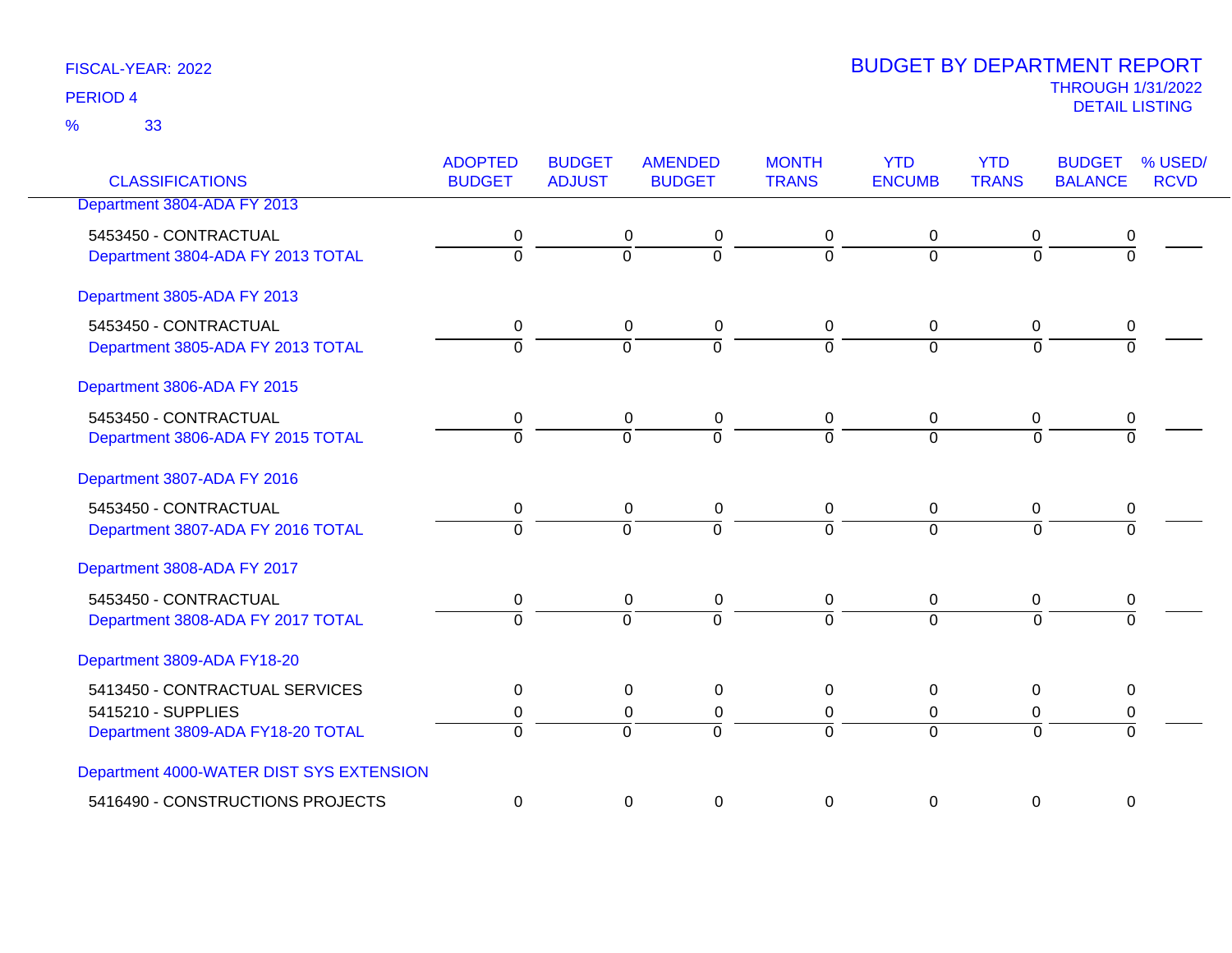33 %

| <b>CLASSIFICATIONS</b>                         | <b>ADOPTED</b><br><b>BUDGET</b> | <b>BUDGET</b><br><b>ADJUST</b> | <b>AMENDED</b><br><b>BUDGET</b> | <b>MONTH</b><br><b>TRANS</b> | <b>YTD</b><br><b>ENCUMB</b> | <b>YTD</b><br><b>TRANS</b> | <b>BUDGET</b><br><b>BALANCE</b> | % USED/<br><b>RCVD</b> |
|------------------------------------------------|---------------------------------|--------------------------------|---------------------------------|------------------------------|-----------------------------|----------------------------|---------------------------------|------------------------|
| Department 4000-WATER DIST SYS EXTENSION       | $\Omega$                        | 0                              | $\overline{0}$                  | $\Omega$                     | $\overline{0}$              | $\Omega$                   | $\mathbf{0}$                    |                        |
| Department 4010-GOB-WATER & SEWER              |                                 |                                |                                 |                              |                             |                            |                                 |                        |
| 5413100 - PROFESSIONAL SERVICES                | 0                               | $\Omega$                       | $\Omega$                        | 0                            | $\Omega$                    | $\Omega$                   | $\Omega$                        |                        |
| 5413450 - CONTRACTUAL SERVICES                 | 0                               | 0                              | 0                               | 0                            | $\Omega$                    | 0                          | 0                               |                        |
| Department 4010-GOB-WATER & SEWER              | $\Omega$                        | $\Omega$                       | $\overline{0}$                  | $\Omega$                     | $\Omega$                    | $\Omega$                   | $\Omega$                        |                        |
| Department 4011-GOB-Sanitary Sewer Master Plan |                                 |                                |                                 |                              |                             |                            |                                 |                        |
| 5413100 - PROFESSIONAL SERVICES                | 0                               | $\Omega$                       | $\Omega$                        | 0                            | $\Omega$                    | $\Omega$                   |                                 |                        |
| 5416490 - CONSTRUCTIONS PROJECTS               | 0                               | 1,151,080                      | 1,151,080                       | 0                            | 688,526                     | 689,763                    | 461,318                         | 59                     |
| Department 4011-GOB-Sanitary Sewer Master Plan | 0                               | 1,151,080                      | 1,151,080                       | $\overline{0}$               | 688,526                     | 689,763                    | 461,318                         | 59                     |
| Department 4012-GOB-CITYWIDE ROAD              |                                 |                                |                                 |                              |                             |                            |                                 |                        |
| 5416490 - CONSTRUCTIONS PROJECTS               | 0                               | 6,639                          | 6,639                           | 0                            |                             | 6,639                      | 0                               | 100                    |
| Department 4012-GOB-CITYWIDE ROAD              | $\overline{0}$                  | 6,639                          | 6,639                           | $\Omega$                     |                             | 6,639                      | $\Omega$                        | 100                    |
| Department 4100-VILLAGERS GRANT-               |                                 |                                |                                 |                              |                             |                            |                                 |                        |
| 5196450 - CAPITAL OUTLAY                       | 0                               | 0                              | 0                               | 0                            | $\mathbf 0$                 | 0                          | 0                               |                        |
| Department 4100-VILLAGERS GRANT-               | $\overline{0}$                  | $\Omega$                       | $\overline{0}$                  | $\Omega$                     | $\Omega$                    | $\Omega$                   | $\Omega$                        |                        |
| Department 4101-VILLAGERS GRANT-               |                                 |                                |                                 |                              |                             |                            |                                 |                        |
| 5196450 - CAPITAL OUTLAY                       | 0                               | 0                              | 0                               | 0                            | $\mathbf 0$                 | 0                          | 0                               |                        |
| Department 4101-VILLAGERS GRANT-               | $\Omega$                        | $\mathbf 0$                    | $\Omega$                        | $\Omega$                     | $\Omega$                    | $\Omega$                   | $\Omega$                        |                        |
| Department 4200-MPO                            |                                 |                                |                                 |                              |                             |                            |                                 |                        |
| 5416490 - CONSTRUCTIONS PROJECTS               | 0                               | 0                              | 0                               | 0                            | $\Omega$                    | 0                          | 0                               |                        |
| Department 4200-MPO TOTAL                      | $\Omega$                        | $\Omega$                       | $\overline{0}$                  | $\Omega$                     | $\Omega$                    | $\Omega$                   | $\Omega$                        |                        |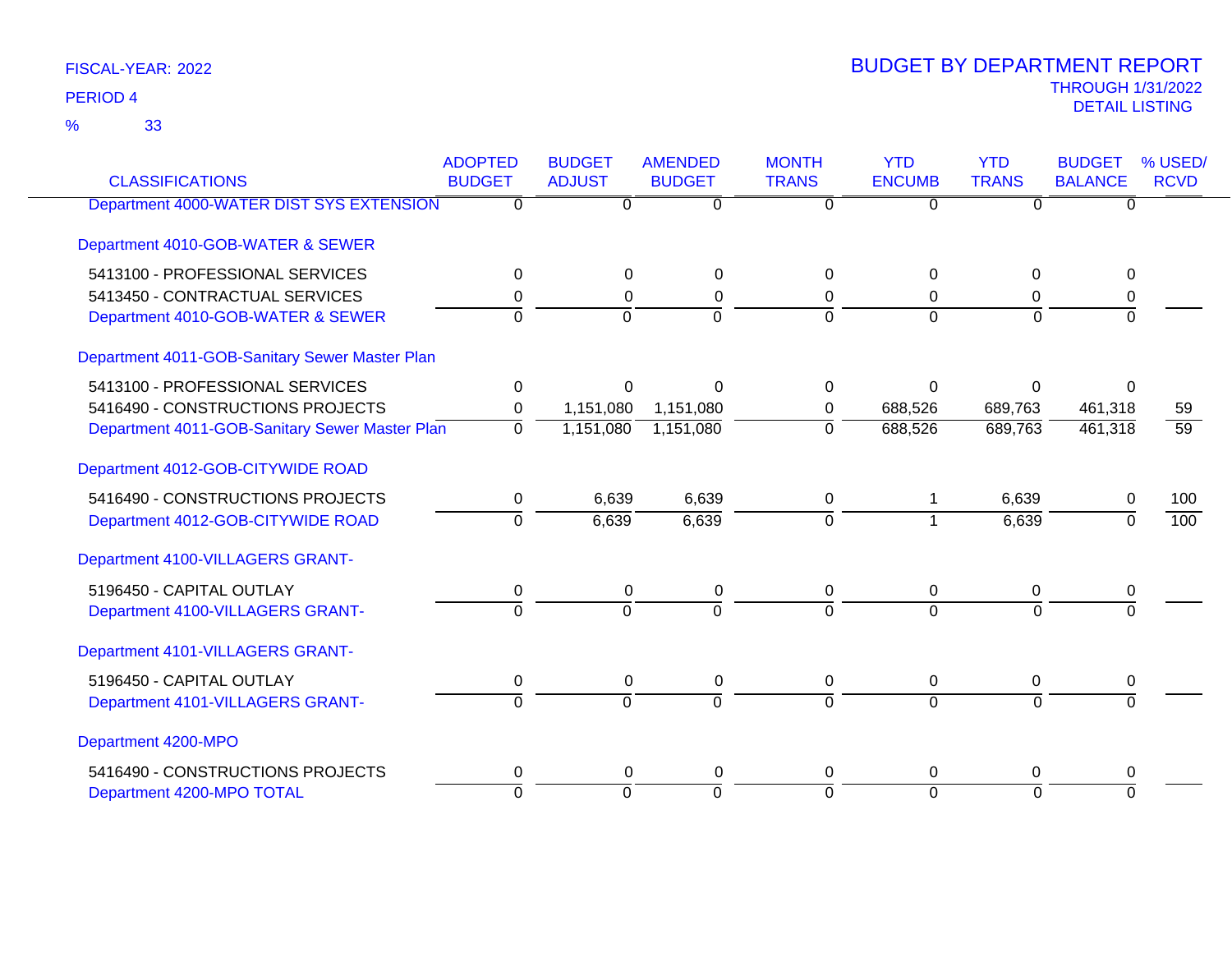33 %

| <b>CLASSIFICATIONS</b>                           | <b>ADOPTED</b><br><b>BUDGET</b> | <b>BUDGET</b><br><b>ADJUST</b> | <b>AMENDED</b><br><b>BUDGET</b>  | <b>MONTH</b><br><b>TRANS</b> | <b>YTD</b><br><b>ENCUMB</b> | <b>YTD</b><br><b>TRANS</b> | <b>BUDGET</b><br><b>BALANCE</b> | % USED/<br><b>RCVD</b> |
|--------------------------------------------------|---------------------------------|--------------------------------|----------------------------------|------------------------------|-----------------------------|----------------------------|---------------------------------|------------------------|
|                                                  |                                 |                                |                                  |                              |                             |                            |                                 |                        |
| Department 4201-MPO-Complete Street Policy       |                                 |                                |                                  |                              |                             |                            |                                 |                        |
| 5413450 - CONTRACTUAL SERVICES                   | 0                               |                                | 0<br>0                           | 0                            | $\Omega$                    | 0                          |                                 |                        |
| Department 4201-MPO-Complete Street Policy TOTAL | $\overline{0}$                  |                                | $\overline{0}$<br>$\overline{0}$ | $\Omega$                     | $\Omega$                    | $\Omega$                   | <sup>0</sup>                    |                        |
| Department 4300-MDC-NEAT STREETS-CRA TREE        |                                 |                                |                                  |                              |                             |                            |                                 |                        |
| 5413450 - CONTRACTUAL SERVICES                   | 0                               |                                | 0<br>0                           | 0                            | $\mathbf 0$                 | 0                          |                                 |                        |
| Department 4300-MDC-NEAT STREETS-CRA TREE        | $\Omega$                        |                                | $\Omega$<br>$\Omega$             | $\Omega$                     | $\Omega$                    | $\Omega$                   |                                 |                        |
| Department 4301-MDC Neat Streets-Tree Planting   |                                 |                                |                                  |                              |                             |                            |                                 |                        |
| 5413450 - CONTRACTUAL SERVICES                   | 0                               |                                | 0<br>0                           | $\mathbf 0$                  | 0                           | 0                          |                                 |                        |
| Department 4301-MDC Neat Streets-Tree Planting   | $\overline{0}$                  |                                | $\Omega$<br>$\Omega$             | $\Omega$                     | $\Omega$                    | $\Omega$                   |                                 |                        |
| Department 4302-MDC Neat Streets-CRA&Downtown    |                                 |                                |                                  |                              |                             |                            |                                 |                        |
| 5413450 - CONTRACTUAL SERVICES                   | 0                               |                                | 0<br>0                           | 0                            | $\Omega$                    | 0                          |                                 |                        |
| Department 4302-MDC Neat Streets-CRA&Downtown    | $\Omega$                        | $\overline{0}$                 | $\overline{0}$                   | $\Omega$                     | $\Omega$                    | $\Omega$                   |                                 |                        |
| Department 4400-South Miami Garden Club          |                                 |                                |                                  |                              |                             |                            |                                 |                        |
| 5193450 - CONT. SVCS.                            | 0                               |                                | 0<br>0                           | 0                            | $\mathbf 0$                 | 0                          |                                 |                        |
| Department 4400-South Miami Garden Club TOTAL    | $\Omega$                        |                                | $\Omega$<br>$\Omega$             | $\Omega$                     | $\Omega$                    | $\Omega$                   |                                 |                        |
| Department 4501-ORANGE BOWL YOUTH SPORTS,        |                                 |                                |                                  |                              |                             |                            |                                 |                        |
| 5723450 - CONTRACTUAL                            | 0                               |                                | 0<br>0                           | 0                            | 0                           | 0                          | 0                               |                        |
| Department 4501-ORANGE BOWL YOUTH SPORTS,        | $\Omega$                        |                                | $\Omega$<br>$\Omega$             | $\Omega$                     | $\Omega$                    | $\Omega$                   |                                 |                        |
| Department 4601-USA Swimming FY18                |                                 |                                |                                  |                              |                             |                            |                                 |                        |
| 5723450 - CONTRACTUAL                            | $\Omega$                        |                                | $\Omega$<br>0                    | $\Omega$                     | $\Omega$                    | $\Omega$                   | $\Omega$                        |                        |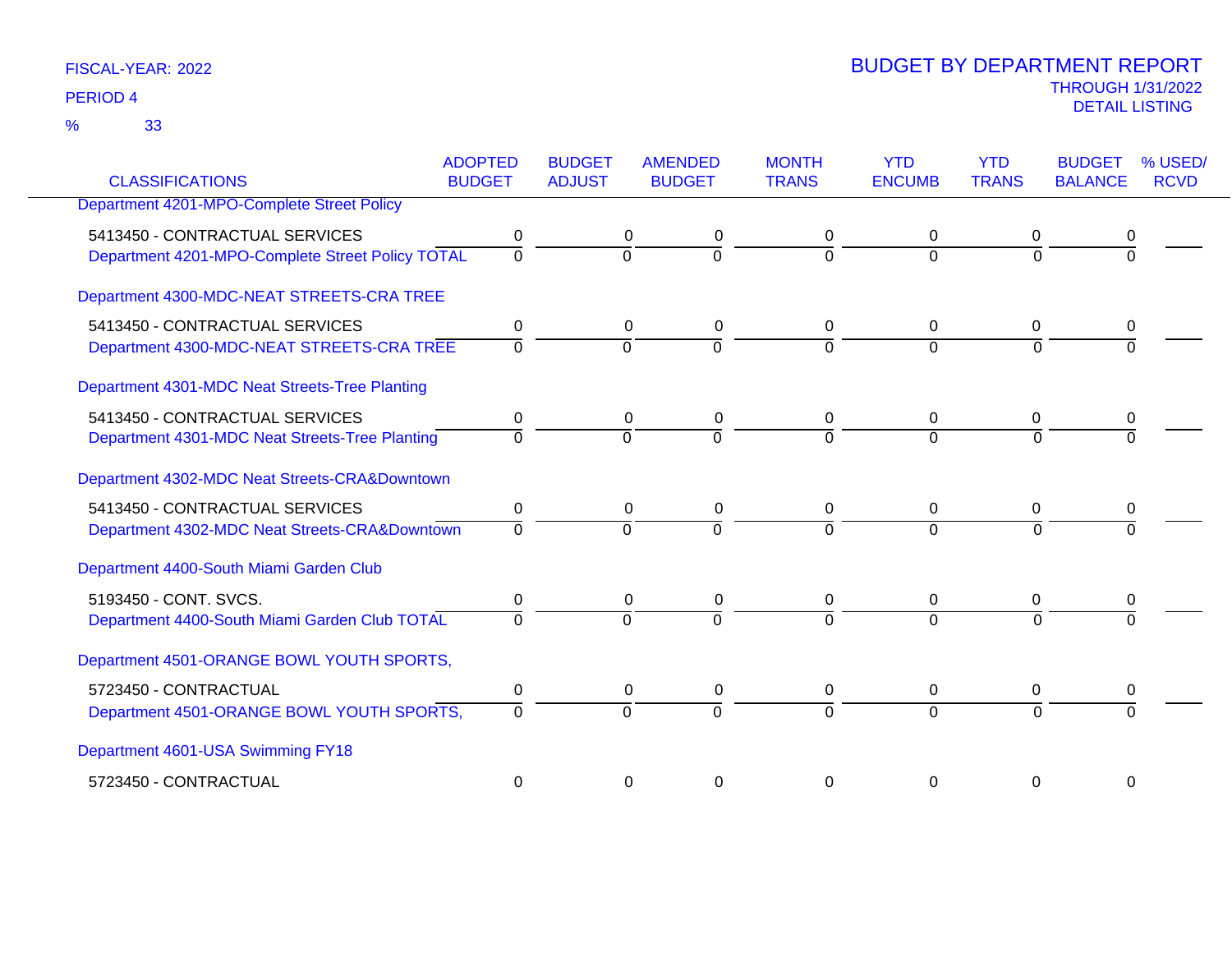33 %

| <b>CLASSIFICATIONS</b>                  | <b>ADOPTED</b><br><b>BUDGET</b> | <b>BUDGET</b><br><b>ADJUST</b> | <b>AMENDED</b><br><b>BUDGET</b> | <b>MONTH</b><br><b>TRANS</b> | <b>YTD</b><br><b>ENCUMB</b> | <b>YTD</b><br><b>TRANS</b> | <b>BUDGET</b><br><b>BALANCE</b> | % USED/<br><b>RCVD</b> |
|-----------------------------------------|---------------------------------|--------------------------------|---------------------------------|------------------------------|-----------------------------|----------------------------|---------------------------------|------------------------|
|                                         |                                 |                                |                                 |                              |                             |                            |                                 |                        |
| Department 4601-USA Swimming FY18 TOTAL | $\Omega$                        | 0                              | $\Omega$                        | 0                            | $\mathbf{0}$                | <sup>0</sup>               | $\Omega$                        |                        |
| <b>EXPENSE TOTAL</b>                    | 0                               | 1,157,719                      | 1,157,719                       | $\mathbf 0$                  | 688,527                     | 696,402                    | 461,318                         | 60                     |
| Fund 114-LOCAL GRANTS FUND TOTAL        |                                 |                                |                                 |                              |                             |                            |                                 |                        |
| <b>REVENUE</b>                          | 0                               | 1,151,080                      | 1,151,080                       | 6,638                        | 0                           | 6,638                      | 1,144,442                       |                        |
| <b>EXPENSE</b>                          | 0                               | 1,157,719                      | 1,157,719                       | 0                            | 688,527                     | 696,402                    | 461,318                         | 60                     |
| Fund 114-LOCAL GRANTS FUND TOTAL        | 0                               | $-6,639$                       | $-6,639$                        | 6,638                        | $-688,527$                  | $-689,764$                 | 683,124                         |                        |
| Fund 116-HOMETOWN DIST. IMPROVMENT      |                                 |                                |                                 |                              |                             |                            |                                 |                        |
| <b>REVENUE</b>                          |                                 |                                |                                 |                              |                             |                            |                                 |                        |
| Department 0000-Description N/A         |                                 |                                |                                 |                              |                             |                            |                                 |                        |
| 3419060 - PARKING EXCEPTION             | 0                               | 0                              | 0                               | $\mathbf 0$                  | $\mathbf 0$                 | 0                          | 0                               |                        |
| 3612000 - INTEREST INCOME               | 0                               | 0                              | 0                               | 0                            | $\mathbf 0$                 | 0                          | 0                               |                        |
| Department 0000-Description N/A TOTAL   | $\overline{0}$                  | $\mathbf 0$                    | $\overline{0}$                  | $\Omega$                     | $\Omega$                    | $\Omega$                   | $\mathbf 0$                     |                        |
| <b>REVENUE TOTAL</b>                    | $\pmb{0}$                       | $\mathbf 0$                    | $\pmb{0}$                       | $\pmb{0}$                    | $\pmb{0}$                   | $\mathbf 0$                | $\mathbf 0$                     |                        |
| <b>EXPENSE</b>                          |                                 |                                |                                 |                              |                             |                            |                                 |                        |
| <b>Department 1410-FINANCE</b>          |                                 |                                |                                 |                              |                             |                            |                                 |                        |
| 5819120 - INTRA-GOV TRANSFER-TO GF      | 1,008                           | 0                              | 1,008                           | 0                            | 0                           | 1,008                      | 0                               | 100                    |
| Department 1410-FINANCE TOTAL           | 1,008                           | $\overline{0}$                 | 1,008                           | 0                            | $\overline{0}$              | 1,008                      | $\Omega$                        | 100                    |
| <b>EXPENSE TOTAL</b>                    | 1,008                           | 0                              | 1,008                           | $\pmb{0}$                    | 0                           | 1,008                      | 0                               | 100                    |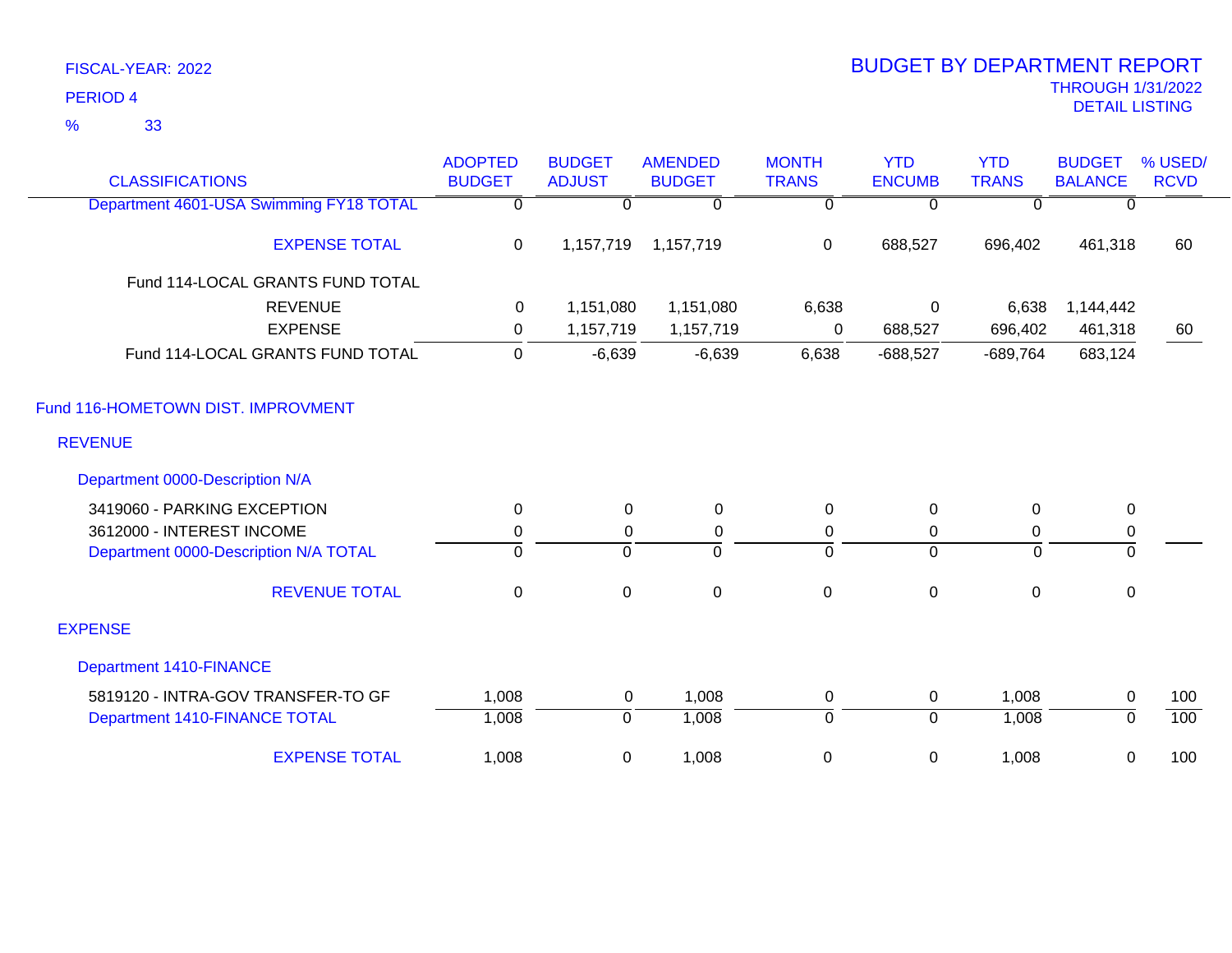33 %

| <b>CLASSIFICATIONS</b>                       | <b>ADOPTED</b><br><b>BUDGET</b> | <b>BUDGET</b><br><b>ADJUST</b> |             | <b>AMENDED</b><br><b>BUDGET</b> | <b>MONTH</b><br><b>TRANS</b> | <b>YTD</b><br><b>ENCUMB</b> | <b>YTD</b><br><b>TRANS</b> | <b>BUDGET</b><br><b>BALANCE</b> | % USED/<br><b>RCVD</b> |
|----------------------------------------------|---------------------------------|--------------------------------|-------------|---------------------------------|------------------------------|-----------------------------|----------------------------|---------------------------------|------------------------|
| Fund 116-HOMETOWN DIST. IMPROVMENT TOTAL     |                                 |                                |             |                                 |                              |                             |                            |                                 |                        |
| <b>REVENUE</b>                               | 0                               |                                | 0           | $\mathbf 0$                     | 0                            | 0                           | 0                          | 0                               | 100                    |
| <b>EXPENSE</b>                               | 1,008                           |                                | 0           | 1,008                           | 0                            | 0                           | 1,008                      | 0                               | 100                    |
| Fund 116-HOMETOWN DIST. IMPROVMENT TOTAL     | $-1,008$                        |                                | $\mathbf 0$ | $-1,008$                        | $\boldsymbol{0}$             | $\mathsf 0$                 | $-1,008$                   | $\mathbf 0$                     |                        |
| <b>Fund 117-Parks Facilities Impact Fees</b> |                                 |                                |             |                                 |                              |                             |                            |                                 |                        |
| <b>REVENUE</b>                               |                                 |                                |             |                                 |                              |                             |                            |                                 |                        |
| Department 0000-Description N/A              |                                 |                                |             |                                 |                              |                             |                            |                                 |                        |
| 3246100 - Impact Fees-Residential            | 0                               |                                | 0           | $\Omega$                        | 0                            | 0                           | 18,148                     | $-18,148$                       |                        |
| 3246200 - Impact Fees-Commercial             | 0                               |                                | 0           | $\Omega$                        | $\Omega$                     | 0                           | 0                          | 0                               |                        |
| 3612000 - INTEREST INCOME                    | 1,200                           |                                | 0           | 1,200                           | 165                          | 0                           | 719                        | 481                             | 59                     |
| Department 0000-Description N/A TOTAL        | 1,200                           |                                | $\Omega$    | 1,200                           | 165                          | $\overline{0}$              | 18,867                     | $-17,667$                       | 1572                   |
| <b>REVENUE TOTAL</b>                         | 1,200                           |                                | $\mathbf 0$ | 1,200                           | 165                          | $\pmb{0}$                   | 18,867                     | $-17,667$                       | 1572                   |
| <b>EXPENSE</b>                               |                                 |                                |             |                                 |                              |                             |                            |                                 |                        |
| Department 2000-PARKS & RECREATION           |                                 |                                |             |                                 |                              |                             |                            |                                 |                        |
| 5723450 - CONTRACTUAL                        | $\mathbf{0}$                    |                                | 0           | $\Omega$                        | $\mathbf 0$                  | 0                           | $\Omega$                   | $\mathbf 0$                     |                        |
| 5726110 - LAND ACQUISITION                   | $\Omega$                        |                                | 0           | $\Omega$                        | $\mathbf 0$                  | 0                           | ∩                          | $\pmb{0}$                       |                        |
| 5726440 - CAPITAL IMPROVEMENTS               | 60,000                          |                                | 0           | 60,000                          | 0                            | 60,000                      | 60,000                     | $\pmb{0}$                       | 100                    |
| Department 2000-PARKS & RECREATION TOTAL     | 60,000                          |                                | 0           | 60,000                          | 0                            | 60,000                      | 60,000                     | 0                               | 100                    |
| <b>EXPENSE TOTAL</b>                         | 60,000                          |                                | 0           | 60,000                          | $\mathbf 0$                  | 60,000                      | 60,000                     | $\mathbf 0$                     | 100                    |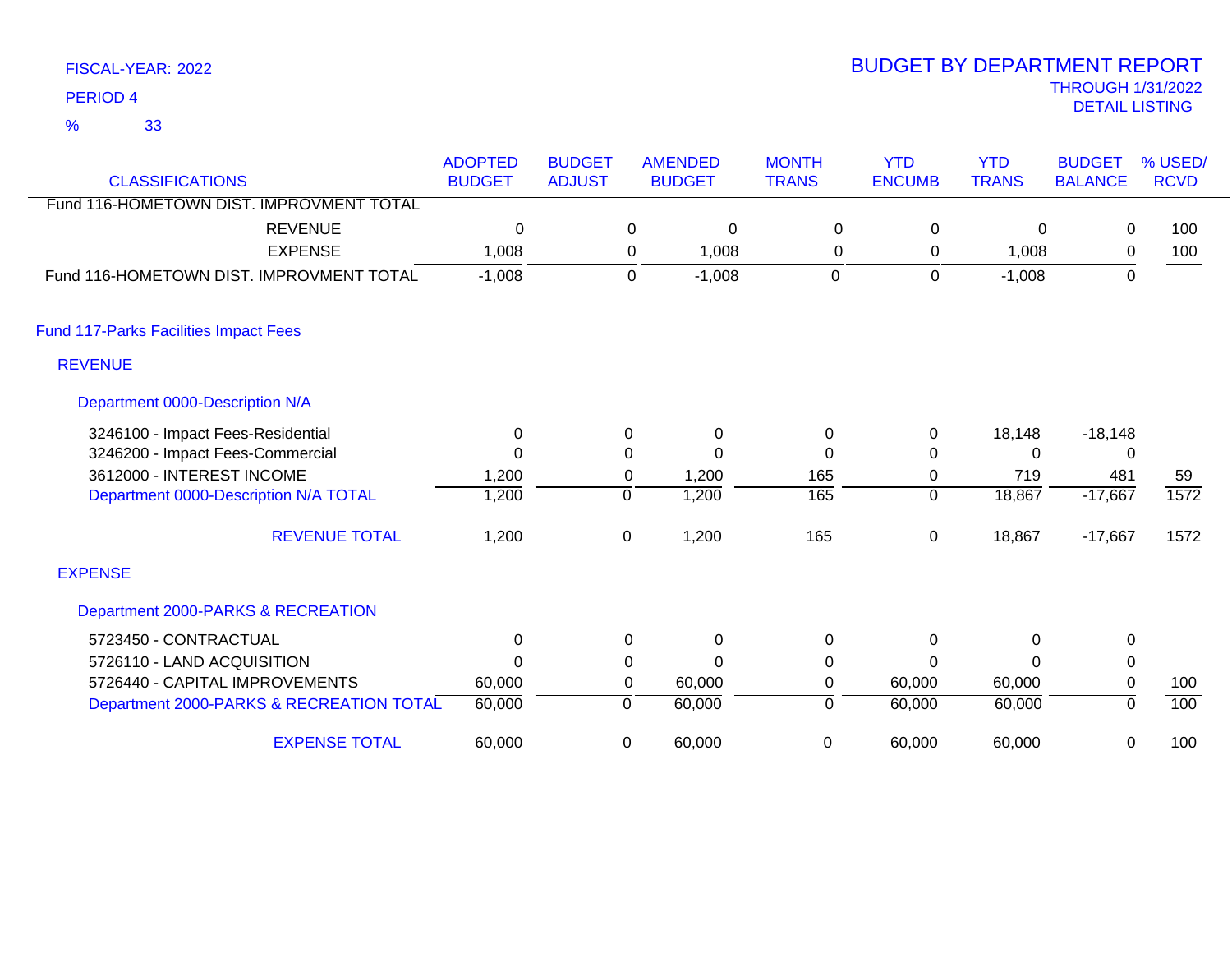33 %

| <b>CLASSIFICATIONS</b>                      | <b>ADOPTED</b><br><b>BUDGET</b> | <b>BUDGET</b><br><b>ADJUST</b> | <b>AMENDED</b><br><b>BUDGET</b> | <b>MONTH</b><br><b>TRANS</b> | <b>YTD</b><br><b>ENCUMB</b> | <b>YTD</b><br><b>TRANS</b> | <b>BUDGET</b><br><b>BALANCE</b> | % USED/<br><b>RCVD</b> |
|---------------------------------------------|---------------------------------|--------------------------------|---------------------------------|------------------------------|-----------------------------|----------------------------|---------------------------------|------------------------|
| Fund 117-Parks Facilities Impact Fees TOTAL |                                 |                                |                                 |                              |                             |                            |                                 |                        |
| <b>REVENUE</b><br><b>EXPENSE</b>            | 1,200<br>60,000                 |                                | 1,200<br>0<br>60,000<br>0       | 165<br>$\mathbf 0$           | $\mathbf 0$<br>60,000       | 18,867<br>60,000           | $-17,667$<br>0                  | 1572<br>100            |
| Fund 117-Parks Facilities Impact Fees TOTAL | $-58,800$                       |                                | $-58,800$<br>$\mathbf 0$        | 165                          | $-60,000$                   | $-41,133$                  | $-17,667$                       |                        |
| Fund 118-TREE TRUST FUND                    |                                 |                                |                                 |                              |                             |                            |                                 |                        |
| <b>REVENUE</b>                              |                                 |                                |                                 |                              |                             |                            |                                 |                        |
| Department 0000-Description N/A             |                                 |                                |                                 |                              |                             |                            |                                 |                        |
| 3430000 - Tree Trust Fund                   | $\mathbf 0$                     | $\mathbf 0$                    | $\pmb{0}$                       | 1,000                        | $\pmb{0}$                   | 3,500                      | $-3,500$                        |                        |
| 3437000 - CONSERV & RESC MGMT FEES          | 0                               | 0                              | 0                               | $\Omega$                     | 0                           | $\Omega$                   | 0                               |                        |
| Department 0000-Description N/A TOTAL       | $\overline{0}$                  | $\overline{0}$                 | $\overline{0}$                  | 1,000                        | $\overline{0}$              | 3,500                      | $-3,500$                        |                        |
| <b>REVENUE TOTAL</b>                        | $\mathbf 0$                     | $\mathbf 0$                    | $\mathsf 0$                     | 1,000                        | $\pmb{0}$                   | 3,500                      | $-3,500$                        |                        |
| <b>EXPENSE</b>                              |                                 |                                |                                 |                              |                             |                            |                                 |                        |
| Department 1750-LANSCAPE MAINTENANCE        |                                 |                                |                                 |                              |                             |                            |                                 |                        |
| 5193450 - CONT. SVCS.                       | 25,000                          | 25,000                         | 50,000                          | 0                            | 25,000                      | 25,000                     | 25,000                          | 50                     |
| Department 1750-LANSCAPE MAINTENANCE        | 25,000                          | 25,000                         | 50,000                          | $\overline{0}$               | 25,000                      | 25,000                     | 25,000                          | $\overline{50}$        |
| <b>EXPENSE TOTAL</b>                        | 25,000                          | 25,000                         | 50,000                          | $\pmb{0}$                    | 25,000                      | 25,000                     | 25,000                          | 50                     |
| Fund 118-TREE TRUST FUND TOTAL              |                                 |                                |                                 |                              |                             |                            |                                 |                        |
| <b>REVENUE</b>                              | $\Omega$                        |                                | 0<br>0                          | 1,000                        | 0                           | 3,500                      | $-3,500$                        | 50                     |
| <b>EXPENSE</b>                              | 25,000                          | 25,000                         | 50,000                          | 0                            | 25,000                      | 25,000                     | 25,000                          | 50                     |
| Fund 118-TREE TRUST FUND TOTAL              | $-25,000$                       | $-25,000$                      | $-50,000$                       | 1,000                        | $-25,000$                   | $-21,500$                  | $-28,500$                       |                        |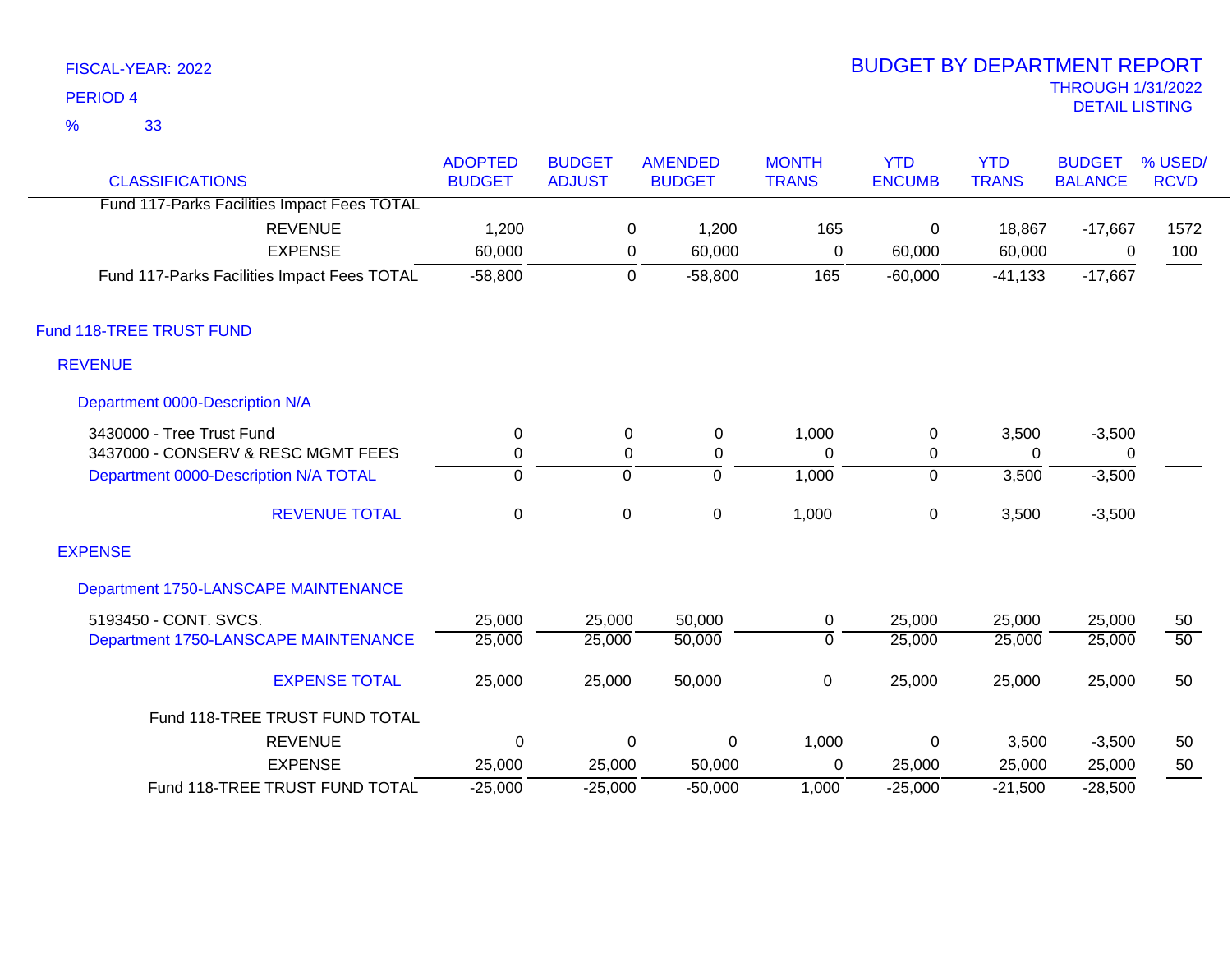| <b>PERIOD 4</b>                          |                                 |                                |                                 |                               |                             |                            | <b>THROUGH 1/31/2022</b><br><b>DETAIL LISTING</b> |                        |
|------------------------------------------|---------------------------------|--------------------------------|---------------------------------|-------------------------------|-----------------------------|----------------------------|---------------------------------------------------|------------------------|
| 33<br>$\frac{9}{6}$                      |                                 |                                |                                 |                               |                             |                            |                                                   |                        |
| <b>CLASSIFICATIONS</b>                   | <b>ADOPTED</b><br><b>BUDGET</b> | <b>BUDGET</b><br><b>ADJUST</b> | <b>AMENDED</b><br><b>BUDGET</b> | <b>MONTH</b><br><b>TRANS</b>  | <b>YTD</b><br><b>ENCUMB</b> | <b>YTD</b><br><b>TRANS</b> | <b>BUDGET</b><br><b>BALANCE</b>                   | % USED/<br><b>RCVD</b> |
| <b>Fund 119-Solar Panel Trust Fund</b>   |                                 |                                |                                 |                               |                             |                            |                                                   |                        |
| <b>REVENUE</b>                           |                                 |                                |                                 |                               |                             |                            |                                                   |                        |
| Department 0000-Description N/A          |                                 |                                |                                 |                               |                             |                            |                                                   |                        |
| 3371000 - GENERAL GOVERNMENT             | 0                               |                                | $\mathbf 0$<br>0                | $\mathbf 0$                   | 0                           | 0                          | $\mathbf 0$                                       |                        |
| Department 0000-Description N/A TOTAL    | $\Omega$                        |                                | $\overline{0}$<br>$\Omega$      | $\Omega$                      | $\overline{0}$              | $\Omega$                   | $\overline{0}$                                    |                        |
| <b>REVENUE TOTAL</b>                     | 0                               |                                | $\mathbf 0$<br>0                | $\mathsf 0$                   | $\mathbf 0$                 | $\mathbf 0$                | $\mathsf 0$                                       |                        |
| <b>EXPENSE</b>                           |                                 |                                |                                 |                               |                             |                            |                                                   |                        |
| Department 1790-ENGINEERING & CONSTRUCTN |                                 |                                |                                 |                               |                             |                            |                                                   |                        |
| 5193450 - CONT. SVCS.                    | $\mathbf 0$                     |                                | 0<br>0                          | $\mathbf 0$                   | $\mathbf 0$                 | $\Omega$                   | $\mathbf 0$                                       |                        |
| 5196450 - CAPITAL OUTLAY                 | 0                               |                                | 0<br>0                          | 0                             | 0                           | 0                          | 0                                                 |                        |
| Department 1790-ENGINEERING & CONSTRUCTN | $\Omega$                        |                                | $\overline{0}$<br>$\mathbf 0$   | $\Omega$                      | $\overline{0}$              | $\mathbf 0$                | $\overline{0}$                                    |                        |
| <b>EXPENSE TOTAL</b>                     | $\mathbf 0$                     |                                | $\mathbf 0$<br>$\mathbf 0$      | $\mathbf 0$                   | $\mathbf 0$                 | $\mathbf 0$                | $\mathbf 0$                                       |                        |
| Fund 119-Solar Panel Trust Fund TOTAL    |                                 |                                |                                 |                               |                             |                            |                                                   |                        |
| <b>REVENUE</b>                           | $\boldsymbol{0}$                |                                | $\pmb{0}$                       | $\boldsymbol{0}$<br>$\pmb{0}$ | $\mathbf 0$                 | $\mathbf 0$                | 0                                                 |                        |
| <b>EXPENSE</b>                           | 0                               |                                | 0                               | 0<br>0                        | 0                           | 0                          | 0                                                 | 50                     |
| Fund 119-Solar Panel Trust Fund TOTAL    | $\mathbf 0$                     |                                | $\mathbf 0$                     | $\mathbf 0$<br>$\mathbf 0$    | $\mathbf 0$                 | $\mathbf{0}$               | $\Omega$                                          |                        |

BUDGET BY DEPARTMENT REPORT

Fund 120-FEDERAL GRANT FUND

FISCAL-YEAR: 2022

REVENUE

Department 0000-Description N/A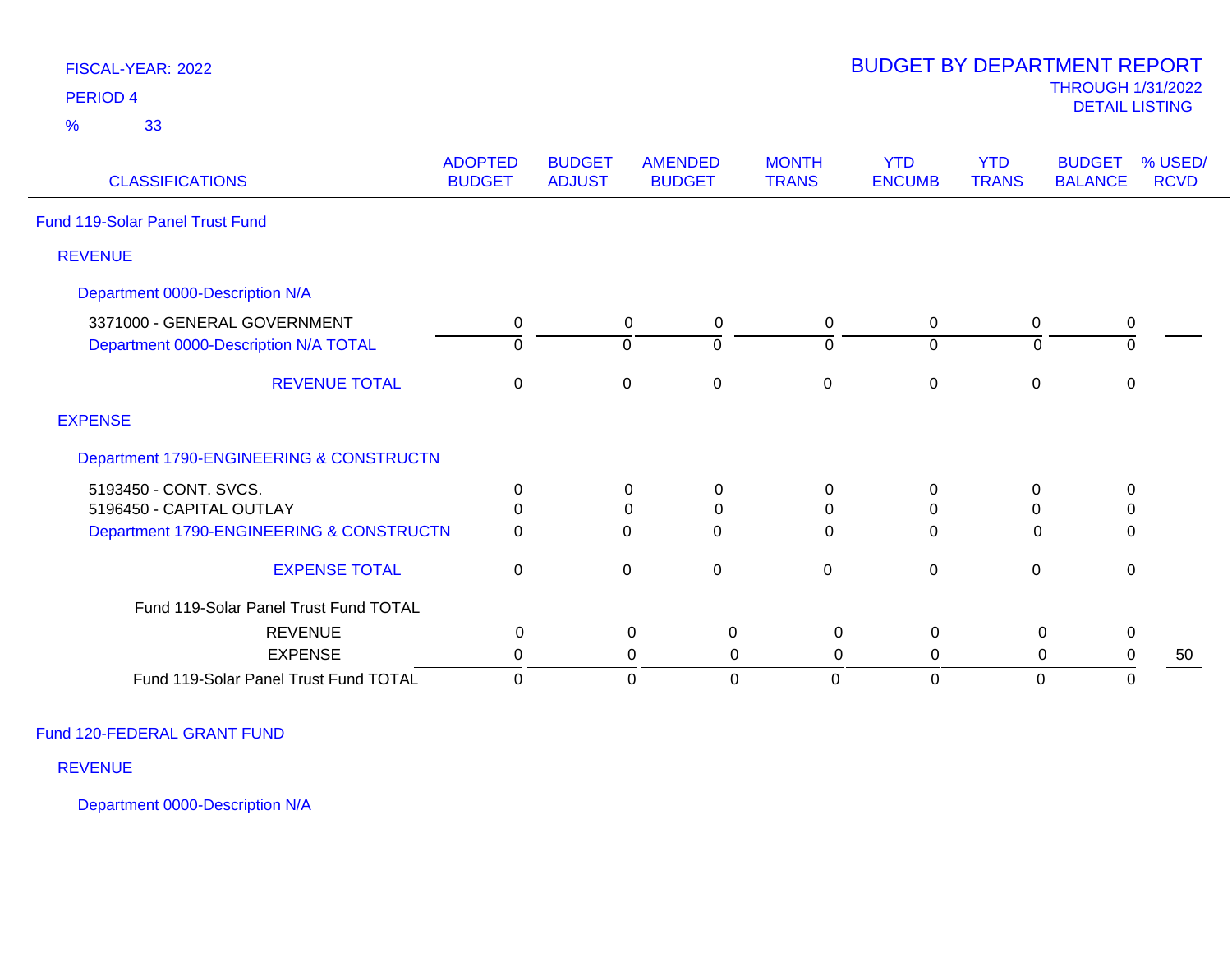| <b>CLASSIFICATIONS</b>                        | <b>ADOPTED</b><br><b>BUDGET</b> | <b>BUDGET</b><br><b>ADJUST</b> | <b>AMENDED</b><br><b>BUDGET</b>  | <b>MONTH</b><br><b>TRANS</b> | <b>YTD</b><br><b>ENCUMB</b> | <b>YTD</b><br><b>TRANS</b> | <b>BUDGET</b><br><b>BALANCE</b> | % USED/<br><b>RCVD</b> |
|-----------------------------------------------|---------------------------------|--------------------------------|----------------------------------|------------------------------|-----------------------------|----------------------------|---------------------------------|------------------------|
| 3311000 - REVENUE                             | 0                               |                                | $\overline{0}$<br>0              | 0                            | $\overline{0}$              | $\overline{0}$             | $\overline{0}$                  |                        |
| 3699201 - MISC. OTHERS                        | 0                               |                                | 0<br>0                           | 0                            | 0                           | 0                          | 0                               |                        |
| 3699294 - PRIOR YEAR ENCUMBRANCES             |                                 |                                | 0<br>0                           | 0                            | 0                           | 0                          | 0                               |                        |
| Department 0000-Description N/A TOTAL         | 0                               |                                | $\mathbf 0$<br>$\mathbf 0$       | $\overline{0}$               | $\overline{0}$              | $\Omega$                   | $\Omega$                        |                        |
| Department 3301-CDBG MURRAY PARK POOL         |                                 |                                |                                  |                              |                             |                            |                                 |                        |
| 3311000 - REVENUE                             | 0                               |                                | 0<br>0                           | 0                            | 0                           | 0                          | 0                               |                        |
| Department 3301-CDBG MURRAY PARK POOL         | O                               |                                | $\mathbf 0$<br>$\overline{0}$    | $\overline{0}$               | $\overline{0}$              | $\Omega$                   | $\Omega$                        |                        |
| Department 3302-CDBG STREET LIGHTING          |                                 |                                |                                  |                              |                             |                            |                                 |                        |
| 3311000 - REVENUE                             | 0                               |                                | 0<br>0                           | 0                            | 0                           | 0                          | 0                               |                        |
| Department 3302-CDBG STREET LIGHTING TOTAL    | $\Omega$                        |                                | $\overline{0}$<br>$\overline{0}$ | $\overline{0}$               | $\overline{0}$              | $\overline{0}$             | $\Omega$                        |                        |
| Department 3303-CDBG SW 66 ST IMPROV PHASE    |                                 |                                |                                  |                              |                             |                            |                                 |                        |
| 3311000 - REVENUE                             | $\mathbf 0$                     |                                | 0<br>0                           | $\mathbf 0$                  | 0                           | $\mathbf 0$                | $\Omega$                        |                        |
| Department 3303-CDBG SW 66 ST IMPROV PHASE    | 0                               |                                | $\Omega$<br>$\Omega$             | $\Omega$                     | $\overline{0}$              | $\Omega$                   | $\Omega$                        |                        |
| Department 3304-CDBG MARSHALL WILLIAMSON      |                                 |                                |                                  |                              |                             |                            |                                 |                        |
| 3311000 - REVENUE                             | 0                               |                                | 0<br>0                           | 0                            | 0                           | 0                          | 0                               |                        |
| Department 3304-CDBG MARSHALL WILLIAMSON      | 0                               |                                | $\overline{0}$<br>$\Omega$       | $\overline{0}$               | $\overline{0}$              | $\Omega$                   | $\Omega$                        |                        |
| Department 3305-CDBG MURRAY PARK FIELD        |                                 |                                |                                  |                              |                             |                            |                                 |                        |
| 3311000 - REVENUE                             | 0                               |                                | 0<br>0                           | 0                            | 0                           | 0                          | 0                               |                        |
| Department 3305-CDBG MURRAY PARK FIELD        | $\Omega$                        |                                | $\Omega$<br>$\Omega$             | $\Omega$                     | $\overline{0}$              | $\Omega$                   | $\Omega$                        |                        |
| Department 3306-CDBG SW 64 BIKE LANE & ST IMP |                                 |                                |                                  |                              |                             |                            |                                 |                        |
| 3311000 - REVENUE                             | $\mathbf 0$                     |                                | 0<br>0                           | $\Omega$                     | 0                           | 0                          | 0                               |                        |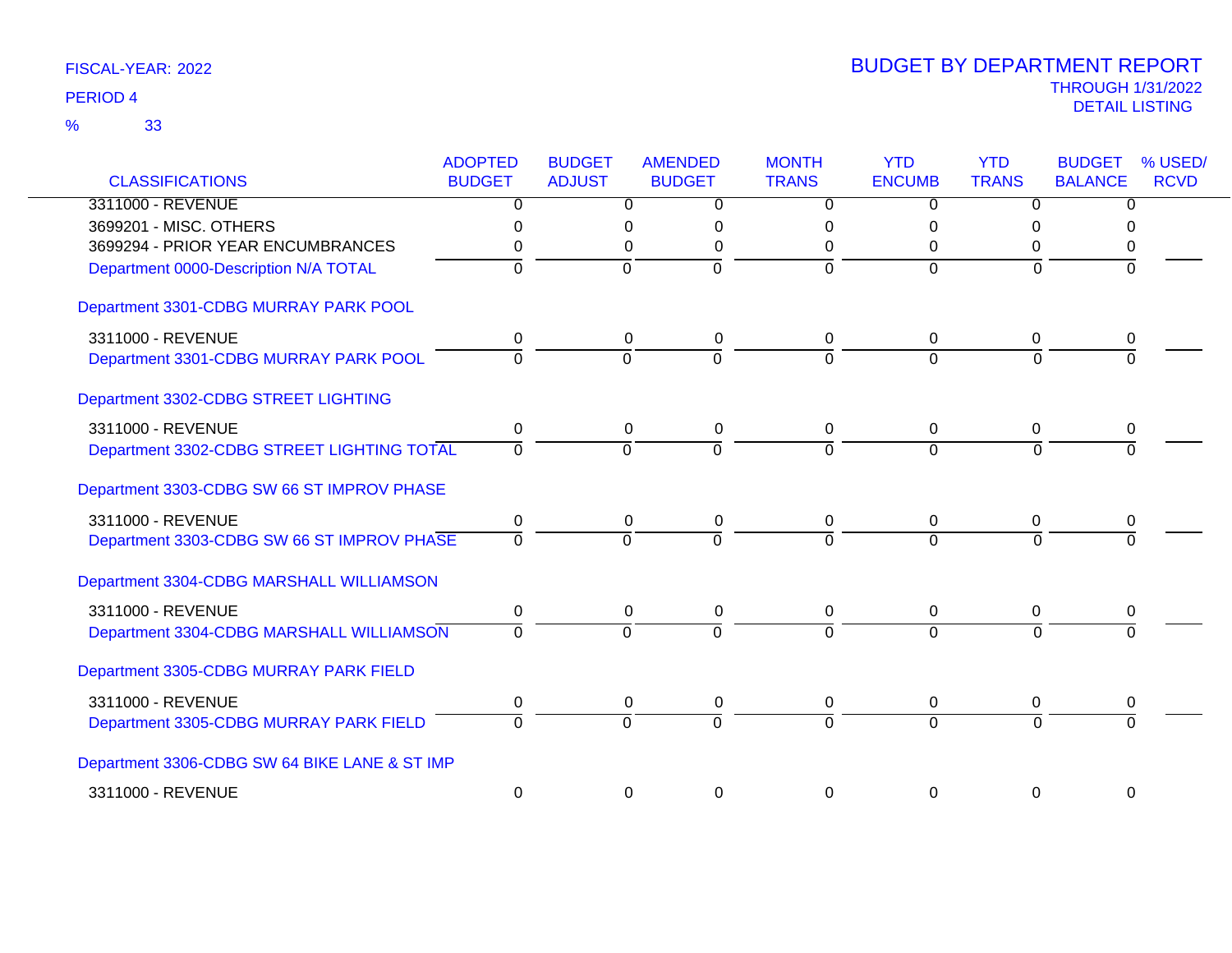33 %

### THROUGH 1/31/2022 DETAIL LISTING PERIOD <sup>4</sup> BUDGET BY DEPARTMENT REPORT

| <b>CLASSIFICATIONS</b>                        | <b>ADOPTED</b><br><b>BUDGET</b> | <b>BUDGET</b><br><b>ADJUST</b> | <b>AMENDED</b><br><b>BUDGET</b> | <b>MONTH</b><br><b>TRANS</b> | <b>YTD</b><br><b>ENCUMB</b> | <b>YTD</b><br><b>TRANS</b> | <b>BUDGET</b><br><b>BALANCE</b> | % USED/<br><b>RCVD</b> |
|-----------------------------------------------|---------------------------------|--------------------------------|---------------------------------|------------------------------|-----------------------------|----------------------------|---------------------------------|------------------------|
| Department 3306-CDBG SW 64 BIKE LANE & ST IMP | $\overline{0}$                  | $\overline{0}$                 | $\overline{0}$                  | $\overline{0}$               | $\overline{0}$              | $\overline{0}$             | $\overline{0}$                  |                        |
| Department 3307-CDBG-AFTER SCHOOL             |                                 |                                |                                 |                              |                             |                            |                                 |                        |
| 3311000 - REVENUE                             | 0                               | 0                              | 0                               | 0                            | 0                           | 0                          | 0                               |                        |
| Department 3307-CDBG-AFTER SCHOOL             | $\Omega$                        | $\Omega$                       | $\overline{0}$                  | $\Omega$                     | $\Omega$                    | $\Omega$                   |                                 |                        |
| Department 3308-CDBG-TENNIS LESSONS           |                                 |                                |                                 |                              |                             |                            |                                 |                        |
| 3311000 - REVENUE                             | 0                               | 0                              | 0                               | 0                            | 0                           | 0                          | 0                               |                        |
| Department 3308-CDBG-TENNIS LESSONS TOTAL     | $\Omega$                        | 0                              | $\Omega$                        | $\Omega$                     | $\Omega$                    | $\Omega$                   | $\Omega$                        |                        |
| Department 3309-CDBG BREWER PARK              |                                 |                                |                                 |                              |                             |                            |                                 |                        |
| 3311000 - REVENUE                             | 0                               | 0                              | $\boldsymbol{0}$                | 0                            | 0                           | 0                          |                                 |                        |
| Department 3309-CDBG BREWER PARK              | $\Omega$                        | $\Omega$                       | $\overline{0}$                  | $\Omega$                     | $\Omega$                    | $\Omega$                   | <sup>0</sup>                    |                        |
| Department 3310-CDBG COMM CTR RENOVATION      |                                 |                                |                                 |                              |                             |                            |                                 |                        |
| 3311000 - REVENUE                             | 0                               | 0                              | 0                               | 0                            | 0                           | 0                          |                                 |                        |
| Department 3310-CDBG COMM CTR RENOVATION      | $\Omega$                        | $\Omega$                       | $\Omega$                        | $\Omega$                     | $\Omega$                    | $\Omega$                   |                                 |                        |
| Department 3311-CDBG-SENIOR MEALS PROGRAM     |                                 |                                |                                 |                              |                             |                            |                                 |                        |
| 3311000 - REVENUE                             | 0                               | 0                              | 0                               | 0                            | 0                           | 0                          | 0                               |                        |
| Department 3311-CDBG-SENIOR MEALS PROGRAM     | $\Omega$                        | $\Omega$                       | $\Omega$                        | $\Omega$                     | $\Omega$                    | $\Omega$                   | ∩                               |                        |
| Department 3312-CDBG-SENIOR MEALS PROGRAM     |                                 |                                |                                 |                              |                             |                            |                                 |                        |
| 3311000 - REVENUE                             | 0                               | 0                              | 0                               | 0                            | 0                           | 0                          | 0                               |                        |
| Department 3312-CDBG-SENIOR MEALS PROGRAM     | $\Omega$                        | $\Omega$                       | $\Omega$                        | $\Omega$                     | $\Omega$                    | $\Omega$                   | <sup>0</sup>                    |                        |
|                                               |                                 |                                |                                 |                              |                             |                            |                                 |                        |

Department 3313-CDBG-MARSHALL WILLIAMSON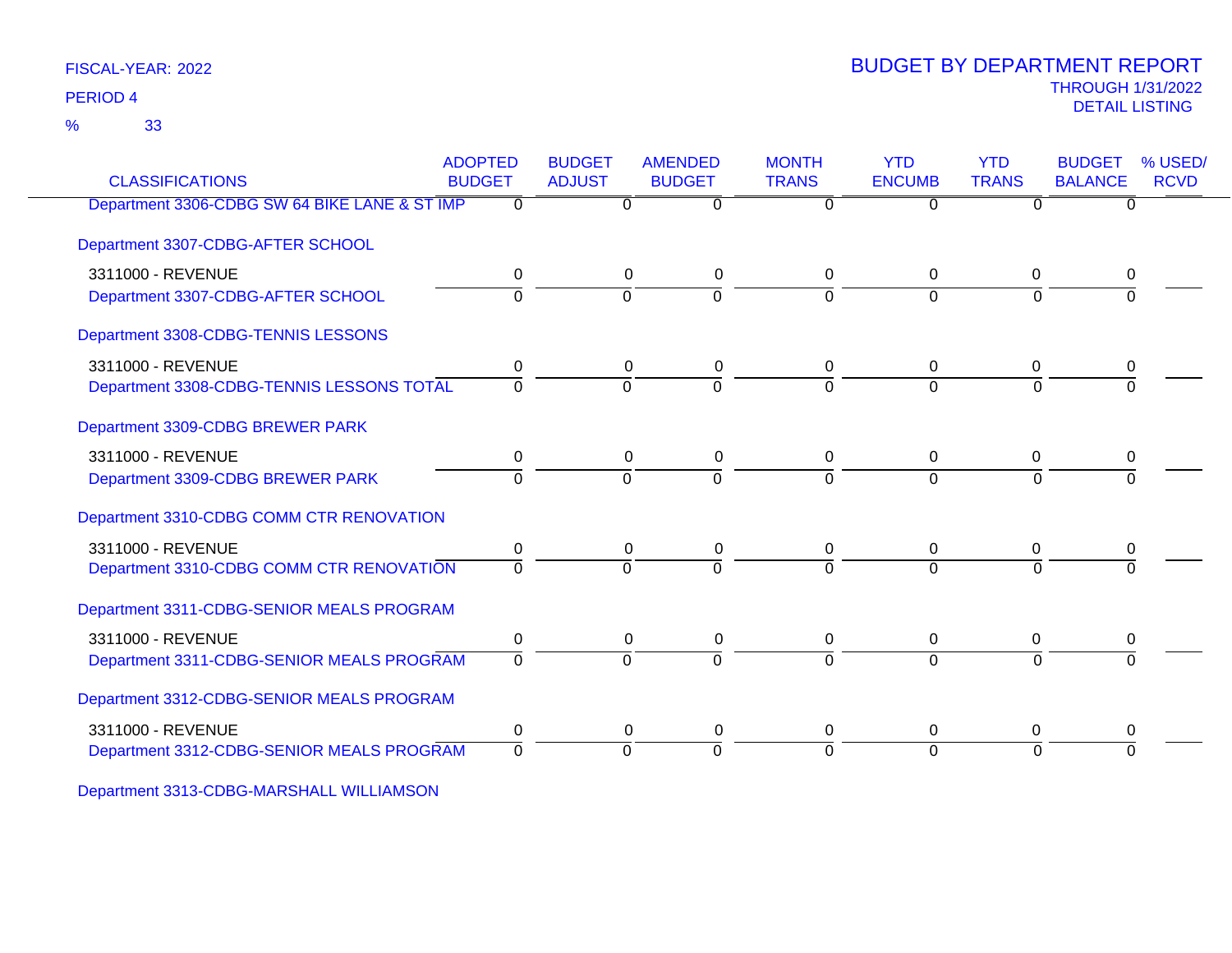|                                                | <b>ADOPTED</b> | <b>BUDGET</b>  | <b>AMENDED</b> | <b>MONTH</b> | <b>YTD</b>     | <b>YTD</b>     | <b>BUDGET</b>  | % USED/     |
|------------------------------------------------|----------------|----------------|----------------|--------------|----------------|----------------|----------------|-------------|
| <b>CLASSIFICATIONS</b>                         | <b>BUDGET</b>  | <b>ADJUST</b>  | <b>BUDGET</b>  | <b>TRANS</b> | <b>ENCUMB</b>  | <b>TRANS</b>   | <b>BALANCE</b> | <b>RCVD</b> |
| 3311000 - REVENUE                              | 0              | 101,149        | 101,149        | 0            | 0              | $\overline{0}$ | 101,149        |             |
| Department 3313-CDBG-MARSHALL WILLIAMSON       | $\mathbf 0$    | 101,149        | 101,149        | 0            | 0              | 0              | 101,149        |             |
| Department 3314-FY 2019 CDBG Sr Meals          |                |                |                |              |                |                |                |             |
| 3311000 - REVENUE                              | 0              | 0              | 0              | 0            | $\Omega$       | 0              | 0              |             |
| Department 3314-FY 2019 CDBG Sr Meals TOTAL    | $\Omega$       | $\mathbf 0$    | 0              | $\Omega$     | $\Omega$       | $\Omega$       | $\Omega$       |             |
| Department 3315-FY 2020 CDBG SENIOR MEALS      |                |                |                |              |                |                |                |             |
| 3311000 - REVENUE                              | 0              | 0              | 0              | 0            | 0              | 0              | 0              |             |
| Department 3315-FY 2020 CDBG SENIOR MEALS      | $\overline{0}$ | $\overline{0}$ | 0              | $\Omega$     | $\overline{0}$ | $\overline{0}$ | $\overline{0}$ |             |
| Department 3405-2013 JAG A-Form Interface Cont |                |                |                |              |                |                |                |             |
| 3311000 - REVENUE                              | $\mathbf 0$    | $\pmb{0}$      | 0              | $\mathbf 0$  | 0              | 0              | 0              |             |
| Department 3405-2013 JAG A-Form Interface Cont | $\Omega$       | $\Omega$       | $\Omega$       | $\Omega$     | $\Omega$       | $\Omega$       |                |             |
| Department 3406-BYRNE-JAG 2013                 |                |                |                |              |                |                |                |             |
| 3311000 - REVENUE                              | 0              | 0              | $\pmb{0}$      | $\Omega$     | $\Omega$       | 0              | 0              |             |
| Department 3406-BYRNE-JAG 2013 TOTAL           | 0              | $\Omega$       | $\Omega$       | $\Omega$     | $\Omega$       | $\Omega$       | $\Omega$       |             |
| Department 3407-BYRNE-JAG VEH BURGLARY         |                |                |                |              |                |                |                |             |
| 3311000 - REVENUE                              | 0              | 0              | 0              | 0            | 0              | 0              | 0              |             |
| Department 3407-BYRNE-JAG VEH BURGLARY 2013    | $\Omega$       | $\Omega$       | $\Omega$       | $\Omega$     | $\Omega$       | $\Omega$       |                |             |
| Department 3408-BYRNE-JAG 2014                 |                |                |                |              |                |                |                |             |
| 3311000 - REVENUE                              | 0              | 0              | $\pmb{0}$      | 0            | 0              | 0              | 0              |             |
| Department 3408-BYRNE-JAG 2014 TOTAL           | $\Omega$       | $\Omega$       | $\mathbf 0$    | $\Omega$     | $\Omega$       | $\Omega$       | $\Omega$       |             |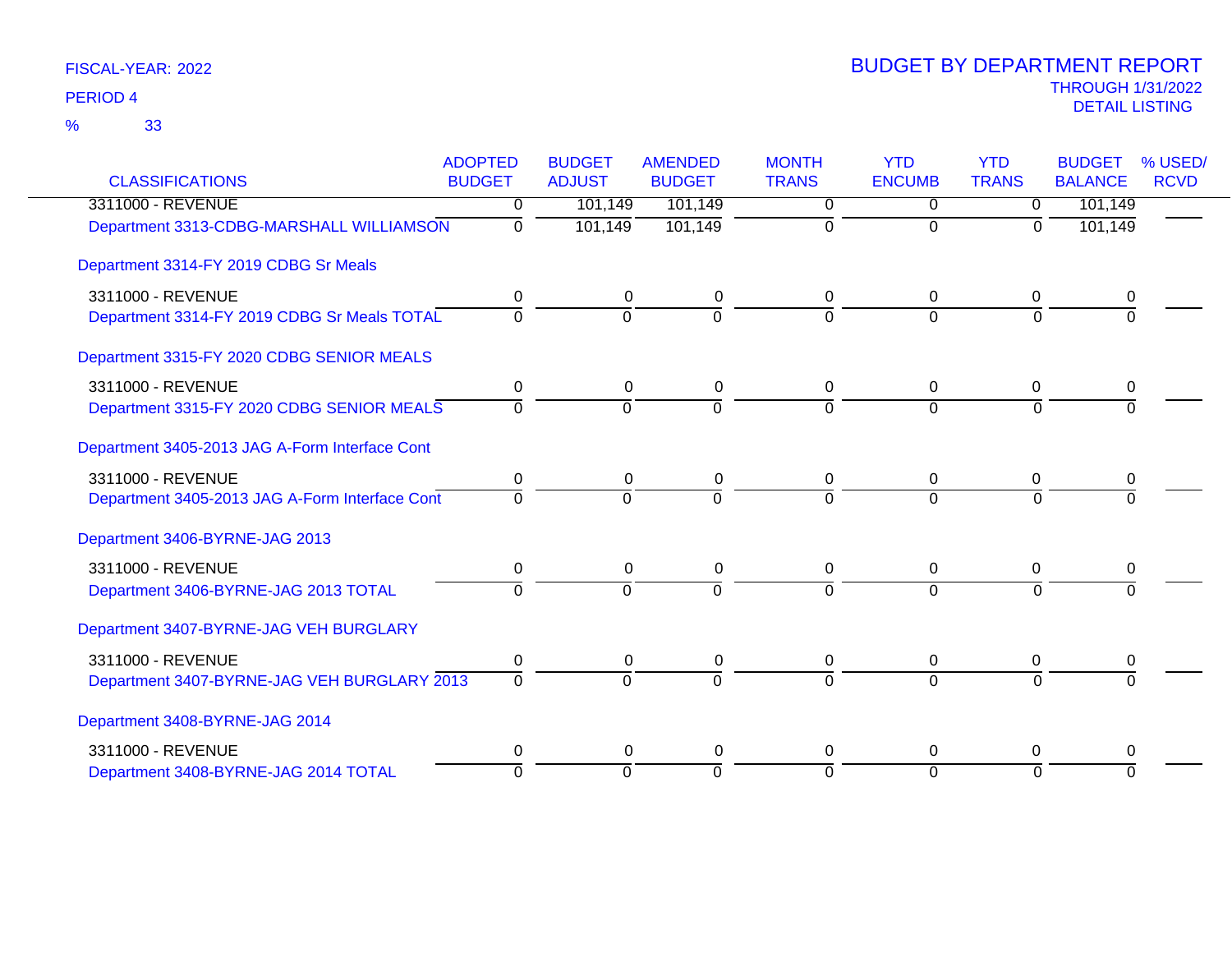33 %

| <b>CLASSIFICATIONS</b>                                        | <b>ADOPTED</b><br><b>BUDGET</b> | <b>BUDGET</b><br><b>ADJUST</b> | <b>AMENDED</b><br><b>BUDGET</b> | <b>MONTH</b><br><b>TRANS</b> | <b>YTD</b><br><b>ENCUMB</b>      | <b>YTD</b><br><b>TRANS</b>    | <b>BUDGET</b><br><b>BALANCE</b> | % USED/<br><b>RCVD</b> |
|---------------------------------------------------------------|---------------------------------|--------------------------------|---------------------------------|------------------------------|----------------------------------|-------------------------------|---------------------------------|------------------------|
| Department 3409-BYRNE-JAG 2014                                |                                 |                                |                                 |                              |                                  |                               |                                 |                        |
| 3311000 - REVENUE<br>Department 3409-BYRNE-JAG 2014 TOTAL     | 0<br>$\Omega$                   | 0<br>$\overline{0}$            | 0<br>$\overline{0}$             | 0<br>$\mathbf 0$             | 0<br>$\mathbf 0$                 | 0<br>$\overline{0}$           | 0<br>$\Omega$                   |                        |
| Department 3410-BYRNE-JAG FY15                                |                                 |                                |                                 |                              |                                  |                               |                                 |                        |
| 3311000 - REVENUE<br>Department 3410-BYRNE-JAG FY15 TOTAL     | 0<br>$\Omega$                   | 0<br>$\overline{0}$            | 0<br>ō                          | 0<br>$\Omega$                | $\overline{0}$<br>$\Omega$       | $\mathbf 0$<br>$\overline{0}$ | 0<br>$\Omega$                   |                        |
| Department 3411-BYRNE-JAG FY15-2                              |                                 |                                |                                 |                              |                                  |                               |                                 |                        |
| 3311000 - REVENUE<br>Department 3411-BYRNE-JAG FY15-2 TOTAL   | 0<br>$\mathbf 0$                | 0<br>$\overline{0}$            | $\pmb{0}$<br>$\overline{0}$     | 0<br>$\Omega$                | $\mathbf 0$<br>$\overline{0}$    | 0<br>$\Omega$                 | 0<br>$\Omega$                   |                        |
| Department 3412-BYRNE-JAG FY16 2 TABLETS                      |                                 |                                |                                 |                              |                                  |                               |                                 |                        |
| 3311000 - REVENUE<br>Department 3412-BYRNE-JAG FY16 2 TABLETS | 0<br>$\Omega$                   | 0<br>$\overline{0}$            | 0<br>$\overline{0}$             | 0<br>$\Omega$                | $\mathbf 0$<br>$\Omega$          | $\Omega$<br>$\overline{0}$    | 0<br>$\Omega$                   |                        |
| Department 3413-BYRNE-JAG FY16                                |                                 |                                |                                 |                              |                                  |                               |                                 |                        |
| 3311000 - REVENUE<br>Department 3413-BYRNE-JAG FY16 TOTAL     | 0<br>$\Omega$                   | 0<br>$\Omega$                  | 0<br>$\overline{0}$             | 0<br>$\Omega$                | $\overline{0}$<br>$\Omega$       | 0<br>$\Omega$                 | 0<br>$\Omega$                   |                        |
| Department 3414-BYRNE JAG-FY17                                |                                 |                                |                                 |                              |                                  |                               |                                 |                        |
| 3311000 - REVENUE<br>Department 3414-BYRNE JAG-FY17 TOTAL     | 0<br>$\mathbf 0$                | 0<br>$\overline{0}$            | $\pmb{0}$<br>$\overline{0}$     | 0<br>$\Omega$                | $\overline{0}$<br>$\overline{0}$ | $\mathbf 0$<br>$\overline{0}$ | 0<br>$\overline{0}$             |                        |
| Department 3415-BYRNE JAG- FY17                               |                                 |                                |                                 |                              |                                  |                               |                                 |                        |
| 3311000 - REVENUE                                             | 0                               | 0                              | 0                               | 0                            | 0                                | 0                             | 0                               |                        |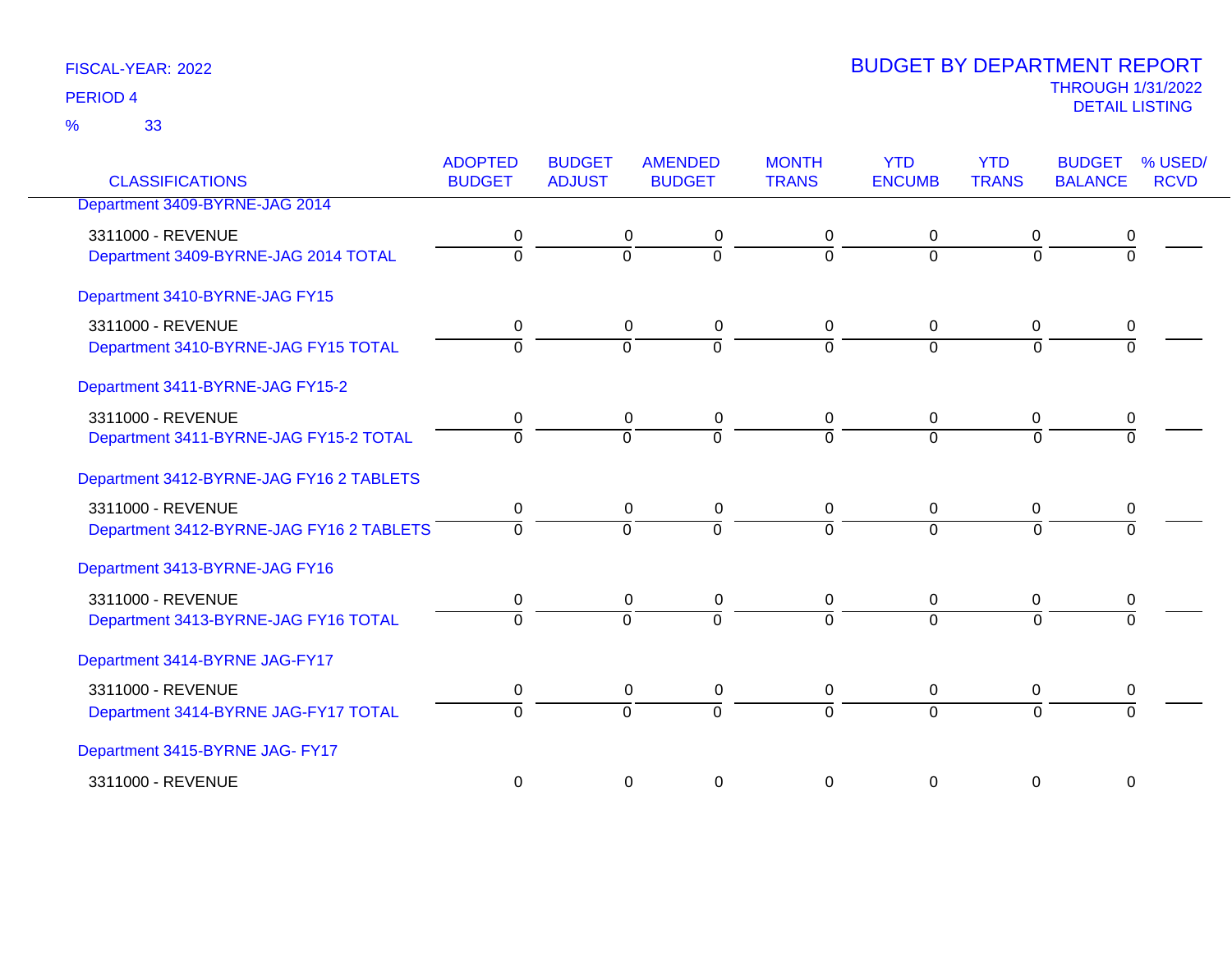33 %

| <b>CLASSIFICATIONS</b>                     | <b>ADOPTED</b><br><b>BUDGET</b> | <b>BUDGET</b><br><b>ADJUST</b> | <b>AMENDED</b><br><b>BUDGET</b> | <b>MONTH</b><br><b>TRANS</b> | <b>YTD</b><br><b>ENCUMB</b> | <b>YTD</b><br><b>TRANS</b> | <b>BUDGET</b><br><b>BALANCE</b> | % USED/<br><b>RCVD</b> |
|--------------------------------------------|---------------------------------|--------------------------------|---------------------------------|------------------------------|-----------------------------|----------------------------|---------------------------------|------------------------|
| Department 3415-BYRNE JAG- FY17 TOTAL      | $\Omega$                        | $\Omega$                       | $\overline{0}$                  | $\Omega$                     | $\overline{0}$              | $\Omega$                   | $\Omega$                        |                        |
| Department 3416-BYRNE-JAG FY19             |                                 |                                |                                 |                              |                             |                            |                                 |                        |
| 3311000 - REVENUE                          | 0                               | $\mathbf 0$                    | $\mathbf 0$                     | 0                            | $\mathbf 0$                 | $\mathbf 0$                | 0                               |                        |
| Department 3416-BYRNE-JAG FY19 TOTAL       | 0                               | $\overline{0}$                 | $\overline{0}$                  | $\Omega$                     | $\Omega$                    | $\Omega$                   | U                               |                        |
| Department 3417-BYRNE-JAG FY18-19          |                                 |                                |                                 |                              |                             |                            |                                 |                        |
| 3311000 - REVENUE                          | 0                               | 0                              | 0                               | 0                            | 0                           | 0                          | 0                               |                        |
| Department 3417-BYRNE-JAG FY18-19 TOTAL    | $\overline{0}$                  | $\overline{0}$                 | $\overline{0}$                  | $\Omega$                     | $\Omega$                    | $\Omega$                   | $\Omega$                        |                        |
| Department 5001-POLICE VESTS GRANT FY11    |                                 |                                |                                 |                              |                             |                            |                                 |                        |
| 3311000 - REVENUE                          | $\mathbf 0$                     | $\mathbf 0$                    | $\mathbf 0$                     | $\overline{0}$               | 0                           | $\mathbf 0$                | 0                               |                        |
| Department 5001-POLICE VESTS GRANT FY11    | $\Omega$                        | $\Omega$                       | $\overline{0}$                  | $\Omega$                     | $\overline{0}$              | $\Omega$                   | ∩                               |                        |
| Department 5002-POLICE VESTS GRANT FY12    |                                 |                                |                                 |                              |                             |                            |                                 |                        |
| 3311000 - REVENUE                          | 0                               | 0                              | $\mathbf 0$                     | 0                            | 0                           | 0                          | 0                               |                        |
| Department 5002-POLICE VESTS GRANT FY12    | $\overline{0}$                  | $\Omega$                       | $\Omega$                        | $\Omega$                     | $\Omega$                    | $\Omega$                   | $\Omega$                        |                        |
| Department 5003-BVP-POLICE VEST GRANT FY17 |                                 |                                |                                 |                              |                             |                            |                                 |                        |
| 3311000 - REVENUE                          | $\mathbf 0$                     | $\mathbf 0$                    | 0                               | 0                            | 0                           | 0                          | 0                               |                        |
| Department 5003-BVP-POLICE VEST GRANT FY17 | $\Omega$                        | $\overline{0}$                 | $\overline{0}$                  | $\Omega$                     | $\overline{0}$              | $\Omega$                   | $\Omega$                        |                        |
| Department 6000-SFLHIDTA-FY12              |                                 |                                |                                 |                              |                             |                            |                                 |                        |
| 3311000 - REVENUE                          | 0                               | $\mathbf 0$                    | $\mathbf 0$                     | 0                            | 0                           | 0                          | 0                               |                        |
| 3811000 - CONTRIB. FROM OTHER FUNDS        | 0                               |                                | $\Omega$<br>$\mathbf 0$         | $\Omega$                     | $\Omega$                    | 0                          | 0                               |                        |
| Department 6000-SFLHIDTA-FY12 TOTAL        | $\Omega$                        | $\overline{0}$                 | $\overline{0}$                  | $\Omega$                     | $\Omega$                    | $\Omega$                   | $\Omega$                        |                        |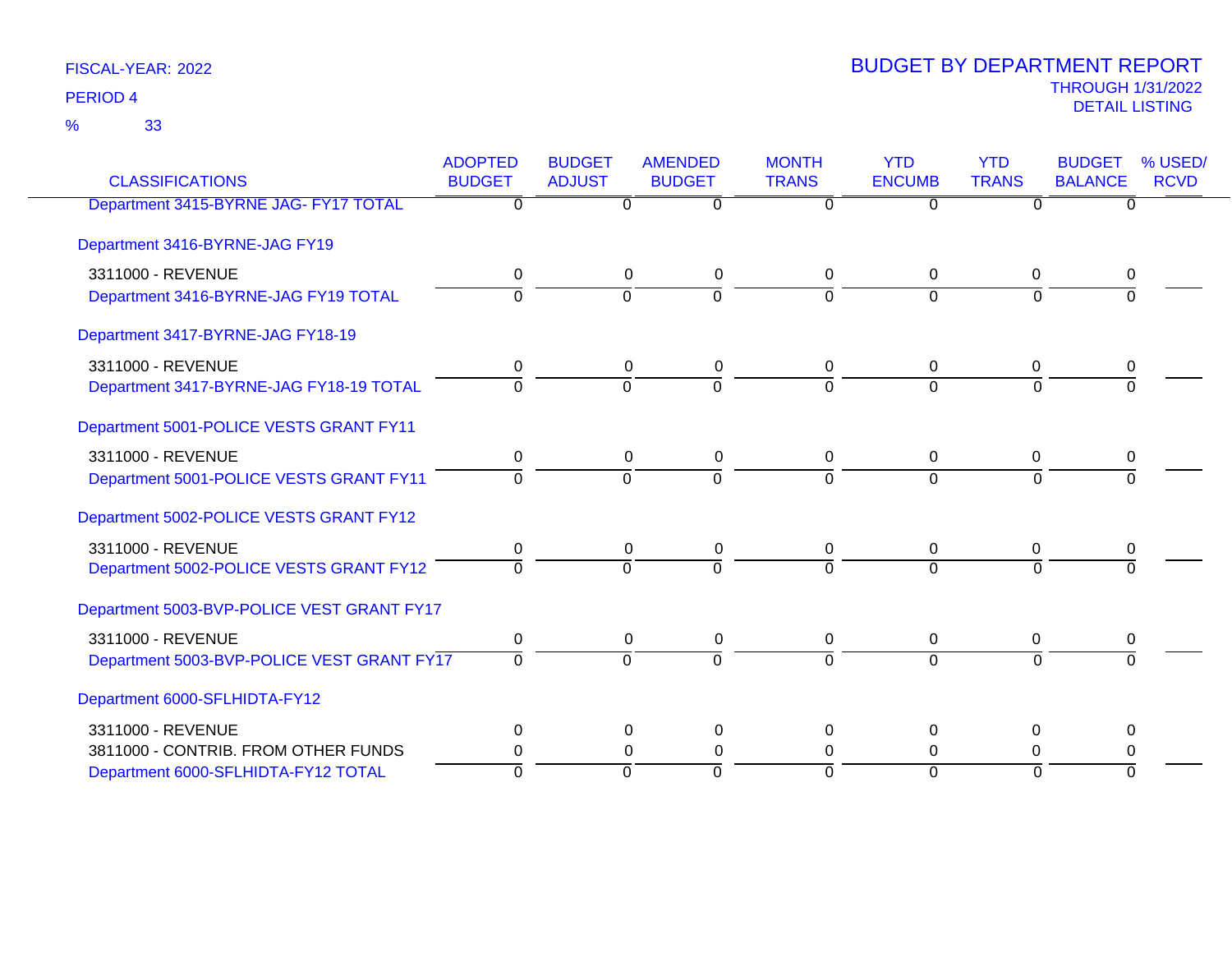33 %

### THROUGH 1/31/2022 DETAIL LISTING PERIOD <sup>4</sup> BUDGET BY DEPARTMENT REPORT

| <b>CLASSIFICATIONS</b>                     | <b>ADOPTED</b><br><b>BUDGET</b> | <b>BUDGET</b><br><b>ADJUST</b> | <b>AMENDED</b><br><b>BUDGET</b> | <b>MONTH</b><br><b>TRANS</b> | <b>YTD</b><br><b>ENCUMB</b> | <b>YTD</b><br><b>TRANS</b> | <b>BUDGET</b><br><b>BALANCE</b> | % USED/<br><b>RCVD</b> |
|--------------------------------------------|---------------------------------|--------------------------------|---------------------------------|------------------------------|-----------------------------|----------------------------|---------------------------------|------------------------|
| Department 6001-SFLHIDTA-FY13MAY-SEP       |                                 |                                |                                 |                              |                             |                            |                                 |                        |
| 3311000 - REVENUE                          | 0                               | 0                              | $\Omega$                        | 0                            | $\Omega$                    | 0                          | 0                               |                        |
| 3811000 - CONTRIB. FROM OTHER FUNDS        | $\Omega$                        | 0                              | 0                               | 0                            | 0                           | 0                          | 0                               |                        |
| Department 6001-SFLHIDTA-FY13MAY-SEP TOTAL | $\Omega$                        | 0                              | ∩                               | 0                            | $\Omega$                    | $\Omega$                   | $\Omega$                        |                        |
| <b>REVENUE TOTAL</b>                       | $\mathbf 0$                     | 101,149                        | 101,149                         | 0                            | 0                           | $\pmb{0}$                  | 101,149                         |                        |
| <b>EXPENSE</b>                             |                                 |                                |                                 |                              |                             |                            |                                 |                        |
| Department 3301-CDBG MURRAY PARK POOL      |                                 |                                |                                 |                              |                             |                            |                                 |                        |
| 5726550 - CONSTRUCTION                     | 0                               | 0                              | 0                               | 0                            | 0                           | 0                          | 0                               |                        |
| Department 3301-CDBG MURRAY PARK POOL      |                                 | $\Omega$                       | $\Omega$                        | $\Omega$                     | $\Omega$                    | $\Omega$                   | $\Omega$                        |                        |
| Department 3302-CDBG STREET LIGHTING       |                                 |                                |                                 |                              |                             |                            |                                 |                        |
| 5416550 - CONSTRUCTION                     | 0                               | 0                              | $\mathbf 0$                     | 0                            | 0                           | 0                          | $\mathbf 0$                     |                        |
| Department 3302-CDBG STREET LIGHTING TOTAL | $\Omega$                        | $\Omega$                       | $\Omega$                        | 0                            | $\Omega$                    | $\Omega$                   | $\Omega$                        |                        |
| Department 3303-CDBG SW 66 ST IMPROV PHASE |                                 |                                |                                 |                              |                             |                            |                                 |                        |
| 5411210 - REGULAR                          | 0                               | 0                              | 0                               | 0                            | 0                           | 0                          | 0                               |                        |
| 5413450 - CONTRACTUAL SERVICES             | ∩                               | $\Omega$                       | $\Omega$                        | 0                            | $\Omega$                    | 0                          | $\Omega$                        |                        |
| 5416440 - CAPITAL IMPROVEMENTS             | 0                               | 0                              | 0                               | 0                            | 0                           | 0                          | 0                               |                        |
| Department 3303-CDBG SW 66 ST IMPROV PHASE | $\Omega$                        | 0                              | ∩                               | 0                            | 0                           | $\Omega$                   | $\Omega$                        |                        |
| Department 3304-CDBG MARSHALL WILLIAMSON   |                                 |                                |                                 |                              |                             |                            |                                 |                        |
| 5726550 - CONSTRUCTION                     | 0                               | 0                              | 0                               | 0                            | 0                           | 0                          | 0                               |                        |
| Department 3304-CDBG MARSHALL WILLIAMSON   | $\Omega$                        | $\Omega$                       | $\Omega$                        | 0                            | $\Omega$                    | $\Omega$                   | $\Omega$                        |                        |

Department 3305-CDBG MURRAY PARK FIELD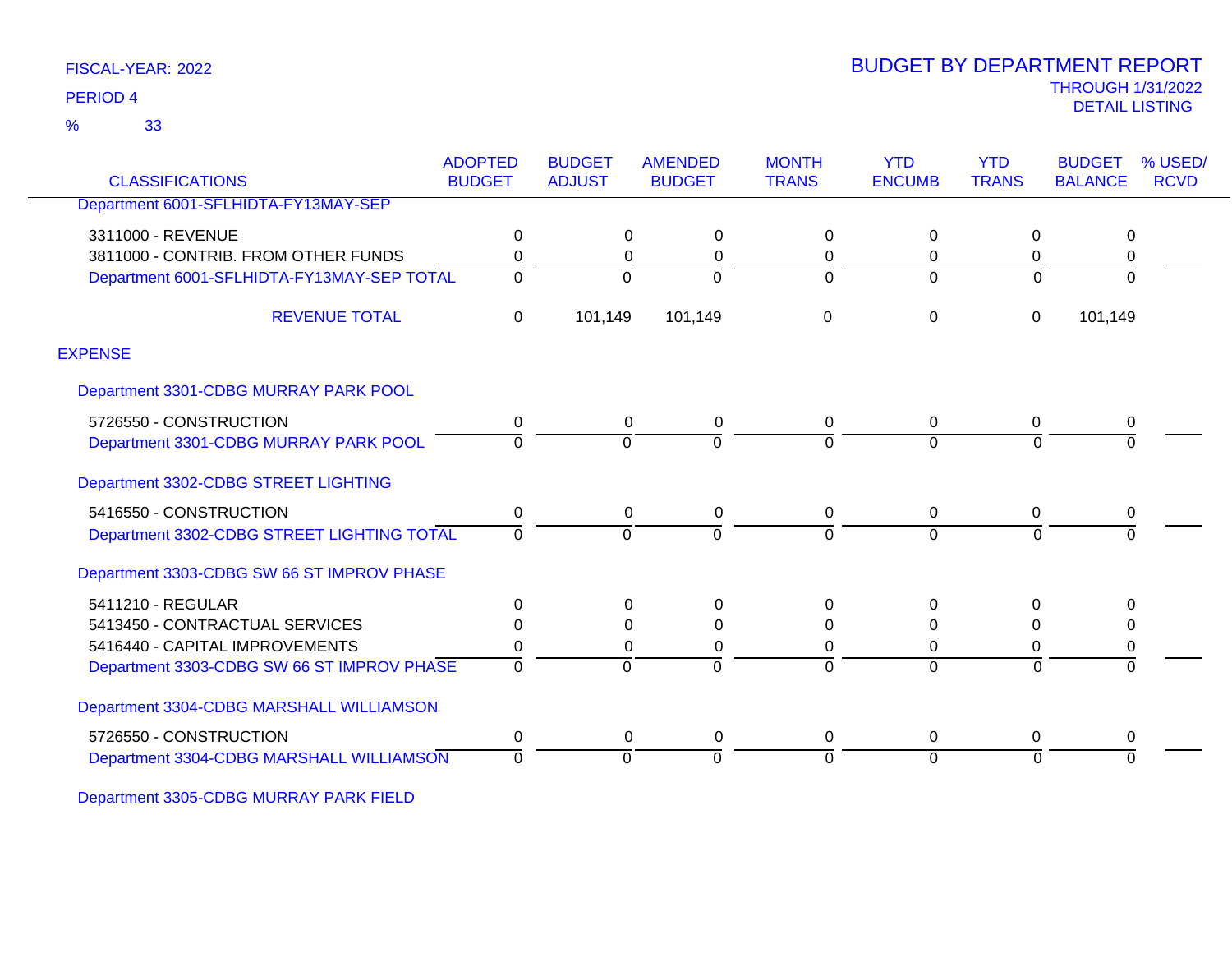33 %

### THROUGH 1/31/2022 DETAIL LISTING PERIOD <sup>4</sup> BUDGET BY DEPARTMENT REPORT

| <b>CLASSIFICATIONS</b>                        | <b>ADOPTED</b><br><b>BUDGET</b> | <b>BUDGET</b><br><b>ADJUST</b> | <b>AMENDED</b><br><b>BUDGET</b> | <b>MONTH</b><br><b>TRANS</b> | <b>YTD</b><br><b>ENCUMB</b> | <b>YTD</b><br><b>TRANS</b> | <b>BUDGET</b><br><b>BALANCE</b> | % USED/<br><b>RCVD</b> |
|-----------------------------------------------|---------------------------------|--------------------------------|---------------------------------|------------------------------|-----------------------------|----------------------------|---------------------------------|------------------------|
| 5726302 - IMPROVEMENT OTHER THAN BLDG         | $\overline{0}$                  | $\overline{0}$                 | $\overline{0}$                  | $\overline{0}$               | $\overline{0}$              | $\overline{0}$             | 0                               |                        |
| Department 3305-CDBG MURRAY PARK FIELD        | $\Omega$                        | $\Omega$                       | $\Omega$                        | $\Omega$                     | $\Omega$                    | $\Omega$                   | $\Omega$                        |                        |
| Department 3306-CDBG SW 64 BIKE LANE & ST IMP |                                 |                                |                                 |                              |                             |                            |                                 |                        |
| 5413120 - PROFESSIONAL SERVS-ST BEA           | $\Omega$                        | $\Omega$                       | $\Omega$                        | $\Omega$                     | $\Omega$                    | 0                          | <sup>0</sup>                    |                        |
| 5413450 - CONTRACTUAL SERVICES                | 0                               | $\Omega$                       | $\Omega$                        | $\Omega$                     | $\Omega$                    | $\Omega$                   | 0                               |                        |
| 5416450 - SUNSET DR & ST LIGHTING             | 0                               | $\Omega$                       | 0                               | 0                            | $\Omega$                    | 0                          | 0                               |                        |
| Department 3306-CDBG SW 64 BIKE LANE & ST IMP | $\Omega$                        | $\Omega$                       | $\Omega$                        | $\Omega$                     | $\Omega$                    | $\Omega$                   | $\Omega$                        |                        |
| Department 3307-CDBG-AFTER SCHOOL             |                                 |                                |                                 |                              |                             |                            |                                 |                        |
| 5725210 - SUPPLIES                            | 0                               | 0                              | 0                               | 0                            | 0                           | 0                          | 0                               |                        |
| Department 3307-CDBG-AFTER SCHOOL             | $\Omega$                        | $\Omega$                       | $\Omega$                        | $\Omega$                     | $\Omega$                    | $\Omega$                   |                                 |                        |
| Department 3308-CDBG-TENNIS LESSONS           |                                 |                                |                                 |                              |                             |                            |                                 |                        |
| 5721210 - FULL-TIME                           | $\Omega$                        | 0                              | $\Omega$                        | 0                            | 0                           | 0                          | 0                               |                        |
| 5722110 - F.I.C.A.                            | 0                               | $\Omega$                       | $\Omega$                        | $\Omega$                     | $\Omega$                    | 0                          | 0                               |                        |
| 5725205 - COMPUTER EQUIPMENT                  | 0                               | 0                              | 0                               | 0                            | 0                           | 0                          | 0                               |                        |
| Department 3308-CDBG-TENNIS LESSONS TOTAL     | $\overline{0}$                  | $\Omega$                       | $\Omega$                        | $\Omega$                     | $\Omega$                    | $\overline{0}$             | $\Omega$                        |                        |
| Department 3309-CDBG BREWER PARK              |                                 |                                |                                 |                              |                             |                            |                                 |                        |
| 5726302 - IMPROVEMENT OTHER THAN BLDG         | 0                               | 0                              | $\pmb{0}$                       | $\mathbf 0$                  | $\mathbf 0$                 | 0                          | 0                               |                        |
| Department 3309-CDBG BREWER PARK              | $\Omega$                        | $\Omega$                       | $\Omega$                        | $\Omega$                     | $\Omega$                    | $\Omega$                   | <sup>0</sup>                    |                        |
| Department 3310-CDBG COMM CTR RENOVATION      |                                 |                                |                                 |                              |                             |                            |                                 |                        |
| 5726550 - CONSTRUCTION                        | 0                               | 0                              | 0                               | 0                            | 0                           | 0                          | 0                               |                        |
| Department 3310-CDBG COMM CTR RENOVATION      | $\overline{0}$                  | 0                              | $\Omega$                        | $\Omega$                     | $\Omega$                    | $\overline{0}$             | $\Omega$                        |                        |

Department 3311-CDBG-SENIOR MEALS PROGRAM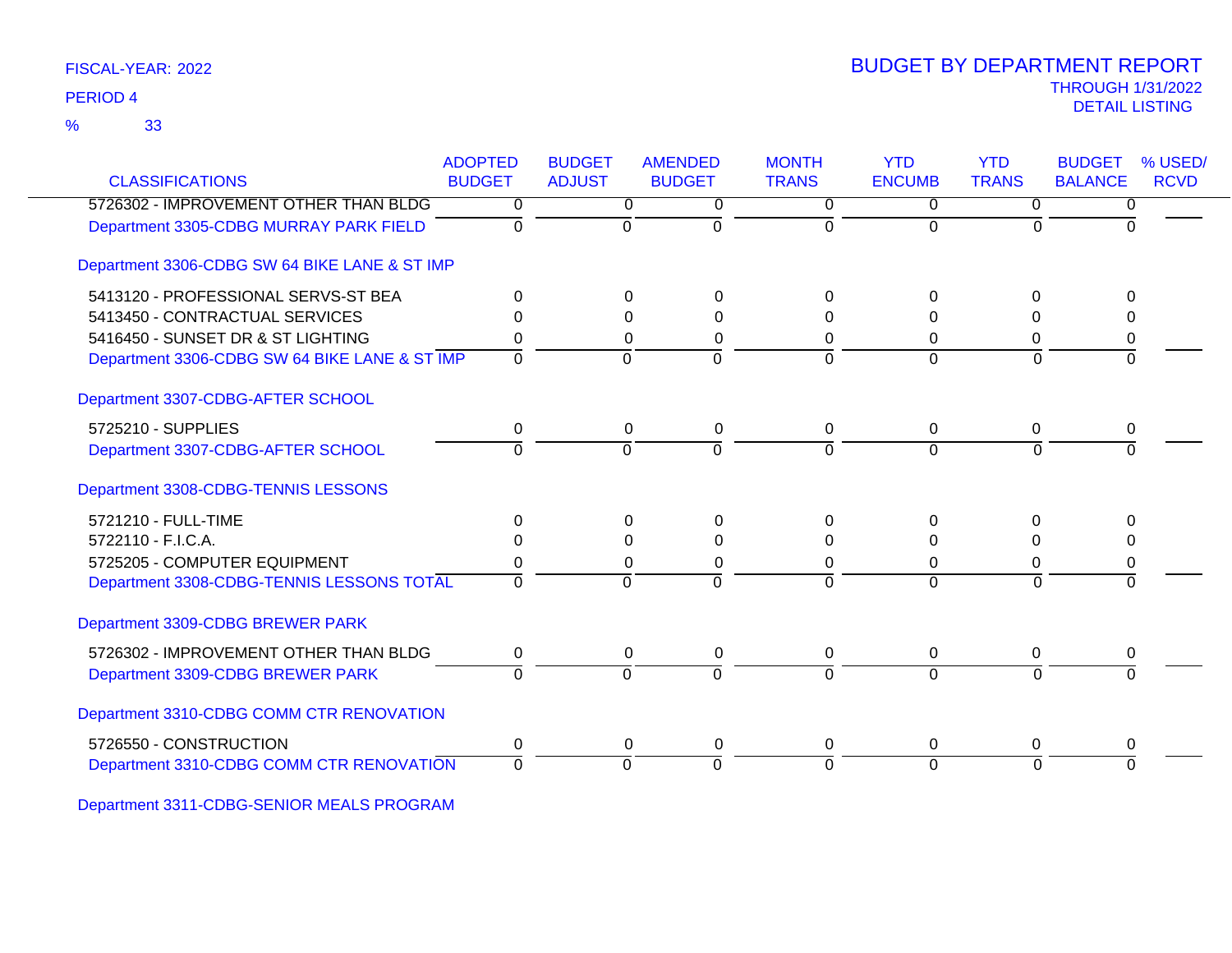|                                                | <b>ADOPTED</b> | <b>BUDGET</b>  | <b>AMENDED</b> | <b>MONTH</b>   | <b>YTD</b>     | <b>YTD</b>   | <b>BUDGET</b>  | % USED/     |
|------------------------------------------------|----------------|----------------|----------------|----------------|----------------|--------------|----------------|-------------|
| <b>CLASSIFICATIONS</b>                         | <b>BUDGET</b>  | <b>ADJUST</b>  | <b>BUDGET</b>  | <b>TRANS</b>   | <b>ENCUMB</b>  | <b>TRANS</b> | <b>BALANCE</b> | <b>RCVD</b> |
| 5721210 - FULL-TIME                            | 0              | $\overline{0}$ | $\overline{0}$ | $\overline{0}$ | 0              | $\Omega$     | 0              |             |
| 5723450 - CONTRACTUAL                          | 0              | 0              | 0              | 0              | 0              | 0            | 0              |             |
| Department 3311-CDBG-SENIOR MEALS PROGRAM      | $\Omega$       | $\overline{0}$ | $\overline{0}$ | $\Omega$       | $\Omega$       | $\Omega$     | $\Omega$       |             |
| Department 3312-CDBG-SENIOR MEALS PROGRAM      |                |                |                |                |                |              |                |             |
| 5723450 - CONTRACTUAL                          | 0              | 0              | 0              | 0              | $\mathbf 0$    | 0            | 0              |             |
| Department 3312-CDBG-SENIOR MEALS PROGRAM      | $\overline{0}$ | $\overline{0}$ | $\overline{0}$ | $\Omega$       | $\Omega$       | $\Omega$     | $\Omega$       |             |
| Department 3313-CDBG-MARSHALL WILLIAMSON       |                |                |                |                |                |              |                |             |
| 5726550 - CONSTRUCTION                         | $\pmb{0}$      | 101,149        | 101,149        | 63,214         | 37,935         | 101,149      |                | 100         |
| Department 3313-CDBG-MARSHALL WILLIAMSON       | $\mathbf 0$    | 101,149        | 101,149        | 63,214         | 37,935         | 101,149      | $\Omega$       | 100         |
| Department 3314-FY 2019 CDBG Sr Meals          |                |                |                |                |                |              |                |             |
| 5723450 - CONTRACTUAL                          | 0              | 0              | 0              | 0              | 0              | 0            | 0              |             |
| Department 3314-FY 2019 CDBG Sr Meals TOTAL    | $\Omega$       | $\overline{0}$ | $\overline{0}$ | $\Omega$       | $\overline{0}$ | $\Omega$     | $\overline{0}$ |             |
| Department 3315-FY 2020 CDBG SENIOR MEALS      |                |                |                |                |                |              |                |             |
| 5723450 - CONTRACTUAL                          | $\pmb{0}$      | 0              | 0              | 0              | 0              | 0            | 0              |             |
| Department 3315-FY 2020 CDBG SENIOR MEALS      | $\Omega$       | $\Omega$       | $\Omega$       | $\Omega$       | $\Omega$       | $\Omega$     | $\Omega$       |             |
| Department 3405-2013 JAG A-Form Interface Cont |                |                |                |                |                |              |                |             |
| 5214634 - MAINTENANCE-INTERNET SFTW            | $\pmb{0}$      | $\pmb{0}$      | $\pmb{0}$      | $\mathsf 0$    | $\mathbf 0$    | 0            | 0              |             |
| Department 3405-2013 JAG A-Form Interface Cont | $\Omega$       | $\overline{0}$ | $\overline{0}$ | $\Omega$       | $\Omega$       | $\Omega$     | $\Omega$       |             |
| Department 3406-BYRNE-JAG 2013                 |                |                |                |                |                |              |                |             |
| 5215205 - COMPUTER SUPPLIES                    | 0              | 0              | 0              | 0              | $\Omega$       | 0            | 0              |             |
| Department 3406-BYRNE-JAG 2013 TOTAL           | $\overline{0}$ | $\overline{0}$ | $\overline{0}$ | $\Omega$       | $\Omega$       | $\Omega$     | $\overline{0}$ |             |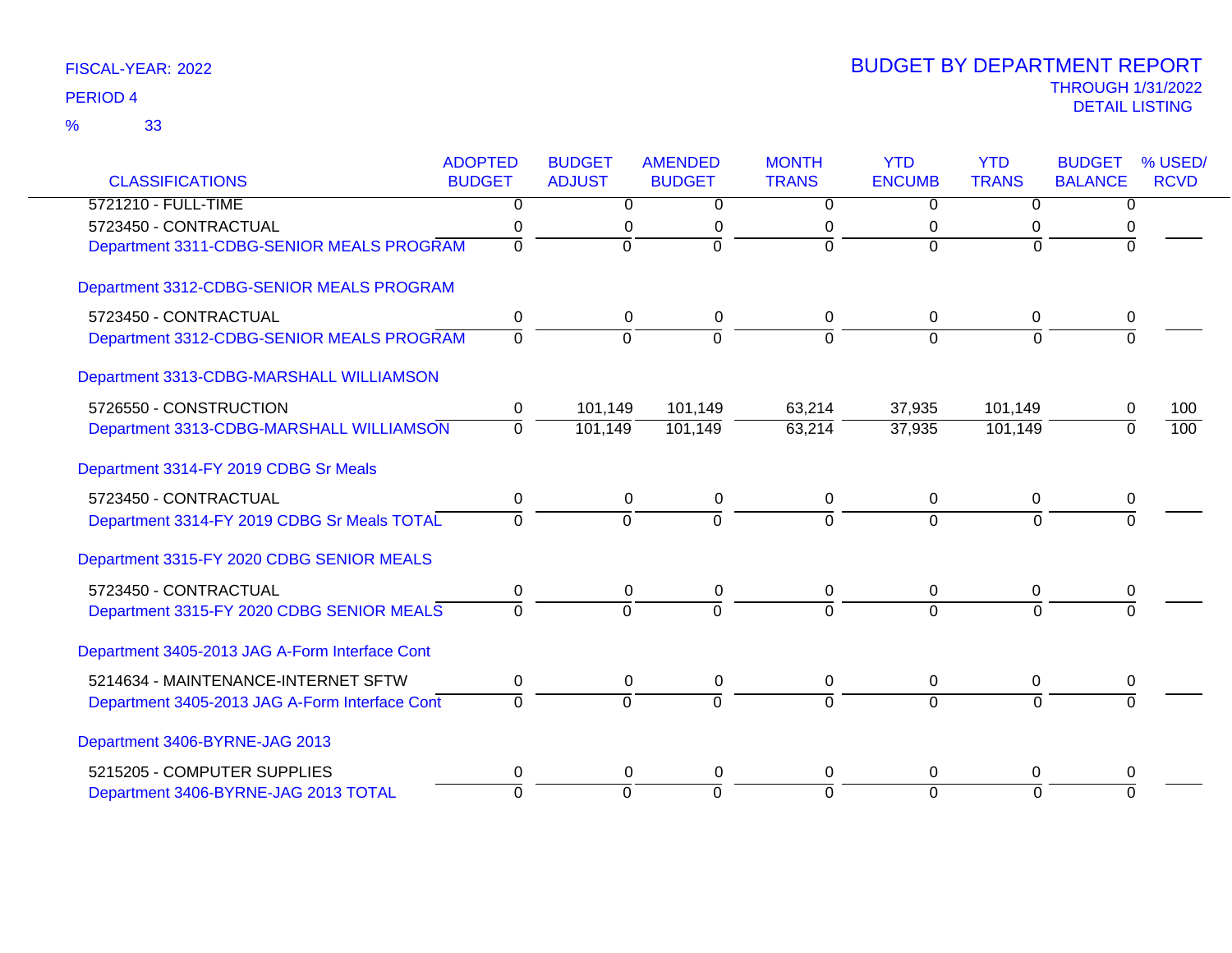33 %

| <b>CLASSIFICATIONS</b>                      | <b>ADOPTED</b><br><b>BUDGET</b> | <b>BUDGET</b><br><b>ADJUST</b> | <b>AMENDED</b><br><b>BUDGET</b> | <b>MONTH</b><br><b>TRANS</b> | <b>YTD</b><br><b>ENCUMB</b> | <b>YTD</b><br><b>TRANS</b> | <b>BUDGET</b><br><b>BALANCE</b> | % USED/<br><b>RCVD</b> |
|---------------------------------------------|---------------------------------|--------------------------------|---------------------------------|------------------------------|-----------------------------|----------------------------|---------------------------------|------------------------|
| Department 3407-BYRNE-JAG VEH BURGLARY      |                                 |                                |                                 |                              |                             |                            |                                 |                        |
|                                             |                                 |                                |                                 |                              |                             |                            |                                 |                        |
| 5215205 - COMPUTER SUPPLIES                 | 0                               | 0                              | 0                               | 0                            | 0                           | 0                          |                                 |                        |
| Department 3407-BYRNE-JAG VEH BURGLARY 2013 | $\overline{0}$                  | $\overline{0}$                 | ō                               | $\overline{0}$               | $\Omega$                    | $\overline{0}$             | $\Omega$                        |                        |
| Department 3408-BYRNE-JAG 2014              |                                 |                                |                                 |                              |                             |                            |                                 |                        |
| 5215205 - COMPUTER SUPPLIES                 | 0                               | 0                              | 0                               | $\mathbf 0$                  | $\mathbf 0$                 | 0                          | 0                               |                        |
| Department 3408-BYRNE-JAG 2014 TOTAL        | $\Omega$                        | $\Omega$                       | $\Omega$                        | $\Omega$                     | $\Omega$                    | $\Omega$                   |                                 |                        |
| Department 3409-BYRNE-JAG 2014              |                                 |                                |                                 |                              |                             |                            |                                 |                        |
| 5215205 - COMPUTER SUPPLIES                 | 0                               | 0                              | 0                               | 0                            | 0                           | 0                          |                                 |                        |
| Department 3409-BYRNE-JAG 2014 TOTAL        | $\Omega$                        | $\Omega$                       | $\Omega$                        | $\Omega$                     | $\Omega$                    | $\Omega$                   |                                 |                        |
| Department 3410-BYRNE-JAG FY15              |                                 |                                |                                 |                              |                             |                            |                                 |                        |
| 5215205 - COMPUTER SUPPLIES                 | 0                               | 0                              | 0                               | 0                            | 0                           | 0                          | 0                               |                        |
| Department 3410-BYRNE-JAG FY15 TOTAL        | $\Omega$                        | $\overline{0}$                 | $\overline{0}$                  | $\Omega$                     | $\Omega$                    | $\overline{0}$             | $\Omega$                        |                        |
| Department 3411-BYRNE-JAG FY15-2            |                                 |                                |                                 |                              |                             |                            |                                 |                        |
| 5215205 - COMPUTER SUPPLIES                 | 0                               | 0                              | 0                               | 0                            | $\mathbf 0$                 | 0                          |                                 |                        |
| Department 3411-BYRNE-JAG FY15-2 TOTAL      | $\Omega$                        | $\Omega$                       | $\Omega$                        | 0                            | $\Omega$                    | $\Omega$                   |                                 |                        |
| Department 3412-BYRNE-JAG FY16 2 TABLETS    |                                 |                                |                                 |                              |                             |                            |                                 |                        |
| 5215205 - COMPUTER SUPPLIES                 | 0                               | 0                              | 0                               | 0                            | 0                           | 0                          | 0                               |                        |
| Department 3412-BYRNE-JAG FY16 2 TABLETS    | $\overline{0}$                  | $\overline{0}$                 | $\overline{0}$                  | $\Omega$                     | $\overline{0}$              | $\overline{0}$             |                                 |                        |
| Department 3413-BYRNE-JAG FY16              |                                 |                                |                                 |                              |                             |                            |                                 |                        |
| 5215205 - COMPUTER SUPPLIES                 | $\mathbf 0$                     | $\mathbf 0$                    | $\mathbf 0$                     | 0                            | 0                           | $\mathbf 0$                | $\mathbf 0$                     |                        |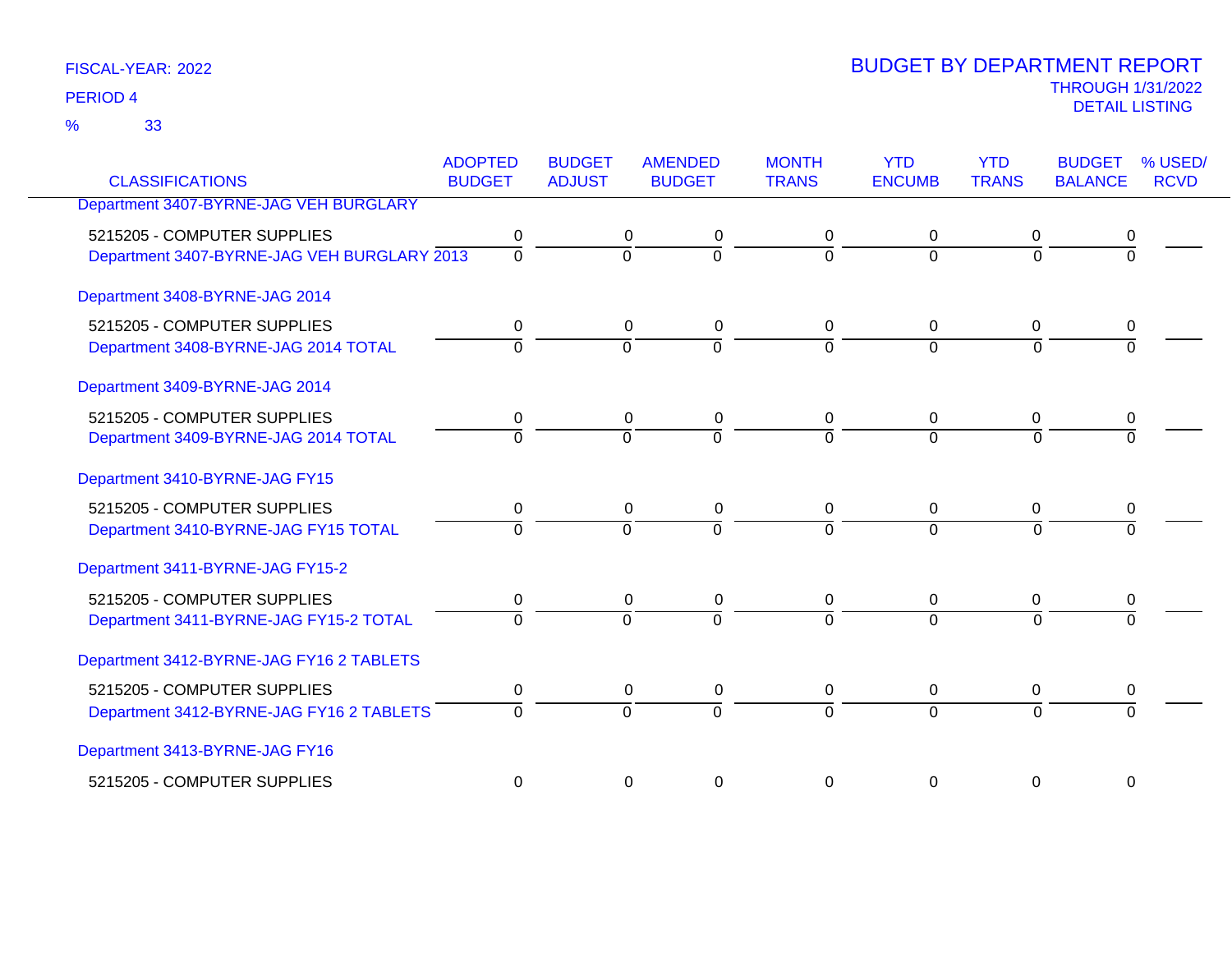33 %

### THROUGH 1/31/2022 DETAIL LISTING PERIOD <sup>4</sup> BUDGET BY DEPARTMENT REPORT

| <b>CLASSIFICATIONS</b>                  | <b>ADOPTED</b><br><b>BUDGET</b> | <b>BUDGET</b><br><b>ADJUST</b> | <b>AMENDED</b><br><b>BUDGET</b> | <b>MONTH</b><br><b>TRANS</b> | <b>YTD</b><br><b>ENCUMB</b> | <b>YTD</b><br><b>TRANS</b> | <b>BUDGET</b><br><b>BALANCE</b> | % USED/<br><b>RCVD</b> |
|-----------------------------------------|---------------------------------|--------------------------------|---------------------------------|------------------------------|-----------------------------|----------------------------|---------------------------------|------------------------|
| Department 3413-BYRNE-JAG FY16 TOTAL    | $\overline{0}$                  |                                | $\overline{0}$<br>0             | $\Omega$                     | $\overline{0}$              | $\Omega$                   | $\overline{0}$                  |                        |
| Department 3414-BYRNE JAG-FY17          |                                 |                                |                                 |                              |                             |                            |                                 |                        |
| 5215205 - COMPUTER SUPPLIES             | 0                               |                                | 0<br>0                          | 0                            | 0                           | 0                          | 0                               |                        |
| Department 3414-BYRNE JAG-FY17 TOTAL    | $\Omega$                        |                                | $\overline{0}$<br>$\Omega$      | $\Omega$                     | $\Omega$                    | $\Omega$                   | U                               |                        |
| Department 3415-BYRNE JAG- FY17         |                                 |                                |                                 |                              |                             |                            |                                 |                        |
| 5215205 - COMPUTER SUPPLIES             | 0                               |                                | 0<br>0                          | 0                            | 0                           | 0                          | 0                               |                        |
| Department 3415-BYRNE JAG- FY17 TOTAL   | $\Omega$                        |                                | ō<br>$\Omega$                   | $\Omega$                     | $\Omega$                    | $\Omega$                   | $\Omega$                        |                        |
| Department 3416-BYRNE-JAG FY19          |                                 |                                |                                 |                              |                             |                            |                                 |                        |
| 5215205 - COMPUTER SUPPLIES             | 0                               |                                | 0<br>0                          | 0                            | 0                           | 0                          |                                 |                        |
| Department 3416-BYRNE-JAG FY19 TOTAL    | $\Omega$                        |                                | $\overline{0}$<br>$\Omega$      | $\Omega$                     | $\overline{0}$              | $\Omega$                   | $\Omega$                        |                        |
| Department 3417-BYRNE-JAG FY18-19       |                                 |                                |                                 |                              |                             |                            |                                 |                        |
| 5215205 - COMPUTER SUPPLIES             | $\mathbf 0$                     |                                | 0<br>0                          | 0                            | 0                           | $\pmb{0}$                  | 0                               |                        |
| Department 3417-BYRNE-JAG FY18-19 TOTAL | $\Omega$                        |                                | $\Omega$<br>$\Omega$            | $\Omega$                     | $\Omega$                    | $\Omega$                   | ∩                               |                        |
| Department 5001-POLICE VESTS GRANT FY11 |                                 |                                |                                 |                              |                             |                            |                                 |                        |
| 5215220 - UNIFORMS                      | 0                               |                                | 0<br>0                          | 0                            | 0                           | 0                          | 0                               |                        |
| Department 5001-POLICE VESTS GRANT FY11 | $\Omega$                        |                                | $\overline{0}$<br>$\Omega$      | $\Omega$                     | $\Omega$                    | $\Omega$                   | $\Omega$                        |                        |
| Department 5002-POLICE VESTS GRANT FY12 |                                 |                                |                                 |                              |                             |                            |                                 |                        |
| 5215220 - UNIFORMS                      | 0                               |                                | 0<br>0                          | 0                            | 0                           | 0                          | 0                               |                        |
| Department 5002-POLICE VESTS GRANT FY12 | $\Omega$                        |                                | $\overline{0}$<br>$\Omega$      | $\Omega$                     | $\Omega$                    | $\Omega$                   | $\overline{0}$                  |                        |
|                                         |                                 |                                |                                 |                              |                             |                            |                                 |                        |

Department 5003-BVP-POLICE VEST GRANT FY17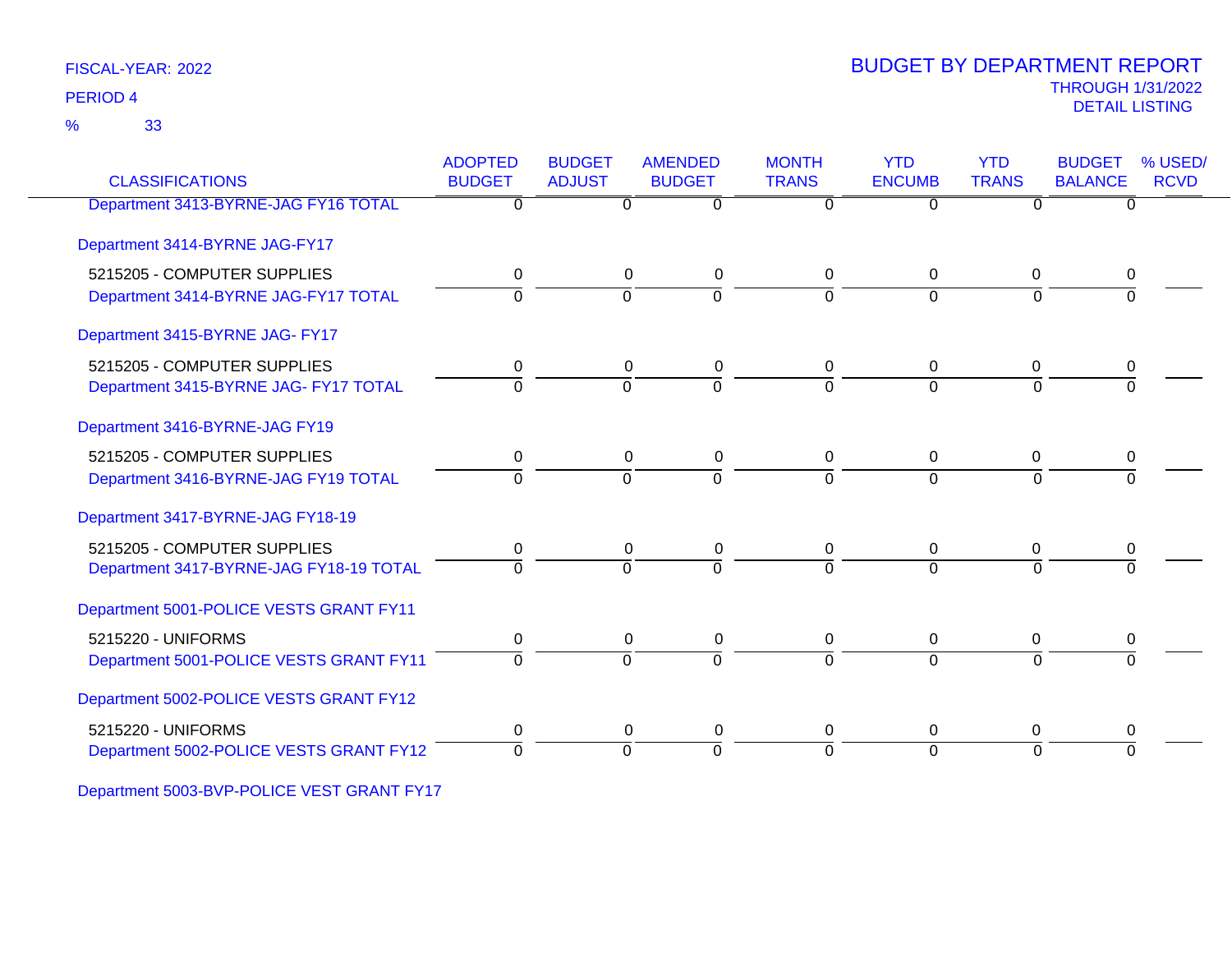| <b>CLASSIFICATIONS</b>                                              | <b>ADOPTED</b><br><b>BUDGET</b> | <b>BUDGET</b><br><b>ADJUST</b> | <b>AMENDED</b><br><b>BUDGET</b> | <b>MONTH</b><br><b>TRANS</b> | <b>YTD</b><br><b>ENCUMB</b> | <b>YTD</b><br><b>TRANS</b> | <b>BUDGET</b><br><b>BALANCE</b> | % USED/<br><b>RCVD</b> |
|---------------------------------------------------------------------|---------------------------------|--------------------------------|---------------------------------|------------------------------|-----------------------------|----------------------------|---------------------------------|------------------------|
| 5215220 - UNIFORMS                                                  | 0                               | $\overline{0}$                 | $\overline{0}$                  | $\overline{0}$               | $\overline{0}$              | $\overline{0}$             | $\overline{0}$                  |                        |
| Department 5003-BVP-POLICE VEST GRANT FY17                          | $\Omega$                        | $\Omega$                       | $\Omega$                        | $\Omega$                     | $\overline{0}$              | 0                          | $\Omega$                        |                        |
| Department 6000-SFLHIDTA-FY12                                       |                                 |                                |                                 |                              |                             |                            |                                 |                        |
| 5213450 - CONTRACTUAL SERVICES                                      | $\Omega$                        | $\Omega$                       | $\mathbf{0}$                    | $\Omega$                     | 0                           | 0                          | 0                               |                        |
| 5214060 - AUTO ALLOWANCE                                            | $\Omega$                        | $\Omega$                       | $\Omega$                        | 0                            | 0                           | 0                          | 0                               |                        |
| 5819900 - INTER-FUND TRANSFER                                       | 0                               | 0                              | 0                               | 0                            | 0                           | 0                          | 0                               |                        |
| Department 6000-SFLHIDTA-FY12 TOTAL                                 | $\Omega$                        | $\Omega$                       | $\overline{0}$                  | $\Omega$                     | $\overline{0}$              | $\Omega$                   | $\Omega$                        |                        |
| Department 6001-SFLHIDTA-FY13MAY-SEP                                |                                 |                                |                                 |                              |                             |                            |                                 |                        |
| 5213450 - CONTRACTUAL SERVICES                                      | $\Omega$                        | $\Omega$                       | $\mathbf 0$                     | $\mathbf 0$                  | 0                           | $\Omega$                   | 0                               |                        |
| 5214060 - AUTO ALLOWANCE                                            | $\Omega$                        | $\Omega$                       | $\Omega$                        | 0                            | 0                           | 0                          | 0                               |                        |
| 5819900 - INTER-FUND TRANSFER                                       | 0                               | 0                              | 0                               | 0                            | 0                           | 0                          | $\pmb{0}$                       |                        |
| Department 6001-SFLHIDTA-FY13MAY-SEP TOTAL                          | $\mathbf 0$                     | $\mathbf 0$                    | ō                               | $\Omega$                     | $\overline{0}$              | $\overline{0}$             | $\overline{0}$                  |                        |
| <b>EXPENSE TOTAL</b>                                                | 0                               | 101,149                        | 101,149                         | 63,214                       | 37,935                      | 101,149                    | $\mathbf 0$                     | 100                    |
| Fund 120-FEDERAL GRANT FUND TOTAL                                   |                                 |                                |                                 |                              |                             |                            |                                 |                        |
| <b>REVENUE</b>                                                      | 0                               | 101,149                        | 101,149                         | 0                            | $\Omega$                    | $\mathbf{0}$               | 101,149                         |                        |
| <b>EXPENSE</b>                                                      | $\Omega$                        | 101,149                        | 101,149                         | 63,214                       | 37,935                      | 101,149                    | 0                               | 100                    |
| Fund 120-FEDERAL GRANT FUND TOTAL                                   | $\Omega$                        | 0                              | 0                               | $-63,214$                    | $-37,935$                   | $-101,149$                 | 101,149                         |                        |
| Fund 121-ARPA-American Rescue Plan Act                              |                                 |                                |                                 |                              |                             |                            |                                 |                        |
| <b>REVENUE</b>                                                      |                                 |                                |                                 |                              |                             |                            |                                 |                        |
| Department 0000-Description N/A                                     |                                 |                                |                                 |                              |                             |                            |                                 |                        |
| 3320000 - OTHER FIN ASSIST FEDERAL<br>3612100 - INTEREST INCOME-TIF | 0<br>0                          | 685,662<br>0                   | 685,662<br>$\Omega$             | 0<br>1,842                   | 0<br>0                      | 0<br>7,137                 | 685,662<br>$-7,137$             |                        |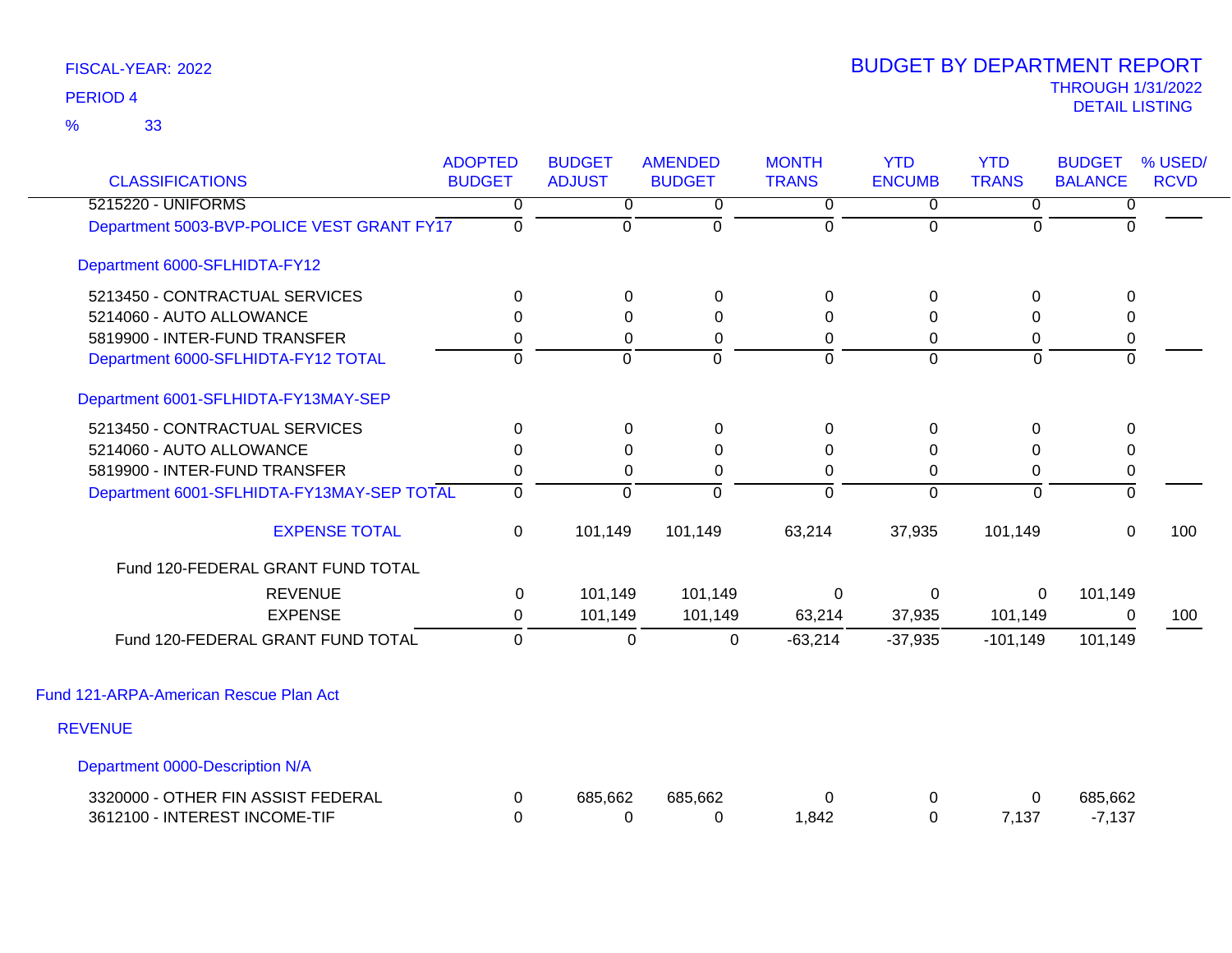| <b>CLASSIFICATIONS</b>                       | <b>ADOPTED</b><br><b>BUDGET</b> | <b>BUDGET</b><br><b>ADJUST</b> | <b>AMENDED</b><br><b>BUDGET</b> | <b>MONTH</b><br><b>TRANS</b> | <b>YTD</b><br><b>ENCUMB</b> | <b>YTD</b><br><b>TRANS</b> | <b>BUDGET</b><br><b>BALANCE</b> | % USED/<br><b>RCVD</b> |
|----------------------------------------------|---------------------------------|--------------------------------|---------------------------------|------------------------------|-----------------------------|----------------------------|---------------------------------|------------------------|
| Department 0000-Description N/A TOTAL        | $\overline{0}$                  | 685,662                        | 685,662                         | 1,842                        | $\overline{0}$              | 7,137                      | 678,525                         | $\overline{1}$         |
| <b>REVENUE TOTAL</b>                         | $\mathbf 0$                     | 685,662                        | 685,662                         | 1,842                        | $\overline{0}$              | 7,137                      | 678,525                         | $\mathbf{1}$           |
| <b>EXPENSE</b>                               |                                 |                                |                                 |                              |                             |                            |                                 |                        |
| Department 1310-CITY MANAGER                 |                                 |                                |                                 |                              |                             |                            |                                 |                        |
| 5131210 - REGULAR                            | $\Omega$                        | 289,122                        | 289,122                         | 0                            | 0                           | 289,122                    | 0                               | 100                    |
| 5132110 - F.I.C.A.                           | 0                               | 13,065                         | 13,065                          | 0                            | $\mathbf 0$                 | 13,065                     |                                 | 100                    |
| Department 1310-CITY MANAGER TOTAL           | $\mathbf 0$                     | 302,187                        | 302,187                         | $\mathbf 0$                  | $\mathbf 0$                 | 302,187                    | $\overline{1}$                  | 100                    |
| Department 1730-STREET MAINTENANCE           |                                 |                                |                                 |                              |                             |                            |                                 |                        |
| 5416210 - INFRASTRUCTURE PROJECTS            | 0                               | 100,000                        | 100,000                         | 0                            | 100,000                     | 100,000                    | 0                               | 100                    |
| 5416490 - CONSTRUCTIONS PROJECTS             | 0                               | 283,475                        | 283,475                         | 0                            | 283,475                     | 283,475                    | 0                               | 100                    |
| Department 1730-STREET MAINTENANCE TOTAL     | $\overline{0}$                  | 383,475                        | 383,475                         | $\overline{0}$               | 383,475                     | 383,475                    | $\overline{0}$                  | 100                    |
| <b>EXPENSE TOTAL</b>                         | 0                               | 685,662                        | 685,662                         | $\mathbf 0$                  | 383,475                     | 685,662                    |                                 | 100                    |
| Fund 121-ARPA-American Rescue Plan Act TOTAL |                                 |                                |                                 |                              |                             |                            |                                 |                        |
| <b>REVENUE</b>                               | 0                               | 685,662                        | 685,662                         | 1,842                        | 0                           | 7,137                      | 678,525                         | 1                      |
| <b>EXPENSE</b>                               | 0                               | 685,662                        | 685,662                         | 0                            | 383,475                     | 685,662                    |                                 | 100                    |
| Fund 121-ARPA-American Rescue Plan Act TOTAL | $\mathbf 0$                     | $\mathbf{0}$                   | 0                               | 1,842                        | $-383,475$                  | $-678,525$                 | 678,524                         |                        |
| Fund 124-PTP TAX-TRANSPORTATION              |                                 |                                |                                 |                              |                             |                            |                                 |                        |
| <b>REVENUE</b>                               |                                 |                                |                                 |                              |                             |                            |                                 |                        |
| Department 0000-Description N/A              |                                 |                                |                                 |                              |                             |                            |                                 |                        |
| 3126000 - DISCRETIONARY SALES S/TAX          | 430,000                         | 0                              | 430,000                         | 111,029                      | 0                           | 111,029                    | 318,971                         | 25                     |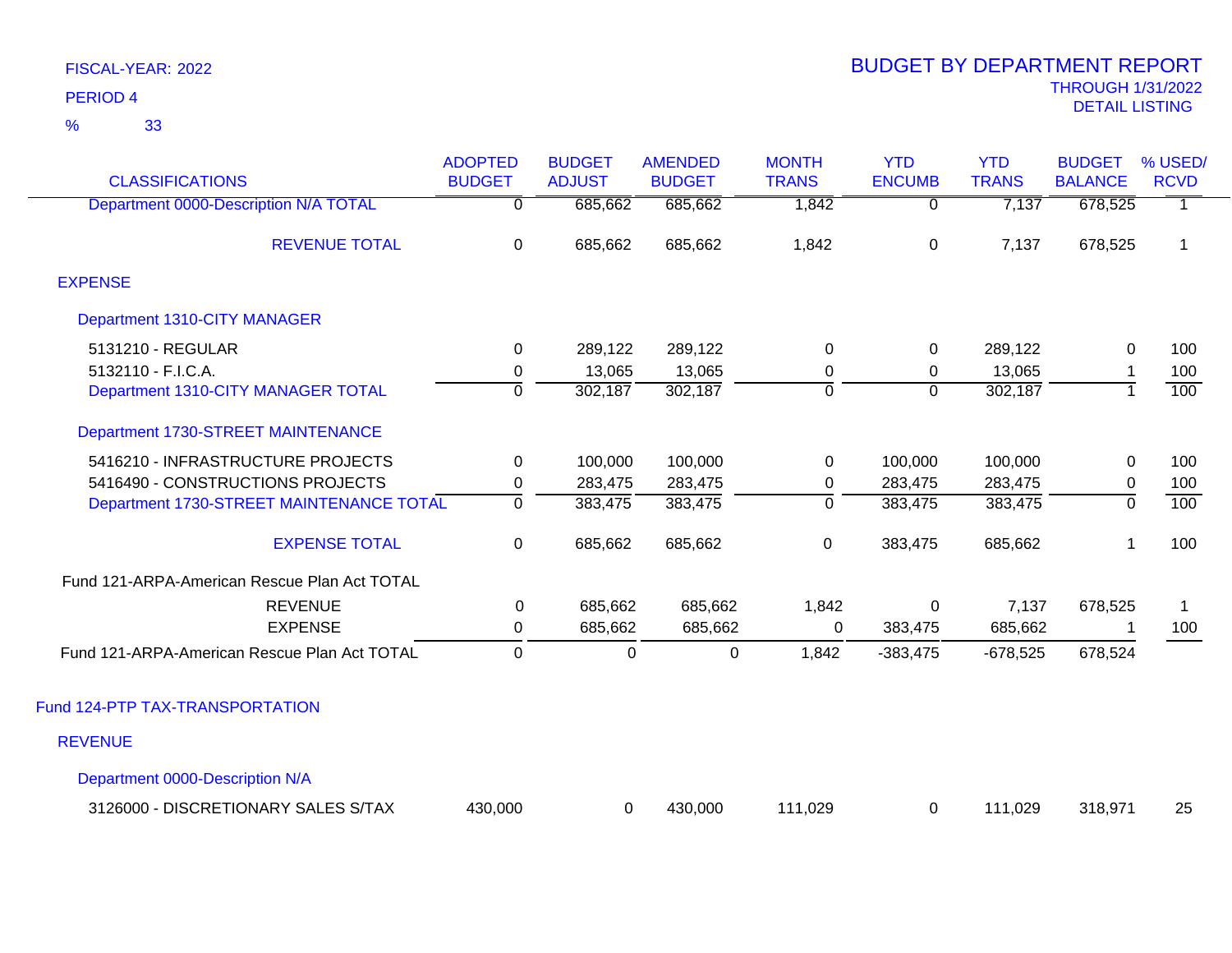| <b>CLASSIFICATIONS</b>                             | <b>ADOPTED</b><br><b>BUDGET</b> | <b>BUDGET</b><br><b>ADJUST</b> | <b>AMENDED</b><br><b>BUDGET</b> | <b>MONTH</b><br><b>TRANS</b> | <b>YTD</b><br><b>ENCUMB</b> | <b>YTD</b><br><b>TRANS</b> | <b>BUDGET</b><br><b>BALANCE</b> | % USED/<br><b>RCVD</b> |
|----------------------------------------------------|---------------------------------|--------------------------------|---------------------------------|------------------------------|-----------------------------|----------------------------|---------------------------------|------------------------|
| 3301000 - INTERGOVERNMENTAL REVENUE                | 0                               | $\mathbf 0$                    | 0                               | 0                            | 0                           | $\overline{0}$             | $\mathbf 0$                     |                        |
| 3612000 - INTEREST INCOME                          | 10,000                          | 0                              | 10,000                          | 715                          | 0                           | 3,052                      | 6,948                           | 30                     |
| Department 0000-Description N/A TOTAL              | 440,000                         | $\overline{0}$                 | 440,000                         | 111,744                      | $\overline{0}$              | 114,081                    | 325,919                         | $\overline{25}$        |
|                                                    |                                 |                                |                                 |                              |                             |                            |                                 |                        |
| <b>REVENUE TOTAL</b>                               | 440,000                         | 0                              | 440,000                         | 111,744                      | 0                           | 114,081                    | 325,919                         | 25                     |
| <b>EXPENSE</b>                                     |                                 |                                |                                 |                              |                             |                            |                                 |                        |
| Department 1730-STREET MAINTENANCE                 |                                 |                                |                                 |                              |                             |                            |                                 |                        |
| 5413450 - CONTRACTUAL SERVICES                     | $\Omega$                        | 0                              | $\Omega$                        | $\Omega$                     | $\Omega$                    | $\Omega$                   | 0                               |                        |
| 5416490 - CONSTRUCTIONS PROJECTS                   | 1,141,000                       | 550,979                        | 1,691,979                       | 19,348                       | 683,842                     | 743,501                    | 948,478                         | 43                     |
| Department 1730-STREET MAINTENANCE TOTAL 1,141,000 |                                 | 550,979                        | 1,691,979                       | 19,348                       | 683,842                     | 743,501                    | 948,478                         | 43                     |
| <b>EXPENSE TOTAL</b>                               | 1,141,000                       | 550,979                        | 1,691,979                       | 19,348                       | 683,842                     | 743,501                    | 948,478                         | 43                     |
| Fund 124-PTP TAX-TRANSPORTATION TOTAL              |                                 |                                |                                 |                              |                             |                            |                                 |                        |
| <b>REVENUE</b>                                     | 440,000                         | 0                              | 440,000                         | 111,744                      | $\mathbf 0$                 | 114,081                    | 325,919                         | 25                     |
| <b>EXPENSE</b>                                     | 1,141,000                       | 550,979                        | 1,691,979                       | 19,348                       | 683,842                     | 743,501                    | 948,478                         | 43                     |
| Fund 124-PTP TAX-TRANSPORTATION TOTAL              | $-701,000$                      | $-550,979$                     | $-1,251,979$                    | 92,396                       | $-683,842$                  | $-629,420$                 | $-622,559$                      |                        |
| Fund 125-PTP TAX FUND-DIRECT TRANSIT               |                                 |                                |                                 |                              |                             |                            |                                 |                        |
| <b>REVENUE</b>                                     |                                 |                                |                                 |                              |                             |                            |                                 |                        |
| Department 0000-Description N/A                    |                                 |                                |                                 |                              |                             |                            |                                 |                        |
| 3126000 - DISCRETIONARY SALES S/TAX                | 107,500                         | $\mathbf 0$                    | 107,500                         | 0                            | $\overline{0}$              | $\mathbf 0$                | 107,500                         |                        |
| Department 0000-Description N/A TOTAL              | 107,500                         | $\overline{0}$                 | 107,500                         | $\overline{0}$               | $\overline{0}$              | 0                          | 107,500                         |                        |
| <b>REVENUE TOTAL</b>                               | 107,500                         | 0                              | 107,500                         | 0                            | 0                           | 0                          | 107,500                         |                        |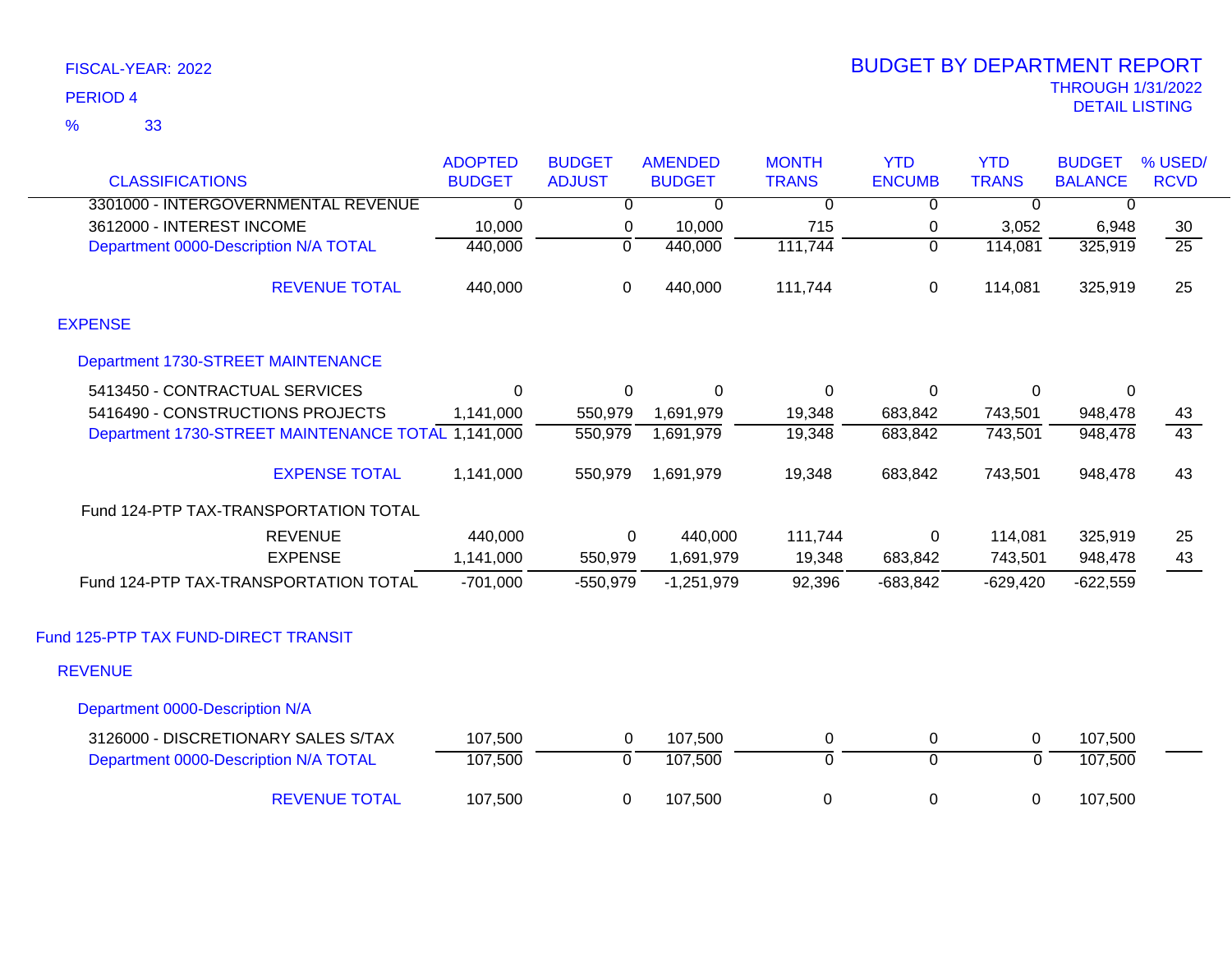| <b>CLASSIFICATIONS</b>                     | <b>ADOPTED</b><br><b>BUDGET</b> | <b>BUDGET</b><br><b>ADJUST</b> | <b>AMENDED</b><br><b>BUDGET</b> | <b>MONTH</b><br><b>TRANS</b> | <b>YTD</b><br><b>ENCUMB</b> | <b>YTD</b><br><b>TRANS</b> | <b>BUDGET</b><br><b>BALANCE</b> | % USED/<br><b>RCVD</b> |
|--------------------------------------------|---------------------------------|--------------------------------|---------------------------------|------------------------------|-----------------------------|----------------------------|---------------------------------|------------------------|
| <b>EXPENSE</b>                             |                                 |                                |                                 |                              |                             |                            |                                 |                        |
| Department 1730-STREET MAINTENANCE         |                                 |                                |                                 |                              |                             |                            |                                 |                        |
| 5413450 - CONTRACTUAL SERVICES             | 182,926                         |                                | 182,926<br>0                    | 15,244                       | 152,438                     | 182,926                    | 0                               | 100                    |
| 5414640 - MAINT & REP STRS & PARKWY        | $\mathbf{0}$                    |                                | $\Omega$<br>0                   | $\Omega$                     | 0                           | 0                          | 0                               |                        |
| 5416490 - CONSTRUCTIONS PROJECTS           | $\mathbf{0}$                    |                                | $\mathbf 0$<br>0                | 0                            | $\mathbf 0$                 | $\Omega$                   | $\pmb{0}$                       |                        |
| Department 1730-STREET MAINTENANCE TOTAL   | 182,926                         |                                | $\overline{0}$<br>182,926       | 15,244                       | 152,438                     | 182,926                    | $\overline{0}$                  | 100                    |
| <b>EXPENSE TOTAL</b>                       | 182,926                         |                                | $\mathbf 0$<br>182,926          | 15,244                       | 152,438                     | 182,926                    | $\mathsf 0$                     | 100                    |
| Fund 125-PTP TAX FUND-DIRECT TRANSIT TOTAL |                                 |                                |                                 |                              |                             |                            |                                 |                        |
| <b>REVENUE</b>                             | 107,500                         |                                | 107,500<br>0                    | 0                            | 0                           | $\mathbf 0$                | 107,500                         |                        |
| <b>EXPENSE</b>                             | 182,926                         |                                | 182,926<br>0                    | 15,244                       | 152,438                     | 182,926                    | 0                               | 100                    |
| Fund 125-PTP TAX FUND-DIRECT TRANSIT TOTAL | $-75,426$                       |                                | $\mathbf 0$<br>$-75,426$        | $-15,244$                    | $-152,438$                  | $-182,926$                 | 107,500                         |                        |
| Fund 150-REVENUE STABILIZATION FUND        |                                 |                                |                                 |                              |                             |                            |                                 |                        |
| <b>REVENUE</b>                             |                                 |                                |                                 |                              |                             |                            |                                 |                        |
| Department 0000-Description N/A            |                                 |                                |                                 |                              |                             |                            |                                 |                        |
| 3811000 - CONTRIB. FROM OTHER FUNDS        | $\mathbf 0$                     |                                | 0<br>0                          | 0                            | $\mathbf 0$                 | 0                          | $\pmb{0}$                       |                        |
| Department 0000-Description N/A TOTAL      | $\mathbf 0$                     | $\overline{0}$                 | $\Omega$                        | $\mathbf 0$                  | $\overline{0}$              | $\Omega$                   | 0                               |                        |
| <b>REVENUE TOTAL</b>                       | $\mathbf 0$                     | $\mathbf 0$                    | $\mathbf 0$                     | $\mathbf 0$                  | $\pmb{0}$                   | $\mathbf 0$                | 0                               |                        |
| <b>EXPENSE</b>                             |                                 |                                |                                 |                              |                             |                            |                                 |                        |
| <b>Department 1410-FINANCE</b>             |                                 |                                |                                 |                              |                             |                            |                                 |                        |
| 5819120 - INTRA-GOV TRANSFER-TO GF         | 0                               |                                | 0<br>0                          | 0                            | $\mathbf 0$                 | 0                          | 0                               |                        |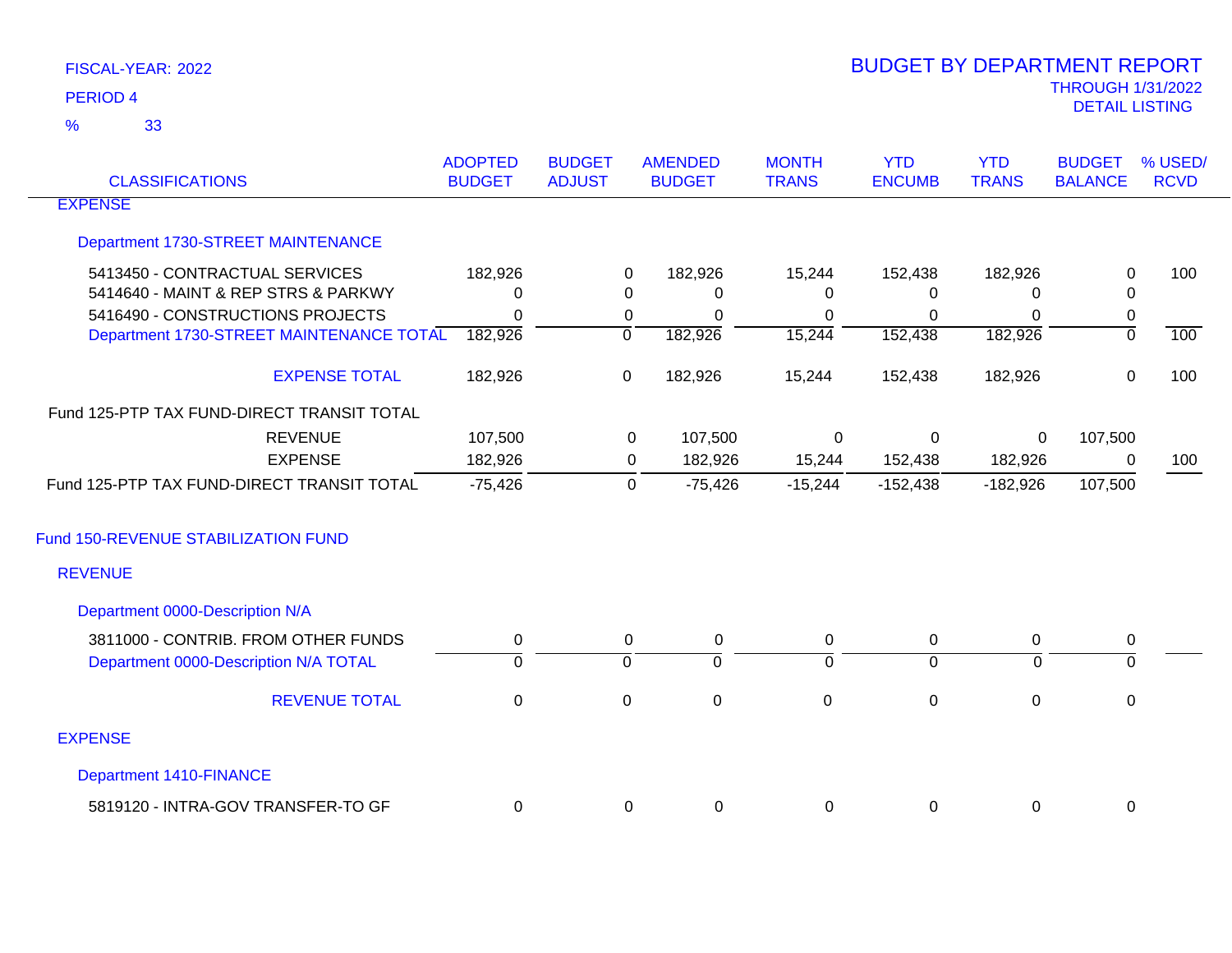| <b>CLASSIFICATIONS</b>                                                       | <b>ADOPTED</b><br><b>BUDGET</b> | <b>BUDGET</b><br><b>ADJUST</b> | <b>AMENDED</b><br><b>BUDGET</b> | <b>MONTH</b><br><b>TRANS</b> | <b>YTD</b><br><b>ENCUMB</b> | <b>YTD</b><br><b>TRANS</b> | <b>BUDGET</b><br><b>BALANCE</b> | % USED/<br><b>RCVD</b> |
|------------------------------------------------------------------------------|---------------------------------|--------------------------------|---------------------------------|------------------------------|-----------------------------|----------------------------|---------------------------------|------------------------|
| 5819900 - INTER-FUND TRANSFER                                                | $\overline{0}$                  |                                | $\overline{0}$<br>0             | $\overline{0}$               | $\overline{0}$              | $\overline{0}$             | 0                               |                        |
| Department 1410-FINANCE TOTAL                                                | $\overline{0}$                  | 0                              | $\mathbf 0$                     | ō                            | $\mathbf 0$                 | $\Omega$                   | $\Omega$                        |                        |
| <b>EXPENSE TOTAL</b>                                                         | $\mathbf 0$                     | $\mathsf 0$                    | $\pmb{0}$                       | $\pmb{0}$                    | $\pmb{0}$                   | $\boldsymbol{0}$           | $\mathbf 0$                     |                        |
| Fund 150-REVENUE STABILIZATION FUND TOTAL                                    |                                 |                                |                                 |                              |                             |                            |                                 |                        |
| <b>REVENUE</b>                                                               | $\Omega$                        |                                | $\Omega$<br>0                   | $\Omega$                     | $\mathbf 0$                 | 0                          | $\mathbf 0$                     |                        |
| <b>EXPENSE</b>                                                               | 0                               |                                | 0<br>0                          | 0                            | $\mathbf 0$                 | 0                          | $\pmb{0}$                       | 100                    |
| Fund 150-REVENUE STABILIZATION FUND TOTAL                                    | $\mathbf 0$                     |                                | $\mathbf 0$<br>$\mathbf 0$      | $\Omega$                     | $\mathbf 0$                 | 0                          | $\mathbf{0}$                    |                        |
| Fund 151-GRANT MATCH RESERVE FUND                                            |                                 |                                |                                 |                              |                             |                            |                                 |                        |
| <b>REVENUE</b>                                                               |                                 |                                |                                 |                              |                             |                            |                                 |                        |
| Department 0000-Description N/A                                              |                                 |                                |                                 |                              |                             |                            |                                 |                        |
| 3811000 - CONTRIB. FROM OTHER FUNDS<br>Department 0000-Description N/A TOTAL | 0<br>$\Omega$                   | $\Omega$                       | $\mathbf 0$<br>0<br>$\Omega$    | $\mathbf 0$<br>$\Omega$      | 0<br>$\Omega$               | 0<br>$\Omega$              | $\pmb{0}$<br>$\Omega$           |                        |
| <b>REVENUE TOTAL</b>                                                         | $\mathbf 0$                     | 0                              | $\mathbf 0$                     | $\pmb{0}$                    | $\pmb{0}$                   | $\mathbf 0$                | $\mathbf 0$                     |                        |
| <b>EXPENSE</b>                                                               |                                 |                                |                                 |                              |                             |                            |                                 |                        |
| <b>Department 1410-FINANCE</b>                                               |                                 |                                |                                 |                              |                             |                            |                                 |                        |
| 5819120 - INTRA-GOV TRANSFER-TO GF                                           | 0                               |                                | 0<br>$\mathbf 0$                | 0                            | 0                           | $\mathbf{0}$               | $\mathbf 0$                     |                        |
| 5819900 - INTER-FUND TRANSFER                                                | 0                               |                                | 0<br>0                          | 0                            | 0                           | 0                          | $\pmb{0}$                       |                        |
| Department 1410-FINANCE TOTAL                                                | $\Omega$                        | $\Omega$                       | $\Omega$                        | $\Omega$                     | $\Omega$                    | $\Omega$                   | $\Omega$                        |                        |
| <b>EXPENSE TOTAL</b>                                                         | 0                               | 0                              | $\mathbf 0$                     | $\mathbf 0$                  | $\pmb{0}$                   | 0                          | $\mathbf 0$                     |                        |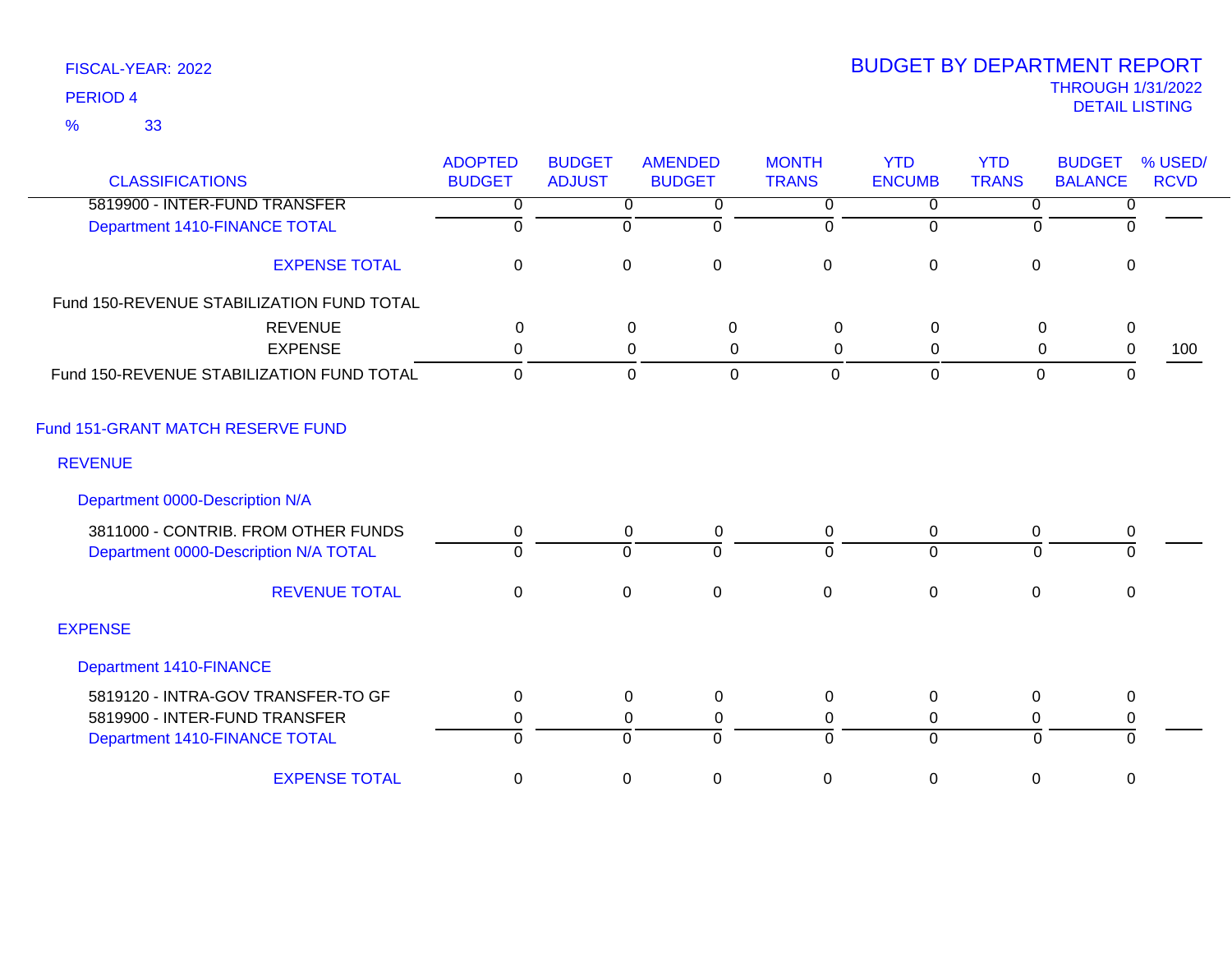33 %

| <b>CLASSIFICATIONS</b>                  | <b>ADOPTED</b><br><b>BUDGET</b> | <b>BUDGET</b><br><b>ADJUST</b> | <b>AMENDED</b><br><b>BUDGET</b> | <b>MONTH</b><br><b>TRANS</b> | <b>YTD</b><br><b>ENCUMB</b> | <b>YTD</b><br><b>TRANS</b> | <b>BUDGET</b><br><b>BALANCE</b> | % USED/<br><b>RCVD</b> |
|-----------------------------------------|---------------------------------|--------------------------------|---------------------------------|------------------------------|-----------------------------|----------------------------|---------------------------------|------------------------|
| Fund 151-GRANT MATCH RESERVE FUND TOTAL |                                 |                                |                                 |                              |                             |                            |                                 |                        |
| <b>REVENUE</b>                          | $\mathbf 0$                     |                                | $\mathbf 0$<br>$\mathbf 0$      | $\mathbf 0$                  | $\mathbf 0$                 | $\mathbf 0$                | $\mathsf 0$                     |                        |
| <b>EXPENSE</b>                          | $\mathbf 0$                     |                                | $\pmb{0}$<br>$\mathbf 0$        | $\mathbf 0$                  | $\mathsf 0$                 | $\mathbf 0$                | $\pmb{0}$                       | 100                    |
| Fund 151-GRANT MATCH RESERVE FUND TOTAL | $\Omega$                        |                                | $\mathbf 0$<br>$\mathbf 0$      | 0                            | $\mathbf 0$                 | $\mathbf 0$                | $\mathbf{0}$                    |                        |
| Fund 152-INSURANCE RESERVE FUND         |                                 |                                |                                 |                              |                             |                            |                                 |                        |
| <b>REVENUE</b>                          |                                 |                                |                                 |                              |                             |                            |                                 |                        |
| Department 0000-Description N/A         |                                 |                                |                                 |                              |                             |                            |                                 |                        |
| 3811000 - CONTRIB. FROM OTHER FUNDS     | 0                               | $\mathbf 0$                    | $\mathbf 0$                     | $\mathbf 0$                  | $\mathbf 0$                 | 0                          | $\pmb{0}$                       |                        |
| Department 0000-Description N/A TOTAL   | $\Omega$                        | $\Omega$                       | $\Omega$                        | $\Omega$                     | $\Omega$                    | $\Omega$                   | $\Omega$                        |                        |
| <b>REVENUE TOTAL</b>                    | $\mathbf 0$                     | $\pmb{0}$                      | $\pmb{0}$                       | $\mathbf 0$                  | $\pmb{0}$                   | $\pmb{0}$                  | $\pmb{0}$                       |                        |
| <b>EXPENSE</b>                          |                                 |                                |                                 |                              |                             |                            |                                 |                        |
| <b>Department 1410-FINANCE</b>          |                                 |                                |                                 |                              |                             |                            |                                 |                        |
| 5819120 - INTRA-GOV TRANSFER-TO GF      | 0                               | $\mathbf 0$                    | $\mathbf 0$                     | $\mathbf 0$                  | $\mathbf 0$                 | $\boldsymbol{0}$           | $\mathbf 0$                     |                        |
| 5819900 - INTER-FUND TRANSFER           | 0                               | 0                              | $\mathbf 0$                     | 0                            | 0                           | $\mathbf 0$                | $\pmb{0}$                       |                        |
| Department 1410-FINANCE TOTAL           | $\Omega$                        | $\Omega$                       | $\Omega$                        | $\Omega$                     | $\Omega$                    | $\Omega$                   | $\mathbf 0$                     |                        |
| <b>EXPENSE TOTAL</b>                    | $\mathbf 0$                     | $\mathbf 0$                    | $\mathbf 0$                     | $\mathbf 0$                  | $\mathbf 0$                 | $\mathbf 0$                | 0                               |                        |
| Fund 152-INSURANCE RESERVE FUND TOTAL   |                                 |                                |                                 |                              |                             |                            |                                 |                        |
| <b>REVENUE</b>                          | 0                               |                                | 0<br>0                          | 0                            | $\mathbf 0$                 | $\mathbf 0$                | $\mathbf 0$                     |                        |
| <b>EXPENSE</b>                          | $\mathbf 0$                     |                                | 0<br>0                          | $\mathbf 0$                  | 0                           | 0                          | 0                               | 100                    |
| Fund 152-INSURANCE RESERVE FUND TOTAL   | $\mathbf 0$                     |                                | $\mathbf 0$<br>$\mathbf 0$      | $\Omega$                     | $\Omega$                    | $\mathbf{0}$               | $\mathbf 0$                     |                        |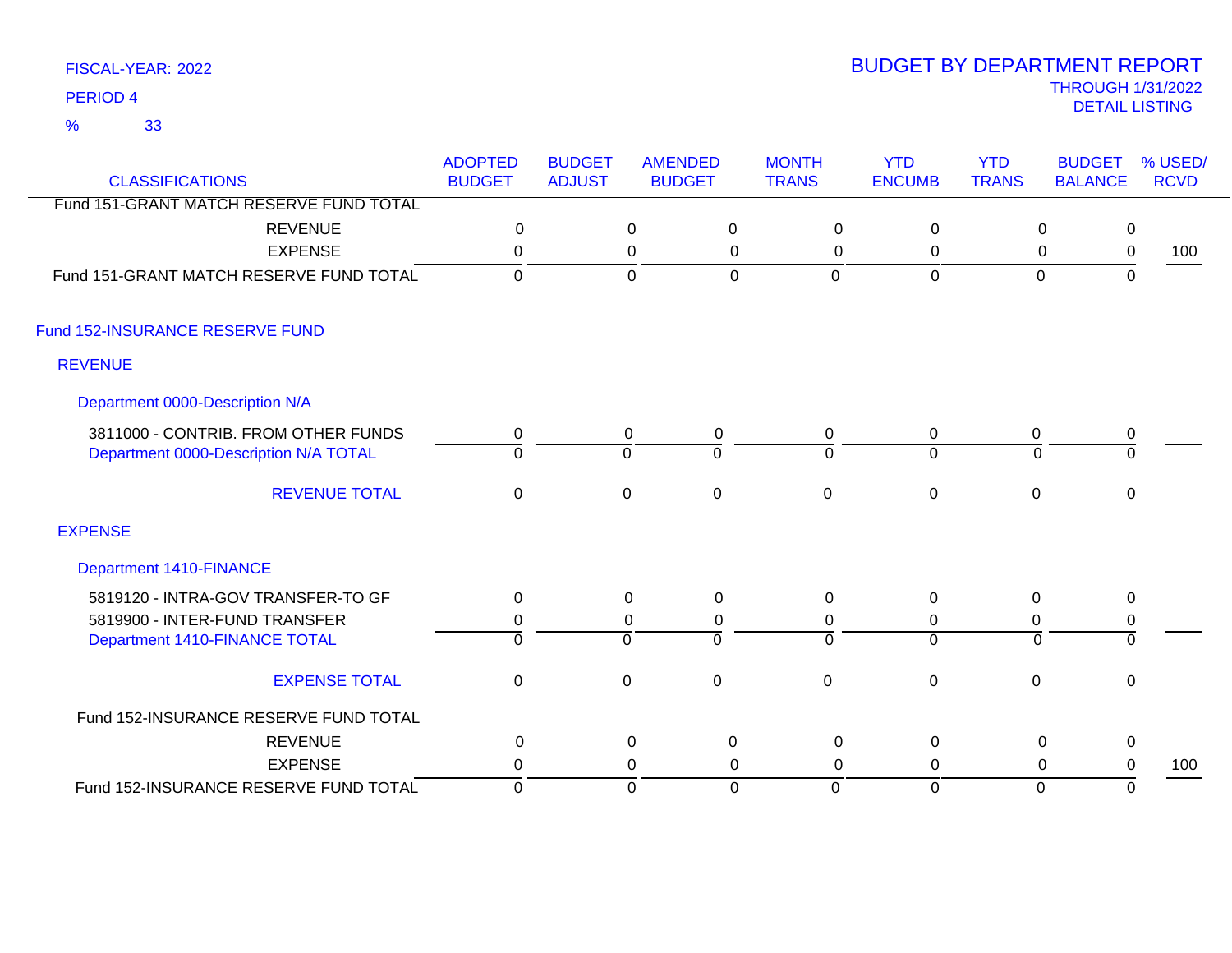| FISCAL-YEAR: 2022<br><b>PERIOD 4</b><br>33<br>$\frac{9}{6}$                                          |                                 |                                |                                                        |                               | <b>BUDGET BY DEPARTMENT REPORT</b>   |                               | <b>THROUGH 1/31/2022</b><br><b>DETAIL LISTING</b> |                        |
|------------------------------------------------------------------------------------------------------|---------------------------------|--------------------------------|--------------------------------------------------------|-------------------------------|--------------------------------------|-------------------------------|---------------------------------------------------|------------------------|
| <b>CLASSIFICATIONS</b>                                                                               | <b>ADOPTED</b><br><b>BUDGET</b> | <b>BUDGET</b><br><b>ADJUST</b> | <b>AMENDED</b><br><b>BUDGET</b>                        | <b>MONTH</b><br><b>TRANS</b>  | <b>YTD</b><br><b>ENCUMB</b>          | <b>YTD</b><br><b>TRANS</b>    | <b>BUDGET</b><br><b>BALANCE</b>                   | % USED/<br><b>RCVD</b> |
| Fund 153-TAX EQUALIZATION RESERVE FUND                                                               |                                 |                                |                                                        |                               |                                      |                               |                                                   |                        |
| <b>REVENUE</b>                                                                                       |                                 |                                |                                                        |                               |                                      |                               |                                                   |                        |
| Department 0000-Description N/A                                                                      |                                 |                                |                                                        |                               |                                      |                               |                                                   |                        |
| 3811000 - CONTRIB. FROM OTHER FUNDS<br>Department 0000-Description N/A TOTAL                         | 0<br>$\mathbf 0$                |                                | 0<br>0<br>$\overline{0}$<br>$\overline{0}$             | $\mathbf 0$<br>$\overline{0}$ | $\mathbf 0$<br>$\mathbf 0$           | $\mathbf 0$<br>$\mathbf 0$    | 0<br>$\overline{0}$                               |                        |
| <b>REVENUE TOTAL</b>                                                                                 | $\pmb{0}$                       |                                | $\mathbf 0$<br>$\boldsymbol{0}$                        | $\mathbf 0$                   | $\pmb{0}$                            | $\pmb{0}$                     | $\pmb{0}$                                         |                        |
| <b>EXPENSE</b>                                                                                       |                                 |                                |                                                        |                               |                                      |                               |                                                   |                        |
| Department 1410-FINANCE                                                                              |                                 |                                |                                                        |                               |                                      |                               |                                                   |                        |
| 5819120 - INTRA-GOV TRANSFER-TO GF<br>5819900 - INTER-FUND TRANSFER<br>Department 1410-FINANCE TOTAL | 0<br>$\mathbf 0$<br>$\mathbf 0$ |                                | 0<br>0<br>0<br>$\pmb{0}$<br>$\overline{0}$<br>$\Omega$ | 0<br>$\mathbf 0$<br>$\Omega$  | 0<br>$\boldsymbol{0}$<br>$\mathbf 0$ | 0<br>$\pmb{0}$<br>$\mathbf 0$ | 0<br>$\pmb{0}$<br>$\mathbf 0$                     |                        |
| <b>EXPENSE TOTAL</b>                                                                                 | $\pmb{0}$                       |                                | $\boldsymbol{0}$<br>0                                  | $\mathbf 0$                   | $\pmb{0}$                            | $\pmb{0}$                     | $\pmb{0}$                                         |                        |
| Fund 153-TAX EQUALIZATION RESERVE FUND TOTAL                                                         |                                 |                                |                                                        |                               |                                      |                               |                                                   |                        |
| <b>REVENUE</b>                                                                                       | $\pmb{0}$                       |                                | $\mathbf 0$<br>0                                       | $\mathsf 0$                   | $\mathbf 0$                          | $\mathbf 0$                   | 0                                                 |                        |
| <b>EXPENSE</b>                                                                                       | $\pmb{0}$                       |                                | $\pmb{0}$<br>$\mathbf 0$                               | $\mathbf 0$                   | $\mathbf 0$                          | $\pmb{0}$                     | $\boldsymbol{0}$                                  | 100                    |
| Fund 153-TAX EQUALIZATION RESERVE FUND TOTAL                                                         | $\mathbf 0$                     |                                | $\mathbf 0$<br>$\mathbf 0$                             | $\Omega$                      | $\mathbf 0$                          | $\mathbf 0$                   | $\mathbf 0$                                       |                        |

Fund 154-BUILDING CAPITAL RESERVE FUND

REVENUE

Department 0000-Description N/A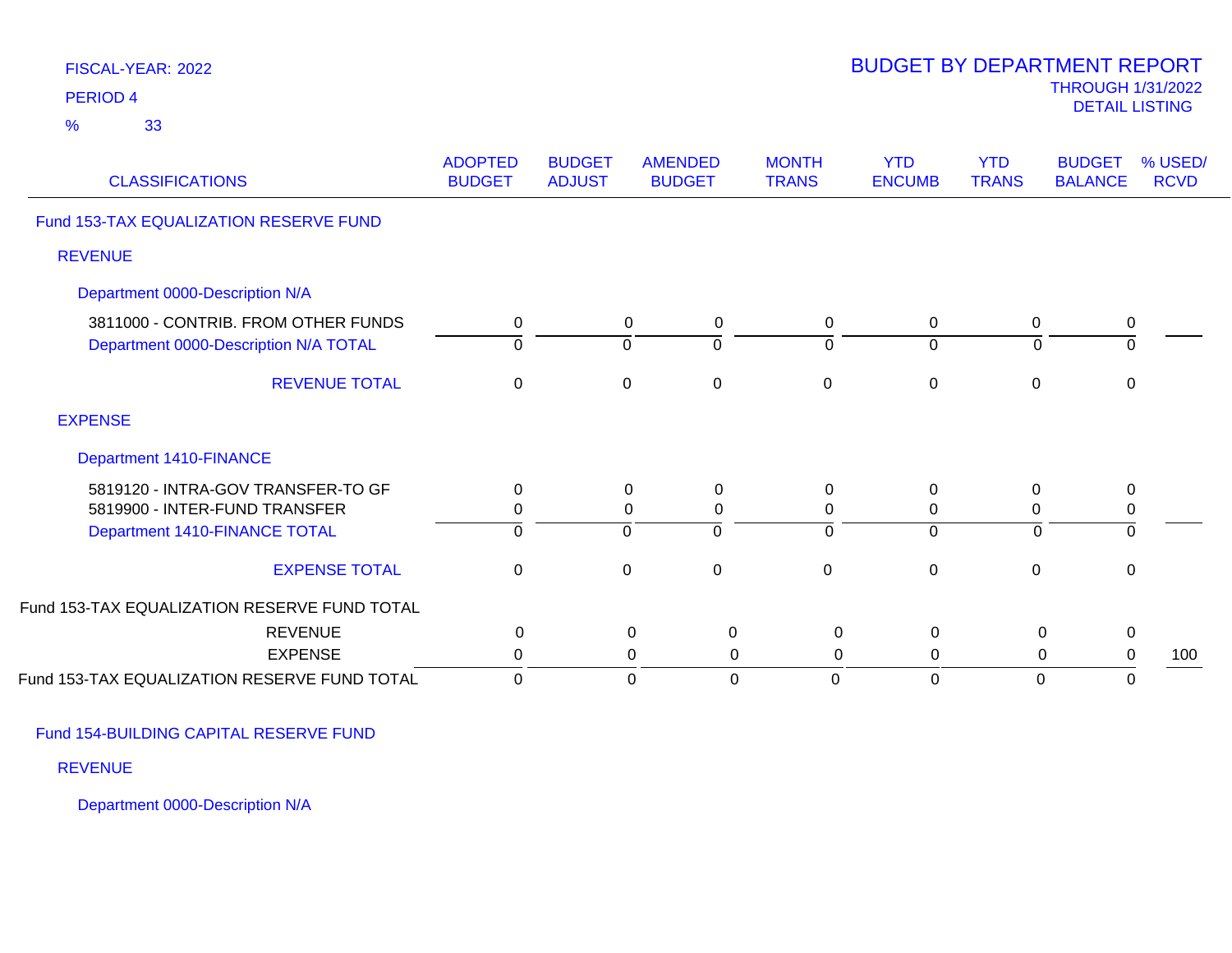33 %

| <b>CLASSIFICATIONS</b>                       | <b>ADOPTED</b><br><b>BUDGET</b> | <b>BUDGET</b><br><b>ADJUST</b> | <b>AMENDED</b><br><b>BUDGET</b> | <b>MONTH</b><br><b>TRANS</b> | <b>YTD</b><br><b>ENCUMB</b>   | <b>YTD</b><br><b>TRANS</b> | <b>BUDGET</b><br><b>BALANCE</b> | % USED/<br><b>RCVD</b> |
|----------------------------------------------|---------------------------------|--------------------------------|---------------------------------|------------------------------|-------------------------------|----------------------------|---------------------------------|------------------------|
| 3811000 - CONTRIB. FROM OTHER FUNDS          |                                 |                                |                                 |                              |                               |                            |                                 |                        |
| Department 0000-Description N/A TOTAL        | 0<br>$\Omega$                   | 0<br>$\Omega$                  | 0<br>$\Omega$                   | 0<br>$\Omega$                | $\overline{0}$<br>$\mathbf 0$ | 0<br>0                     | 0<br>$\Omega$                   |                        |
|                                              |                                 |                                |                                 |                              |                               |                            |                                 |                        |
| <b>REVENUE TOTAL</b>                         | $\mathbf 0$                     | $\mathbf 0$                    | $\mathbf 0$                     | $\mathbf 0$                  | $\pmb{0}$                     | $\mathbf 0$                | $\mathbf 0$                     |                        |
| <b>EXPENSE</b>                               |                                 |                                |                                 |                              |                               |                            |                                 |                        |
| <b>Department 1410-FINANCE</b>               |                                 |                                |                                 |                              |                               |                            |                                 |                        |
| 5819120 - INTRA-GOV TRANSFER-TO GF           | $\Omega$                        | 0                              | $\mathbf 0$                     | $\mathbf{0}$                 | 0                             | 0                          | 0                               |                        |
| 5819900 - INTER-FUND TRANSFER                | 0                               | 0                              | 0                               | 0                            | 0                             | 0                          | 0                               |                        |
| Department 1410-FINANCE TOTAL                | ō                               | $\overline{0}$                 | ō                               | $\overline{0}$               | $\overline{0}$                | $\overline{0}$             | $\overline{0}$                  |                        |
| <b>EXPENSE TOTAL</b>                         | 0                               | $\Omega$                       | $\mathbf 0$                     | $\mathbf 0$                  | $\mathbf 0$                   | $\Omega$                   | $\Omega$                        |                        |
| Fund 154-BUILDING CAPITAL RESERVE FUND TOTAL |                                 |                                |                                 |                              |                               |                            |                                 |                        |
| <b>REVENUE</b>                               | $\mathbf{0}$                    |                                | 0<br>$\Omega$                   | $\Omega$                     | $\mathbf{0}$                  | $\mathbf 0$                | 0                               |                        |
| <b>EXPENSE</b>                               | $\pmb{0}$                       |                                | 0<br>$\mathbf 0$                | $\pmb{0}$                    | $\mathbf 0$                   | $\mathbf 0$                | $\mathbf 0$                     | 100                    |
| Fund 154-BUILDING CAPITAL RESERVE FUND TOTAL | $\Omega$                        |                                | $\Omega$<br>$\Omega$            | $\Omega$                     | $\Omega$                      | $\mathbf{0}$               | $\Omega$                        |                        |
| Fund 155-CITY PARKS ACQUI DEV OPERATION      |                                 |                                |                                 |                              |                               |                            |                                 |                        |
| <b>REVENUE</b>                               |                                 |                                |                                 |                              |                               |                            |                                 |                        |
| Department 0000-Description N/A              |                                 |                                |                                 |                              |                               |                            |                                 |                        |
| 3699201 - MISC. OTHERS                       | 0                               | 0                              | 0                               | 0                            | 0                             | 0                          | 0                               |                        |
| 3811000 - CONTRIB. FROM OTHER FUNDS          | 0                               | 0                              | 0                               | 0                            | 0                             | 0                          | 0                               |                        |
| Department 0000-Description N/A TOTAL        | $\Omega$                        | $\Omega$                       | $\Omega$                        | $\Omega$                     | $\Omega$                      | $\Omega$                   | $\Omega$                        |                        |
| <b>REVENUE TOTAL</b>                         | 0                               | 0                              | $\mathbf 0$                     | 0                            | $\mathbf 0$                   | $\mathbf 0$                | $\boldsymbol{0}$                |                        |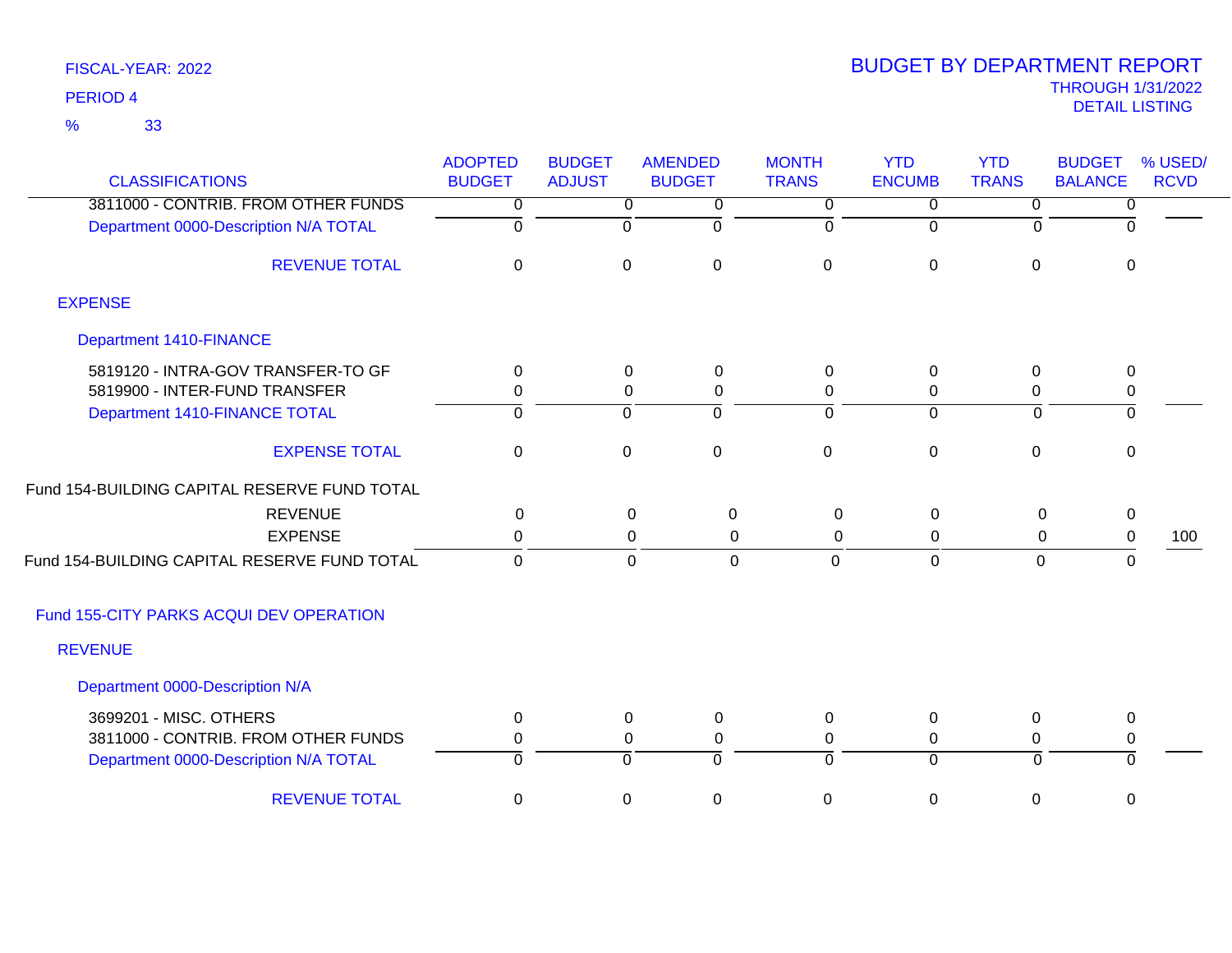| <b>CLASSIFICATIONS</b>                                              | <b>ADOPTED</b><br><b>BUDGET</b> | <b>BUDGET</b><br><b>ADJUST</b> | <b>AMENDED</b><br><b>BUDGET</b> | <b>MONTH</b><br><b>TRANS</b> | <b>YTD</b><br><b>ENCUMB</b> | <b>YTD</b><br><b>TRANS</b> | <b>BUDGET</b><br><b>BALANCE</b> | % USED/<br><b>RCVD</b> |
|---------------------------------------------------------------------|---------------------------------|--------------------------------|---------------------------------|------------------------------|-----------------------------|----------------------------|---------------------------------|------------------------|
| <b>EXPENSE</b>                                                      |                                 |                                |                                 |                              |                             |                            |                                 |                        |
| <b>Department 1410-FINANCE</b>                                      |                                 |                                |                                 |                              |                             |                            |                                 |                        |
| 5819120 - INTRA-GOV TRANSFER-TO GF<br>Department 1410-FINANCE TOTAL | $\mathbf 0$<br>$\Omega$         | $\mathbf 0$                    | $\mathbf 0$<br>0<br>$\Omega$    | 0<br>0                       | $\mathbf 0$<br>$\Omega$     | 0<br>$\Omega$              | $\pmb{0}$<br>$\Omega$           |                        |
| Department 2000-PARKS & RECREATION                                  |                                 |                                |                                 |                              |                             |                            |                                 |                        |
| 5726110 - LAND ACQUISITION                                          | $\mathbf 0$                     |                                | 0<br>$\mathbf 0$                | 0                            | 0                           | $\mathbf 0$                | $\pmb{0}$                       |                        |
| Department 2000-PARKS & RECREATION TOTAL                            | $\mathbf 0$                     | $\overline{0}$                 | $\Omega$                        | $\Omega$                     | $\overline{0}$              | $\overline{0}$             | $\overline{0}$                  |                        |
| <b>EXPENSE TOTAL</b>                                                | $\pmb{0}$                       | $\pmb{0}$                      | $\mathbf 0$                     | $\mathbf 0$                  | $\mathbf 0$                 | $\mathbf 0$                | $\pmb{0}$                       |                        |
| Fund 155-CITY PARKS ACQUI DEV OPERATION TOTAL                       |                                 |                                |                                 |                              |                             |                            |                                 |                        |
| <b>REVENUE</b>                                                      | $\mathbf{0}$                    |                                | $\Omega$<br>0                   | $\Omega$                     | $\Omega$                    | 0                          | $\pmb{0}$                       |                        |
| <b>EXPENSE</b>                                                      | 0                               |                                | 0<br>0                          | 0                            | 0                           | 0                          | $\mathsf 0$                     | 100                    |
| Fund 155-CITY PARKS ACQUI DEV OPERATION                             | $\mathbf 0$                     |                                | $\overline{0}$<br>$\mathbf 0$   | $\mathbf 0$                  | $\mathbf 0$                 | $\overline{0}$             | $\pmb{0}$                       |                        |
| Fund 156-PEDESTRIAN CROSSING ACQUISITIO                             |                                 |                                |                                 |                              |                             |                            |                                 |                        |
| <b>REVENUE</b>                                                      |                                 |                                |                                 |                              |                             |                            |                                 |                        |
| Department 0000-Description N/A                                     |                                 |                                |                                 |                              |                             |                            |                                 |                        |
| 3699201 - MISC. OTHERS                                              | 0                               |                                | $\pmb{0}$<br>0                  | 0                            | $\mathbf{0}$                | $\mathbf 0$                | $\pmb{0}$                       |                        |
| 3811000 - CONTRIB. FROM OTHER FUNDS                                 | 0                               |                                | $\mathbf 0$<br>$\mathbf 0$      | 0                            | 0                           | 0                          | $\pmb{0}$                       |                        |
| Department 0000-Description N/A TOTAL                               | $\mathbf 0$                     | $\overline{0}$                 | $\Omega$                        | $\Omega$                     | $\mathbf 0$                 | $\mathbf 0$                | $\overline{0}$                  |                        |
| <b>REVENUE TOTAL</b>                                                | $\mathbf 0$                     | $\mathsf 0$                    | 0                               | 0                            | 0                           | 0                          | $\mathbf 0$                     |                        |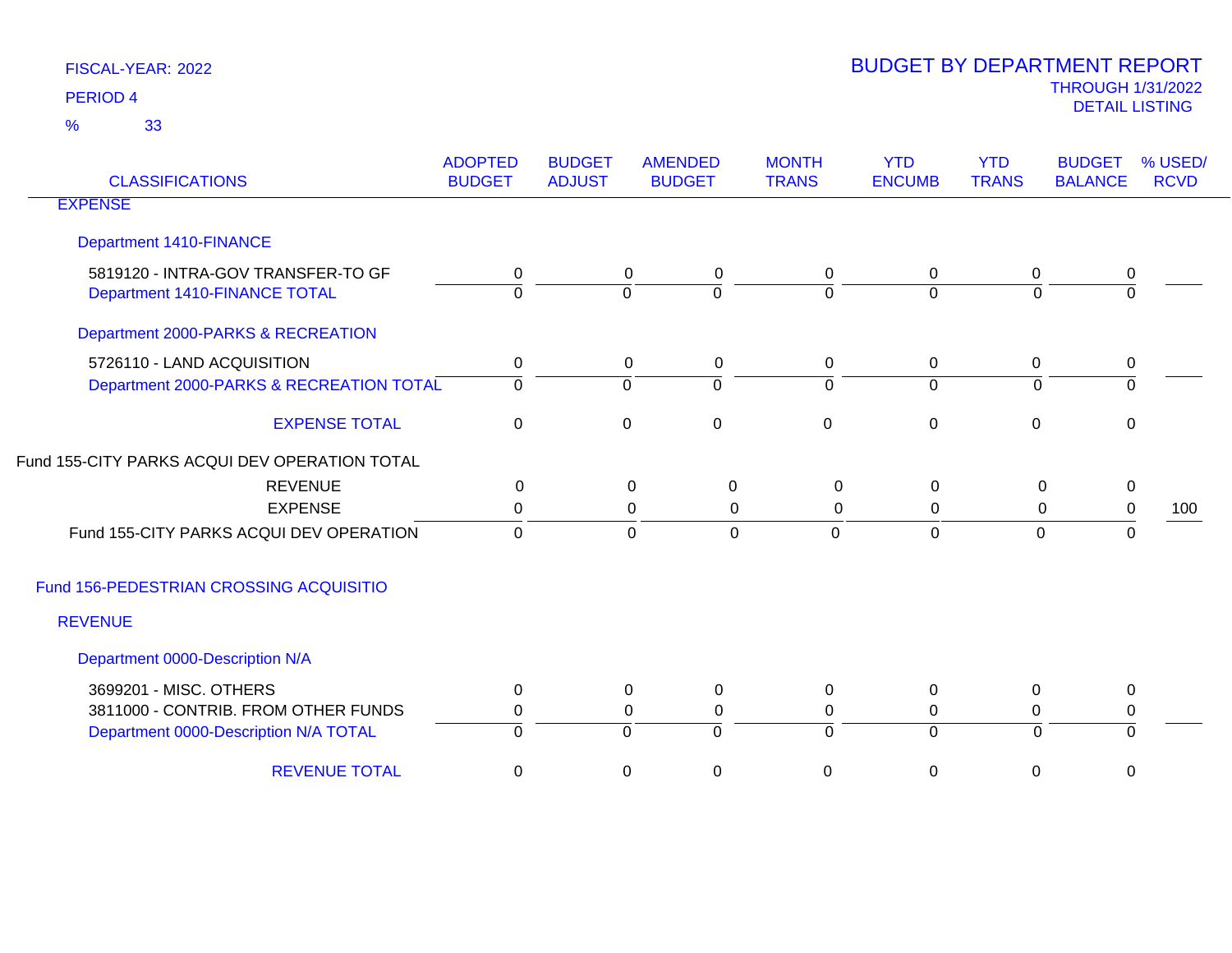| <b>CLASSIFICATIONS</b>                   | <b>ADOPTED</b><br><b>BUDGET</b> | <b>BUDGET</b><br><b>ADJUST</b> | <b>AMENDED</b><br><b>BUDGET</b> | <b>MONTH</b><br><b>TRANS</b> | <b>YTD</b><br><b>ENCUMB</b> | <b>YTD</b><br><b>TRANS</b> | <b>BUDGET</b><br><b>BALANCE</b> | % USED/<br><b>RCVD</b> |
|------------------------------------------|---------------------------------|--------------------------------|---------------------------------|------------------------------|-----------------------------|----------------------------|---------------------------------|------------------------|
| <b>EXPENSE</b>                           |                                 |                                |                                 |                              |                             |                            |                                 |                        |
| Department 1790-ENGINEERING & CONSTRUCTN |                                 |                                |                                 |                              |                             |                            |                                 |                        |
| 5193450 - CONT. SVCS.                    | 0                               | 284,352                        | 284,352                         | 0                            | 284,352                     | 284,352                    | 0                               | 100                    |
| 5196490 - CONSTRUCTION PROJECTS          | $\mathbf 0$                     | 0                              | $\Omega$                        | 0                            | 0                           | $\Omega$                   | $\pmb{0}$                       |                        |
| Department 1790-ENGINEERING & CONSTRUCTN | $\overline{0}$                  | 284,352                        | 284,352                         | $\overline{0}$               | 284,352                     | 284,352                    | $\overline{0}$                  | $\overline{100}$       |
| <b>EXPENSE TOTAL</b>                     | 0                               | 284,352                        | 284,352                         | 0                            | 284,352                     | 284,352                    | 0                               | 100                    |
| Fund 156-PEDESTRIAN CROSSING ACQUISITIO  |                                 |                                |                                 |                              |                             |                            |                                 |                        |
| <b>REVENUE</b>                           | 0                               | $\Omega$                       | 0                               | 0                            | 0                           | $\Omega$                   | 0                               | 100                    |
| <b>EXPENSE</b>                           | 0                               | 284,352                        | 284,352                         | 0                            | 284,352                     | 284,352                    | $\mathbf 0$                     | 100                    |
| Fund 156-PEDESTRIAN CROSSING ACQUISITIO  | $\mathbf 0$                     | $-284,352$                     | $-284,352$                      | $\Omega$                     | $-284,352$                  | $-284,352$                 | $\mathbf{0}$                    |                        |
| Fund 157-PD HEADQUARTERS & EMER OPER CT  |                                 |                                |                                 |                              |                             |                            |                                 |                        |
| <b>REVENUE</b>                           |                                 |                                |                                 |                              |                             |                            |                                 |                        |
| Department 0000-Description N/A          |                                 |                                |                                 |                              |                             |                            |                                 |                        |
| 3699201 - MISC. OTHERS                   | $\Omega$                        | $\Omega$                       | $\Omega$                        | 0                            | $\mathbf 0$                 | $\Omega$                   | $\mathbf 0$                     |                        |
| 3811000 - CONTRIB. FROM OTHER FUNDS      | 1,910,146                       | 0                              | 1,910,146                       | 0                            | $\mathbf 0$                 | 1,910,146                  | $\mathbf 0$                     | 100                    |
| Department 0000-Description N/A TOTAL    | 1,910,146                       | $\overline{0}$                 | 1,910,146                       | $\overline{0}$               | $\mathbf 0$                 | 1,910,146                  | $\overline{0}$                  | 100                    |
| <b>REVENUE TOTAL</b>                     | 1,910,146                       | 0                              | 1,910,146                       | 0                            | $\mathbf 0$                 | 1,910,146                  | 0                               | 100                    |
| <b>EXPENSE</b>                           |                                 |                                |                                 |                              |                             |                            |                                 |                        |
| Department 1790-ENGINEERING & CONSTRUCTN |                                 |                                |                                 |                              |                             |                            |                                 |                        |
| 5193450 - CONT. SVCS.                    | 650,000                         | 0                              | 650,000                         | 0                            | 0                           | $\mathbf 0$                | 650,000                         |                        |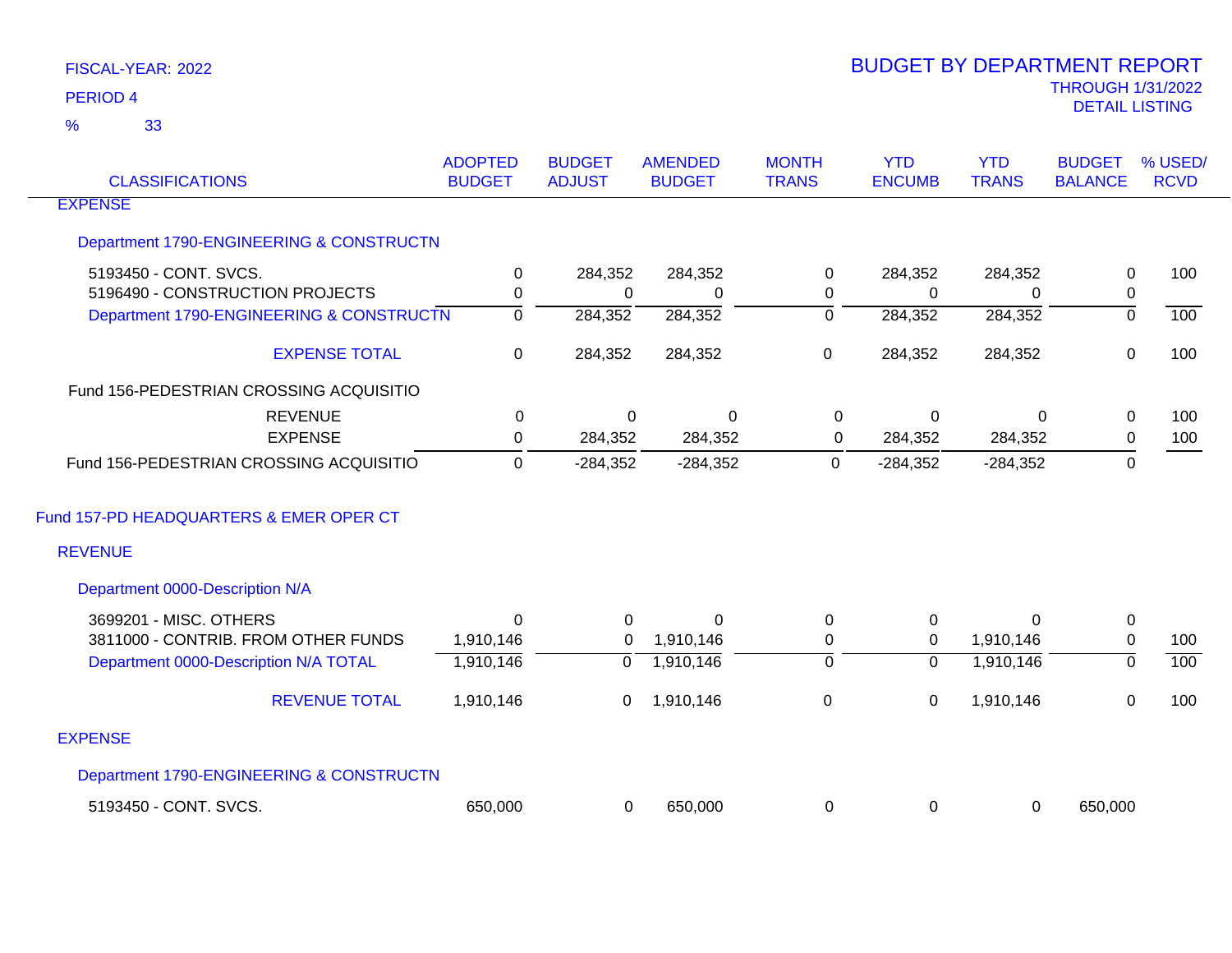| <b>CLASSIFICATIONS</b>                   | <b>ADOPTED</b><br><b>BUDGET</b> | <b>BUDGET</b><br><b>ADJUST</b> | <b>AMENDED</b><br><b>BUDGET</b> | <b>MONTH</b><br><b>TRANS</b> | <b>YTD</b><br><b>ENCUMB</b> | <b>YTD</b><br><b>TRANS</b> | <b>BUDGET</b><br><b>BALANCE</b> | % USED/<br><b>RCVD</b> |
|------------------------------------------|---------------------------------|--------------------------------|---------------------------------|------------------------------|-----------------------------|----------------------------|---------------------------------|------------------------|
| 5196490 - CONSTRUCTION PROJECTS          | 0                               |                                |                                 | 0                            |                             |                            |                                 |                        |
| Department 1790-ENGINEERING & CONSTRUCTN | 650,000                         | 0                              | 650,000                         | 0                            |                             | 0                          | 650,000                         |                        |
| <b>EXPENSE TOTAL</b>                     | 650,000                         | 0                              | 650,000                         | 0                            | $\mathbf 0$                 | 0                          | 650,000                         |                        |
| Fund 157-PD HEADQUARTERS & EMER OPER CT  |                                 |                                |                                 |                              |                             |                            |                                 |                        |
| <b>REVENUE</b>                           | 1,910,146                       | 0                              | 1,910,146                       | $\Omega$                     | 0                           | 1,910,146                  | 0                               | 100                    |
| <b>EXPENSE</b>                           | 650,000                         | 0                              | 650,000                         | 0                            | 0                           | 0                          | 650,000                         |                        |
| Fund 157-PD HEADQUARTERS & EMER OPER CT  | 1,260,146                       | 0                              | 1,260,146                       | 0                            | 0                           | 1,910,146                  | $-650,000$                      |                        |
| Fund 201-DEBT SERVICE FUND               |                                 |                                |                                 |                              |                             |                            |                                 |                        |
| <b>REVENUE</b>                           |                                 |                                |                                 |                              |                             |                            |                                 |                        |
| Department 0000-Description N/A          |                                 |                                |                                 |                              |                             |                            |                                 |                        |
| ------- --------------                   |                                 |                                | .                               |                              |                             | $\sim$ $\sim$              |                                 |                        |

| 3612000 - INTEREST INCOME             | 2,000   |   | 2,000    | 31 |   | 143     | 1,857   |     |
|---------------------------------------|---------|---|----------|----|---|---------|---------|-----|
| 3669000 - HOSPITAL LANDSCAPE REVENU   | 143,661 | 0 | 143.661  | 0  | 0 | 143,661 |         | 100 |
| 3669300 - RICHMAN PROPERTIES LN PMT   | 642,594 |   | 642.594  |    | 0 | 291.541 | 351.053 | 45  |
| 3699201 - MISC. OTHERS                | 0       |   | $\Omega$ | 0  | 0 |         |         |     |
| 3811100 - TRANSFER IN FROM GEN FUND   | 74,314  | 0 | 74,314   | 0  | 0 | 74,314  | 0       | 100 |
| 3841100 - DEBT BB&T LOAN FY15         |         |   | 0        |    |   |         |         |     |
| Department 0000-Description N/A TOTAL | 862,569 |   | 862,569  | 31 |   | 509,659 | 352,910 | 59  |
| <b>REVENUE TOTAL</b>                  | 862,569 | 0 | 862,569  | 31 | 0 | 509,659 | 352,910 | 59  |
| <b>EXPENSE</b>                        |         |   |          |    |   |         |         |     |
| Department 1410-FINANCE               |         |   |          |    |   |         |         |     |
| 5197110 - DEBT SERVICE- PRINCIPAL     | 832,000 |   | 832,000  |    |   | 540,000 | 292,000 | 64  |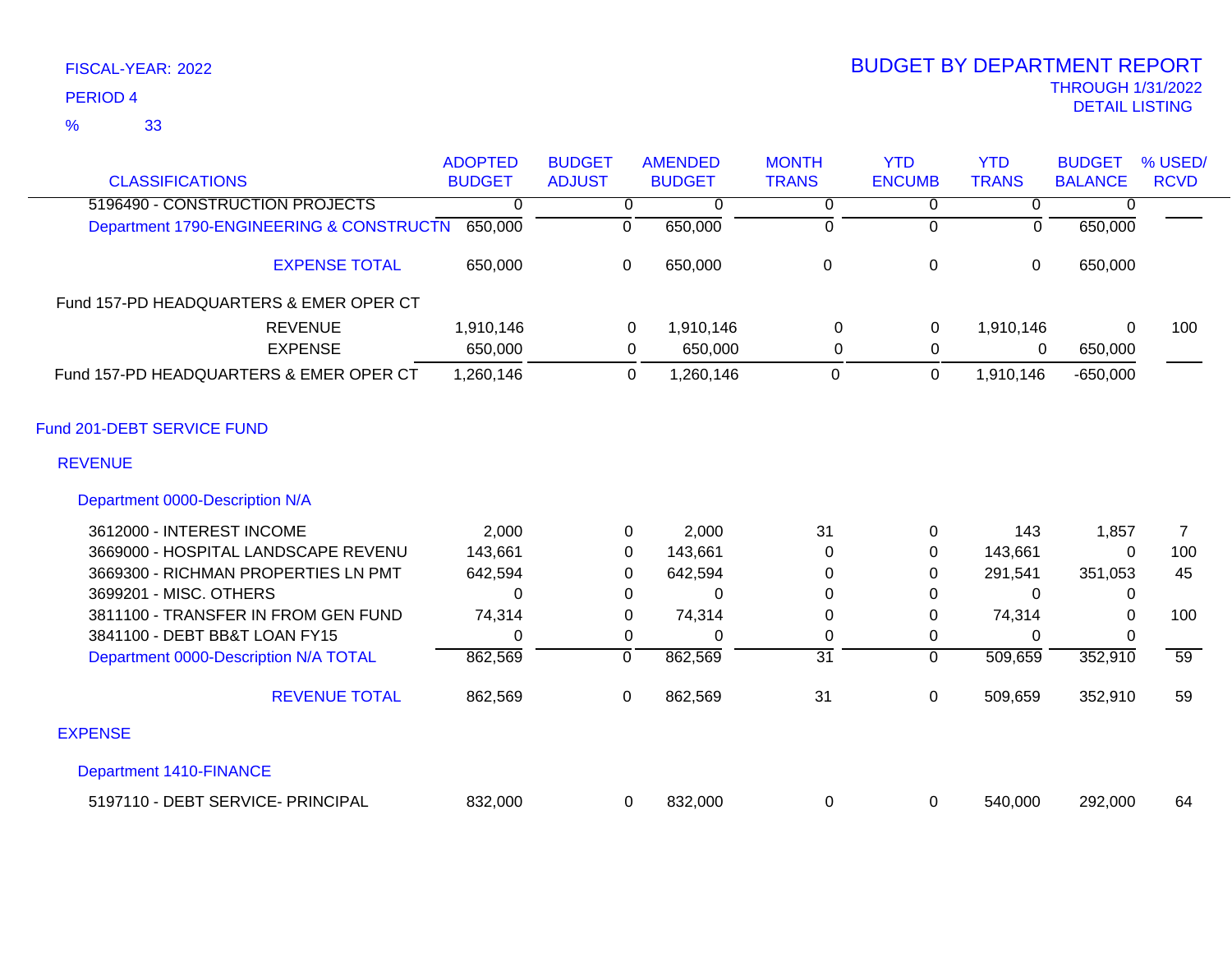|                                       | <b>ADOPTED</b> | <b>BUDGET</b> | <b>AMENDED</b> | <b>MONTH</b>   | <b>YTD</b>     | <b>YTD</b>   | <b>BUDGET</b>  | % USED/         |
|---------------------------------------|----------------|---------------|----------------|----------------|----------------|--------------|----------------|-----------------|
| <b>CLASSIFICATIONS</b>                | <b>BUDGET</b>  | <b>ADJUST</b> | <b>BUDGET</b>  | <b>TRANS</b>   | <b>ENCUMB</b>  | <b>TRANS</b> | <b>BALANCE</b> | <b>RCVD</b>     |
| 5197210 - DEBT SERVICE-INTEREST       | 217,956        | 0             | 217,956        | 0              | 0              | 115,650      | 102,306        | $\overline{53}$ |
| 5197310 - DEBT OTHER COST             | 2,000          | 0             | 2,000          | 0              | 0              | $\mathbf 0$  | 2,000          |                 |
| Department 1410-FINANCE TOTAL         | 1,051,956      | $\Omega$      | 1,051,956      | $\overline{0}$ | $\overline{0}$ | 655,650      | 396,306        | 62              |
| Department 1500-CITY ATTORNEY         |                |               |                |                |                |              |                |                 |
| 5147310 - DEBT OTHER COST             | $\mathbf 0$    | 0             | $\mathbf 0$    | $\pmb{0}$      | $\mathbf 0$    | $\mathbf 0$  | $\mathbf 0$    |                 |
| 5197310 - DEBT OTHER COST             | 0              | 0             | 0              | 0              | $\mathbf 0$    | 0            | $\mathbf 0$    |                 |
| Department 1500-CITY ATTORNEY TOTAL   | $\Omega$       | $\Omega$      | $\Omega$       | $\Omega$       | $\overline{0}$ | $\Omega$     | $\Omega$       |                 |
| <b>EXPENSE TOTAL</b>                  | 1,051,956      | $\mathbf 0$   | 1,051,956      | $\mathbf 0$    | $\mathbf 0$    | 655,650      | 396,306        | 62              |
| Fund 201-DEBT SERVICE FUND TOTAL      |                |               |                |                |                |              |                |                 |
| <b>REVENUE</b>                        | 862,569        | 0             | 862,569        | 31             | 0              | 509,659      | 352,910        | 59              |
| <b>EXPENSE</b>                        | 1,051,956      | 0             | 1,051,956      | 0              | 0              | 655,650      | 396,306        | 62              |
| Fund 201-DEBT SERVICE FUND TOTAL      | $-189,387$     | $\mathbf 0$   | $-189,387$     | 31             | $\mathbf 0$    | $-145,991$   | $-43,396$      |                 |
| Fund 202-BOND TRUST FUND              |                |               |                |                |                |              |                |                 |
| <b>REVENUE</b>                        |                |               |                |                |                |              |                |                 |
| Department 0000-Description N/A       |                |               |                |                |                |              |                |                 |
| 3111000 - OPERATING REVENUE           | 0              | 0             | 0              | 0              | 0              | 0            | $\mathbf 0$    |                 |
| Department 0000-Description N/A TOTAL | $\Omega$       | $\Omega$      | $\overline{0}$ | $\Omega$       | $\overline{0}$ | $\Omega$     | $\Omega$       |                 |
| <b>REVENUE TOTAL</b>                  | 0              | 0             | 0              | 0              | $\mathbf 0$    | 0            | $\mathbf 0$    |                 |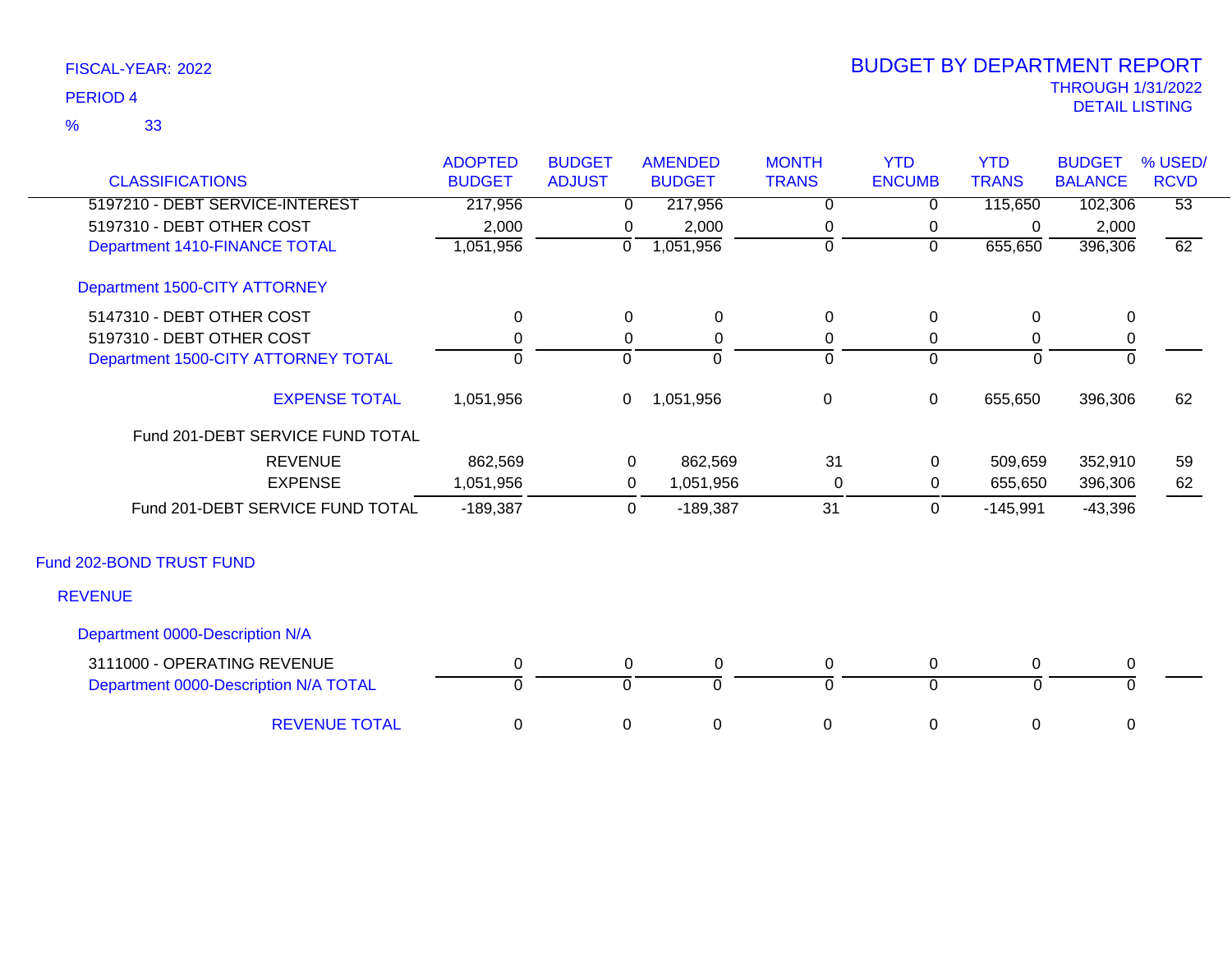33 %

### THROUGH 1/31/2022 DETAIL LISTING PERIOD <sup>4</sup> BUDGET BY DEPARTMENT REPORT

| <b>CLASSIFICATIONS</b>                     | <b>ADOPTED</b><br><b>BUDGET</b> | <b>BUDGET</b><br><b>ADJUST</b> | <b>AMENDED</b><br><b>BUDGET</b> | <b>MONTH</b><br><b>TRANS</b>  | <b>YTD</b><br><b>ENCUMB</b> | <b>YTD</b><br><b>TRANS</b> | <b>BUDGET</b><br><b>BALANCE</b> | % USED/<br><b>RCVD</b> |
|--------------------------------------------|---------------------------------|--------------------------------|---------------------------------|-------------------------------|-----------------------------|----------------------------|---------------------------------|------------------------|
| Fund 202-BOND TRUST FUND TOTAL             |                                 |                                |                                 |                               |                             |                            |                                 |                        |
| <b>REVENUE</b>                             | $\mathbf 0$                     | 0                              | $\pmb{0}$                       | 0                             | $\mathbf 0$                 | $\mathbf 0$                | $\mathbf 0$                     |                        |
| <b>EXPENSE</b>                             | $\mathbf{0}$                    | 0                              |                                 | 0<br>0                        | 0                           | 0                          | $\mathbf 0$                     | 62                     |
| Fund 202-BOND TRUST FUND TOTAL             | $\mathbf 0$                     | $\mathbf 0$                    |                                 | $\mathbf 0$<br>$\overline{0}$ | $\mathbf 0$                 | $\mathbf 0$                | $\mathbf{0}$                    |                        |
| Fund 301-CAPITAL IMPROVEMENT FUND          |                                 |                                |                                 |                               |                             |                            |                                 |                        |
| <b>REVENUE</b>                             |                                 |                                |                                 |                               |                             |                            |                                 |                        |
| Department 0000-Description N/A            |                                 |                                |                                 |                               |                             |                            |                                 |                        |
| 3699294 - PRIOR YEAR ENCUMBRANCES          | $\Omega$                        | 0                              | $\mathbf 0$                     | $\mathbf 0$                   | $\mathbf 0$                 | 0                          | $\mathbf 0$                     |                        |
| 3811000 - CONTRIB. FROM OTHER FUNDS        | 2,565,547                       | $\mathbf{0}$                   | 2,565,547                       | 0                             | $\mathbf 0$                 | 2,565,547                  | $\pmb{0}$                       | 100                    |
| Department 0000-Description N/A TOTAL      | 2,565,547                       | 0                              | 2,565,547                       | $\overline{0}$                | 0                           | 2,565,547                  | $\mathbf{0}$                    | 100                    |
| <b>REVENUE TOTAL</b>                       | 2,565,547                       | 0                              | 2,565,547                       | 0                             | 0                           | 2,565,547                  | $\mathbf{0}$                    | 100                    |
| <b>EXPENSE</b>                             |                                 |                                |                                 |                               |                             |                            |                                 |                        |
| Department 1310-CITY MANAGER               |                                 |                                |                                 |                               |                             |                            |                                 |                        |
| 5136450 - CAPITAL IMPROVEMENT              | $\mathbf{0}$                    | $\Omega$                       | $\mathbf 0$                     | 0                             | 0                           | 0                          | 0                               |                        |
| 5139920 - GENERAL CONTINGENCY              | 0                               | 0                              | 0                               | 0                             | 0                           | 0                          | 0                               |                        |
| Department 1310-CITY MANAGER TOTAL         | $\Omega$                        | $\Omega$                       | $\Omega$                        | $\Omega$                      | $\Omega$                    | $\Omega$                   | $\Omega$                        |                        |
| Department 1320-PROCUREMENT DIVISION       |                                 |                                |                                 |                               |                             |                            |                                 |                        |
| 5136430 - EQUIPMENT-OPERATING              | 0                               | 0                              | 0                               | 0                             | 0                           | 0                          | 0                               |                        |
| Department 1320-PROCUREMENT DIVISION TOTAL | $\overline{0}$                  | $\mathbf 0$                    | $\Omega$                        | $\Omega$                      | $\overline{0}$              | $\Omega$                   | $\Omega$                        |                        |

Department 1340-MANAGEMENT INFO. SYSTEMS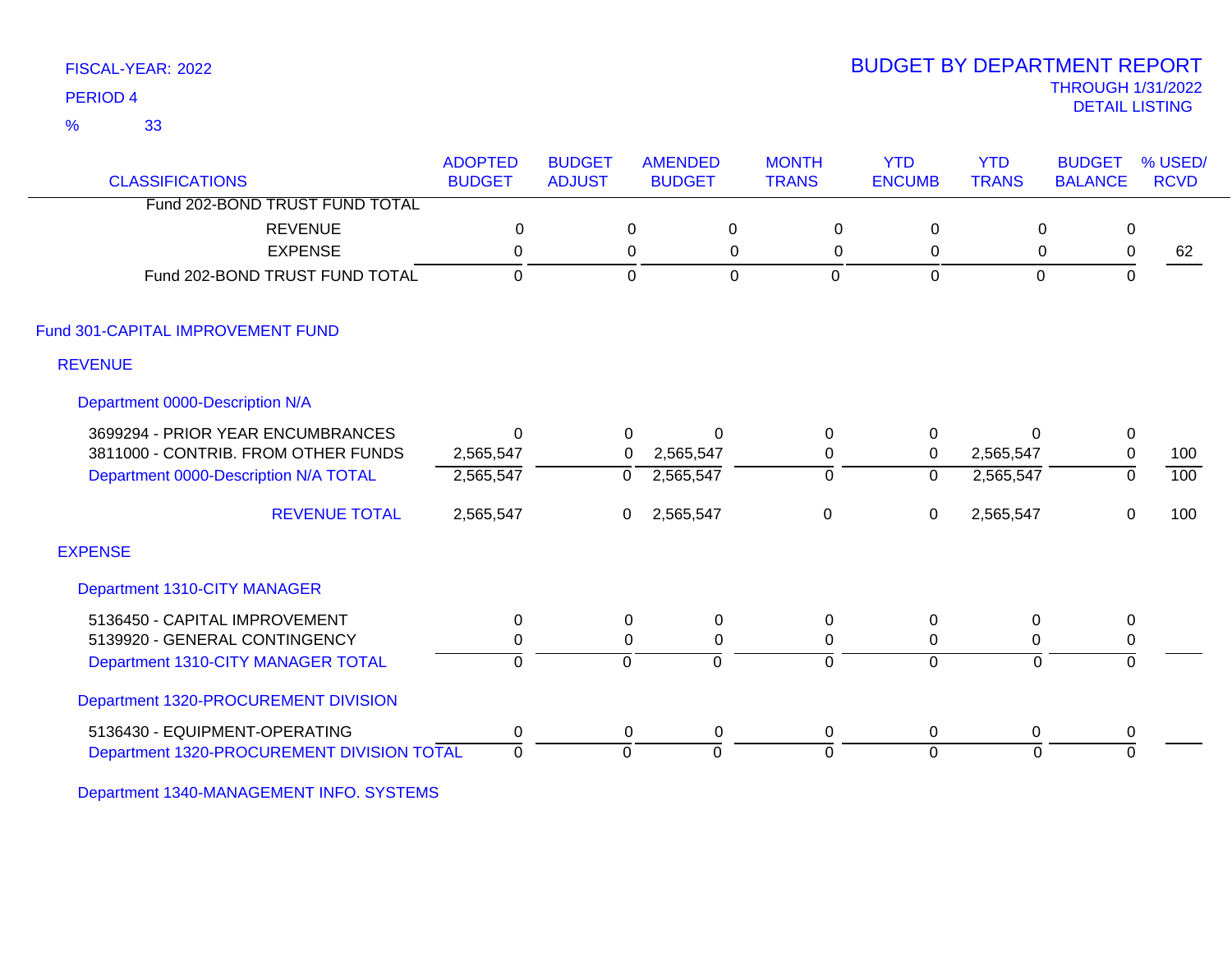| FISCAL-YEAR: 2022 |  |
|-------------------|--|
|-------------------|--|

33 %

|                                          | <b>ADOPTED</b> | <b>BUDGET</b>    | <b>AMENDED</b> | <b>MONTH</b>   | <b>YTD</b>     | <b>YTD</b>   | <b>BUDGET</b>  | % USED/     |
|------------------------------------------|----------------|------------------|----------------|----------------|----------------|--------------|----------------|-------------|
| <b>CLASSIFICATIONS</b>                   | <b>BUDGET</b>  | <b>ADJUST</b>    | <b>BUDGET</b>  | <b>TRANS</b>   | <b>ENCUMB</b>  | <b>TRANS</b> | <b>BALANCE</b> | <b>RCVD</b> |
| 5133450 - CONTRACTUAL SERVCS-INFRA       | 0              | 0                | $\mathbf 0$    | $\Omega$       | 0              | 0            | 0              |             |
| 5136430 - EQUIPMENT-OPERATING            | 0              | 0                | 0              | 0              | 0              | 0            | 0              |             |
| Department 1340-MANAGEMENT INFO. SYSTEMS | $\Omega$       | $\overline{0}$   | $\overline{0}$ | $\overline{0}$ | $\overline{0}$ | $\Omega$     | 0              |             |
| <b>Department 1410-FINANCE</b>           |                |                  |                |                |                |              |                |             |
| 5136430 - EQUIPMENT-OPERATING            | $\mathbf 0$    | 0                | 0              | $\Omega$       | 0              | $\Omega$     | 0              |             |
| 5136440 - CAPITAL IMPROVEMENTS           | 0              | 0                | 0              | 0              | 0              | 0            | 0              |             |
| Department 1410-FINANCE TOTAL            | $\Omega$       | $\Omega$         | $\Omega$       | $\Omega$       | $\Omega$       | $\Omega$     | $\Omega$       |             |
| Department 1610-BUILDING                 |                |                  |                |                |                |              |                |             |
| 5246440 - CODE VEHICLES                  | $\mathbf 0$    | $\mathbf 0$      | $\mathbf 0$    | 0              | 0              | 0            | 0              |             |
| Department 1610-BUILDING TOTAL           | $\Omega$       | $\overline{0}$   | $\overline{0}$ | $\overline{0}$ | $\overline{0}$ | $\Omega$     | $\overline{0}$ |             |
| Department 1620-PLANNING & ZONING        |                |                  |                |                |                |              |                |             |
| 5246430 - EQUIPMENT-OPERATING            | $\Omega$       | 0                | $\mathbf{0}$   | $\Omega$       | 0              | $\Omega$     | $\Omega$       |             |
| 5246810 - SOFTWARE                       | 0              | 0                | 0              | 0              | 0              | 0            | 0              |             |
| Department 1620-PLANNING & ZONING TOTAL  | $\Omega$       | $\Omega$         | $\overline{0}$ | $\Omega$       | $\overline{0}$ | $\Omega$     | $\Omega$       |             |
| Department 1640-CODE ENFORCEMENT         |                |                  |                |                |                |              |                |             |
| 5246440 - CODE VEHICLES                  | 0              | $\boldsymbol{0}$ | 0              | 0              | 0              | 0            | 0              |             |
| Department 1640-CODE ENFORCEMENT TOTAL   | $\Omega$       | $\Omega$         | $\overline{0}$ | $\Omega$       | $\Omega$       | $\Omega$     | $\Omega$       |             |
| Department 1720-SOLID WASTE              |                |                  |                |                |                |              |                |             |
| 5346430 - EQUIPMENT-OPERATING            | $\mathbf 0$    | $\Omega$         | $\Omega$       | $\Omega$       | $\Omega$       | $\Omega$     | $\Omega$       |             |
| 5346440 - SOLID WASTE VEHICLES           | 0              | 107,805          | 107,805        | 0              | $\Omega$       | 107,805      | O              | 100         |
| Department 1720-SOLID WASTE TOTAL        | $\Omega$       | 107,805          | 107,805        | $\overline{0}$ | $\overline{0}$ | 107,805      | $\Omega$       | 100         |

Department 1730-STREET MAINTENANCE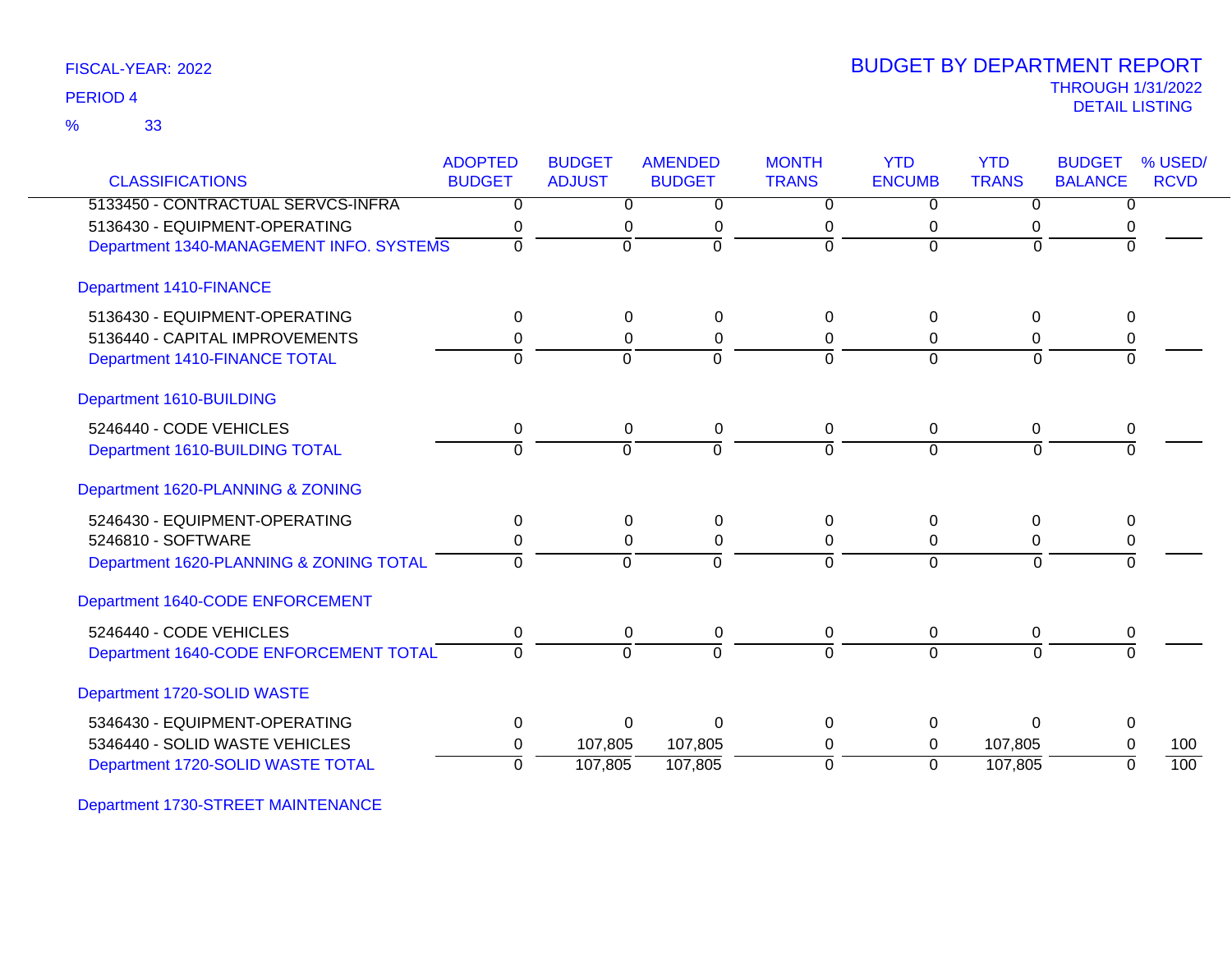| FISCAL-YEAR: 2022 |  |
|-------------------|--|
|                   |  |

|                                                    | <b>ADOPTED</b> | <b>BUDGET</b>  | <b>AMENDED</b> | <b>MONTH</b>   | <b>YTD</b>     | <b>YTD</b>     | <b>BUDGET</b>  | % USED/         |
|----------------------------------------------------|----------------|----------------|----------------|----------------|----------------|----------------|----------------|-----------------|
| <b>CLASSIFICATIONS</b>                             | <b>BUDGET</b>  | <b>ADJUST</b>  | <b>BUDGET</b>  | <b>TRANS</b>   | <b>ENCUMB</b>  | <b>TRANS</b>   | <b>BALANCE</b> | <b>RCVD</b>     |
| 5414625 - LANDSCAPE MAINTENANCE                    | $\overline{0}$ | $\overline{0}$ | $\overline{0}$ | $\overline{0}$ | $\overline{0}$ | $\overline{0}$ | $\overline{0}$ |                 |
| 5416450 - SUNSET DR & ST LIGHTING                  | 50,000         | 0              | 50,000         | 0              | 0              | 0              | 50,000         |                 |
| Department 1730-STREET MAINTENANCE TOTAL           | 50,000         | $\mathbf 0$    | 50,000         | $\Omega$       | $\Omega$       | $\Omega$       | 50,000         |                 |
| Department 1760-MOTOR POOL                         |                |                |                |                |                |                |                |                 |
| 5196450 - CAPITAL OUTLAY                           | 0              | 0              | $\pmb{0}$      | $\Omega$       | 0              | 0              | 0              |                 |
| Department 1760-MOTOR POOL TOTAL                   | $\overline{0}$ | ō              | $\overline{0}$ | $\overline{0}$ | $\overline{0}$ | 0              | $\overline{0}$ |                 |
| Department 1790-ENGINEERING & CONSTRUCTN           |                |                |                |                |                |                |                |                 |
| 5196440 - VEHICLES                                 | 0              | 0              | O              | $\Omega$       | $\Omega$       | 0              | 0              |                 |
| 5196450 - CAPITAL OUTLAY                           | 1,275,000      | 488,134        | 1,763,134      | 49,458         | 297,673        | 543,395        | 1,219,739      | 30              |
| Department 1790-ENGINEERING & CONSTRUCTN 1,275,000 |                | 488,134        | 1,763,134      | 49,458         | 297,673        | 543,395        | 1,219,739      | $\overline{30}$ |
| Department 1910-POLICE                             |                |                |                |                |                |                |                |                 |
| 5216440 - VEHICLES                                 | 310,000        | 9,872          | 319,872        | $\Omega$       | 9,872          | 9,872          | 310,000        | 3               |
| 5216450 - CAPITAL LEASE                            | 0              | 0              | 0              | 0              | 0              | $\mathbf 0$    | 0              |                 |
| Department 1910-POLICE TOTAL                       | 310,000        | 9,872          | 319,872        | ō              | 9,872          | 9,872          | 310,000        | $\overline{3}$  |
| Department 2000-PARKS & RECREATION                 |                |                |                |                |                |                |                |                 |
| 5196440 - VEHICLES                                 | $\Omega$       | $\Omega$       | 0              | $\Omega$       | 0              | $\Omega$       | 0              |                 |
| 5196450 - CAPITAL OUTLAY                           | 0              |                | $\Omega$       | ∩              | 0              | $\Omega$       | ∩              |                 |
| 5726440 - CAPITAL IMPROVEMENTS                     | 55,000         | 0              | 55,000         | $\Omega$       | $\Omega$       | $\Omega$       | 55,000         |                 |
| 5726450 - MATCHING CONTRIBUTION                    | 1,943,000      | 524,375        | 2,467,375      | 121,582        | 867,008        | 998,464        | 1,468,911      | 40              |
| Department 2000-PARKS & RECREATION TOTAL 1,998,000 |                | 524,375        | 2,522,375      | 121,582        | 867,008        | 998,464        | 1,523,911      | $\overline{39}$ |
| Department 2010-RECREATION-TENNIS                  |                |                |                |                |                |                |                |                 |
| 5726450 - MATCHING CONTRIBUTION                    | $\mathbf 0$    | $\Omega$       | 0              | $\Omega$       | 0              | $\Omega$       | $\mathbf 0$    |                 |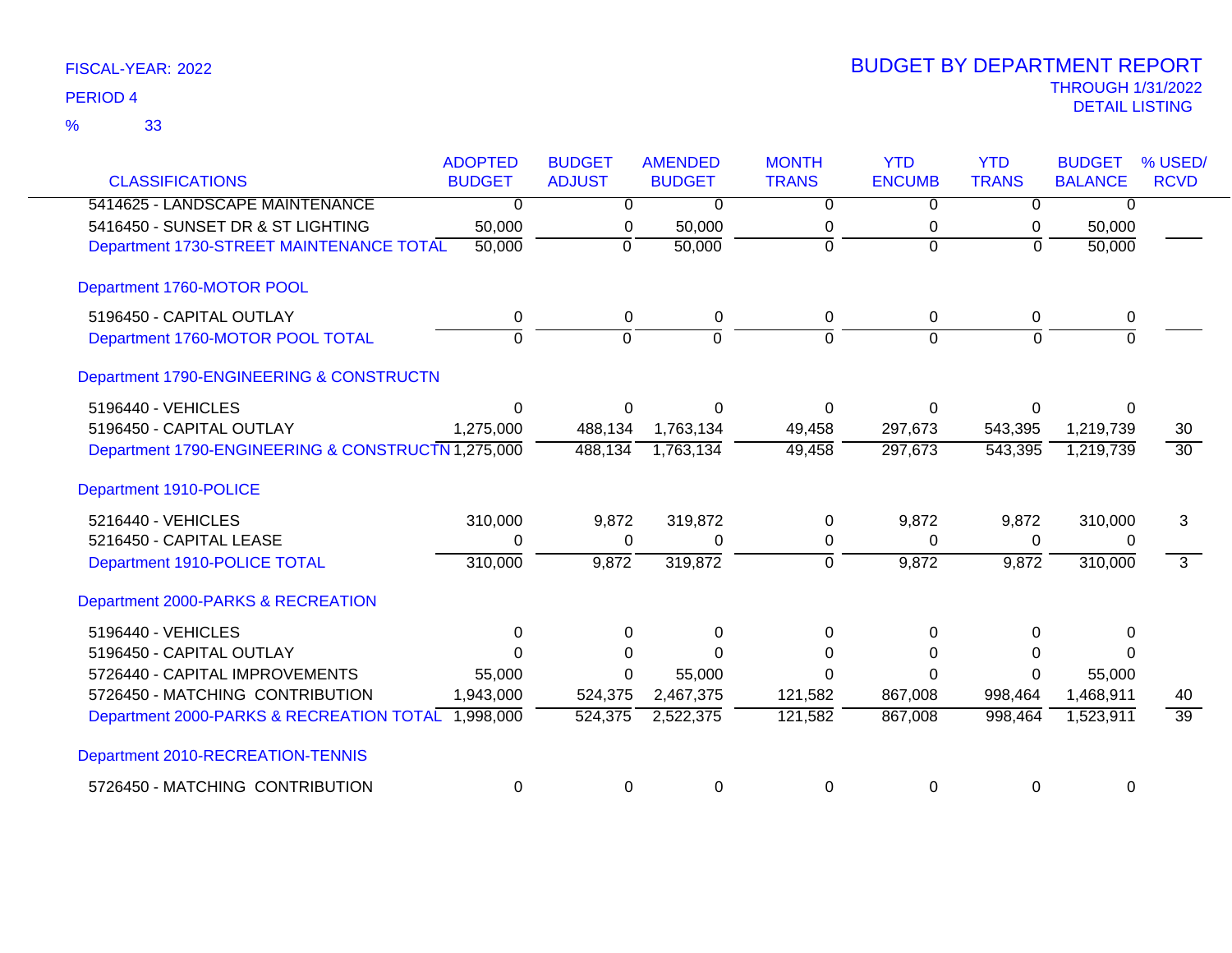33 %

| <b>CLASSIFICATIONS</b>                     | <b>ADOPTED</b><br><b>BUDGET</b> | <b>BUDGET</b><br><b>ADJUST</b> | <b>AMENDED</b><br><b>BUDGET</b> | <b>MONTH</b><br><b>TRANS</b> | <b>YTD</b><br><b>ENCUMB</b> | <b>YTD</b><br><b>TRANS</b> | <b>BUDGET</b><br><b>BALANCE</b> | % USED/<br><b>RCVD</b> |
|--------------------------------------------|---------------------------------|--------------------------------|---------------------------------|------------------------------|-----------------------------|----------------------------|---------------------------------|------------------------|
| Department 2010-RECREATION-TENNIS TOTAL    | $\overline{0}$                  | $\overline{0}$                 | $\overline{0}$                  | $\overline{0}$               | $\overline{0}$              | $\overline{0}$             | $\Omega$                        |                        |
| Department 2020-MULTI PURPOSE CENTER       |                                 |                                |                                 |                              |                             |                            |                                 |                        |
| 5726450 - MATCHING CONTRIBUTION            | $\mathbf 0$                     | $\mathbf 0$                    | $\mathbf 0$                     | $\mathbf 0$                  | $\pmb{0}$                   | 0                          | $\pmb{0}$                       |                        |
| Department 2020-MULTI PURPOSE CENTER TOTAL | $\mathbf 0$                     | $\Omega$                       | $\overline{0}$                  | $\Omega$                     | $\Omega$                    | $\Omega$                   | $\Omega$                        |                        |
| Department 2030-Community Pool             |                                 |                                |                                 |                              |                             |                            |                                 |                        |
| 5726450 - MATCHING CONTRIBUTION            | 0                               | 0                              | 0                               | 0                            | 0                           | 0                          | 0                               |                        |
| Department 2030-Community Pool TOTAL       | $\overline{0}$                  | $\overline{0}$                 | $\overline{0}$                  | $\overline{0}$               | $\overline{0}$              | $\overline{0}$             | $\Omega$                        |                        |
| <b>EXPENSE TOTAL</b>                       | 3,633,000                       | 1,130,186                      | 4,763,186                       | 171,040                      | 1,174,553                   | 1,659,536                  | 3,103,650                       | 34                     |
| Fund 301-CAPITAL IMPROVEMENT FUND TOTAL    |                                 |                                |                                 |                              |                             |                            |                                 |                        |
| <b>REVENUE</b>                             | 2,565,547                       | 0                              | 2,565,547                       | 0                            | 0                           | 2,565,547                  | 0                               | 100                    |
| <b>EXPENSE</b>                             | 3,633,000                       | 1,130,186                      | 4,763,186                       | 171,040                      | 1,174,553                   | 1,659,536                  | 3,103,650                       | 34                     |
| Fund 301-CAPITAL IMPROVEMENT FUND TOTAL    | $-1,067,453$                    | $-1,130,186$                   | $-2,197,639$                    | $-171,040$                   | $-1,174,553$                | 906,011                    | $-3,103,650$                    |                        |
| Fund 608-STATE FORFEITURE FUND             |                                 |                                |                                 |                              |                             |                            |                                 |                        |
| <b>REVENUE</b>                             |                                 |                                |                                 |                              |                             |                            |                                 |                        |
| Department 0000-Description N/A            |                                 |                                |                                 |                              |                             |                            |                                 |                        |
| 3511000 - CONFISCATED REVENUE              | 0                               | 0                              | 0                               | 0                            | $\mathbf 0$                 | $\Omega$                   | 0                               |                        |
| 3612000 - INTEREST INCOME                  | 700                             | 0                              | 700                             | 25                           | 0                           | 111                        | 589                             | 15                     |
| Department 0000-Description N/A TOTAL      | 700                             | $\overline{0}$                 | 700                             | $\overline{25}$              | $\overline{0}$              | $\overline{111}$           | 589                             | $\overline{15}$        |
| <b>REVENUE TOTAL</b>                       | 700                             | 0                              | 700                             | 25                           | $\mathbf 0$                 | 111                        | 589                             | 15                     |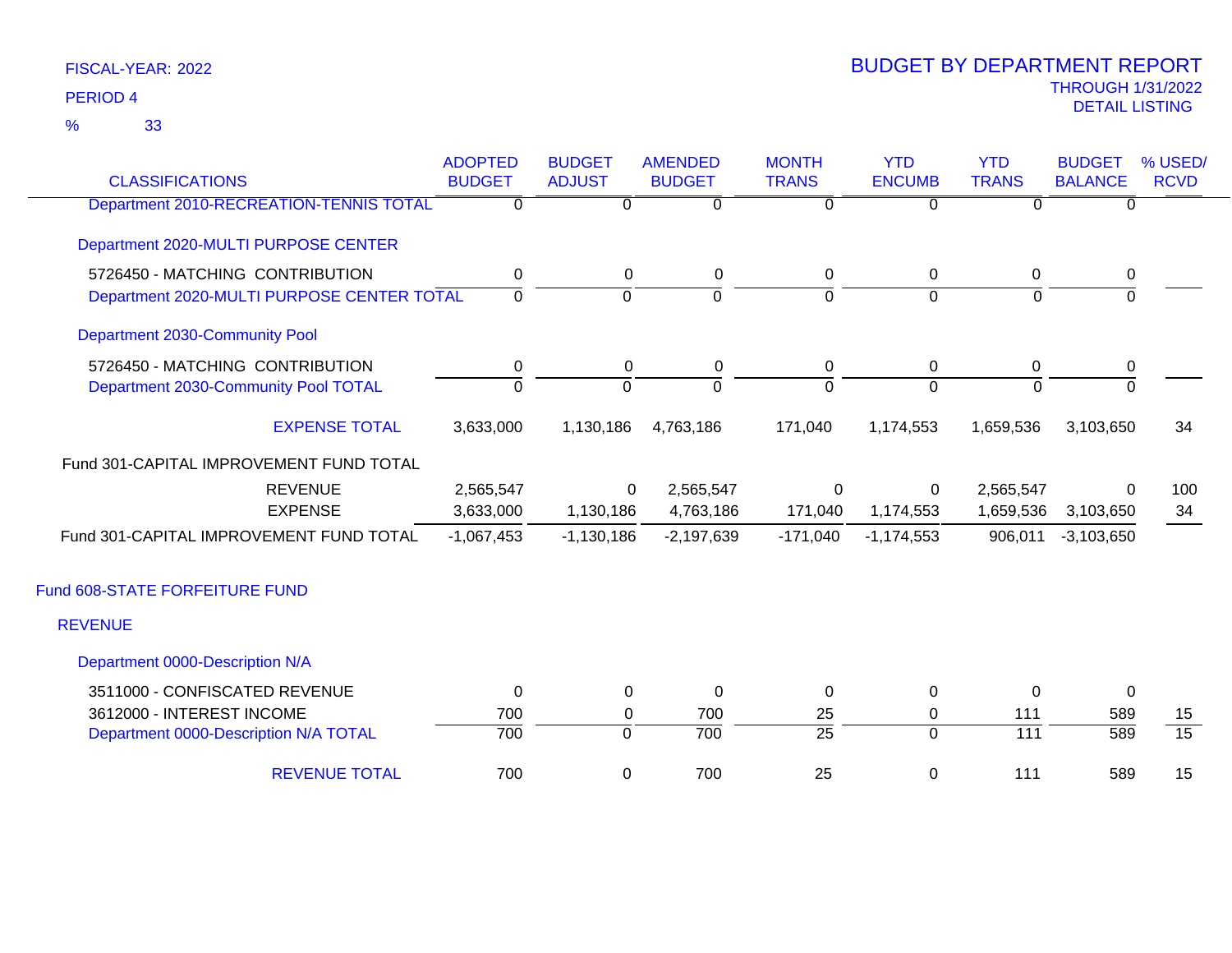33 %

| <b>CLASSIFICATIONS</b>               | <b>ADOPTED</b><br><b>BUDGET</b> | <b>BUDGET</b><br><b>ADJUST</b> |                | <b>AMENDED</b><br><b>BUDGET</b> | <b>MONTH</b><br><b>TRANS</b> | <b>YTD</b><br><b>ENCUMB</b> | <b>YTD</b><br><b>TRANS</b> | <b>BUDGET</b><br><b>BALANCE</b> | % USED/<br><b>RCVD</b> |
|--------------------------------------|---------------------------------|--------------------------------|----------------|---------------------------------|------------------------------|-----------------------------|----------------------------|---------------------------------|------------------------|
| <b>EXPENSE</b>                       |                                 |                                |                |                                 |                              |                             |                            |                                 |                        |
| Department 1910-POLICE               |                                 |                                |                |                                 |                              |                             |                            |                                 |                        |
| 5213450 - CONTRACTUAL SERVICES       | $\Omega$                        |                                | $\Omega$       | 0                               | 0                            | 0                           | $\Omega$                   | 0                               |                        |
| 5213490 - CRIME PREVENTION PROGRAMS  | $\Omega$                        |                                | 0              | $\Omega$                        | 0                            | 0                           | 0                          | 0                               |                        |
| 5214070 - TRAVEL & CONFERENCE        | 0                               |                                | 0              | O                               | 0                            | $\Omega$                    | 0                          | $\Omega$                        |                        |
| 5215210 - SUPPLIES                   | 30,000                          |                                | 0              | 30,000                          | 0                            | 0                           | $\mathbf 0$                | 30,000                          |                        |
| 5215220 - UNIFORMS                   | 0                               |                                | 0              | 0                               | 0                            | 0                           | 0                          | $\mathbf 0$                     |                        |
| Department 1910-POLICE TOTAL         | 30,000                          |                                | $\overline{0}$ | 30,000                          | $\overline{0}$               | $\overline{0}$              | $\overline{0}$             | 30,000                          |                        |
| <b>EXPENSE TOTAL</b>                 | 30,000                          |                                | $\mathbf 0$    | 30,000                          | $\mathbf 0$                  | $\mathbf 0$                 | $\mathbf 0$                | 30,000                          |                        |
| Fund 608-STATE FORFEITURE FUND TOTAL |                                 |                                |                |                                 |                              |                             |                            |                                 |                        |
| <b>REVENUE</b>                       | 700                             |                                | 0              | 700                             | 25                           | 0                           | 111                        | 589                             | 15                     |
| <b>EXPENSE</b>                       | 30,000                          |                                | $\mathbf 0$    | 30,000                          | 0                            | 0                           | 0                          | 30,000                          |                        |
| Fund 608-STATE FORFEITURE FUND TOTAL | $-29,300$                       |                                | 0              | $-29,300$                       | 25                           | $\mathbf 0$                 | 111                        | $-29,411$                       |                        |
| Fund 610-CRA TRUST FUND              |                                 |                                |                |                                 |                              |                             |                            |                                 |                        |
| <b>REVENUE</b>                       |                                 |                                |                |                                 |                              |                             |                            |                                 |                        |
| Department 0000-Description N/A      |                                 |                                |                |                                 |                              |                             |                            |                                 |                        |
| 3111000 - OPERATING REVENUE          | 0                               |                                | 0              | 0                               | 0                            | 0                           | 0                          | $\mathbf 0$                     |                        |
| 3612000 - INTEREST INCOME            | 0                               |                                | $\Omega$       | 0                               | 0                            | 0                           | $\Omega$                   | $\mathbf 0$                     |                        |
| 3612100 - INTEREST INCOME-TIF        | <sup>0</sup>                    |                                | 0              | 0                               | 0                            | $\Omega$                    | $\Omega$                   | 0                               |                        |
| 3625100 - RENTAL PROPERTIES          | 0                               |                                | 0              | 0                               | 0                            | $\Omega$                    | $\Omega$                   | 0                               |                        |
| 3699201 - MISC. OTHERS               | n                               |                                | 0              | 0                               | 0                            | 0                           | $\Omega$                   | 0                               |                        |
| 3811900 - TRANSFER FR GENERAL FUND   | 0                               |                                | $\Omega$       | 0                               | $\Omega$                     | $\Omega$                    | $\Omega$                   | 0                               |                        |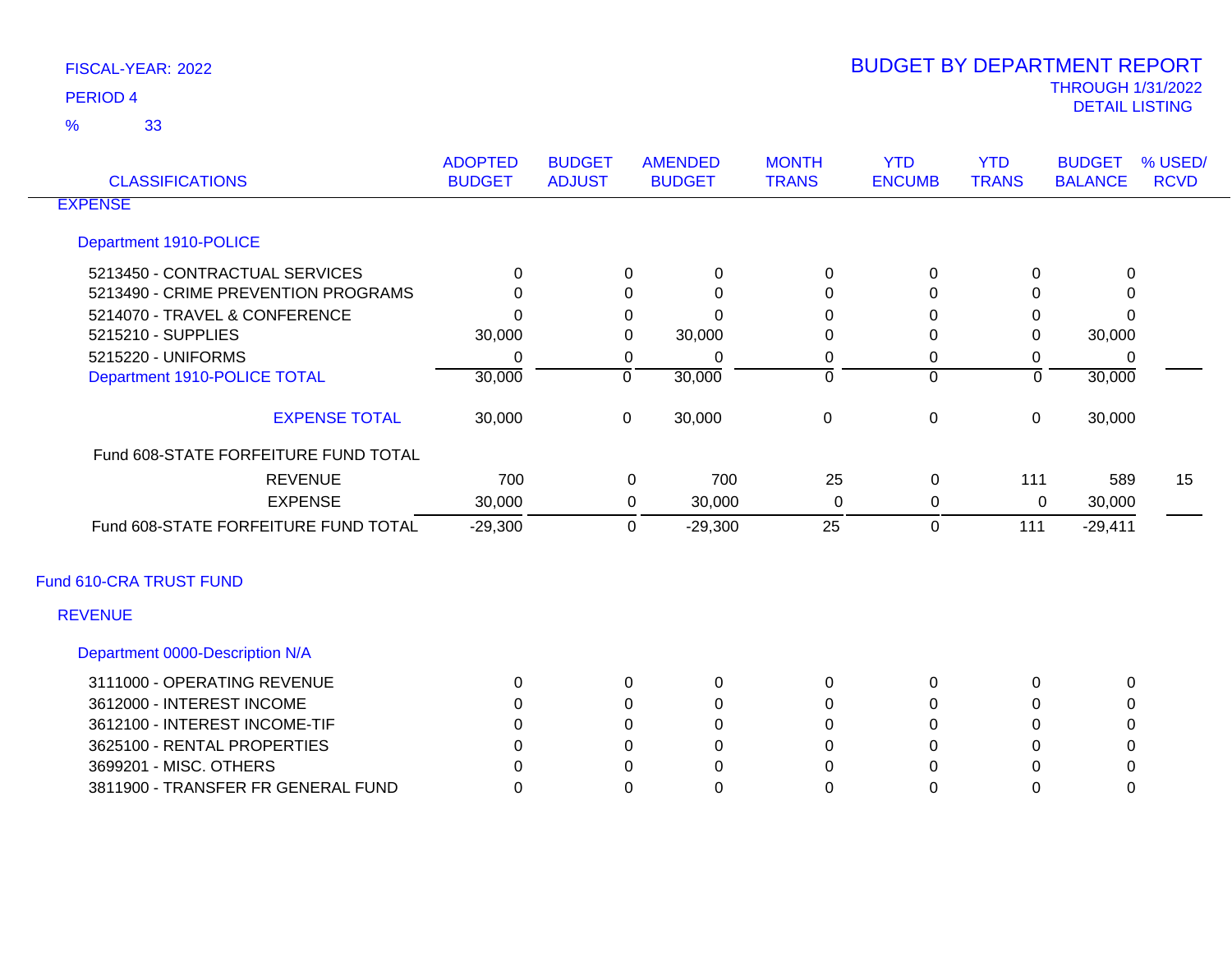33 %

# THROUGH 1/31/2022 DETAIL LISTING PERIOD <sup>4</sup> BUDGET BY DEPARTMENT REPORT

| <b>CLASSIFICATIONS</b>                | <b>ADOPTED</b><br><b>BUDGET</b> | <b>BUDGET</b><br><b>ADJUST</b> | <b>AMENDED</b><br><b>BUDGET</b> | <b>MONTH</b><br><b>TRANS</b> | <b>YTD</b><br><b>ENCUMB</b> | <b>YTD</b><br><b>TRANS</b> | % USED/<br><b>BUDGET</b><br><b>BALANCE</b><br><b>RCVD</b> |
|---------------------------------------|---------------------------------|--------------------------------|---------------------------------|------------------------------|-----------------------------|----------------------------|-----------------------------------------------------------|
| Department 0000-Description N/A TOTAL | 0                               | $\overline{0}$                 | 0                               | 0                            | 0                           | 0                          | 0                                                         |
| <b>REVENUE TOTAL</b>                  | 0                               | $\Omega$                       | $\Omega$                        | $\Omega$                     | 0                           | 0                          | $\Omega$                                                  |
| <b>EXPENSE</b>                        |                                 |                                |                                 |                              |                             |                            |                                                           |
| Department 1110-CRA BOARD FOR TIF     |                                 |                                |                                 |                              |                             |                            |                                                           |
| 5131210 - REGULAR                     | 0                               | $\Omega$                       | 0                               | 0                            | 0                           | 0                          | 0                                                         |
| 5132110 - F.I.C.A.                    |                                 | 0                              | 0                               | $\Omega$                     | 0                           | O                          | ∩                                                         |
| 5132210 - PENSION PLAN CONTRIBUTION   |                                 | 0                              | 0                               | 0                            | 0                           | 0                          |                                                           |
| 5132220 - DEFERRED COMP CONTRIB.      | O                               | 0                              | 0                               | 0                            | 0                           | <sup>0</sup>               |                                                           |
| 5132310 - GROUP HEALTH INSURANCE      | n                               | 0                              | 0                               | 0                            | 0                           |                            |                                                           |
| 5132410 - WORKERS' COMPENSATION       |                                 | 0                              | 0                               | 0                            | 0                           | 0                          |                                                           |
| 5134060 - AUTO ALLOWANCE              |                                 | 0                              | 0                               | 0                            | 0                           | O                          |                                                           |
| 5211210 - REGULAR                     |                                 | ∩                              | 0                               | 0                            | 0                           |                            |                                                           |
| 5211410 - OVERTIME                    |                                 | 0                              | 0                               | 0                            | 0                           | O                          |                                                           |
| 5212110 - F.I.C.A.                    |                                 | 0                              | 0                               | 0                            | 0                           | O                          |                                                           |
| 5212210 - PENSION PLAN CONTRIBUTION   |                                 | 0                              | 0                               | 0                            | 0                           |                            |                                                           |
| 5212310 - GROUP HEALTH INSURANCE      |                                 | 0                              | 0                               |                              | 0                           |                            |                                                           |
| 5212410 - WORKERS' COMPENSATION       |                                 | 0                              | 0                               | 0                            | 0                           |                            |                                                           |
| 5215220 - UNIFORMS                    |                                 | 0                              | 0                               | 0                            | 0                           |                            |                                                           |
| 5413120 - PROFESSIONAL SERVS-ST BEA   | O                               | 0                              | 0                               | 0                            | 0                           | 0                          |                                                           |
| 5413450 - CONTRACTUAL SERVICES        | 0                               | 0                              | 0                               | 0                            | 0                           |                            |                                                           |
| 5414670 - MAINT & REP-GRDS & STRUCT   | 0                               | 0                              | 0                               | 0                            | 0                           | O                          |                                                           |
| 5414710 - PRINTING MATERIAL-INFRAST   |                                 | 0                              | 0                               |                              | 0                           | O                          |                                                           |
| 5416340 - CAPITAL IMPROVEMENTS        |                                 | 0                              | 0                               | 0                            | 0                           |                            |                                                           |
| 5416450 - SUNSET DR & ST LIGHTING     |                                 |                                | 0                               | 0                            | 0                           |                            |                                                           |
| 5419930 - STREET BEAUTIFICATION       |                                 | O                              | 0                               |                              | 0                           |                            |                                                           |
| 5511310 - PART TIME                   |                                 |                                | O                               |                              |                             |                            |                                                           |
| 5512110 - FICA                        |                                 | 0                              | 0                               | 0                            | 0                           |                            |                                                           |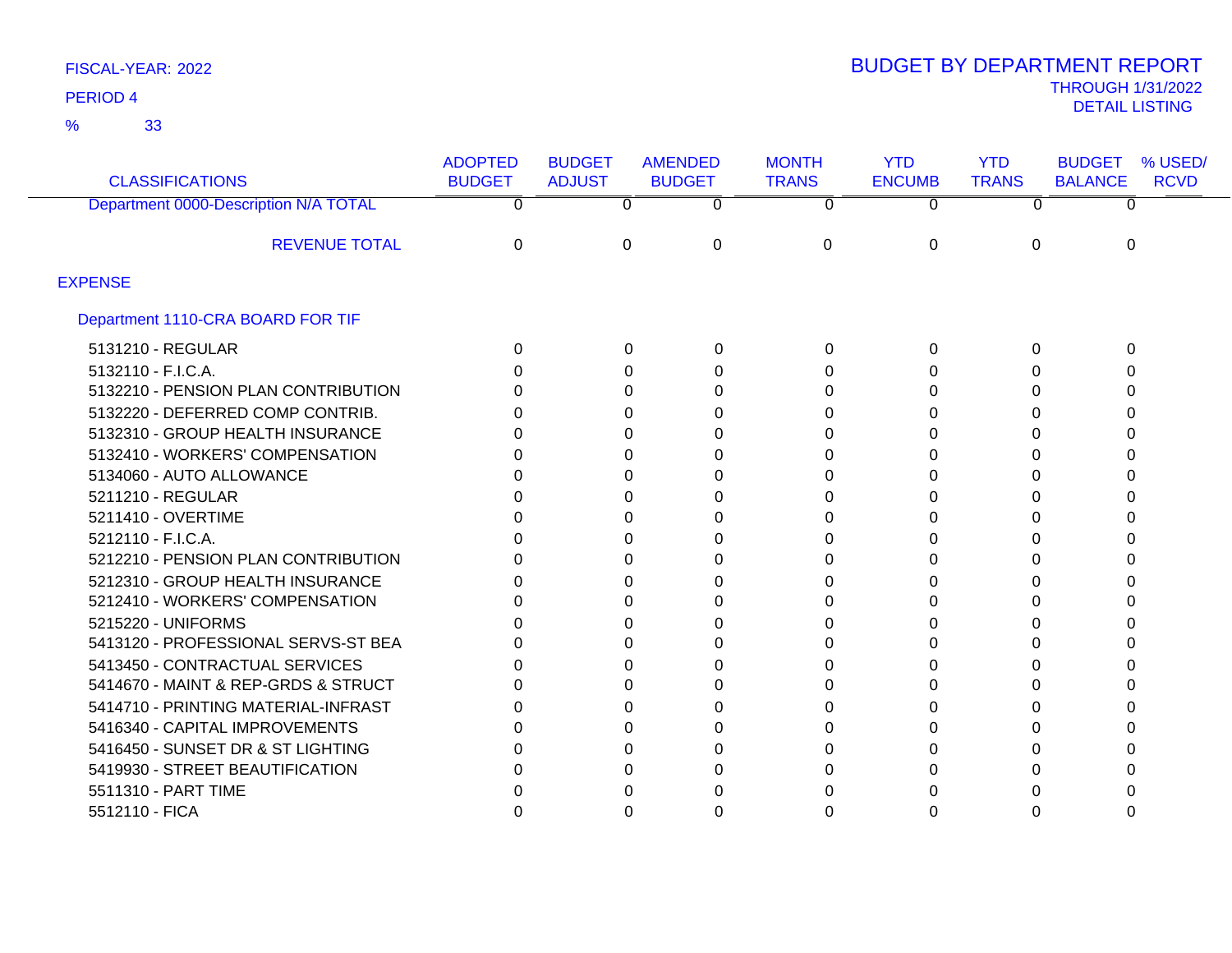33 %

| FISCAL-YEAR: 2022 | <b>BUDGET BY DEPARTMENT REPORT</b> |
|-------------------|------------------------------------|
|                   | <b>THROUGH 1/31/2022</b>           |
| <b>PERIOD 4</b>   | DETAIL LISTING                     |

|                                          | <b>ADOPTED</b> | <b>BUDGET</b> | <b>AMENDED</b> | <b>MONTH</b> | <b>YTD</b>    | <b>YTD</b>   | <b>BUDGET</b><br>% USED/      |
|------------------------------------------|----------------|---------------|----------------|--------------|---------------|--------------|-------------------------------|
| <b>CLASSIFICATIONS</b>                   | <b>BUDGET</b>  | <b>ADJUST</b> | <b>BUDGET</b>  | <b>TRANS</b> | <b>ENCUMB</b> | <b>TRANS</b> | <b>RCVD</b><br><b>BALANCE</b> |
| 5512410 - WORKER'S COMPENSATION          | 0              | 0             | 0              | 0            | 0             | 0            | 0                             |
| 5513120 - PROFF.SVC/ECONOMIC DEVLOP      |                |               |                | 0            | 0             |              |                               |
| 5514710 - PRINTING MATERIALS-ECO.DE      |                |               |                | $\Omega$     |               |              |                               |
| 5515210 - Supplies                       |                |               |                | U            |               |              |                               |
| 5519932 - ECONOMIC DEVELOPMENT PRGM      |                |               |                | 0            | 0             |              |                               |
| 5519933 - BUSINESS STARTUP ASSTNCE       |                |               |                | 0            | U             |              |                               |
| 5523120 - PROFF.SVC-COMM.BLDG REHAB      |                |               |                | 0            |               |              |                               |
| 5523450 - CONTRACTUAL SRVCS-COMMERC      |                |               |                | 0            |               |              |                               |
| 5524710 - PRINTING-MATERIALS-COMMER      |                |               |                | 0            |               |              |                               |
| 5541210 - REGULAR                        |                |               |                | 0            |               |              |                               |
| 5542110 - FICA                           |                |               |                | 0            | 0             |              |                               |
| 5542210 - PENSION PLAN                   |                |               |                | 0            |               |              |                               |
| 5542220 - DEFERRED COMP CONTRIB.         |                |               |                | 0            |               |              |                               |
| 5542310 - GROUP HEALTH INSURANCE         |                |               |                | 0            |               |              |                               |
| 5542410 - WORKER'S COMPENSATION          |                |               |                | 0            |               |              |                               |
| 5543120 - LEGAL SERVICES                 |                |               |                | 0            |               |              |                               |
| 5543210 - AUDITOR'S FEES                 |                |               |                | 0            | U             |              |                               |
| 5543460 - Madison Land Adquisition & Dev |                |               |                | 0            |               |              |                               |
| 5544070 - TRAVEL & CONFERENCE            |                |               |                | 0            |               |              |                               |
| 5544080 - EMPLOYEE EDUCATION & TRAIN     |                |               |                | 0            |               |              |                               |
| 5544631 - COMMUNICATION EQUIPMENT        |                |               |                | U            |               |              |                               |
| 5544710 - PRINTING, BINDING, PHOTOCOP    |                |               |                | 0            |               |              |                               |
| 5544850 - NON-LEGAL ADVERTISING          |                |               |                | 0            |               |              |                               |
| 5544910 - LEGAL ADS-NON TIF              |                |               |                | 0            |               |              |                               |
| 5545210 - SUPPLIES                       |                |               |                | 0            |               |              |                               |
| 5545410 - MEMBERSHIPS & SUBSCRIPTIO      |                |               |                | U            |               |              |                               |
| 5549140 - CRA SEC/GRNT ADM/MISC EXP      |                |               |                |              |               |              |                               |
| 5549915 - MISCELLANEOUS-CITY CONTRB      |                |               |                | 0            |               |              |                               |
| 5549920 - GENERAL CONTINGENCY            |                |               |                |              |               |              |                               |
| 5549925 - CRA BOARD MEMBRS DISCRT F      |                |               |                |              |               | 0            |                               |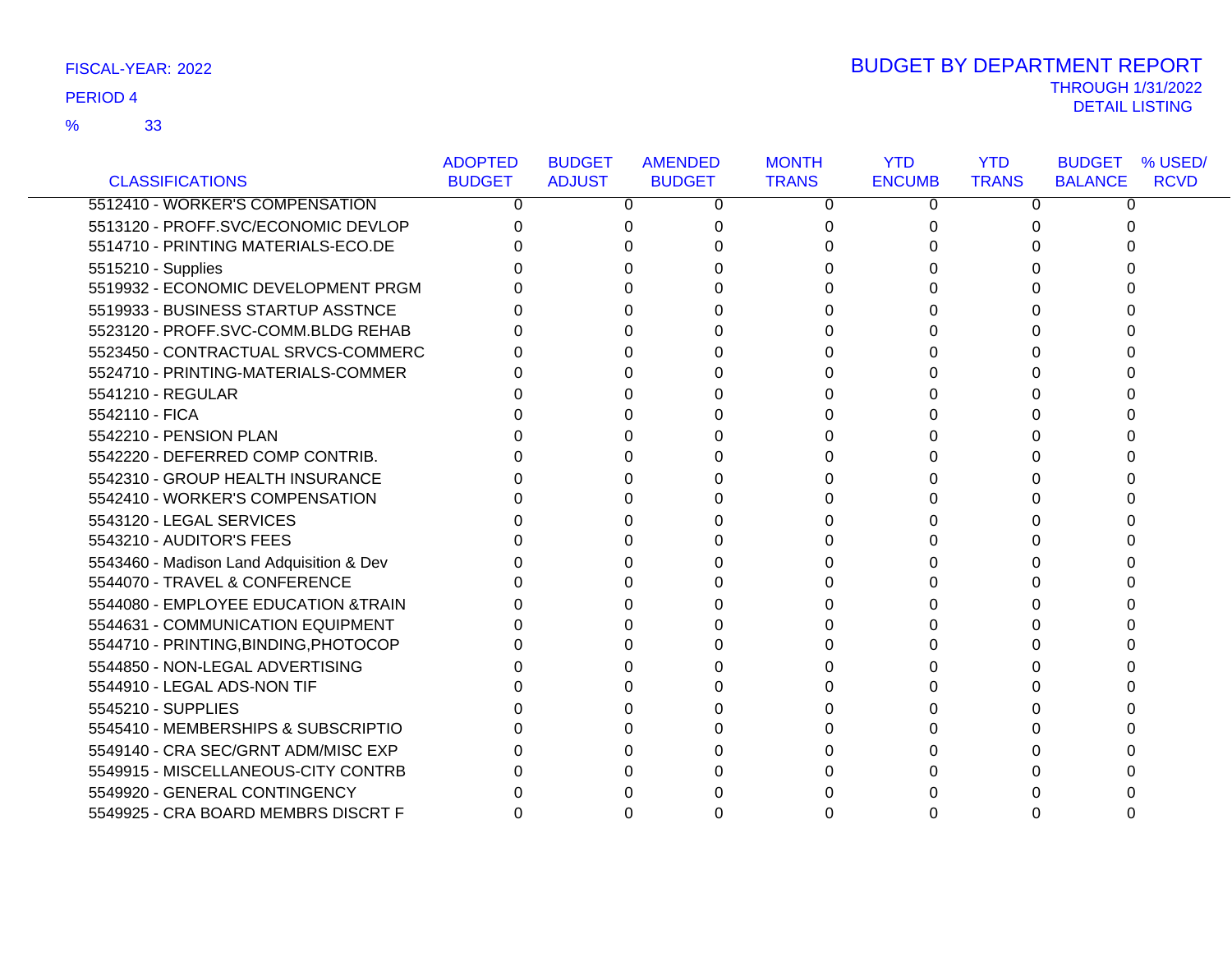## 33 %

# THROUGH 1/31/2022 DETAIL LISTING PERIOD <sup>4</sup> BUDGET BY DEPARTMENT REPORT

|                                           | <b>ADOPTED</b> | <b>BUDGET</b> | <b>AMENDED</b> | <b>MONTH</b> | <b>YTD</b>    | <b>YTD</b>   | <b>BUDGET</b><br>% USED/      |
|-------------------------------------------|----------------|---------------|----------------|--------------|---------------|--------------|-------------------------------|
| <b>CLASSIFICATIONS</b>                    | <b>BUDGET</b>  | <b>ADJUST</b> | <b>BUDGET</b>  | <b>TRANS</b> | <b>ENCUMB</b> | <b>TRANS</b> | <b>BALANCE</b><br><b>RCVD</b> |
| 5553120 - PROF SERVICES-INFILL PROG       | 0              | 0             | 0              | 0            | 0             | $\Omega$     | 0                             |
| 5593120 - PROFESSNL SERV-TECH ASSTC       |                | 0             |                | 0            | 0             |              |                               |
| 5593450 - WORK STUDY PROGRAM              |                | O.            |                | 0            |               |              |                               |
| 5599931 - SUMMER YOUTH & AFTER SCHOOL     |                |               |                | 0            |               |              |                               |
| 5599932 - SCHOOL ASSISTANCE PROGRAM       |                | 0             |                | 0            |               |              |                               |
| 5643120 - PROFESSIONAL SERV-LEGAL S       |                | 0             |                | 0            | O             |              |                               |
| 5643450 - CONTRACTUAL                     |                |               |                | 0            |               |              |                               |
| 5649921 - MULTI-FAMILY REHAB PROGRM       |                |               |                | 0            |               |              |                               |
| 5649930 - SINGLE FAMILY REHAB PRGRM       |                |               |                | 0            |               |              |                               |
| 5649935 - ASSISTANCE PROGRAM              |                |               |                | 0            | O             |              |                               |
| 5691210 - REGULAR                         |                |               |                | 0            | O             |              |                               |
| 5692110 - FICA                            |                |               |                | 0            |               |              |                               |
| 5692210 - PENSION PLAN                    |                |               |                | 0            | U             |              |                               |
| 5692310 - GROUP HEALTH INSURANCE          |                |               |                | 0            | O             |              |                               |
| 5692410 - WORKER'S COMPENSATION           |                |               |                | 0            |               |              |                               |
| 5723120 - PROF. SVC-PARK IMPROVEMNT       |                |               |                | 0            |               |              |                               |
| 5723450 - CONTRACTUAL                     |                | 0             |                | 0            | U             |              |                               |
| 5726450 - MATCHING CONTRIBUTION           |                |               |                | 0            |               |              |                               |
| 5741210 - SPECIAL EVENTS PLANNING         |                |               |                | 0            |               |              |                               |
| 5742110 - FICA                            |                |               |                | U            |               |              |                               |
| 5742210 - PENSION                         |                |               |                | 0            |               |              |                               |
| 5742310 - HEALTH INSURANCE                |                |               |                | 0            |               |              |                               |
| 5742410 - WORKER'S COMPENSATION           |                |               |                | 0            |               |              |                               |
| 5743120 - PROFESSIONAL SERV-MRKTNG        |                | ∩             |                | 0            |               |              |                               |
| 5819120 - INTRA-GOV TRANSFER-TO GF        |                | 0             |                | 0            |               |              |                               |
| 5819140 - INTRA GOV-CAPITAL IMP PROJ FUN  |                |               |                | 0            |               |              |                               |
| 5819500 - REIMB CITY/MADISON SQUARE / EXP |                |               |                | 0            |               |              |                               |
| 5819600 - INTRA-GOV-BRIDGE/BIKE LN        |                |               |                | 0            |               |              |                               |
| 5833120 - - PROFESSIONAL SERVICES         |                |               |                |              |               |              |                               |
| 5833125 - PROPERTY MANAGEMENT             |                |               |                |              |               |              |                               |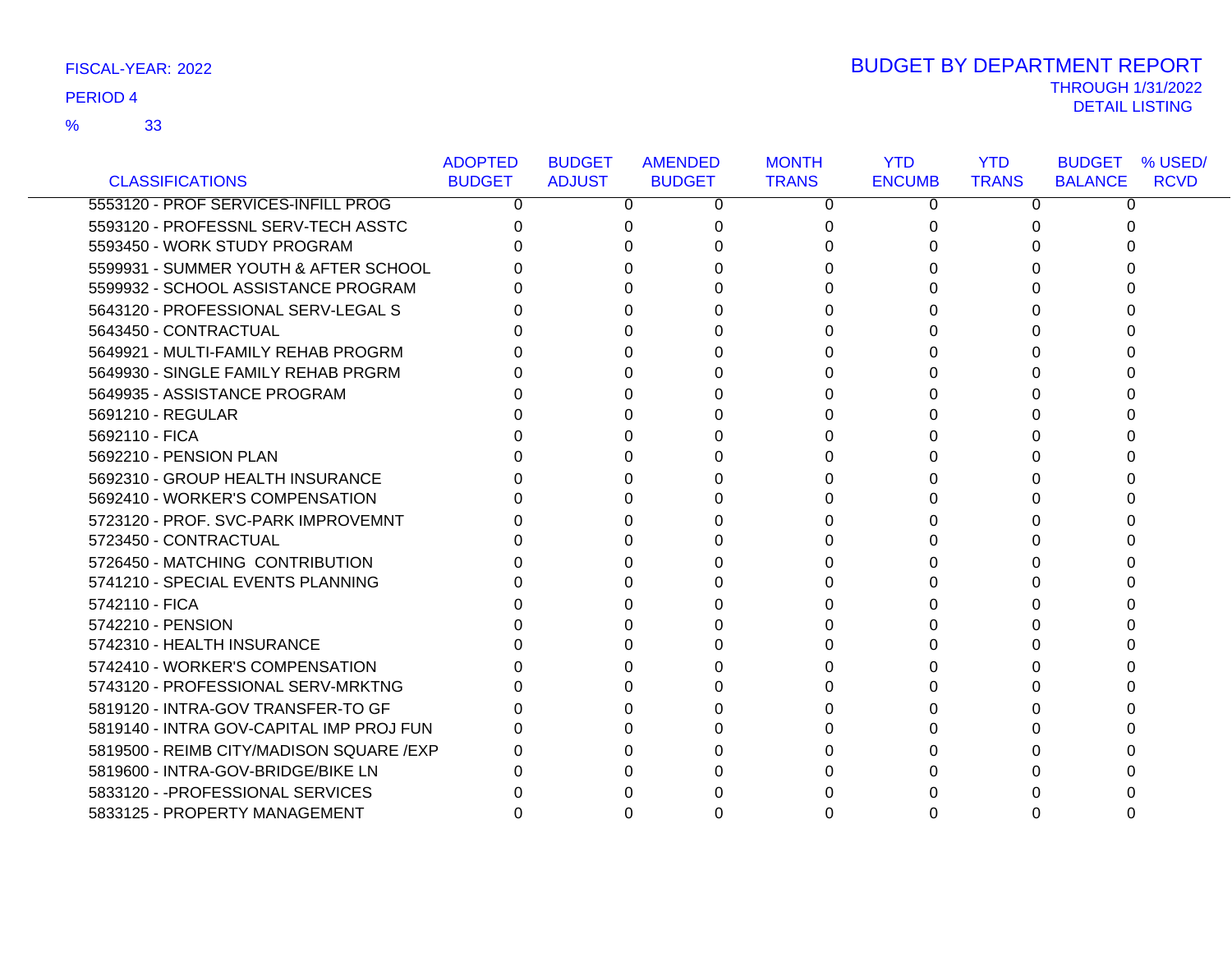## 33 %

# THROUGH 1/31/2022 DETAIL LISTING PERIOD <sup>4</sup> BUDGET BY DEPARTMENT REPORT

|                                         | <b>ADOPTED</b> | <b>BUDGET</b>  | <b>AMENDED</b>             | <b>MONTH</b>     | <b>YTD</b>     | <b>YTD</b>   | <b>BUDGET</b>  | % USED/         |
|-----------------------------------------|----------------|----------------|----------------------------|------------------|----------------|--------------|----------------|-----------------|
| <b>CLASSIFICATIONS</b>                  | <b>BUDGET</b>  | <b>ADJUST</b>  | <b>BUDGET</b>              | <b>TRANS</b>     | <b>ENCUMB</b>  | <b>TRANS</b> | <b>BALANCE</b> | <b>RCVD</b>     |
| 5833455 - PROPERTY MAINTENANCE          | $\overline{0}$ | $\overline{0}$ | $\overline{0}$             | $\overline{0}$   | $\overline{0}$ | $\Omega$     | $\overline{0}$ |                 |
| 5836110 - LAND ACQUISITION              | $\Omega$       | 0              | 0                          | 0                | $\Omega$       | ∩            |                |                 |
| 5837110 - REGIONS BANK LOAN \$2,730,    | 0              | 0              | 0                          | 0                | $\Omega$       | 0            | U              |                 |
| 5837210 - REGIONS LN 2006 - \$2,730M    | <sup>0</sup>   | 0              | 0                          | 0                | $\Omega$       | 0            | 0              |                 |
| 5939900 - SPECIAL ITEMS                 | 0              | 0              | 0                          | 0                | 0              | 0            | 0              |                 |
| Department 1110-CRA BOARD FOR TIF TOTAL | $\Omega$       | $\mathbf{0}$   | $\Omega$                   | $\Omega$         | $\mathbf 0$    | $\Omega$     | $\Omega$       |                 |
| <b>EXPENSE TOTAL</b>                    | 0              | 0              | $\boldsymbol{0}$           | $\mathbf 0$      | $\mathbf 0$    | $\mathbf 0$  | 0              |                 |
| Fund 610-CRA TRUST FUND TOTAL           |                |                |                            |                  |                |              |                |                 |
| <b>REVENUE</b>                          | $\mathbf 0$    |                | $\mathbf 0$<br>$\pmb{0}$   | $\pmb{0}$        | $\pmb{0}$      | $\mathsf 0$  | $\mathbf 0$    |                 |
| <b>EXPENSE</b>                          | $\Omega$       |                | 0<br>0                     | 0                | $\mathbf 0$    | 0            | 0              |                 |
| Fund 610-CRA TRUST FUND TOTAL           | $\mathbf 0$    |                | $\mathbf 0$<br>$\mathbf 0$ | 0                | $\mathbf 0$    | $\mathbf 0$  | $\mathbf{0}$   |                 |
| Fund 615-FEDERAL FORFEITURE FUND        |                |                |                            |                  |                |              |                |                 |
| <b>REVENUE</b>                          |                |                |                            |                  |                |              |                |                 |
| Department 0000-Description N/A         |                |                |                            |                  |                |              |                |                 |
| 3511000 - CONFISCATED REVENUE           | $\Omega$       | 0              | $\Omega$                   | $\Omega$         | 0              | $\Omega$     | $\Omega$       |                 |
| 3612000 - INTEREST INCOME               | 15,000         | 0              | 15,000                     | 720              | 0              | 3,219        | 11,781         | 21              |
| 3699200 - MISC OTHERS                   | $\Omega$       | 0              | 0                          | 0                | 0              | $\Omega$     | 0              |                 |
| Department 0000-Description N/A TOTAL   | 15,000         | $\mathbf 0$    | 15,000                     | $\overline{720}$ | $\mathbf 0$    | 3,219        | 11,781         | $\overline{21}$ |
| <b>REVENUE TOTAL</b>                    | 15,000         | $\mathbf 0$    | 15,000                     | 720              | $\mathbf 0$    | 3,219        | 11,781         | 21              |
| <b>EXPENSE</b>                          |                |                |                            |                  |                |              |                |                 |

Department 1910-POLICE